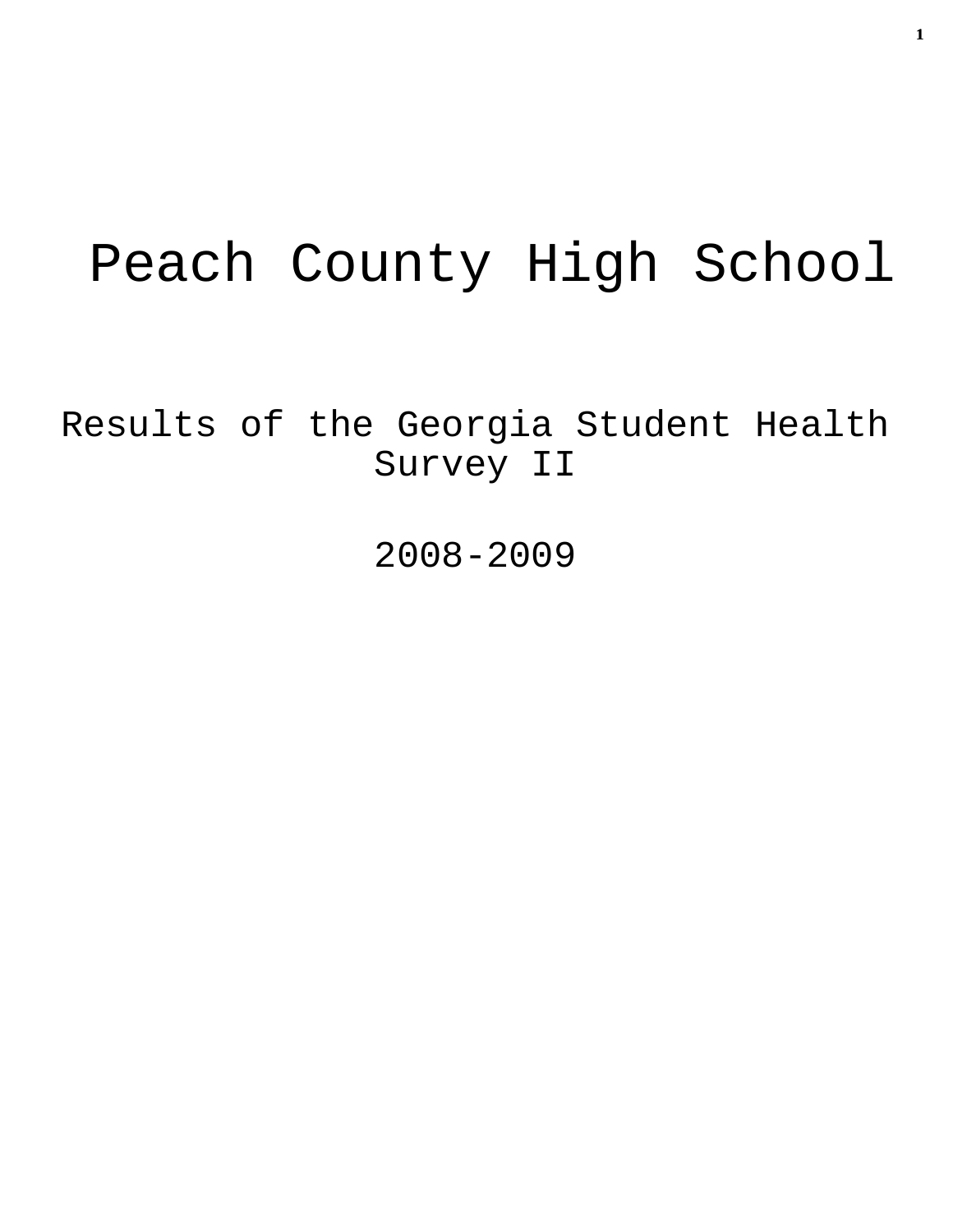# *Demographics* **2**

| Grade                    |    |  |  |  |
|--------------------------|----|--|--|--|
| <b>Grade   Frequency</b> |    |  |  |  |
| 10                       | 98 |  |  |  |
| 12                       | 65 |  |  |  |

| <b>Frequency</b> | <b>Table of Gender by Grade</b> |              |             |              |  |  |
|------------------|---------------------------------|--------------|-------------|--------------|--|--|
| <b>Col Pct</b>   |                                 | Grade(Grade) |             |              |  |  |
|                  | Gender(Gender)                  | 10           | 12          | <b>Total</b> |  |  |
|                  | <b>Female</b>                   | 58<br>59.18  | 43<br>66.15 | 101          |  |  |
|                  | <b>Male</b>                     | 40<br>40.82  | 22<br>33.85 | 62           |  |  |
|                  | <b>Total</b>                    | 98           | 65          | 163          |  |  |

| <b>Frequency</b><br>Col Pct |
|-----------------------------|

| <b>Table of Ethnicity by Grade</b> |              |             |              |  |  |  |
|------------------------------------|--------------|-------------|--------------|--|--|--|
|                                    | Grade(Grade) |             |              |  |  |  |
| <b>Ethnicity</b> (Ethnicity)       | 10           | 12          | <b>Total</b> |  |  |  |
| <b>Black</b>                       | 49<br>50.00  | 29<br>44.62 | 78           |  |  |  |
| <b>Hispanic</b>                    | 9<br>9.18    | 9<br>13.85  | 18           |  |  |  |
| White                              | 33<br>33.67  | 25<br>38.46 | 58           |  |  |  |
| <b>Asian</b>                       | 4<br>4.08    | 1<br>1.54   | 5            |  |  |  |
| <b>Other</b>                       | 3<br>3.06    | 1<br>1.54   | 4            |  |  |  |
| <b>Total</b>                       | 98           | 65          | 163          |  |  |  |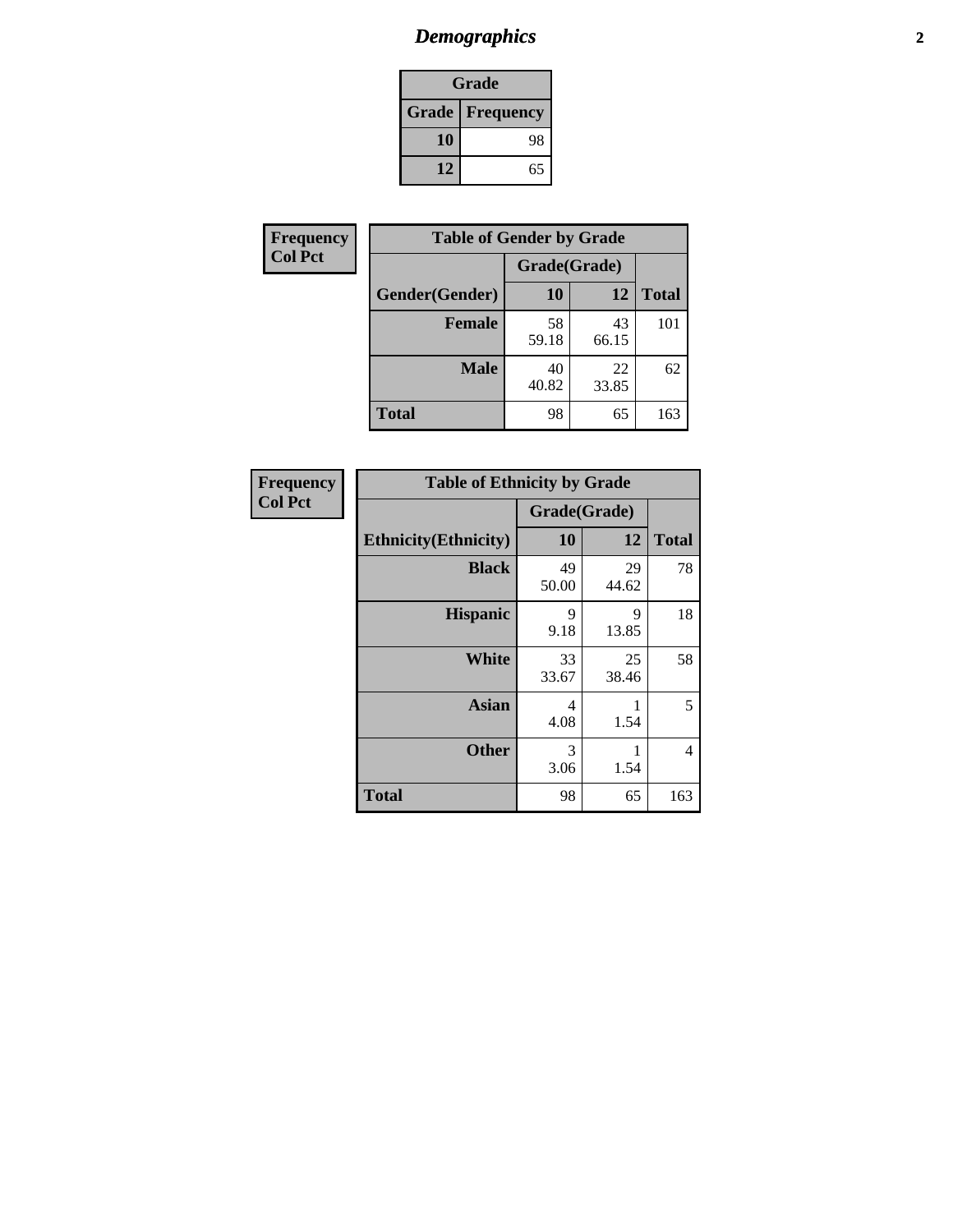### *Title IV, Part A, Schedule A* **3** *Goal 1: Ensure that all schools are drug-free Baseline Data: Year 2008-2009 Prevalence of Drug Use*

| Frequency<br><b>Col Pct</b> | <b>Table of AlcoholAlt by Grade</b> |              |             |              |  |  |
|-----------------------------|-------------------------------------|--------------|-------------|--------------|--|--|
|                             | AlcoholAlt(Alcohol                  | Grade(Grade) |             |              |  |  |
|                             | use, past 30 days)                  | 10           | 12          | <b>Total</b> |  |  |
|                             | Yes                                 | 27<br>27.55  | 20<br>30.77 | 47           |  |  |
|                             | N <sub>0</sub>                      | 71<br>72.45  | 45<br>69.23 | 116          |  |  |
|                             | <b>Total</b>                        | 98           | 65          | 163          |  |  |

| Frequency      | <b>Table of TobaccoAny by Grade</b> |              |             |              |  |  |
|----------------|-------------------------------------|--------------|-------------|--------------|--|--|
| <b>Col Pct</b> | <b>TobaccoAny(Tobacco</b>           | Grade(Grade) |             |              |  |  |
|                | use, past 30 days)                  | 10           | 12          | <b>Total</b> |  |  |
|                | Yes                                 | 18<br>18.37  | 15<br>23.08 | 33           |  |  |
|                | N <sub>0</sub>                      | 80<br>81.63  | 50<br>76.92 | 130          |  |  |
|                | Total                               | 98           | 65          | 163          |  |  |

| Frequency      | <b>Table of MarijuanaAlt by Grade</b> |              |             |              |  |  |
|----------------|---------------------------------------|--------------|-------------|--------------|--|--|
| <b>Col Pct</b> | MarijuanaAlt(Marijuana                | Grade(Grade) |             |              |  |  |
|                | use, past 30 days)                    | <b>10</b>    | 12          | <b>Total</b> |  |  |
|                | Yes                                   | 15<br>15.31  | 9<br>13.85  | 24           |  |  |
|                | N <sub>0</sub>                        | 83<br>84.69  | 56<br>86.15 | 139          |  |  |
|                | <b>Total</b>                          | 98           | 65          | 163          |  |  |

| Frequency<br><b>Col Pct</b> | <b>Table of OtherDrugAny by Grade</b>  |              |             |              |  |  |
|-----------------------------|----------------------------------------|--------------|-------------|--------------|--|--|
|                             | <b>OtherDrugAny(Other</b><br>drug use, | Grade(Grade) |             |              |  |  |
|                             | past 30 days)                          | 10           | 12          | <b>Total</b> |  |  |
|                             | Yes                                    | 13<br>13.27  | 10.77       | 20           |  |  |
|                             | N <sub>0</sub>                         | 85<br>86.73  | 58<br>89.23 | 143          |  |  |
|                             | <b>Total</b>                           | 98           | 65          | 163          |  |  |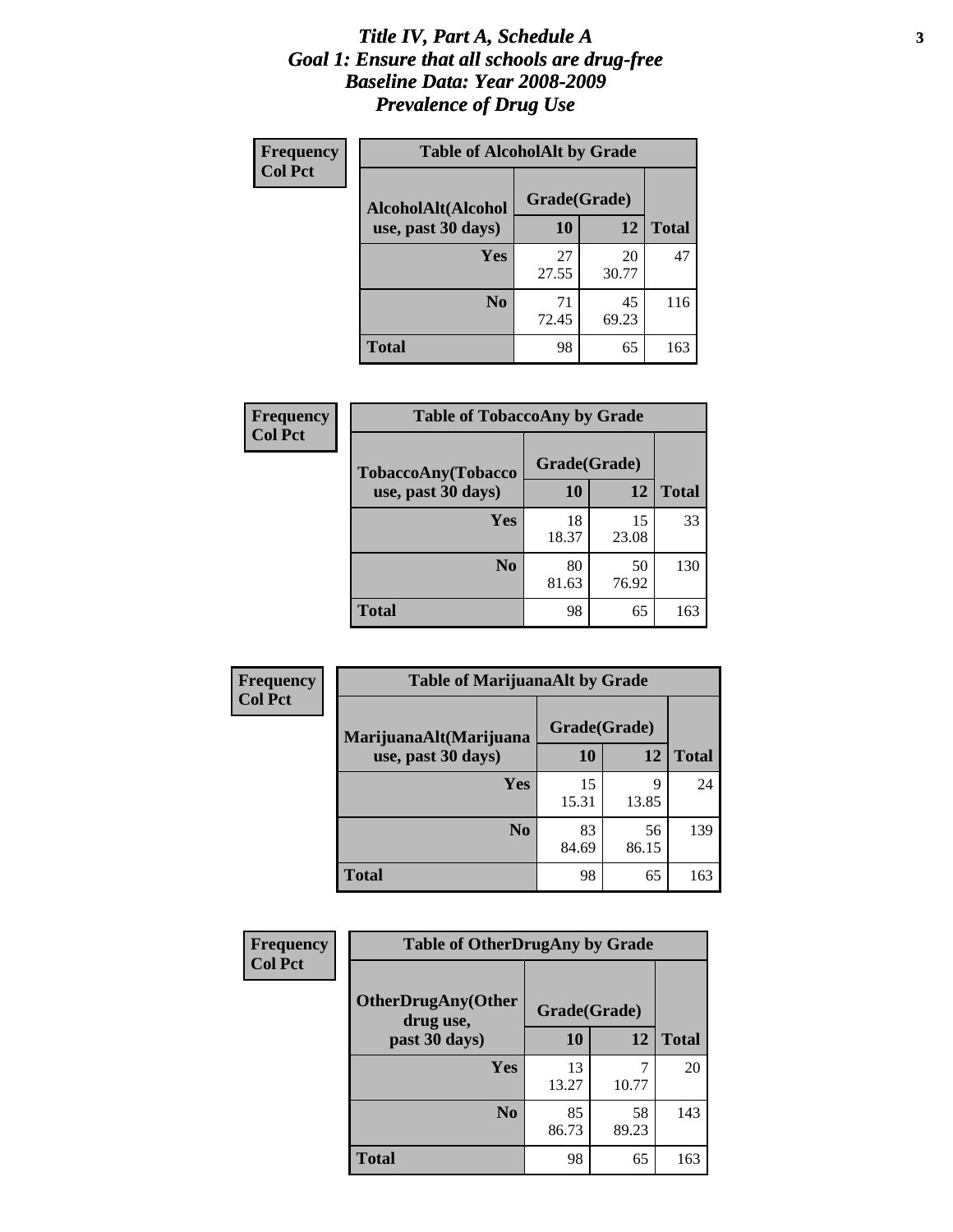### *Average Age of Onset of Use* **4** *Results for "Average Age of Onset of Use" questions exclude students who said they did not use that substance*

| <b>Variable</b>       | Label                                                              | <b>Mean</b> |
|-----------------------|--------------------------------------------------------------------|-------------|
| Alcoholinit2          | I started using alcohol when I was                                 | 13.97       |
| Cigarettesinit2       | I started smoking tobacco when I was                               | 13.57       |
| Smokelessinit2        | I started chewing tobacco when I was                               | 14.13       |
| Marijuanainit2        | I started using marijuana when I was                               | 13.80       |
| Cocaineinit2          | I started using cocaine when I was                                 | 12.00       |
| Inhalantsinit2        | I started using inhalants when I was                               | 12.00       |
| Steroidsinit2         | I started using steroids when I was                                | 13.83       |
| Ecstasyinit2          | I started using ecstasy when I was                                 | 15.80       |
| Methinit <sub>2</sub> | I started using methamphetamines when I was                        | 15.00       |
| Hallucinogensinit2    | I started using hallucinogens when I was                           | 17.00       |
| Prescriptioninit2     | I started using prescription drugs not prescribed to me when I was | 11.92       |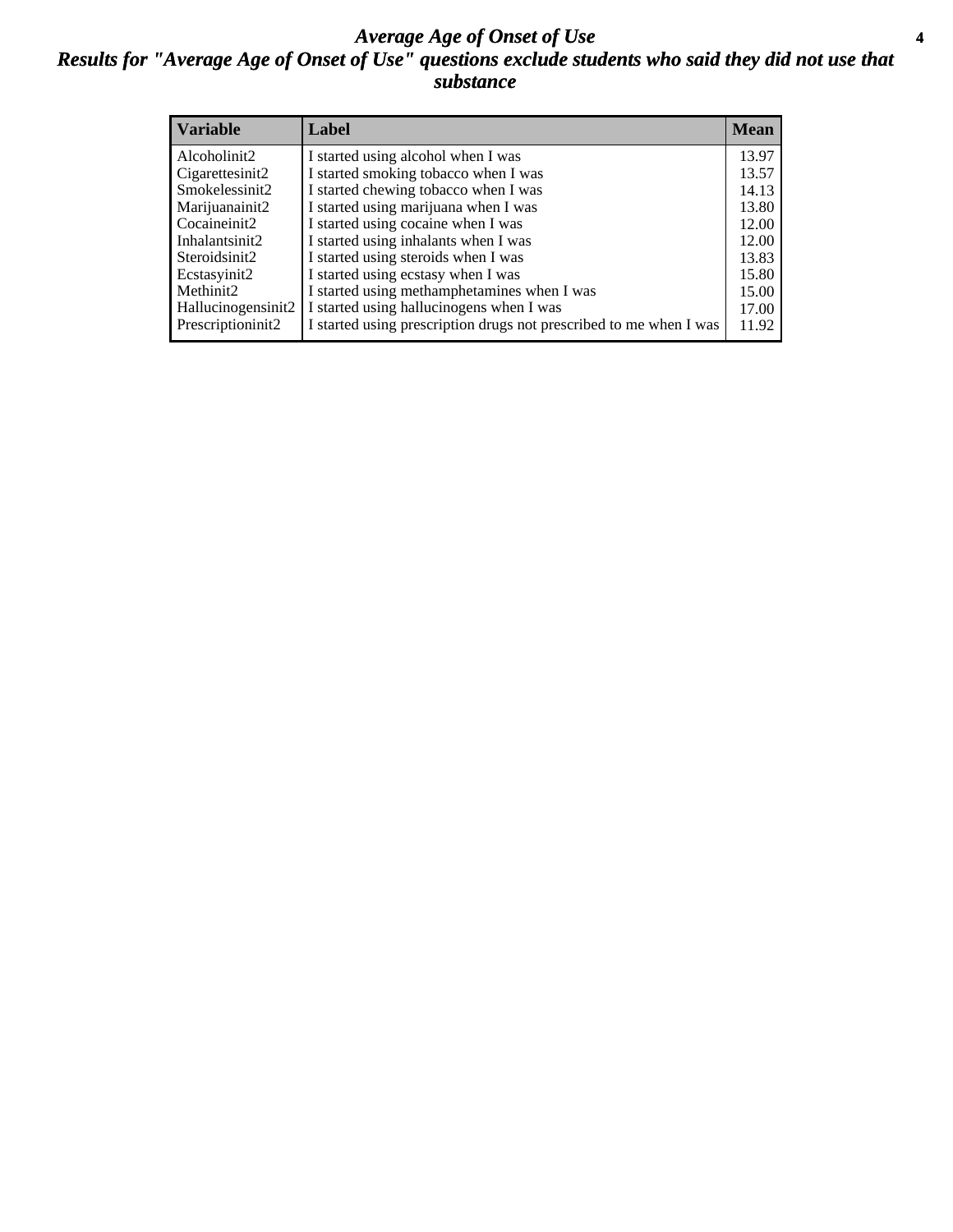# *Perception of Health Risk* **5**

| <b>Frequency</b> | <b>Table of Alcoholharmdich by Grade</b> |              |             |              |  |
|------------------|------------------------------------------|--------------|-------------|--------------|--|
| <b>Col Pct</b>   | Alcoholharmdich(I<br>think alcohol is    | Grade(Grade) |             |              |  |
|                  | harmful)                                 | 10           | 12          | <b>Total</b> |  |
|                  | <b>Yes</b>                               | 77           | 55          | 132          |  |
|                  |                                          | 78.57        | 84.62       |              |  |
|                  | N <sub>0</sub>                           | 21<br>21.43  | 10<br>15.38 | 31           |  |
|                  | <b>Total</b>                             | 98           | 65          | 163          |  |

| Frequency      | <b>Table of Tobaccoharmdich by Grade</b> |              |             |              |  |
|----------------|------------------------------------------|--------------|-------------|--------------|--|
| <b>Col Pct</b> | Tobaccoharmdich(I<br>think tobacco is    | Grade(Grade) |             |              |  |
|                | harmful)                                 | 10           | 12          | <b>Total</b> |  |
|                | Yes                                      | 87<br>88.78  | 62<br>95.38 | 149          |  |
|                | N <sub>0</sub>                           | 11<br>11.22  | 3<br>4.62   | 14           |  |
|                | <b>Total</b>                             | 98           | 65          | 163          |  |

| Frequency      | <b>Table of Marijuanaharmdich by Grade</b> |              |             |              |  |
|----------------|--------------------------------------------|--------------|-------------|--------------|--|
| <b>Col Pct</b> | Marijuanaharmdich(I<br>think marijuana is  | Grade(Grade) |             |              |  |
|                | harmful)                                   | 10           | 12          | <b>Total</b> |  |
|                | Yes                                        | 75<br>76.53  | 52<br>80.00 | 127          |  |
|                | N <sub>0</sub>                             | 23<br>23.47  | 13<br>20.00 | 36           |  |
|                | <b>Total</b>                               | 98           | 65          | 163          |  |

| <b>Frequency</b> | <b>Table of Otherdrugharmdich by Grade</b>                   |             |             |              |  |
|------------------|--------------------------------------------------------------|-------------|-------------|--------------|--|
| <b>Col Pct</b>   | Otherdrugharmdich(I<br>Grade(Grade)<br>think other drugs are |             |             |              |  |
|                  | harmful)                                                     | <b>10</b>   | 12          | <b>Total</b> |  |
|                  | Yes                                                          | 91<br>92.86 | 63<br>96.92 | 154          |  |
|                  | N <sub>0</sub>                                               | 7.14        | 2<br>3.08   | 9            |  |
|                  | <b>Total</b>                                                 | 98          | 65          | 163          |  |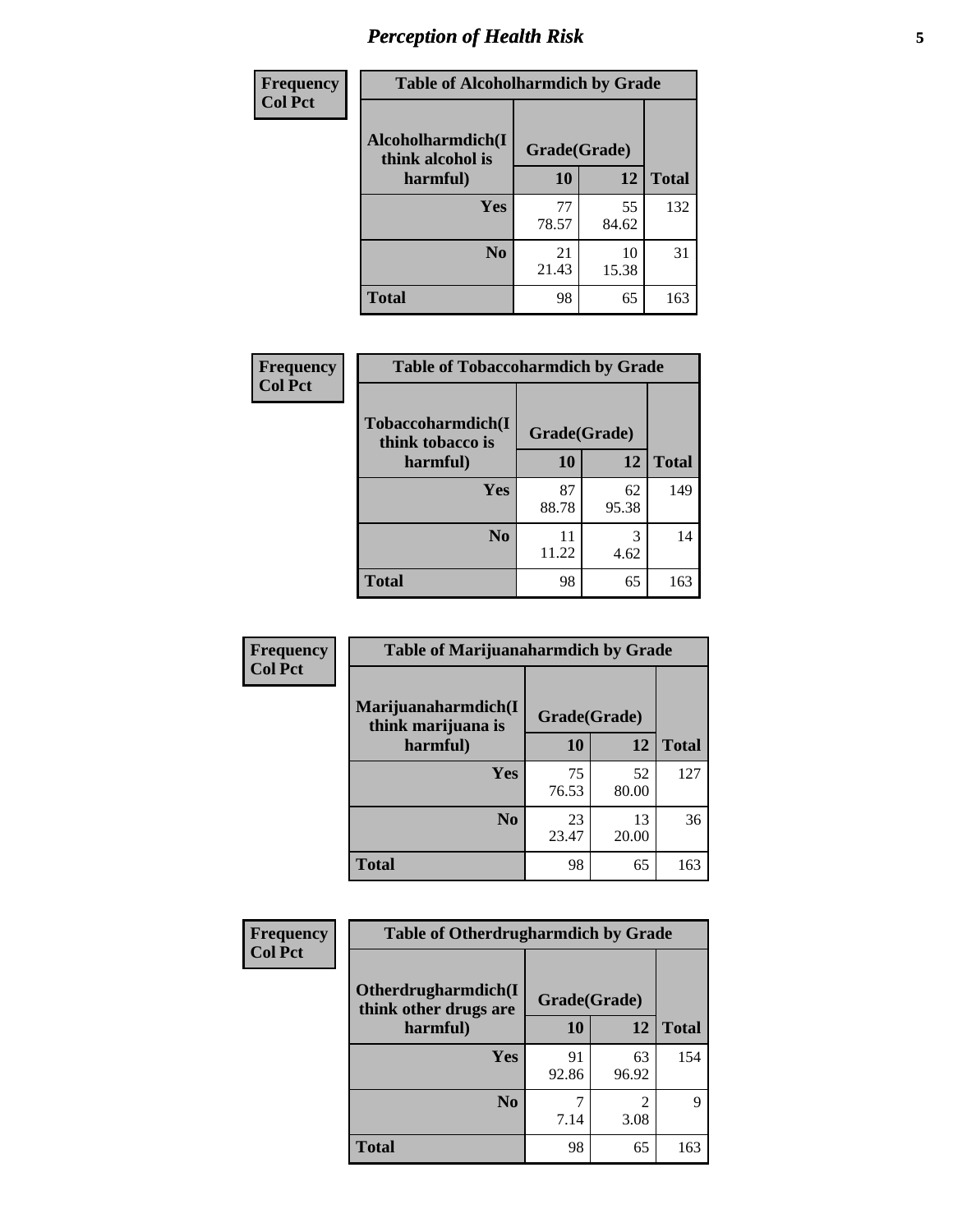# *Social Disapproval* **6**

| Frequency      | <b>Table of Alcoholpeerdich by Grade</b>                    |              |             |              |
|----------------|-------------------------------------------------------------|--------------|-------------|--------------|
| <b>Col Pct</b> | Alcoholpeerdich(My<br>friends would<br>disapprove if I used | Grade(Grade) |             |              |
|                | alcohol)                                                    | 10           | 12          | <b>Total</b> |
|                | <b>Yes</b>                                                  | 48<br>48.98  | 36<br>55.38 | 84           |
|                | N <sub>0</sub>                                              | 50<br>51.02  | 29<br>44.62 | 79           |
|                | <b>Total</b>                                                | 98           | 65          | 163          |

| <b>Frequency</b> |
|------------------|
| <b>Col Pct</b>   |

| <b>Table of Tobaccopeerdich by Grade</b>                            |              |             |              |  |
|---------------------------------------------------------------------|--------------|-------------|--------------|--|
| <b>Tobaccopeerdich</b> (My<br>friends would<br>disapprove if I used | Grade(Grade) |             |              |  |
| tobacco)                                                            | 10           | 12          | <b>Total</b> |  |
| Yes                                                                 | 54<br>55.10  | 44<br>67.69 | 98           |  |
| N <sub>0</sub>                                                      | 44<br>44.90  | 21<br>32.31 | 65           |  |
| <b>Total</b>                                                        | 98           | 65          | 163          |  |

| <b>Frequency</b> | <b>Table of Marijuanapeerdich by Grade</b>                    |              |             |              |  |
|------------------|---------------------------------------------------------------|--------------|-------------|--------------|--|
| <b>Col Pct</b>   | Marijuanapeerdich(My<br>friends would<br>disapprove if I used | Grade(Grade) |             |              |  |
|                  | marijuana)                                                    | 10           | 12          | <b>Total</b> |  |
|                  | <b>Yes</b>                                                    | 61<br>62.24  | 47<br>72.31 | 108          |  |
|                  | N <sub>0</sub>                                                | 37<br>37.76  | 18<br>27.69 | 55           |  |
|                  | <b>Total</b>                                                  | 98           | 65          | 163          |  |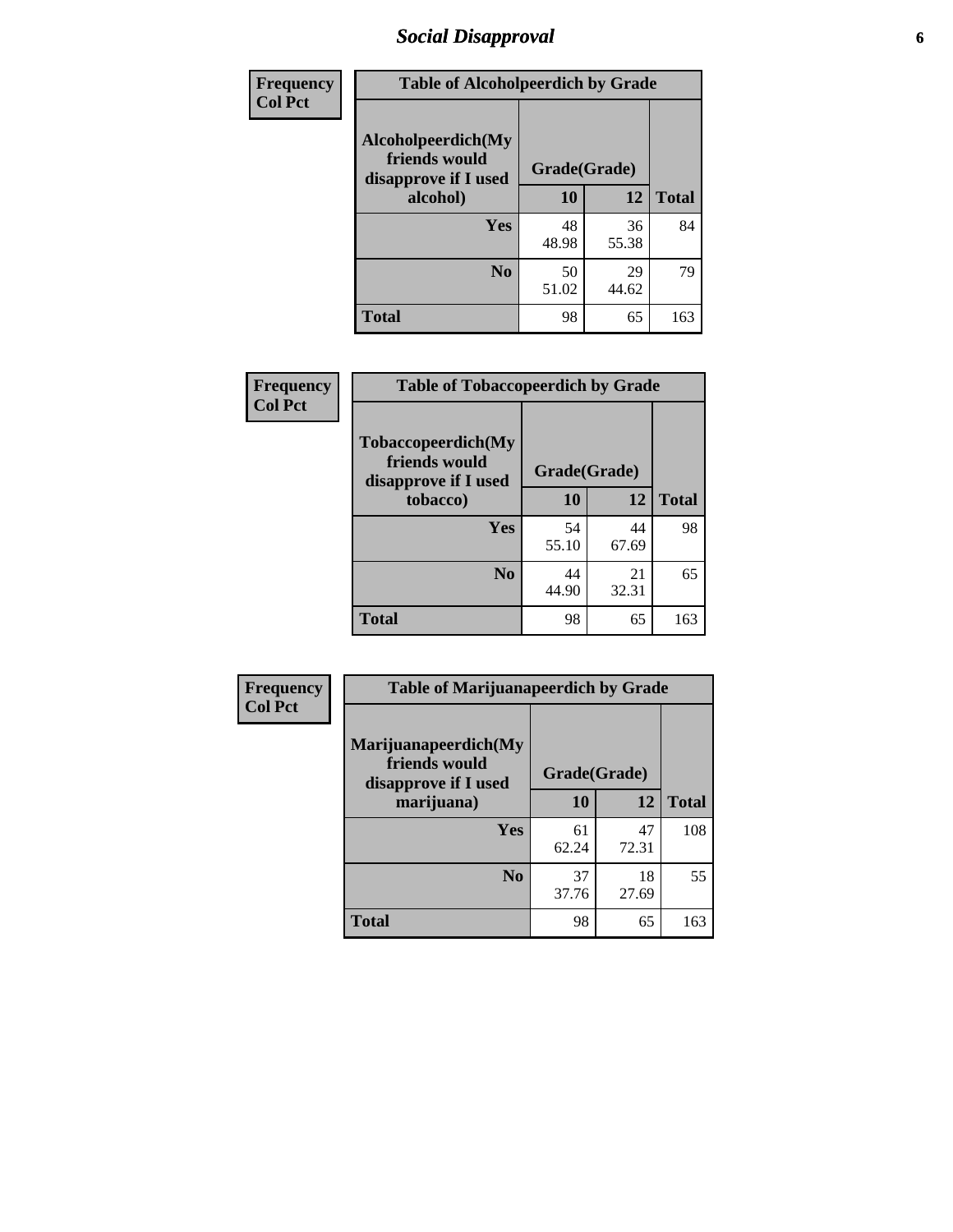# *Social Disapproval* **7**

| Frequency      | <b>Table of Otherdrugpeerdich by Grade</b>                    |              |             |              |  |  |
|----------------|---------------------------------------------------------------|--------------|-------------|--------------|--|--|
| <b>Col Pct</b> | Otherdrugpeerdich(My<br>friends would<br>disapprove if I used | Grade(Grade) |             |              |  |  |
|                | other drugs)                                                  | 10           | 12          | <b>Total</b> |  |  |
|                | Yes                                                           | 73<br>74.49  | 54<br>83.08 | 127          |  |  |
|                | N <sub>0</sub>                                                | 25<br>25.51  | 11<br>16.92 | 36           |  |  |
|                | <b>Total</b>                                                  | 98           | 65          | 163          |  |  |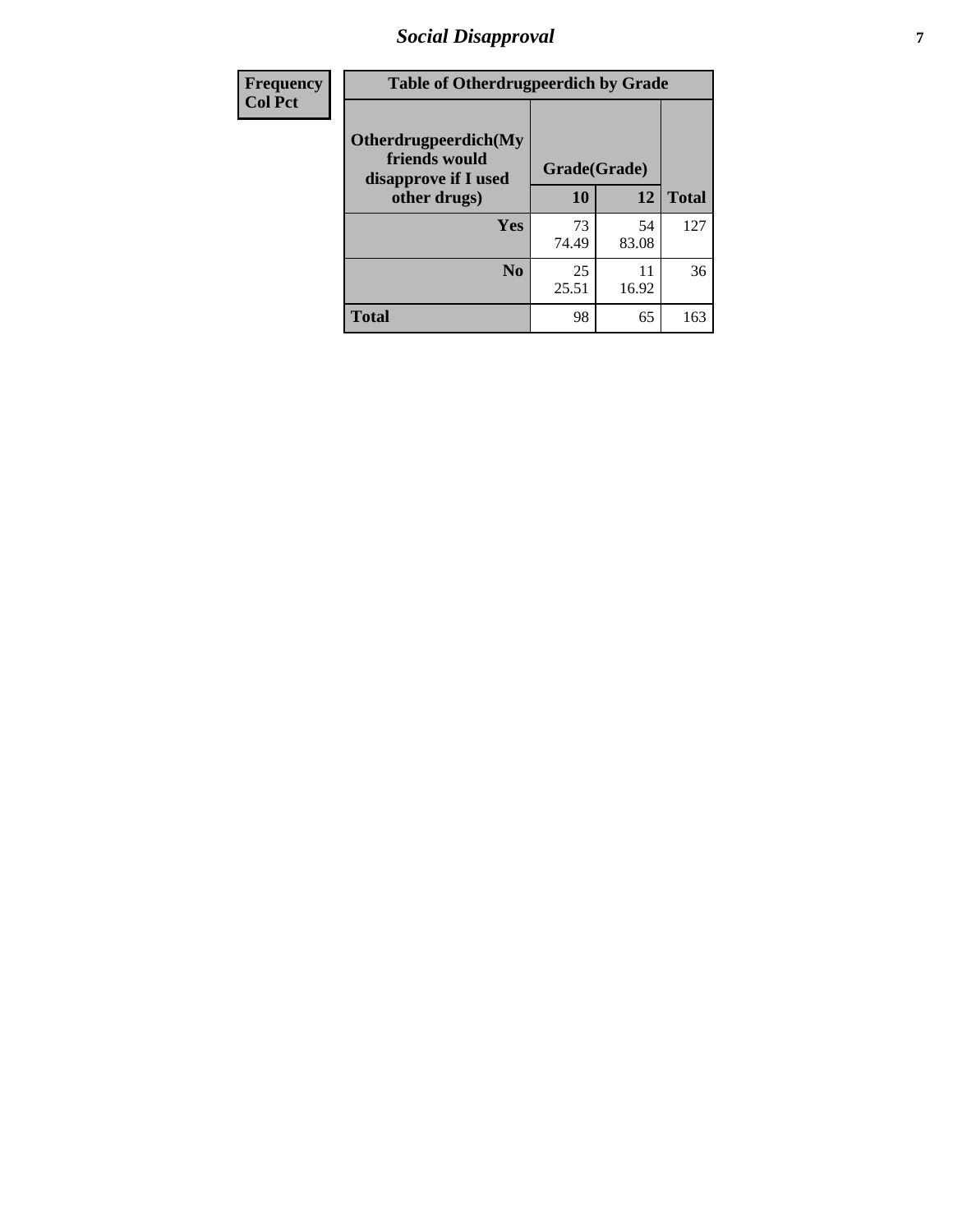### Title IV, Part A, Schedule A **8** *Goal 2: To help ensure that all schools are safe and disciplined Baseline Data: Year 2008-2009 Student Involvement in Gang Activity*

| Frequency      | <b>Table of Gangself by Grade</b>                                                                 |                    |             |              |
|----------------|---------------------------------------------------------------------------------------------------|--------------------|-------------|--------------|
| <b>Col Pct</b> | Gangself(I<br>have<br>participated<br>in illegal<br>gang<br>activities in<br>the past 30<br>days) | Grade(Grade)<br>10 | 12          | <b>Total</b> |
|                | Yes                                                                                               | 7<br>7.14          | 1<br>1.54   | 8            |
|                | N <sub>0</sub>                                                                                    | 91<br>92.86        | 64<br>98.46 | 155          |
|                | <b>Total</b>                                                                                      | 98                 | 65          | 163          |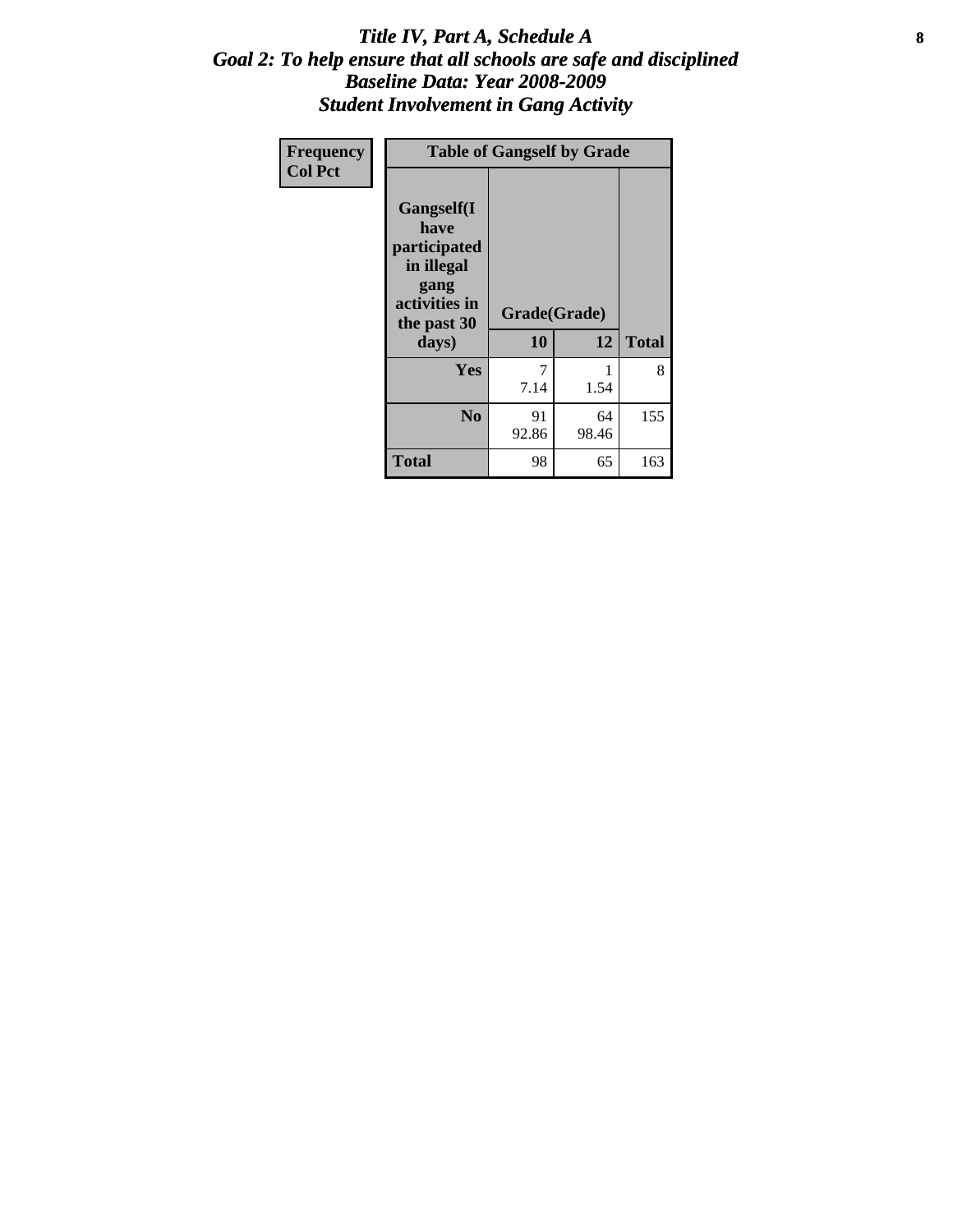# *Student Perception of School Safety* **9**

| <b>Frequency</b><br>Row Pct |
|-----------------------------|
|                             |

| <b>Table of Grade by Safeschool</b> |                                                        |                     |                             |                                    |              |  |
|-------------------------------------|--------------------------------------------------------|---------------------|-----------------------------|------------------------------------|--------------|--|
|                                     | Safeschool (School is a place at which I feel<br>safe) |                     |                             |                                    |              |  |
| Grade(Grade)                        | <b>Strongly</b><br>Agree                               | Somewhat  <br>Agree | <b>Somewhat</b><br>Disagree | <b>Strongly</b><br><b>Disagree</b> | <b>Total</b> |  |
| <b>10</b>                           | 18<br>18.37                                            | 61<br>62.24         | 8<br>8.16                   | 11.22                              | 98           |  |
| 12                                  | 14<br>21.54                                            | 29<br>44.62         | 14<br>21.54                 | 8<br>12.31                         | 65           |  |
| <b>Total</b>                        | 32                                                     | 90                  | 22                          | 19                                 | 163          |  |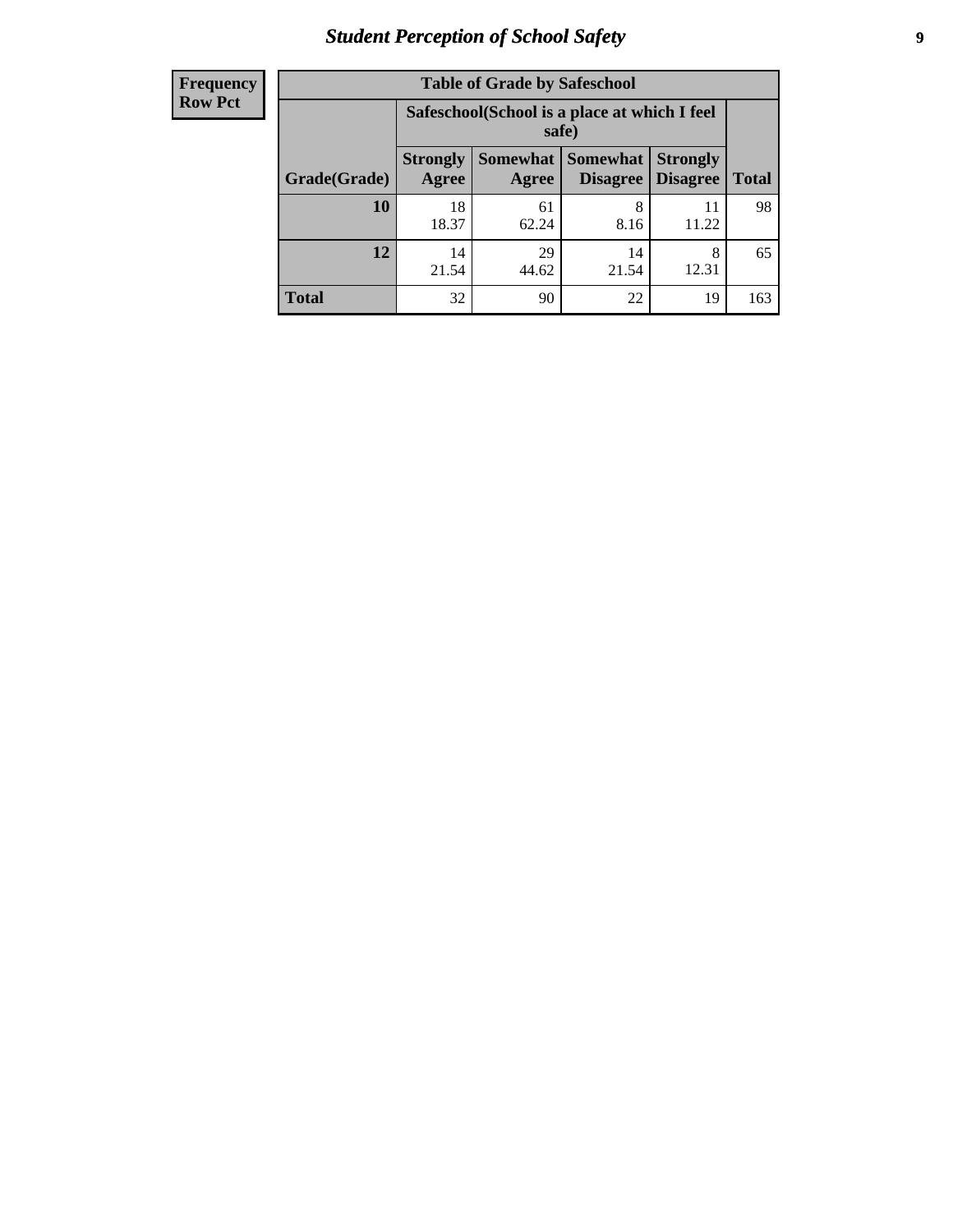### *Students Who Have Been Bullied* **10**

#### **Frequency Row Pct**

| <b>Table of Grade by Bullied</b> |                         |                                                                               |                              |                   |                        |                               |                        |              |
|----------------------------------|-------------------------|-------------------------------------------------------------------------------|------------------------------|-------------------|------------------------|-------------------------------|------------------------|--------------|
|                                  |                         | <b>Bullied</b> (I have been bullied by other<br>students in the past 30 days) |                              |                   |                        |                               |                        |              |
| Grade(Grade)                     | $\bf{0}$<br><b>Days</b> | 1 or<br>$\mathbf{2}$<br>days                                                  | 3 <sub>to</sub><br>5<br>days | 6 to<br>9<br>days | 10<br>to<br>19<br>days | <b>20</b><br>to<br>29<br>days | All<br>30<br>days      | <b>Total</b> |
| 10                               | 77<br>78.57             | 9<br>9.18                                                                     | 3<br>3.06                    | 1.02              | 4<br>4.08              | 2<br>2.04                     | $\mathfrak{D}$<br>2.04 | 98           |
| 12                               | 61<br>93.85             | 0.00                                                                          | 1.54                         | 1.54              | 1.54                   | $\theta$<br>0.00              | 1.54                   | 65           |
| <b>Total</b>                     | 138                     | 9                                                                             | 4                            | $\overline{2}$    | 5                      | $\overline{2}$                | 3                      | 163          |

 $\blacksquare$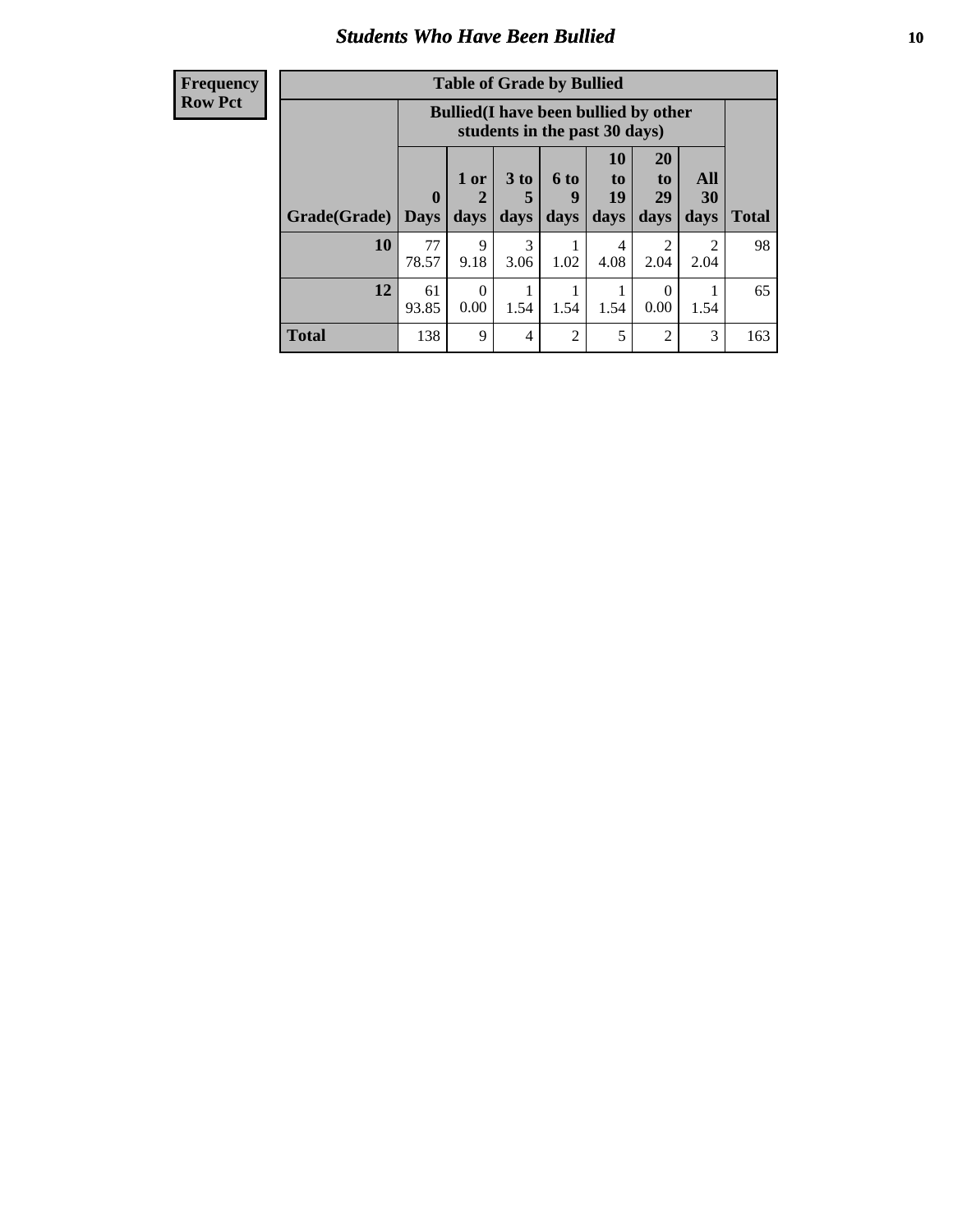### *School Climate* **11**

| Frequency      | <b>Table of SchoolClimate1 by Grade</b> |                    |             |              |  |  |
|----------------|-----------------------------------------|--------------------|-------------|--------------|--|--|
| <b>Col Pct</b> | SchoolClimate1(I<br>like school)        | Grade(Grade)<br>10 | 12          | <b>Total</b> |  |  |
|                | <b>Strongly Agree</b>                   | 27<br>27.55        | 19<br>29.23 | 46           |  |  |
|                | <b>Somewhat Agree</b>                   | 56<br>57.14        | 36<br>55.38 | 92           |  |  |
|                | <b>Somewhat Disagree</b>                | 8<br>8.16          | 5<br>7.69   | 13           |  |  |
|                | <b>Strongly Disagree</b>                | 7<br>7.14          | 5<br>7.69   | 12           |  |  |
|                | <b>Total</b>                            | 98                 | 65          | 163          |  |  |

| Frequency<br><b>Col Pct</b> | <b>Table of SchoolClimate2 by Grade</b>           |                        |             |              |  |  |  |
|-----------------------------|---------------------------------------------------|------------------------|-------------|--------------|--|--|--|
|                             | SchoolClimate2(I<br>feel successful at<br>school) | Grade(Grade)<br>10     | 12          | <b>Total</b> |  |  |  |
|                             | <b>Strongly Agree</b>                             | 36<br>36.73            | 28<br>43.08 | 64           |  |  |  |
|                             | <b>Somewhat Agree</b>                             | 51<br>52.04            | 29<br>44.62 | 80           |  |  |  |
|                             | <b>Somewhat Disagree</b>                          | 9<br>9.18              | 6<br>9.23   | 15           |  |  |  |
|                             | <b>Strongly Disagree</b>                          | $\mathfrak{D}$<br>2.04 | 2<br>3.08   | 4            |  |  |  |
|                             | <b>Total</b>                                      | 98                     | 65          | 163          |  |  |  |

| Frequency | <b>Table of SchoolClimate3 by Grade</b>                      |              |             |              |  |
|-----------|--------------------------------------------------------------|--------------|-------------|--------------|--|
| Col Pct   | <b>SchoolClimate3(My</b><br>school has high<br>standards for | Grade(Grade) |             |              |  |
|           | achievement)                                                 | 10           | 12          | <b>Total</b> |  |
|           | <b>Strongly Agree</b>                                        | 28<br>28.57  | 20<br>30.77 | 48           |  |
|           | <b>Somewhat Agree</b>                                        | 47<br>47.96  | 35<br>53.85 | 82           |  |
|           | <b>Somewhat Disagree</b>                                     | 16<br>16.33  | 7<br>10.77  | 23           |  |
|           | <b>Strongly Disagree</b>                                     | 7<br>7.14    | 3<br>4.62   | 10           |  |
|           | Total                                                        | 98           | 65          | 163          |  |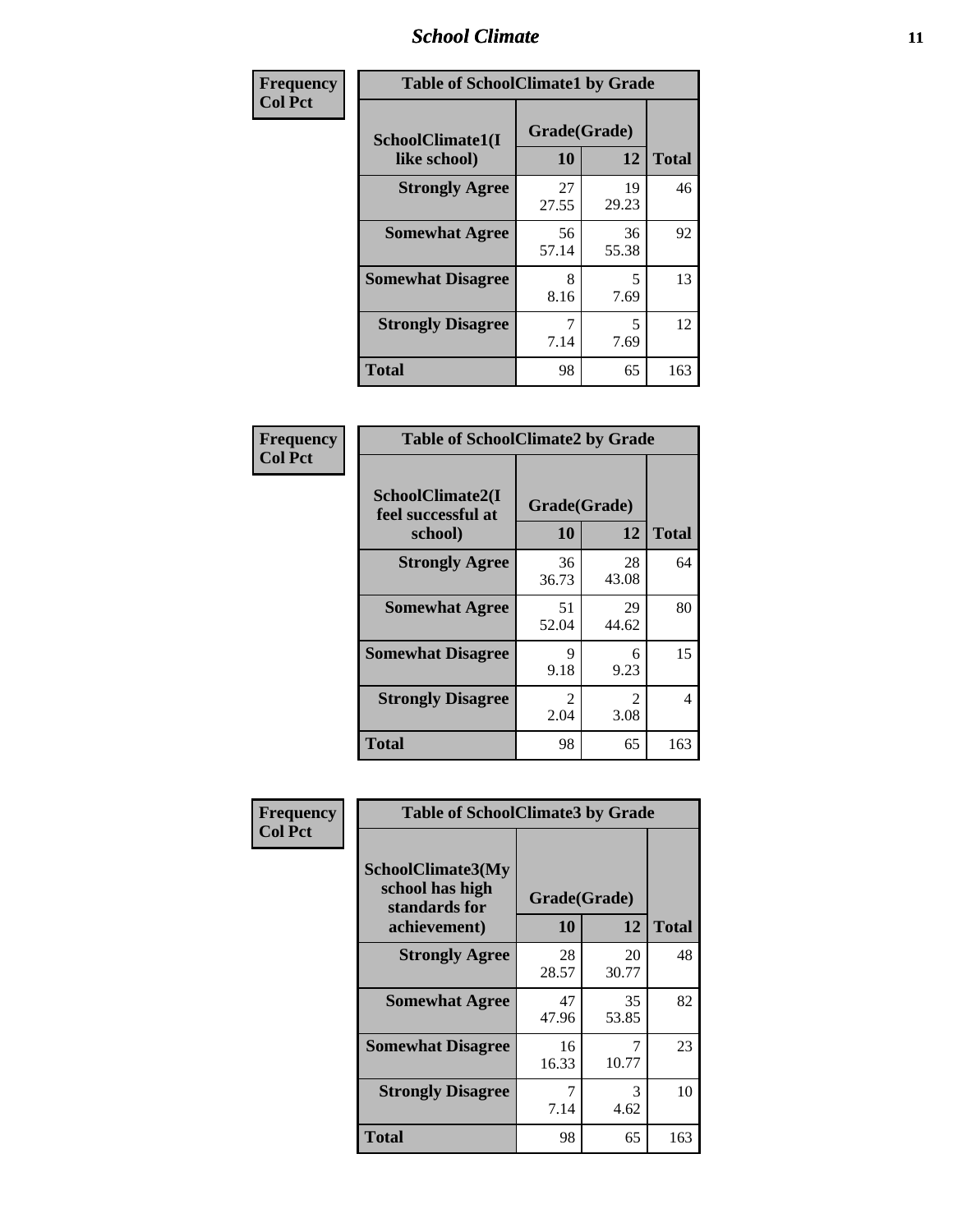### *School Climate* **12**

| Frequency      |                                                                      | <b>Table of SchoolClimate4 by Grade</b> |                        |              |  |
|----------------|----------------------------------------------------------------------|-----------------------------------------|------------------------|--------------|--|
| <b>Col Pct</b> | <b>SchoolClimate4(My</b><br>school sets clear<br>rules for behavior) | Grade(Grade)<br>10                      | 12                     | <b>Total</b> |  |
|                | <b>Strongly Agree</b>                                                | 48<br>48.98                             | 30<br>46.15            | 78           |  |
|                | <b>Somewhat Agree</b>                                                | 32<br>32.65                             | 29<br>44.62            | 61           |  |
|                | <b>Somewhat Disagree</b>                                             | 14<br>14.29                             | 4<br>6.15              | 18           |  |
|                | <b>Strongly Disagree</b>                                             | 4<br>4.08                               | $\mathfrak{D}$<br>3.08 | 6            |  |
|                | <b>Total</b>                                                         | 98                                      | 65                     | 163          |  |

| <b>Table of SchoolClimate5 by Grade</b>                              |                    |             |              |  |  |
|----------------------------------------------------------------------|--------------------|-------------|--------------|--|--|
| SchoolClimate5(I<br>know what to do in<br>an emergency at<br>school) | Grade(Grade)<br>10 | 12          | <b>Total</b> |  |  |
| <b>Strongly Agree</b>                                                | 60<br>61.22        | 39<br>60.00 | 99           |  |  |
| <b>Somewhat Agree</b>                                                | 30<br>30.61        | 20<br>30.77 | 50           |  |  |
| <b>Somewhat Disagree</b>                                             | 6<br>6.12          | 5<br>7.69   | 11           |  |  |
| <b>Strongly Disagree</b>                                             | 2<br>2.04          | 1.54        | 3            |  |  |
| <b>Total</b>                                                         | 98                 | 65          | 163          |  |  |

| Frequency      | <b>Table of SchoolClimate6 by Grade</b>                  |                    |             |              |
|----------------|----------------------------------------------------------|--------------------|-------------|--------------|
| <b>Col Pct</b> | <b>SchoolClimate6(Teachers</b><br>treat me with respect) | Grade(Grade)<br>10 | 12          | <b>Total</b> |
|                | <b>Strongly Agree</b>                                    | 23<br>23.47        | 25<br>38.46 | 48           |
|                | <b>Somewhat Agree</b>                                    | 33<br>33.67        | 27<br>41.54 | 60           |
|                | <b>Somewhat Disagree</b>                                 | 30<br>30.61        | 10<br>15.38 | 40           |
|                | <b>Strongly Disagree</b>                                 | 12<br>12.24        | 3<br>4.62   | 15           |
|                | <b>Total</b>                                             | 98                 | 65          | 163          |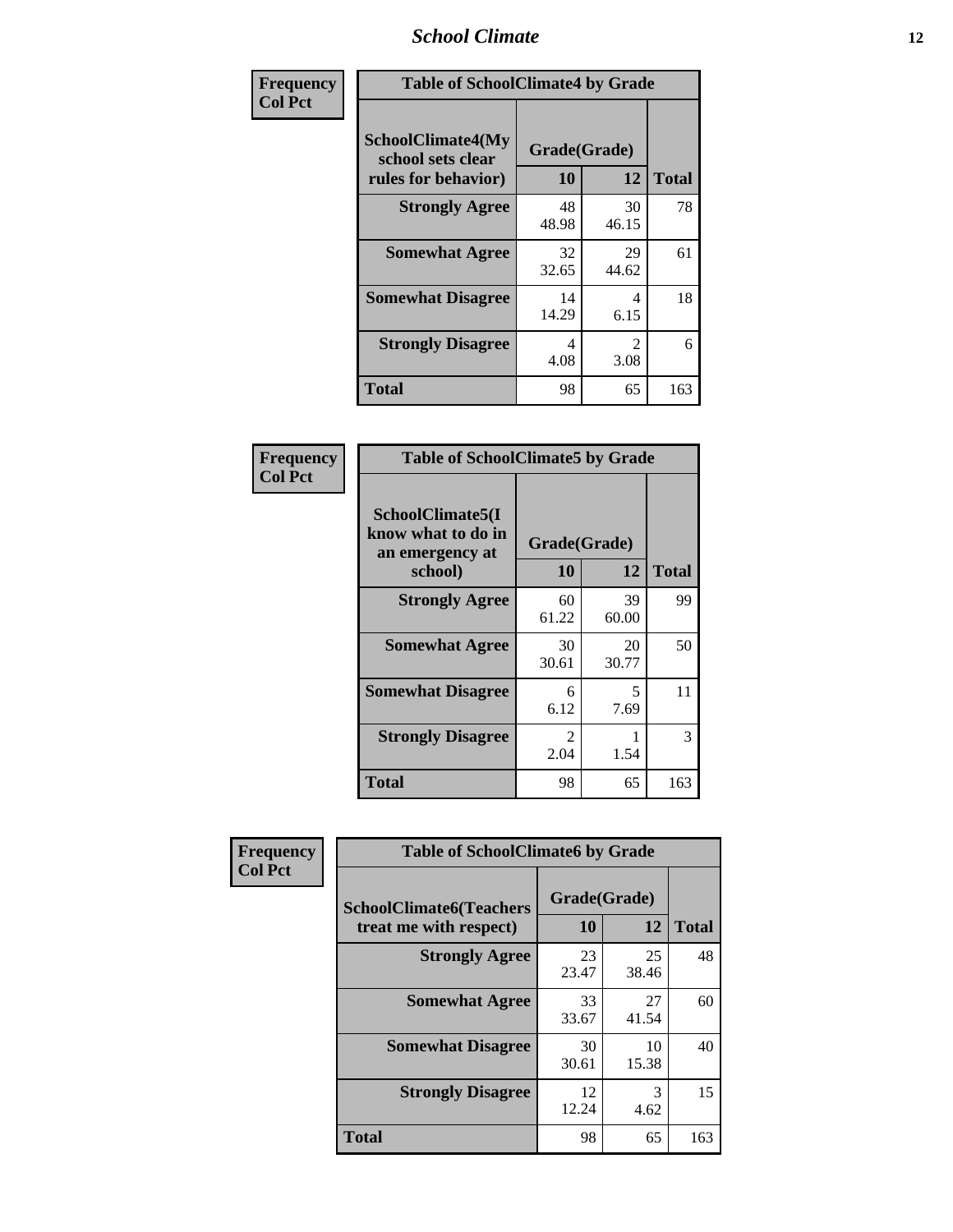### *School Climate* **13**

| Frequency      | <b>Table of SchoolClimate7 by Grade</b>                                       |                           |             |              |
|----------------|-------------------------------------------------------------------------------|---------------------------|-------------|--------------|
| <b>Col Pct</b> | <b>SchoolClimate7(Behaviors</b><br>in my class allow the<br>teacher to teach) | Grade(Grade)<br><b>10</b> | 12          | <b>Total</b> |
|                | <b>Strongly Agree</b>                                                         | 18<br>18.37               | 15<br>23.08 | 33           |
|                | <b>Somewhat Agree</b>                                                         | 35<br>35.71               | 32<br>49.23 | 67           |
|                | <b>Somewhat Disagree</b>                                                      | 30<br>30.61               | 11<br>16.92 | 41           |
|                | <b>Strongly Disagree</b>                                                      | 15<br>15.31               | 10.77       | 22           |
|                | <b>Total</b>                                                                  | 98                        | 65          | 163          |

| Frequency      | <b>Table of SchoolClimate8 by Grade</b>                                              |                    |             |              |
|----------------|--------------------------------------------------------------------------------------|--------------------|-------------|--------------|
| <b>Col Pct</b> | <b>SchoolClimate8(Students</b><br>are frequently<br>recognized for good<br>behavior) | Grade(Grade)<br>10 | 12          | <b>Total</b> |
|                | <b>Strongly Agree</b>                                                                | 19<br>19.39        | 17<br>26.15 | 36           |
|                | <b>Somewhat Agree</b>                                                                | 41<br>41.84        | 18<br>27.69 | 59           |
|                | <b>Somewhat Disagree</b>                                                             | 19<br>19.39        | 19<br>29.23 | 38           |
|                | <b>Strongly Disagree</b>                                                             | 19<br>19.39        | 11<br>16.92 | 30           |
|                | <b>Total</b>                                                                         | 98                 | 65          | 163          |

| Frequency      | <b>Table of SchoolClimate9 by Grade</b>                                                  |                    |             |                |
|----------------|------------------------------------------------------------------------------------------|--------------------|-------------|----------------|
| <b>Col Pct</b> | <b>SchoolClimate9(School</b><br>counselor would be<br>helpful if I needed<br>assistance) | Grade(Grade)<br>10 | 12          | <b>Total</b>   |
|                | <b>Strongly Agree</b>                                                                    | 60<br>61.22        | 33<br>50.77 | 93             |
|                | <b>Somewhat Agree</b>                                                                    | 28<br>28.57        | 23<br>35.38 | 51             |
|                | <b>Somewhat Disagree</b>                                                                 | 8<br>8.16          | 4<br>6.15   | 12             |
|                | <b>Strongly Disagree</b>                                                                 | 2<br>2.04          | 5<br>7.69   | $\overline{7}$ |
|                | Total                                                                                    | 98                 | 65          | 163            |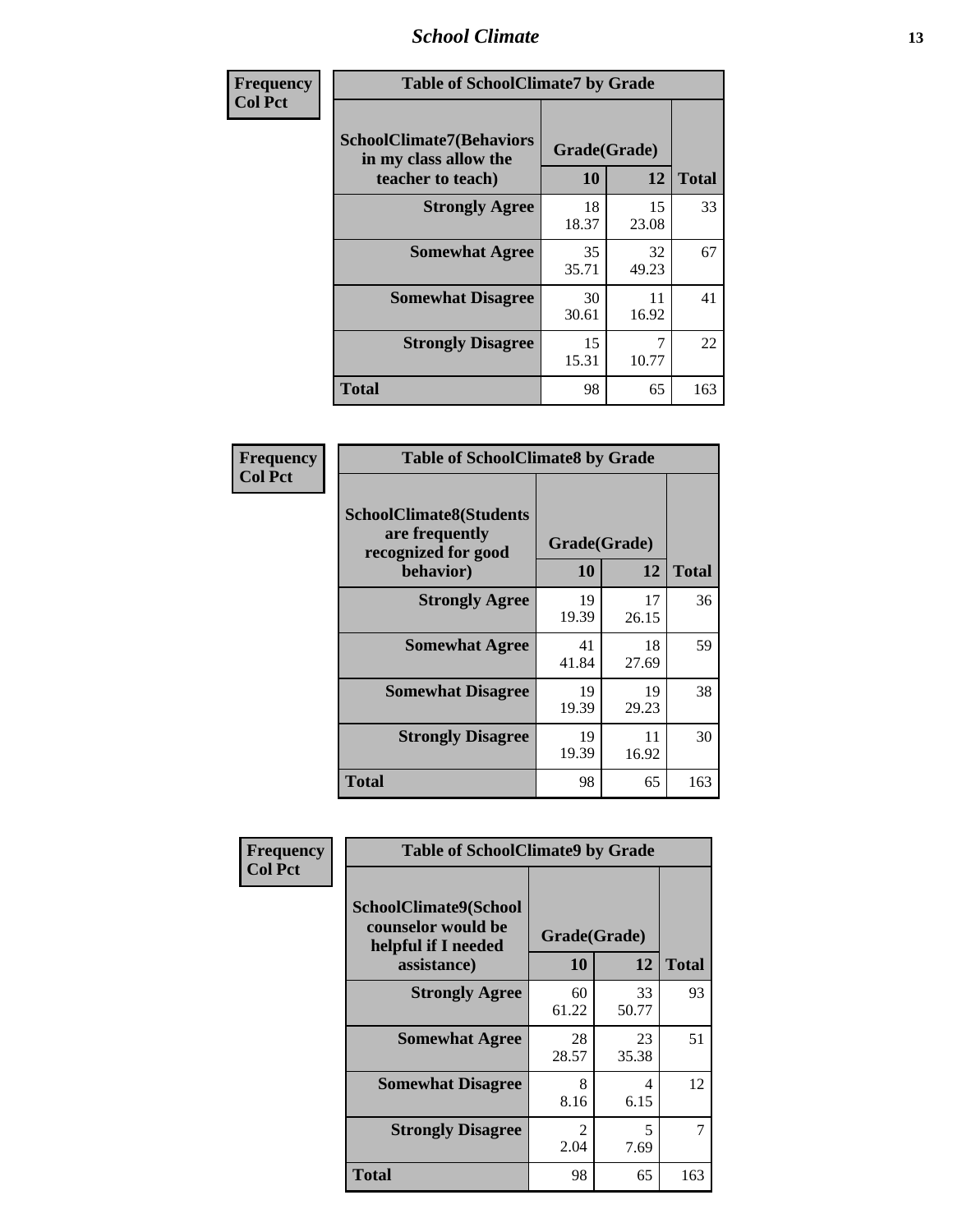### *Reasons for Dropping Out* **14**

| Frequency      | <b>Table of Dropoutreason by Grade</b>                                   |                    |             |              |
|----------------|--------------------------------------------------------------------------|--------------------|-------------|--------------|
| <b>Col Pct</b> | Dropoutreason(If<br>I dropped out the<br>reason would<br>most likely be) | Grade(Grade)<br>10 | 12          | <b>Total</b> |
|                | Won't Drop out                                                           | 59<br>60.20        | 35<br>53.85 | 94           |
|                | <b>Bored</b>                                                             | 9<br>9.18          | 12<br>18.46 | 21           |
|                | <b>Family Reasons</b>                                                    | 7<br>7.14          | 11<br>16.92 | 18           |
|                | <b>Being Bullied</b>                                                     | 5<br>5.10          | 0<br>0.00   | 5            |
|                | <b>Other</b>                                                             | 18<br>18.37        | 7<br>10.77  | 25           |
|                | <b>Total</b>                                                             | 98                 | 65          | 163          |

| Frequency      |                                                                        | <b>Table of Dropout by Grade</b> |              |     |
|----------------|------------------------------------------------------------------------|----------------------------------|--------------|-----|
| <b>Col Pct</b> | Dropout(I<br>have<br>thought<br>about<br>dropping<br>out of<br>school) | Grade(Grade)<br>10               | <b>Total</b> |     |
|                |                                                                        |                                  | 12           |     |
|                | Yes                                                                    | 26<br>26.53                      | 17<br>26.15  | 43  |
|                | N <sub>0</sub>                                                         | 72<br>73.47                      | 48<br>73.85  | 120 |
|                | <b>Total</b>                                                           | 98                               | 65           | 163 |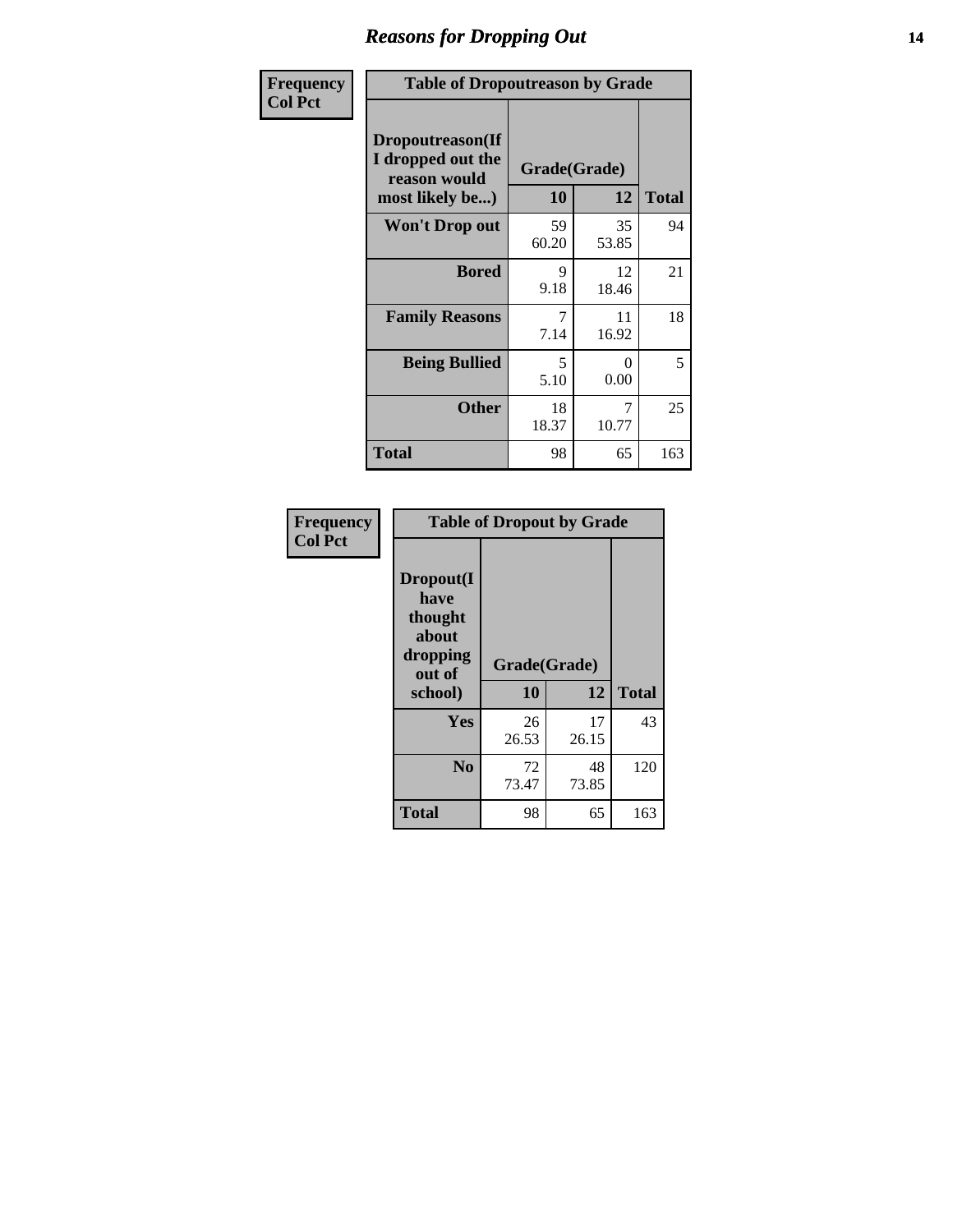*School Safety* **15**

| Frequency      | <b>Table of Gangself by Grade</b>                                                                 |                    |             |              |
|----------------|---------------------------------------------------------------------------------------------------|--------------------|-------------|--------------|
| <b>Col Pct</b> | Gangself(I<br>have<br>participated<br>in illegal<br>gang<br>activities in<br>the past 30<br>days) | Grade(Grade)<br>10 | 12          | <b>Total</b> |
|                | Yes                                                                                               | 7<br>7.14          | 1<br>1.54   | 8            |
|                | N <sub>0</sub>                                                                                    | 91<br>92.86        | 64<br>98.46 | 155          |
|                | <b>Total</b>                                                                                      | 98                 | 65          | 163          |

| Frequency<br><b>Col Pct</b> | <b>Table of Gangpeers by Grade</b>                                                                                             |                    |             |              |
|-----------------------------|--------------------------------------------------------------------------------------------------------------------------------|--------------------|-------------|--------------|
|                             | <b>Gangpeers</b> (I<br>have friends<br>who have<br>participated<br>in illegal<br>gang<br>activities in<br>the past 30<br>days) | Grade(Grade)<br>10 | 12          | <b>Total</b> |
|                             | <b>Yes</b>                                                                                                                     | 34<br>34.69        | 16<br>24.62 | 50           |
|                             | N <sub>0</sub>                                                                                                                 | 64<br>65.31        | 49<br>75.38 | 113          |
|                             | <b>Total</b>                                                                                                                   | 98                 | 65          | 163          |

| Frequency      | <b>Table of Pickedon by Grade</b>                                  |              |             |              |
|----------------|--------------------------------------------------------------------|--------------|-------------|--------------|
| <b>Col Pct</b> | <b>Pickedon(I have</b><br>been picked on or<br>teased at school in | Grade(Grade) |             |              |
|                | the past 30 days)                                                  | 10           | 12          | <b>Total</b> |
|                | <b>Strongly Agree</b>                                              | 13<br>13.27  | 6<br>9.23   | 19           |
|                | <b>Somewhat Agree</b>                                              | 21<br>21.43  | 11<br>16.92 | 32           |
|                | <b>Somewhat Disagree</b>                                           | 16<br>16.33  | 9<br>13.85  | 25           |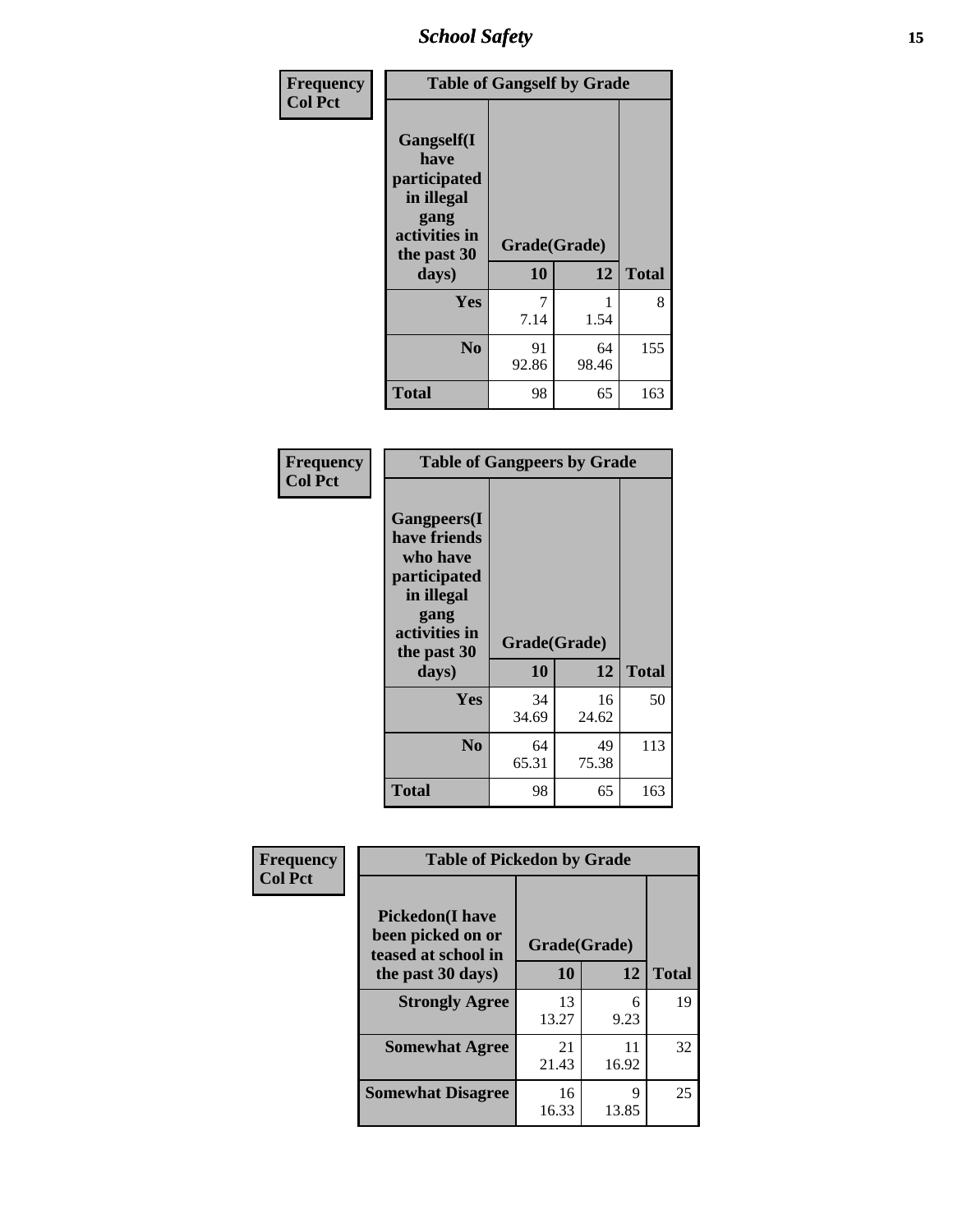# *School Safety* **16**

| <b>Frequency</b> |                                                                                          | <b>Table of Pickedon by Grade</b> |             |              |  |  |  |  |  |  |
|------------------|------------------------------------------------------------------------------------------|-----------------------------------|-------------|--------------|--|--|--|--|--|--|
| <b>Col Pct</b>   | <b>Pickedon</b> (I have<br>been picked on or<br>teased at school in<br>the past 30 days) | Grade(Grade)<br>10                | 12          | <b>Total</b> |  |  |  |  |  |  |
|                  | <b>Strongly Disagree</b>                                                                 | 48<br>48.98                       | 39<br>60.00 | 87           |  |  |  |  |  |  |
|                  | Total                                                                                    | 98                                | 65          | 163          |  |  |  |  |  |  |

| Frequency      |                                                          | <b>Table of Safeschool by Grade</b> |             |              |  |  |  |  |  |  |
|----------------|----------------------------------------------------------|-------------------------------------|-------------|--------------|--|--|--|--|--|--|
| <b>Col Pct</b> | Safeschool(School<br>is a place at which I<br>feel safe) | Grade(Grade)<br>10                  | 12          | <b>Total</b> |  |  |  |  |  |  |
|                | <b>Strongly Agree</b>                                    | 18<br>18.37                         | 14<br>21.54 | 32           |  |  |  |  |  |  |
|                | <b>Somewhat Agree</b>                                    | 61<br>62.24                         | 29<br>44.62 | 90           |  |  |  |  |  |  |
|                | <b>Somewhat Disagree</b>                                 | 8<br>8.16                           | 14<br>21.54 | 22           |  |  |  |  |  |  |
|                | <b>Strongly Disagree</b>                                 | 11<br>11.22                         | 8<br>12.31  | 19           |  |  |  |  |  |  |
|                | <b>Total</b>                                             | 98                                  | 65          | 163          |  |  |  |  |  |  |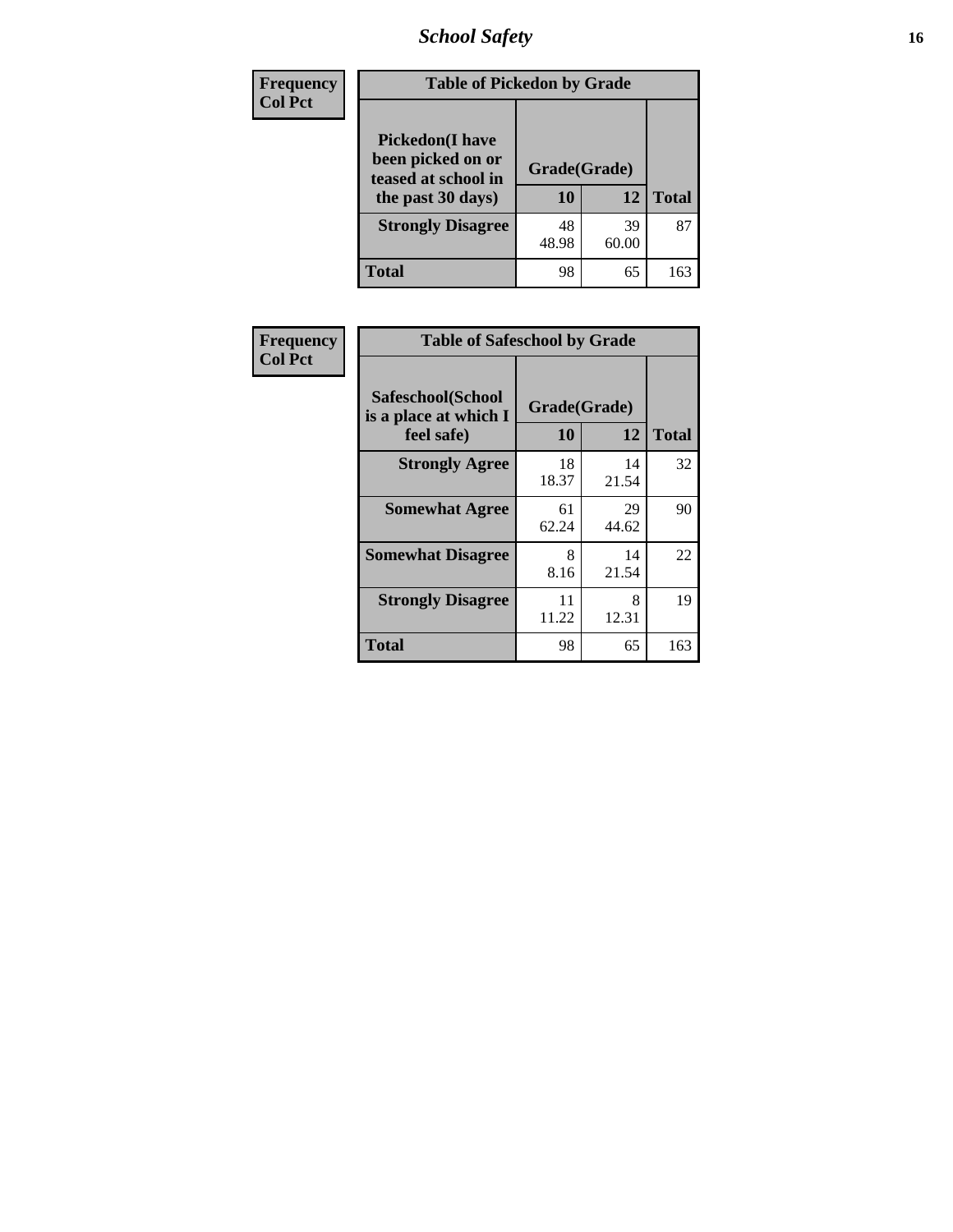*School Safety* **17**

| Frequency      |
|----------------|
| <b>Row Pct</b> |

h

| <b>Table of Grade by Bullied</b> |                       |                                                                               |                              |                   |                        |                               |                                     |              |  |  |  |
|----------------------------------|-----------------------|-------------------------------------------------------------------------------|------------------------------|-------------------|------------------------|-------------------------------|-------------------------------------|--------------|--|--|--|
|                                  |                       | <b>Bullied</b> (I have been bullied by other<br>students in the past 30 days) |                              |                   |                        |                               |                                     |              |  |  |  |
| Grade(Grade)                     | $\mathbf 0$<br>  Days | $1$ or<br>days                                                                | 3 <sub>to</sub><br>5<br>days | 6 to<br>9<br>days | 10<br>to<br>19<br>days | <b>20</b><br>to<br>29<br>days | All<br>30<br>days                   | <b>Total</b> |  |  |  |
| 10                               | 77<br>78.57           | 9<br>9.18                                                                     | 3<br>3.06                    | 1.02              | 4<br>4.08              | 2<br>2.04                     | $\mathcal{D}_{\mathcal{A}}$<br>2.04 | 98           |  |  |  |
| 12                               | 61<br>93.85           | $\Omega$<br>0.00                                                              | 1.54                         | 1.54              | 1.54                   | $\Omega$<br>0.00              | 1.54                                | 65           |  |  |  |
| <b>Total</b>                     | 138                   | 9                                                                             | 4                            | $\mathcal{D}$     | 5                      | $\overline{2}$                | 3                                   | 163          |  |  |  |

| <b>Frequency</b> |              |                                                    |                | <b>Table of Grade by Bulliedothers</b> |                   |                             |                               |                   |              |
|------------------|--------------|----------------------------------------------------|----------------|----------------------------------------|-------------------|-----------------------------|-------------------------------|-------------------|--------------|
| <b>Row Pct</b>   |              | <b>Bulliedothers</b> (I bullied others in the past |                |                                        |                   |                             |                               |                   |              |
|                  | Grade(Grade) | $\mathbf{0}$<br><b>Days</b>                        | $1$ or<br>days | 3 to<br>days                           | 6 to<br>q<br>days | 10<br>to<br>19<br>days      | <b>20</b><br>to<br>29<br>days | All<br>30<br>days | <b>Total</b> |
|                  | 10           | 84                                                 | 5              | 3                                      |                   | $\mathfrak{D}$              |                               | $\mathfrak{D}$    | 98           |
|                  |              | 85.71                                              | 5.10           | 3.06                                   | 1.02              | 2.04                        | 1.02                          | 2.04              |              |
|                  | 12           | 63<br>96.92                                        | 1.54           | $\Omega$<br>0.00                       | 0<br>0.00         | $\Omega$<br>0.00            | 0<br>0.00                     | 1.54              | 65           |
|                  | <b>Total</b> | 147                                                | 6              | 3                                      |                   | $\mathcal{D}_{\mathcal{A}}$ |                               | 3                 | 163          |

| <b>Frequency</b> |              | <b>Table of Grade by Weaponschool</b>                              |                       |              |                               |                                           |                        |              |  |  |
|------------------|--------------|--------------------------------------------------------------------|-----------------------|--------------|-------------------------------|-------------------------------------------|------------------------|--------------|--|--|
| <b>Row Pct</b>   |              | Weaponschool (I brought a weapon<br>to school in the past 30 days) |                       |              |                               |                                           |                        |              |  |  |
|                  | Grade(Grade) | $\mathbf{0}$<br><b>Days</b>                                        | 1 or<br>days          | 3 to<br>days | <b>10</b><br>to<br>19<br>days | <b>20</b><br>t <sub>0</sub><br>29<br>days | All<br>30<br>days      | <b>Total</b> |  |  |
|                  | 10           | 92                                                                 |                       |              |                               |                                           | $\overline{2}$         | 98           |  |  |
|                  |              | 93.88                                                              | 1.02                  | 1.02         | 1.02                          | 1.02                                      | 2.04                   |              |  |  |
|                  | 12           | 61<br>93.85                                                        | $\mathcal{L}$<br>0.00 | 0.00         | 1.54                          | 1.54                                      | $\mathfrak{D}$<br>3.08 | 65           |  |  |
|                  | <b>Total</b> | 153                                                                |                       |              | $\mathfrak{D}$                | $\overline{2}$                            | 4                      | 163          |  |  |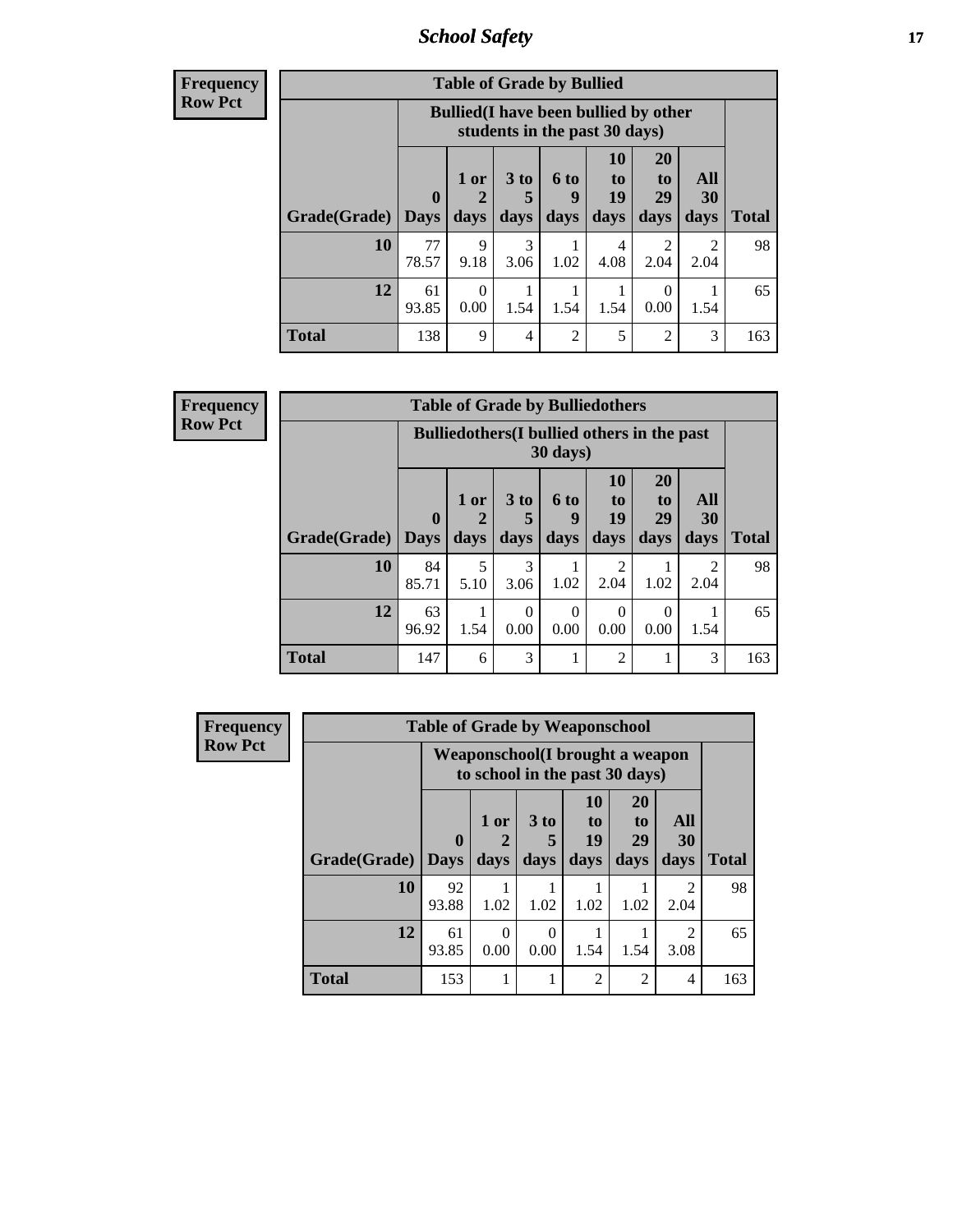*School Safety* **18**

| <b>Frequency</b> | <b>Table of Grade by Absentunsafe</b> |                             |                   |                        |                               |                                                                           |                   |              |  |
|------------------|---------------------------------------|-----------------------------|-------------------|------------------------|-------------------------------|---------------------------------------------------------------------------|-------------------|--------------|--|
| <b>Row Pct</b>   |                                       |                             |                   | days)                  |                               | Absentunsafe(I have missed school<br>because I felt unsafe in the past 30 |                   |              |  |
|                  | Grade(Grade)                          | $\mathbf{0}$<br><b>Days</b> | 1 or<br>2<br>days | 6 to<br>9<br>days      | <b>10</b><br>to<br>19<br>days | <b>20</b><br>to<br>29<br>days                                             | All<br>30<br>days | <b>Total</b> |  |
|                  | 10                                    | 91<br>92.86                 | 1.02              | $\mathfrak{D}$<br>2.04 | 1.02                          | 1.02                                                                      | 2.04              | 98           |  |
|                  | 12                                    | 65<br>100.00                | $\Omega$<br>0.00  | $\Omega$<br>0.00       | $\Omega$<br>0.00              | $\Omega$<br>0.00                                                          | $\Omega$<br>0.00  | 65           |  |
|                  | <b>Total</b>                          | 156                         | 1                 | $\mathfrak{D}$         |                               |                                                                           | 2                 | 163          |  |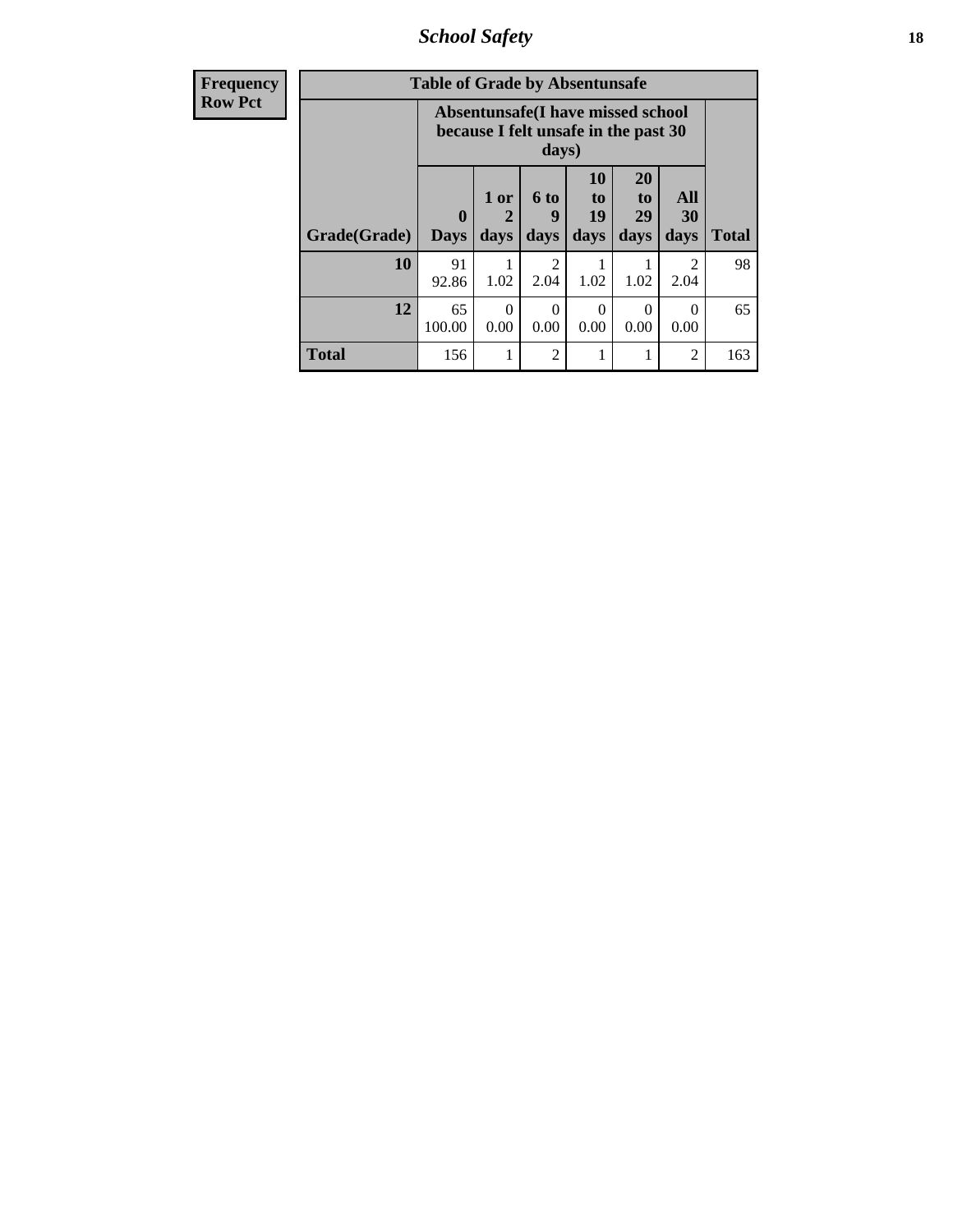# *Drug Use During Last 30 Days* **19**

#### **Frequency Row Pct**

| <b>Table of Grade by Alcohol</b> |                                 |                                    |                 |                |                        |               |                     |              |  |  |  |  |
|----------------------------------|---------------------------------|------------------------------------|-----------------|----------------|------------------------|---------------|---------------------|--------------|--|--|--|--|
|                                  |                                 | Alcohol(Alcohol use, past 30 days) |                 |                |                        |               |                     |              |  |  |  |  |
| Grade(Grade)                     | <b>Did</b><br>not<br><b>use</b> | $1 - 2$<br>days                    | $3 - 5$<br>days | $6-9$<br>days  | $10-19$<br>days        | 20-29<br>days | <b>Every</b><br>day | <b>Total</b> |  |  |  |  |
| 10                               | 71<br>72.45                     | 8<br>8.16                          | 4<br>4.08       | 1.02           | 5<br>5.10              | 4<br>4.08     | 5<br>5.10           | 98           |  |  |  |  |
| 12                               | 45<br>69.23                     | 6<br>9.23                          | 3<br>4.62       | 3<br>4.62      | $\overline{c}$<br>3.08 | 5<br>7.69     | 1.54                | 65           |  |  |  |  |
| <b>Total</b>                     | 116                             | 14                                 | 7               | $\overline{4}$ | 7                      | 9             | 6                   | 163          |  |  |  |  |

#### **Frequency Row Pct**

| <b>Table of Grade by Cigarettes</b> |                                 |                                                |                 |                 |                 |                   |                     |       |  |  |  |
|-------------------------------------|---------------------------------|------------------------------------------------|-----------------|-----------------|-----------------|-------------------|---------------------|-------|--|--|--|
|                                     |                                 | Cigarettes (Smoking tobacco use, past 30 days) |                 |                 |                 |                   |                     |       |  |  |  |
| Grade(Grade)                        | <b>Did</b><br>not<br><b>use</b> | $1-2$<br>days                                  | $3 - 5$<br>days | $6 - 9$<br>days | $10-19$<br>days | $20 - 29$<br>days | <b>Every</b><br>day | Total |  |  |  |
| 10                                  | 84<br>85.71                     | 6<br>6.12                                      | 1.02            | 1.02            | 2<br>2.04       | 0.00              | 4<br>4.08           | 98    |  |  |  |
| 12                                  | 51<br>78.46                     | Q<br>13.85                                     | 2<br>3.08       | 0<br>0.00       | 0<br>0.00       | 3<br>4.62         | 0<br>0.00           | 65    |  |  |  |
| <b>Total</b>                        | 135                             | 15                                             | 3               |                 | $\overline{2}$  | 3                 | 4                   | 163   |  |  |  |

| Frequency      |              | <b>Table of Grade by Smokeless</b> |                 |               |                                                        |                   |              |              |  |  |  |  |  |
|----------------|--------------|------------------------------------|-----------------|---------------|--------------------------------------------------------|-------------------|--------------|--------------|--|--|--|--|--|
| <b>Row Pct</b> |              |                                    |                 |               | <b>Smokeless</b> (Chewing tobaccouse,<br>past 30 days) |                   |              |              |  |  |  |  |  |
|                | Grade(Grade) | <b>Did</b><br>not<br><b>use</b>    | $1 - 2$<br>days | $6-9$<br>days | $10-19$<br>days                                        | $20 - 29$<br>days | Every<br>day | <b>Total</b> |  |  |  |  |  |
|                | 10           | 89<br>90.82                        | 5<br>5.10       | 0<br>0.00     | 1.02                                                   | 0<br>0.00         | 3.06         | 98           |  |  |  |  |  |
|                | 12           | 58<br>89.23                        | 3<br>4.62       | 1.54          | 0.00                                                   | 1.54              | 3.08         | 65           |  |  |  |  |  |
|                | <b>Total</b> | 147                                | 8               |               |                                                        |                   | 5            | 163          |  |  |  |  |  |

| <b>Frequency</b> |
|------------------|
| <b>Row Pct</b>   |

| <b>Table of Grade by Marijuana</b> |                          |                                         |                 |                 |                 |                        |              |       |  |  |  |
|------------------------------------|--------------------------|-----------------------------------------|-----------------|-----------------|-----------------|------------------------|--------------|-------|--|--|--|
|                                    |                          | Marijuana (Marijuana use, past 30 days) |                 |                 |                 |                        |              |       |  |  |  |
| Grade(Grade)                       | Did<br>not<br><b>use</b> | $1 - 2$<br>days                         | $3 - 5$<br>days | $6 - 9$<br>days | $10-19$<br>days | 20-29<br>days          | Every<br>day | Total |  |  |  |
| 10                                 | 83<br>84.69              | 4<br>4.08                               | 1.02            | 2<br>2.04       | 4<br>4.08       | 0.00                   | 4<br>4.08    | 98    |  |  |  |
| 12                                 | 56<br>86.15              | 4<br>6.15                               | 1.54            | 1.54            | 0<br>0.00       | $\mathfrak{D}$<br>3.08 | 1.54         | 65    |  |  |  |
| <b>Total</b>                       | 139                      | 8                                       | $\overline{2}$  | 3               | $\overline{4}$  | 2                      | 5            | 163   |  |  |  |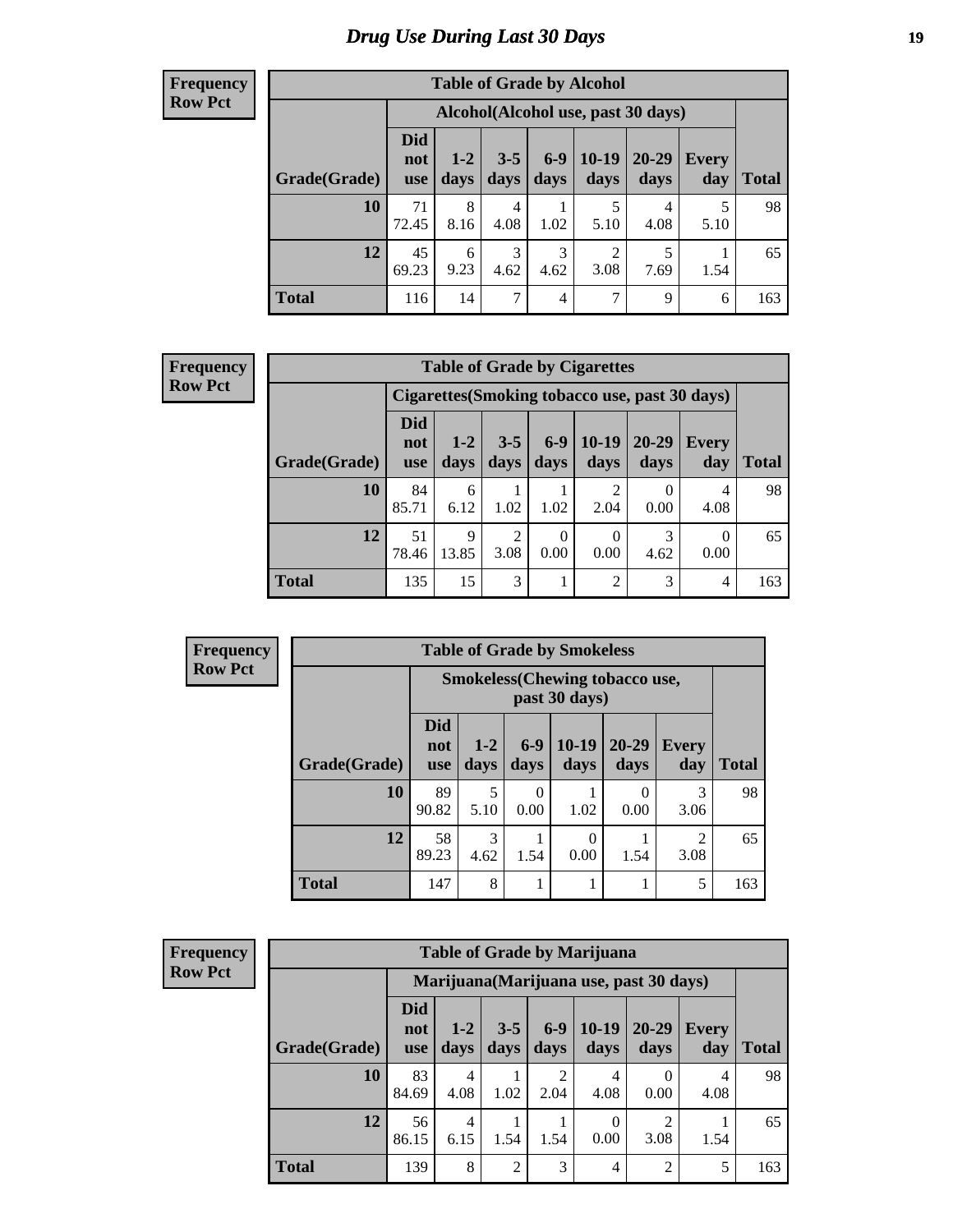# *Drug Use During Last 30 Days* 20

| <b>Frequency</b> | <b>Table of Grade by Cocaine</b> |                          |                 |                   |                     |              |
|------------------|----------------------------------|--------------------------|-----------------|-------------------|---------------------|--------------|
| <b>Row Pct</b>   |                                  | Cocaine (Cocaine use,    |                 |                   |                     |              |
|                  | Grade(Grade)                     | <b>Did</b><br>not<br>use | $1 - 2$<br>days | $20 - 29$<br>days | <b>Every</b><br>day | <b>Total</b> |
|                  | 10                               | 94<br>95.92              | 1.02            | $\Omega$<br>0.00  | 3<br>3.06           | 98           |
|                  | 12                               | 62<br>95.38              | 1.54            | っ<br>3.08         | 0<br>0.00           | 65           |
|                  | Total                            | 156                      | $\mathfrak{D}$  | $\mathfrak{D}$    | 3                   | 163          |

| Frequency      | <b>Table of Grade by Inhalants</b> |                                 |               |               |                                 |                  |              |
|----------------|------------------------------------|---------------------------------|---------------|---------------|---------------------------------|------------------|--------------|
| <b>Row Pct</b> |                                    |                                 |               | past 30 days) | <b>Inhalants</b> (Inhalant use, |                  |              |
|                | Grade(Grade)                       | <b>Did</b><br>not<br><b>use</b> | $1-2$<br>days | $6-9$<br>days | $20 - 29$<br>days               | Every<br>day     | <b>Total</b> |
|                | 10                                 | 97<br>98.98                     | 0<br>0.00     | 0<br>0.00     | 0<br>0.00                       | 1.02             | 98           |
|                | 12                                 | 62<br>95.38                     | 1.54          | 1.54          | 1.54                            | $\Omega$<br>0.00 | 65           |
|                | <b>Total</b>                       | 159                             |               |               | 1                               |                  | 163          |

| Frequency      | <b>Table of Grade by Steroids</b> |                                 |                 |               |                        |                        |              |
|----------------|-----------------------------------|---------------------------------|-----------------|---------------|------------------------|------------------------|--------------|
| <b>Row Pct</b> |                                   |                                 |                 | past 30 days) | Steroids (Steroid use, |                        |              |
|                | Grade(Grade)                      | <b>Did</b><br>not<br><b>use</b> | $1 - 2$<br>days | $6-9$<br>days | $20 - 29$<br>days      | <b>Every</b><br>day    | <b>Total</b> |
|                | 10                                | 94<br>95.92                     | 0<br>0.00       | 1.02          | 1.02                   | $\mathfrak{D}$<br>2.04 | 98           |
|                | 12                                | 63<br>96.92                     | 1.54            | 0<br>0.00     | 0.00                   | 1.54                   | 65           |
|                | <b>Total</b>                      | 157                             |                 | 1             |                        | 3                      | 163          |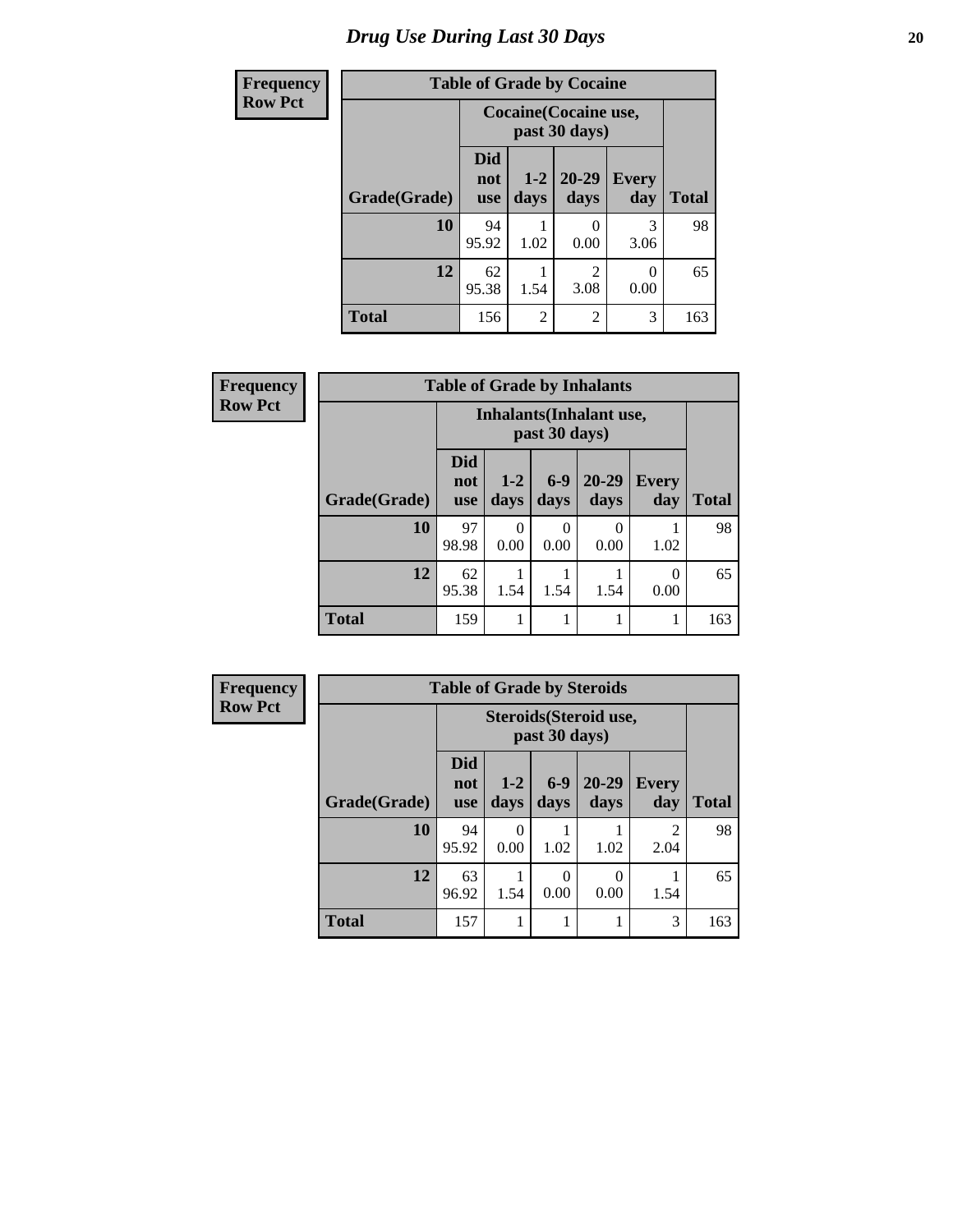**Frequency Row Pct**

| <b>Table of Grade by Ecstasy</b> |                                                     |                                                                                                             |      |      |                                     |                        |     |  |  |
|----------------------------------|-----------------------------------------------------|-------------------------------------------------------------------------------------------------------------|------|------|-------------------------------------|------------------------|-----|--|--|
|                                  |                                                     |                                                                                                             |      |      | Ecstasy (Ecstasy use, past 30 days) |                        |     |  |  |
| Grade(Grade)                     | Did<br>not<br><b>use</b>                            | $10-19$<br>20-29<br>$1-2$<br>$3 - 5$<br><b>Every</b><br>days<br>day<br><b>Total</b><br>days<br>days<br>days |      |      |                                     |                        |     |  |  |
| 10                               | 94<br>95.92                                         | 0.00                                                                                                        | 1.02 | 1.02 | 0.00                                | $\mathfrak{D}$<br>2.04 | 98  |  |  |
| 12                               | 63<br>0.00<br>0.00<br>1.54<br>96.92<br>0.00<br>1.54 |                                                                                                             |      |      |                                     |                        |     |  |  |
| <b>Total</b>                     | 157                                                 |                                                                                                             |      |      |                                     | $\mathfrak{D}$         | 163 |  |  |

| Frequency      | <b>Table of Grade by Meth</b> |                                            |                           |                   |                     |              |
|----------------|-------------------------------|--------------------------------------------|---------------------------|-------------------|---------------------|--------------|
| <b>Row Pct</b> |                               | Meth(Methamphetamine use,<br>past 30 days) |                           |                   |                     |              |
|                | Grade(Grade)                  | <b>Did</b><br>not<br><b>use</b>            | $1-2$<br>days             | $20 - 29$<br>days | <b>Every</b><br>day | <b>Total</b> |
|                | 10                            | 97<br>98.98                                | $\mathbf{\Omega}$<br>0.00 | 0<br>0.00         | 1.02                | 98           |
|                | 12                            | 63<br>96.92                                | 1.54                      | 1.54              | 0.00                | 65           |
|                | <b>Total</b>                  | 160                                        |                           |                   |                     | 163          |

| <b>Frequency</b> |                                                  | <b>Table of Grade by Hallucinogens</b> |                        |                 |                   |                     |              |  |  |
|------------------|--------------------------------------------------|----------------------------------------|------------------------|-----------------|-------------------|---------------------|--------------|--|--|
| <b>Row Pct</b>   | Hallucinogens(Hallucinogen use,<br>past 30 days) |                                        |                        |                 |                   |                     |              |  |  |
|                  | Grade(Grade)                                     | <b>Did</b><br>not<br><b>use</b>        | $1 - 2$<br>days        | $10-19$<br>days | $20 - 29$<br>days | <b>Every</b><br>day | <b>Total</b> |  |  |
|                  | 10                                               | 96<br>97.96                            | 0.00                   | 1.02            | 0<br>0.00         | 1.02                | 98           |  |  |
|                  | 12                                               | 61<br>93.85                            | $\mathfrak{D}$<br>3.08 | 1.54            | 1.54              | 0<br>0.00           | 65           |  |  |
|                  | <b>Total</b>                                     | 157                                    | $\mathfrak{D}$         | $\overline{2}$  | 1                 | 1                   | 163          |  |  |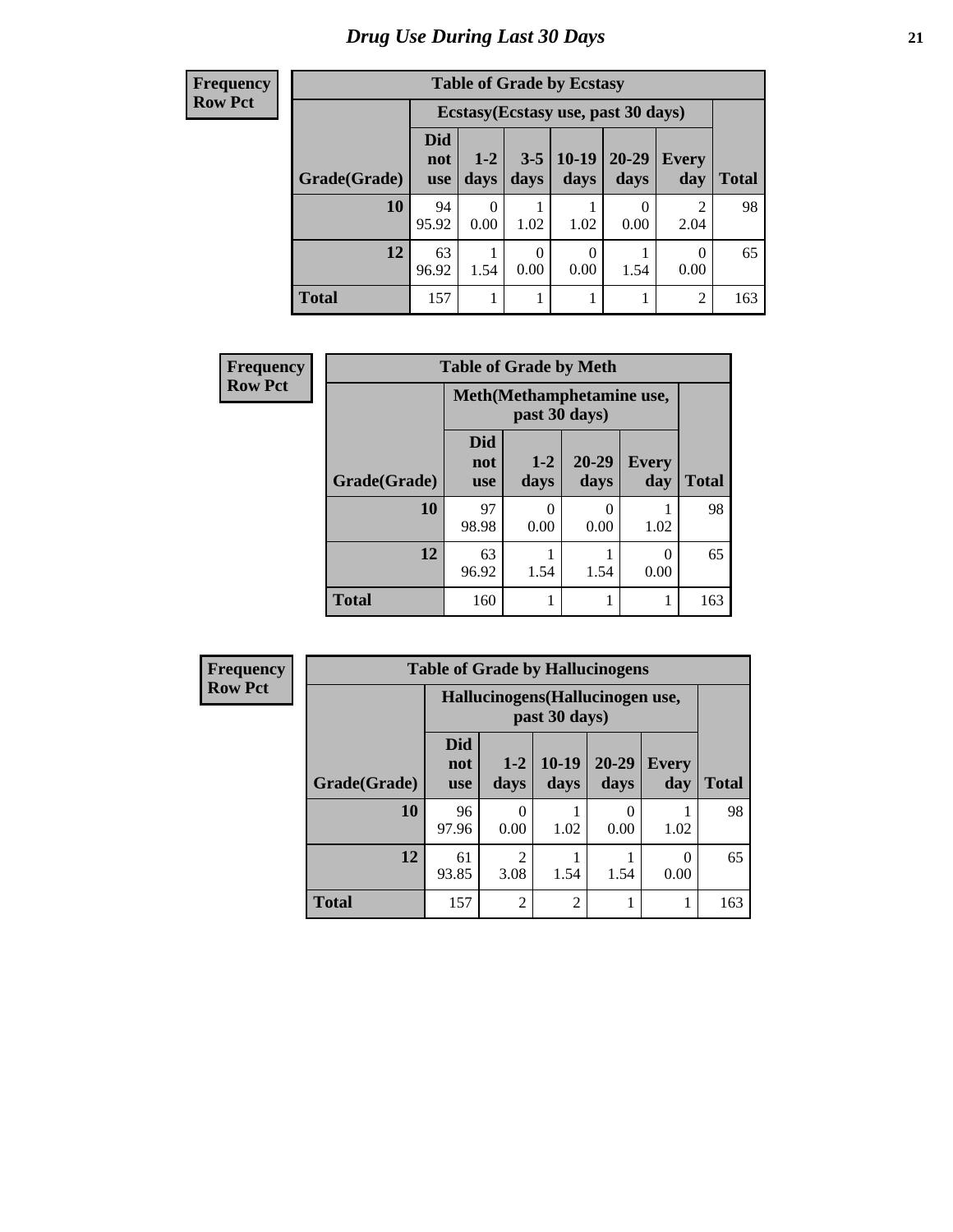#### **Frequency Row Pct**

| <b>Table of Grade by Prescription</b> |                                                               |                                                                                                          |      |           |                |      |     |  |
|---------------------------------------|---------------------------------------------------------------|----------------------------------------------------------------------------------------------------------|------|-----------|----------------|------|-----|--|
|                                       |                                                               | <b>Prescription</b> (Prescription drugs not<br>prescribed to me, past 30 days)                           |      |           |                |      |     |  |
| Grade(Grade)                          | Did<br>not<br><b>use</b>                                      | $6-9$<br>$10-19$<br>$20 - 29$<br>$1 - 2$<br>Every<br>days<br>days<br><b>Total</b><br>days<br>days<br>day |      |           |                |      |     |  |
| 10                                    | 93<br>94.90                                                   | 3<br>3.06                                                                                                | 1.02 | 0<br>0.00 | 0<br>0.00      | 1.02 | 98  |  |
| 12                                    | 61<br>2<br>0<br>93.85<br>1.54<br>1.54<br>0.00<br>3.08<br>0.00 |                                                                                                          |      |           |                |      |     |  |
| <b>Total</b>                          | 154                                                           | 4                                                                                                        |      |           | $\overline{2}$ |      | 163 |  |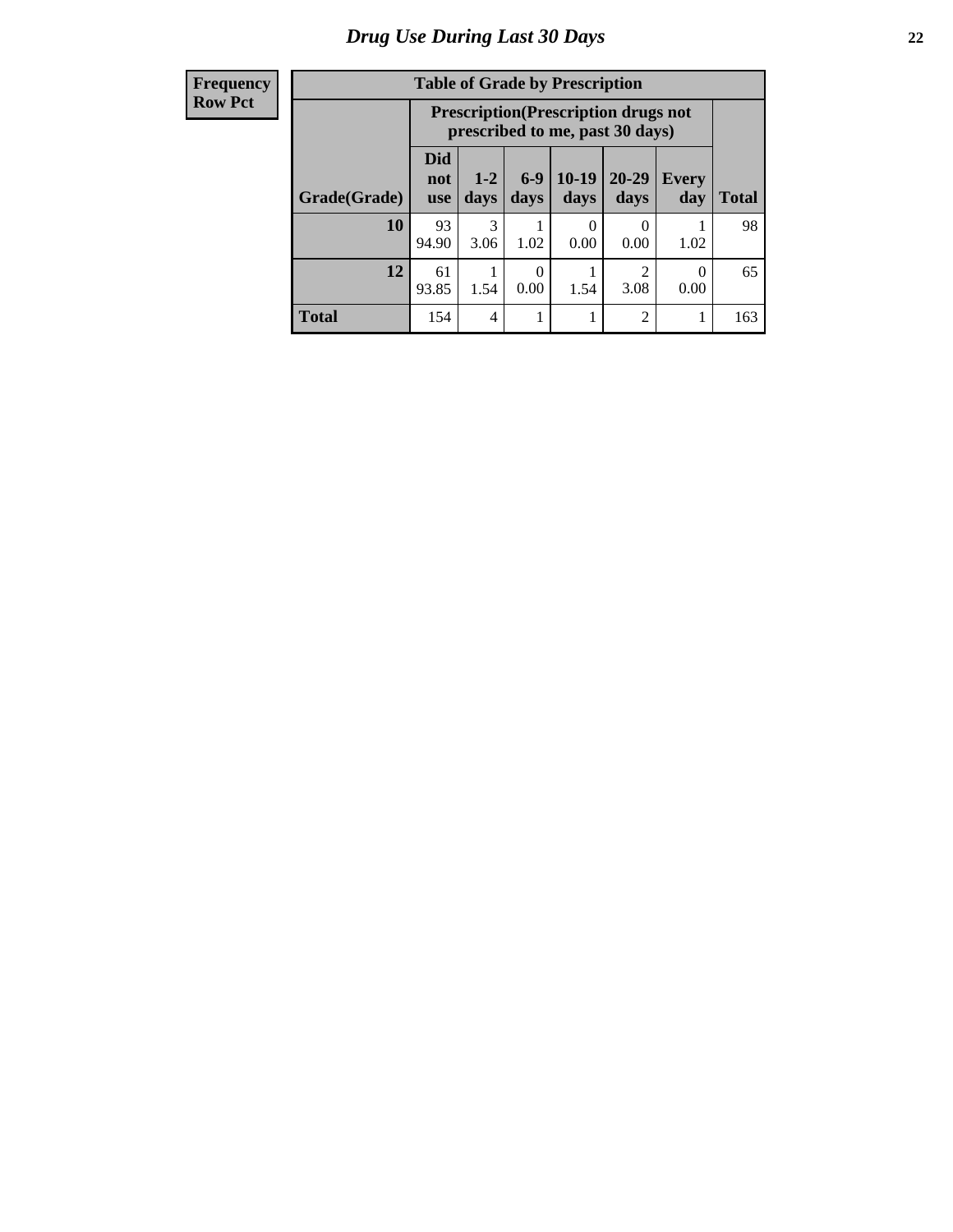| Frequency      | <b>Table of Alcoholease by Grade</b>              |                    |             |              |  |
|----------------|---------------------------------------------------|--------------------|-------------|--------------|--|
| <b>Col Pct</b> | <b>Alcoholease</b> (It is<br>easy to get alcohol) | Grade(Grade)<br>10 | 12          | <b>Total</b> |  |
|                | <b>Strongly Agree</b><br><b>Somewhat Agree</b>    | 25<br>25.51        | 20<br>30.77 | 45           |  |
|                |                                                   | 21<br>21.43        | 22<br>33.85 | 43           |  |
|                | <b>Somewhat Disagree</b>                          | 15<br>15.31        | 6<br>9.23   | 21           |  |
|                | <b>Strongly Disagree</b>                          | 37<br>37.76        | 17<br>26.15 | 54           |  |
|                | <b>Total</b>                                      | 98                 | 65          | 163          |  |

| Frequency      | <b>Table of Cigarettesease by Grade</b>                 |                           |             |              |  |
|----------------|---------------------------------------------------------|---------------------------|-------------|--------------|--|
| <b>Col Pct</b> | Cigarettesease(It is<br>easy to get smoking<br>tobacco) | Grade(Grade)<br><b>10</b> | 12          | <b>Total</b> |  |
|                | <b>Strongly Agree</b>                                   | 25<br>25.51               | 26<br>40.00 | 51           |  |
|                | <b>Somewhat Agree</b>                                   | 23<br>23.47               | 18<br>27.69 | 41           |  |
|                | <b>Somewhat Disagree</b>                                | 8<br>8.16                 | 3<br>4.62   | 11           |  |
|                | <b>Strongly Disagree</b>                                | 42<br>42.86               | 18<br>27.69 | 60           |  |
|                | <b>Total</b>                                            | 98                        | 65          | 163          |  |

| Frequency      | <b>Table of Smokelessease by Grade</b>             |              |             |              |
|----------------|----------------------------------------------------|--------------|-------------|--------------|
| <b>Col Pct</b> | <b>Smokelessease</b> (It is<br>easy to get chewing | Grade(Grade) |             |              |
|                | tobacco)                                           | <b>10</b>    | 12          | <b>Total</b> |
|                | <b>Strongly Agree</b>                              | 22<br>22.45  | 23<br>35.38 | 45           |
|                | <b>Somewhat Agree</b>                              | 20<br>20.41  | 18<br>27.69 | 38           |
|                | <b>Somewhat Disagree</b>                           | 8<br>8.16    | 4<br>6.15   | 12           |
|                | <b>Strongly Disagree</b>                           | 48<br>48.98  | 20<br>30.77 | 68           |
|                | <b>Total</b>                                       | 98           | 65          | 163          |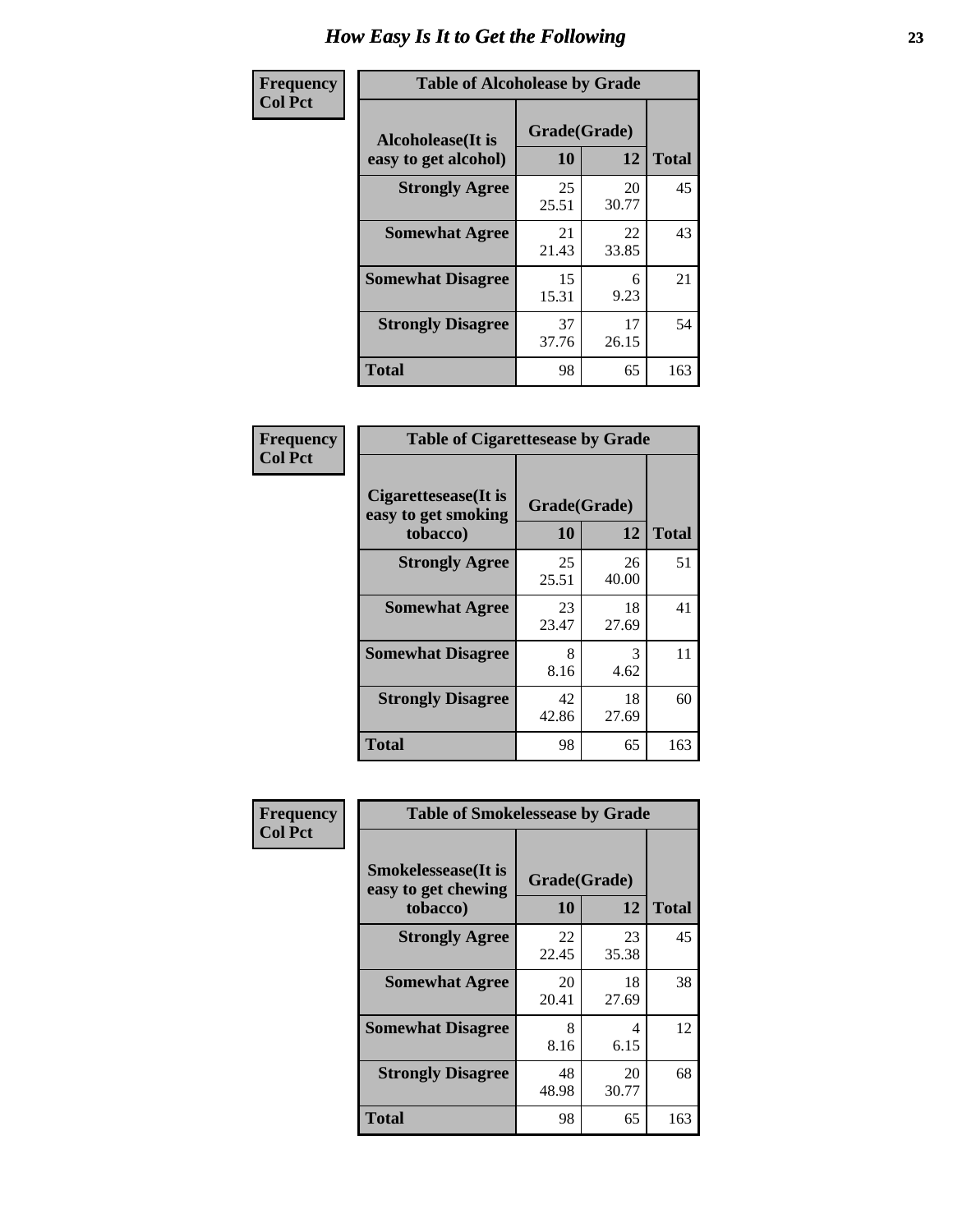| Frequency      | <b>Table of Marijuanaease by Grade</b>            |                           |             |              |  |
|----------------|---------------------------------------------------|---------------------------|-------------|--------------|--|
| <b>Col Pct</b> | Marijuanaease (It is<br>easy to get<br>marijuana) | Grade(Grade)<br><b>10</b> | 12          | <b>Total</b> |  |
|                | <b>Strongly Agree</b>                             | 28<br>28.57               | 21<br>32.31 | 49           |  |
|                | <b>Somewhat Agree</b>                             | 13<br>13.27               | 18<br>27.69 | 31           |  |
|                | <b>Somewhat Disagree</b>                          | 10<br>10.20               | 6<br>9.23   | 16           |  |
|                | <b>Strongly Disagree</b>                          | 47<br>47.96               | 20<br>30.77 | 67           |  |
|                | <b>Total</b>                                      | 98                        | 65          | 163          |  |

| <b>Table of Cocaineease by Grade</b>              |                    |             |              |  |  |  |  |
|---------------------------------------------------|--------------------|-------------|--------------|--|--|--|--|
| <b>Cocaineease</b> (It is<br>easy to get cocaine) | Grade(Grade)<br>10 | 12          | <b>Total</b> |  |  |  |  |
| <b>Strongly Agree</b>                             | 14<br>14.29        | 6<br>9.23   | 20           |  |  |  |  |
| <b>Somewhat Agree</b>                             | 14<br>14.29        | 14<br>21.54 | 28           |  |  |  |  |
| <b>Somewhat Disagree</b>                          | 8<br>8.16          | 16<br>24.62 | 24           |  |  |  |  |
| <b>Strongly Disagree</b>                          | 62<br>63.27        | 29<br>44.62 | 91           |  |  |  |  |
| <b>Total</b>                                      | 98                 | 65          | 163          |  |  |  |  |

| Frequency      | <b>Table of Inhalantsease by Grade</b>     |              |             |              |
|----------------|--------------------------------------------|--------------|-------------|--------------|
| <b>Col Pct</b> | <b>Inhalantsease</b> (It is<br>easy to get | Grade(Grade) |             |              |
|                | inhalants)                                 | 10           | 12          | <b>Total</b> |
|                | <b>Strongly Agree</b>                      | 26<br>26.53  | 21<br>32.31 | 47           |
|                | <b>Somewhat Agree</b>                      | 12<br>12.24  | 13<br>20.00 | 25           |
|                | <b>Somewhat Disagree</b>                   | 9<br>9.18    | 6<br>9.23   | 15           |
|                | <b>Strongly Disagree</b>                   | 51<br>52.04  | 25<br>38.46 | 76           |
|                | <b>Total</b>                               | 98           | 65          | 163          |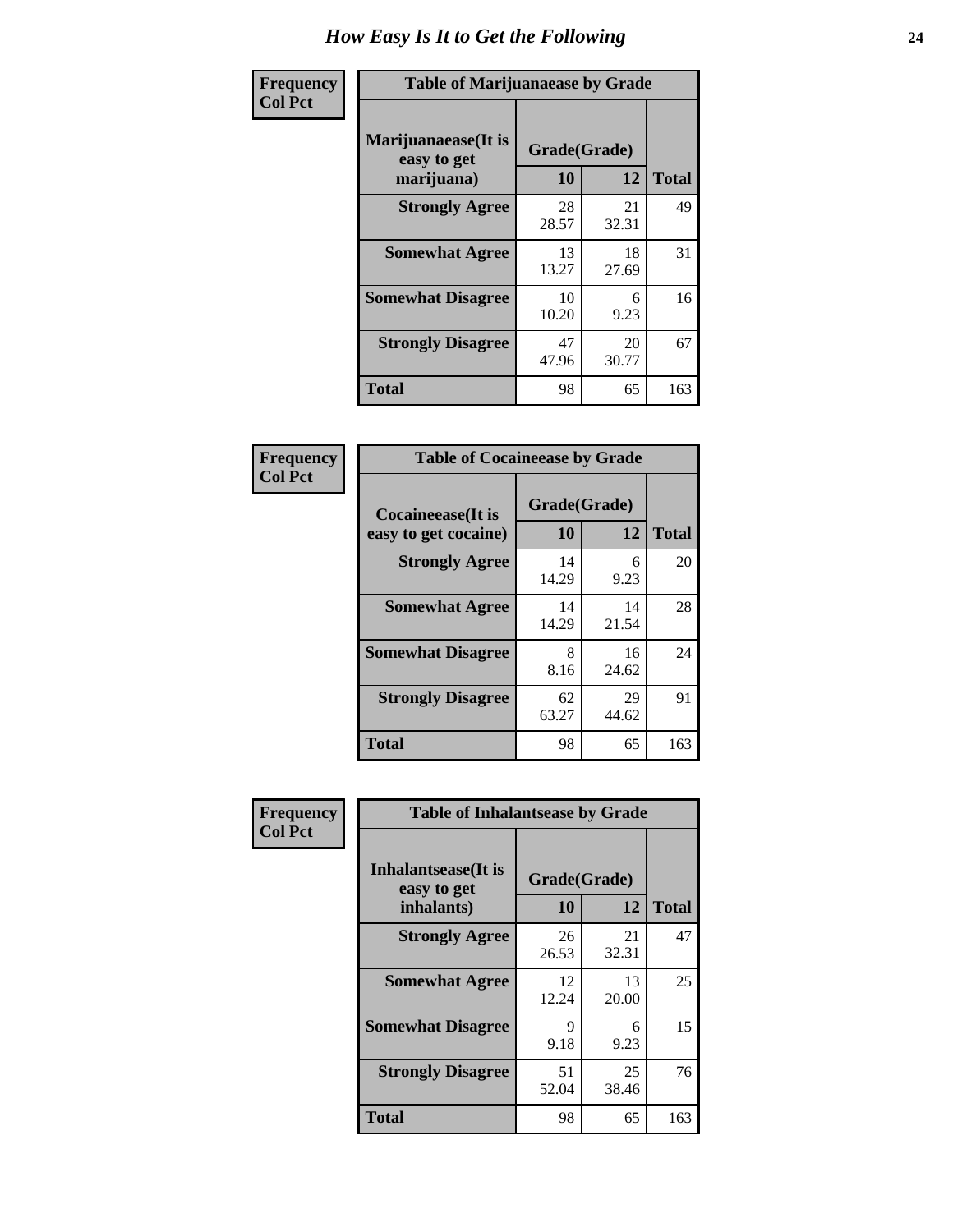| Frequency      | <b>Table of Steroidsease by Grade</b>               |                    |              |     |
|----------------|-----------------------------------------------------|--------------------|--------------|-----|
| <b>Col Pct</b> | <b>Steroidsease</b> (It is<br>easy to get steroids) | Grade(Grade)<br>10 | <b>Total</b> |     |
|                | <b>Strongly Agree</b>                               | 15<br>15.31        | 9<br>13.85   | 24  |
|                | <b>Somewhat Agree</b>                               | 10<br>10.20        | 18<br>27.69  | 28  |
|                | <b>Somewhat Disagree</b>                            | 9<br>9.18          | 13<br>20.00  | 22  |
|                | <b>Strongly Disagree</b>                            | 64<br>65.31        | 25<br>38.46  | 89  |
|                | <b>Total</b>                                        | 98                 | 65           | 163 |

| Frequency      | <b>Table of Ecstasyease by Grade</b>              |                    |              |     |
|----------------|---------------------------------------------------|--------------------|--------------|-----|
| <b>Col Pct</b> | <b>Ecstasyease</b> (It is<br>easy to get ecstasy) | Grade(Grade)<br>10 | <b>Total</b> |     |
|                | <b>Strongly Agree</b>                             | 16<br>16.33        | 10<br>15.38  | 26  |
|                | <b>Somewhat Agree</b>                             | 10<br>10.20        | 17<br>26.15  | 27  |
|                | <b>Somewhat Disagree</b>                          | 10<br>10.20        | 10<br>15.38  | 20  |
|                | <b>Strongly Disagree</b>                          | 62<br>63.27        | 28<br>43.08  | 90  |
|                | Total                                             | 98                 | 65           | 163 |

| Frequency      | <b>Table of Methease by Grade</b>     |              |             |              |
|----------------|---------------------------------------|--------------|-------------|--------------|
| <b>Col Pct</b> | <b>Methease</b> (It is easy<br>to get | Grade(Grade) |             |              |
|                | methamphetamines)                     | <b>10</b>    | 12          | <b>Total</b> |
|                | <b>Strongly Agree</b>                 | 10<br>10.20  | 5<br>7.69   | 15           |
|                | <b>Somewhat Agree</b>                 | 13<br>13.27  | 11<br>16.92 | 24           |
|                | <b>Somewhat Disagree</b>              | 8<br>8.16    | 18<br>27.69 | 26           |
|                | <b>Strongly Disagree</b>              | 67<br>68.37  | 31<br>47.69 | 98           |
|                | <b>Total</b>                          | 98           | 65          | 163          |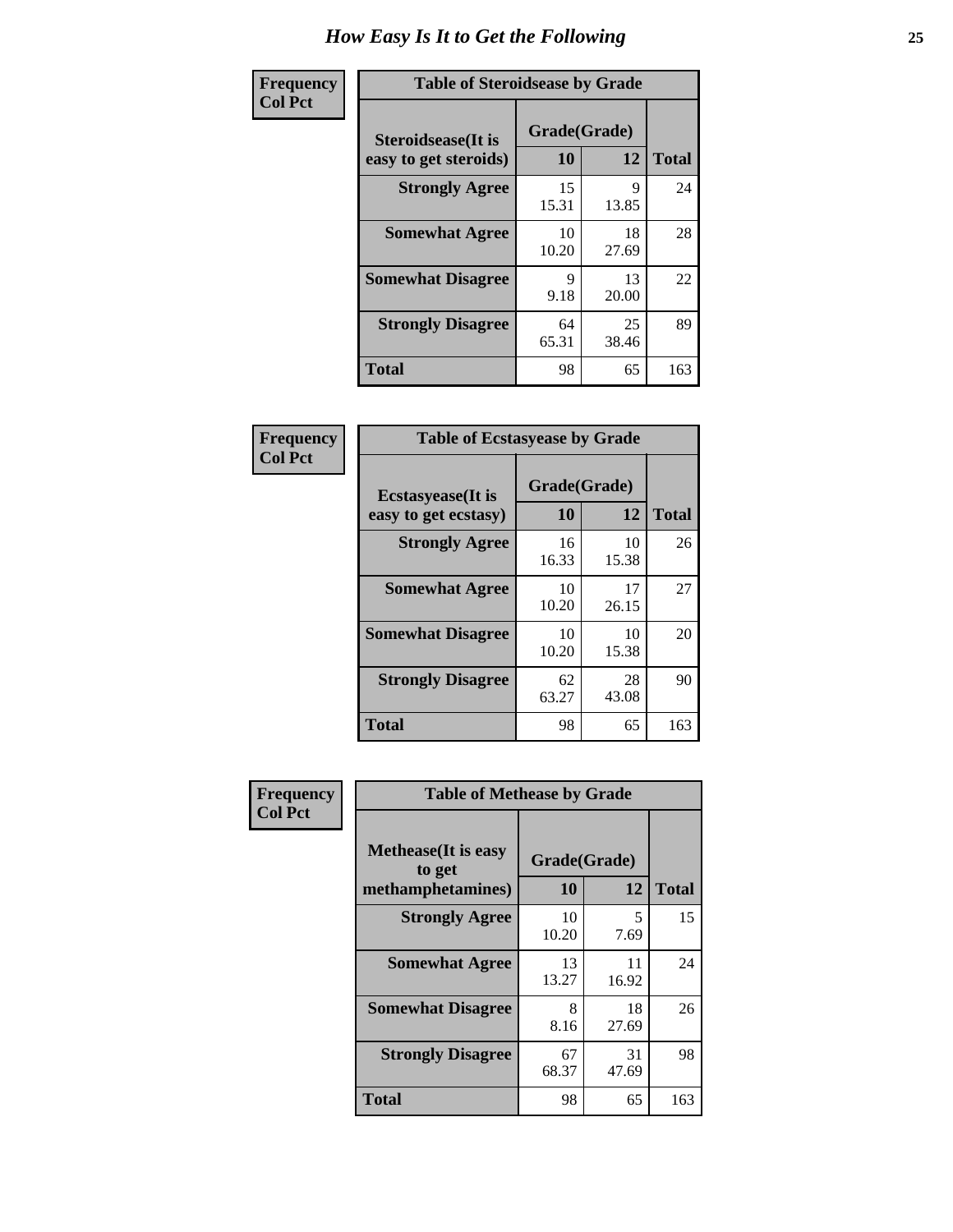| <b>Frequency</b> | <b>Table of Hallucinogensease by Grade</b>               |                    |             |              |  |  |  |  |
|------------------|----------------------------------------------------------|--------------------|-------------|--------------|--|--|--|--|
| <b>Col Pct</b>   | Hallucinogensease(It<br>is easy to get<br>hallucinogens) | Grade(Grade)<br>10 | 12          | <b>Total</b> |  |  |  |  |
|                  | <b>Strongly Agree</b>                                    | 11<br>11.22        | 5<br>7.69   | 16           |  |  |  |  |
|                  | <b>Somewhat Agree</b>                                    | 9<br>9.18          | 13<br>20.00 | 22           |  |  |  |  |
|                  | <b>Somewhat Disagree</b>                                 | 12<br>12.24        | 16<br>24.62 | 28           |  |  |  |  |
|                  | <b>Strongly Disagree</b>                                 | 66<br>67.35        | 31<br>47.69 | 97           |  |  |  |  |
|                  | <b>Total</b>                                             | 98                 | 65          | 163          |  |  |  |  |

| <b>Table of Prescriptionease by Grade</b>                                                |             |              |              |
|------------------------------------------------------------------------------------------|-------------|--------------|--------------|
| <b>Prescriptionease</b> (It<br>is easy to get<br>prescription drugs<br>not prescribed to |             | Grade(Grade) |              |
| me)                                                                                      | 10          | 12           | <b>Total</b> |
| <b>Strongly Agree</b>                                                                    | 23<br>23.47 | 26<br>40.00  | 49           |
| <b>Somewhat Agree</b>                                                                    | 25<br>25.51 | 10<br>15.38  | 35           |
| <b>Somewhat Disagree</b>                                                                 | 6<br>6.12   | 10.77        | 13           |
| <b>Strongly Disagree</b>                                                                 | 44<br>44.90 | 22<br>33.85  | 66           |
| <b>Total</b>                                                                             | 98          | 65           | 163          |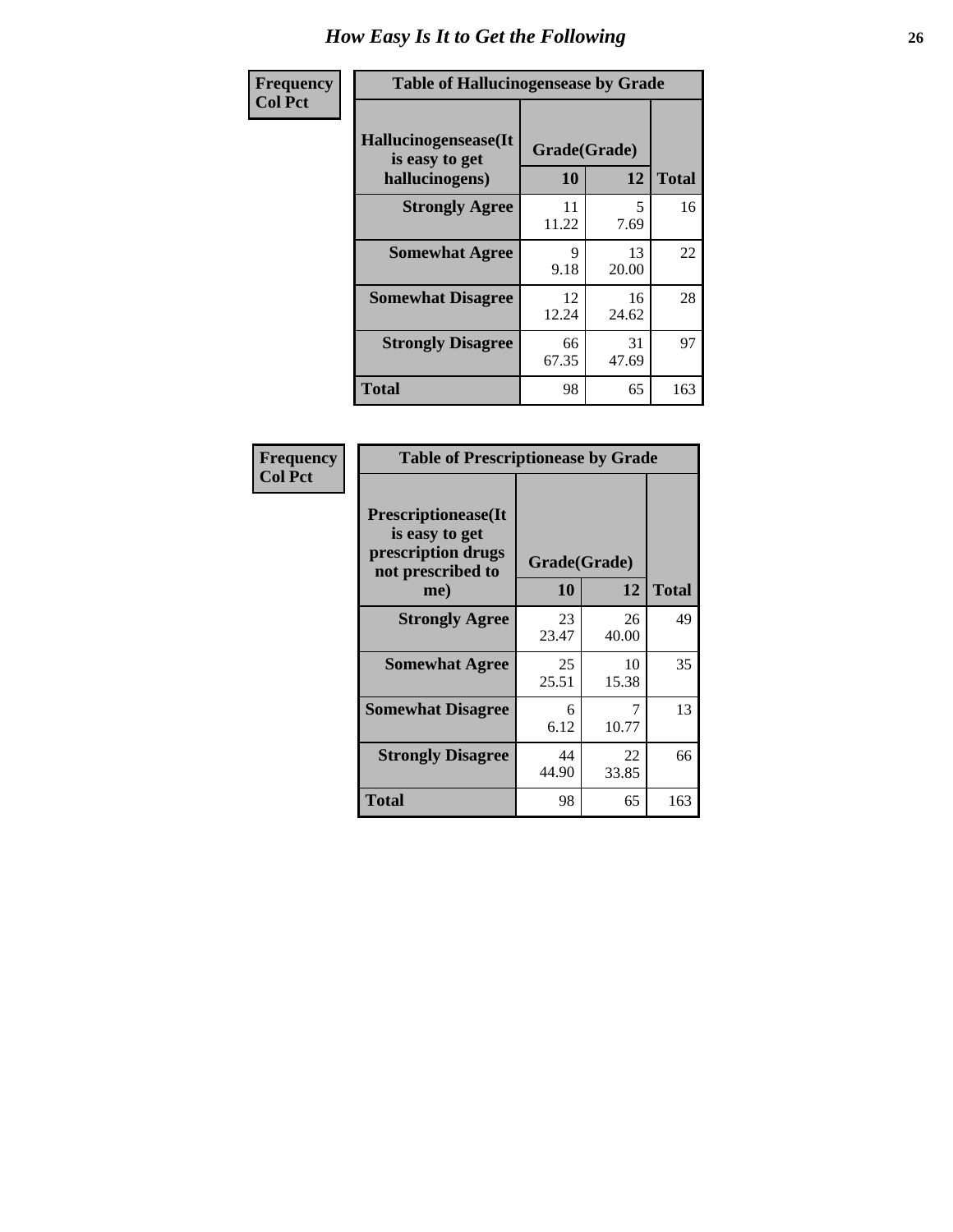*Age at Onset of Use* **27** *Results for "Age at Onset of Use" questions exclude students who said they did not use that substance*

| <b>Frequency</b> | <b>Table of Grade by Alcoholinit</b> |                        |                  |            |                                  |               |                                                  |             |            |            |                        |              |
|------------------|--------------------------------------|------------------------|------------------|------------|----------------------------------|---------------|--------------------------------------------------|-------------|------------|------------|------------------------|--------------|
| <b>Row Pct</b>   |                                      |                        |                  |            |                                  |               | Alcoholinit (I started using alcohol when I was) |             |            |            |                        |              |
|                  | Grade(Grade)   younger               | 8 or                   | 9                | <b>10</b>  | 12                               | 13            | 14                                               | 15          | 16         | 17         | <b>18 or</b><br>older  | <b>Total</b> |
|                  | 10                                   | 2.78                   | 2.78             | ↑<br>5.56  | 3<br>8.33                        | 13.89         | 10<br>27.78                                      | 11<br>30.56 | 3<br>8.33  | 0<br>0.00  | $\overline{0}$<br>0.00 | 36           |
|                  | 12                                   | $\overline{2}$<br>7.14 | $\theta$<br>0.00 | 3<br>10.71 | $\overline{0}$<br>$0.00^{\circ}$ | 2<br>7.14     | 6<br>21.43                                       | 3.57        | 8<br>28.57 | 4<br>14.29 | 2<br>7.14              | 28           |
|                  | <b>Total</b>                         | 3                      |                  | 5          | 3                                | $\mathcal{I}$ | 16                                               | 12          | 11         | 4          | 2                      | 64           |
|                  |                                      |                        |                  |            |                                  |               | <b>Frequency Missing = 99</b>                    |             |            |            |                        |              |

| Frequency      | <b>Table of Grade by Cigarettesinit</b> |                  |           |                          |       |                           |            |            |                                                      |                               |    |
|----------------|-----------------------------------------|------------------|-----------|--------------------------|-------|---------------------------|------------|------------|------------------------------------------------------|-------------------------------|----|
| <b>Row Pct</b> |                                         |                  |           |                          |       |                           |            |            | Cigarettesinit(I started smoking tobacco when I was) |                               |    |
|                | Grade(Grade)                            | 8 or<br>younger  | <b>10</b> | <b>11</b>                | 12    | 13                        | 14         | 15         | <b>16</b>                                            | <b>18 or</b><br>older   Total |    |
|                | 10                                      | 3<br>15.79       | 5.26      | 5.26                     | 10.53 | 10.53                     | 6<br>31.58 | 4<br>21.05 | $\Omega$<br>0.00                                     | $\Omega$<br>0.00              | 19 |
|                | 12                                      | $\Omega$<br>0.00 | 6.25      | $\left( \right)$<br>0.00 | 6.25  | 12.50                     | 12.50      | 4<br>25.00 | 4<br>25.00                                           | 2<br>12.50                    | 16 |
|                | <b>Total</b>                            | 3                | ↑         |                          | 3     | $\overline{4}$            | 8          | 8          | 4                                                    | 2                             | 35 |
|                |                                         |                  |           |                          |       | Frequency Missing $= 128$ |            |            |                                                      |                               |    |

| Frequency      | <b>Table of Grade by Smokelessinit</b> |                                                 |                |                                             |                         |                                      |                        |                  |              |  |
|----------------|----------------------------------------|-------------------------------------------------|----------------|---------------------------------------------|-------------------------|--------------------------------------|------------------------|------------------|--------------|--|
| <b>Row Pct</b> |                                        | Smokelessinit (I started chewing tobacco when I |                |                                             | was)                    |                                      |                        |                  |              |  |
|                | Grade(Grade)   younger                 | 8 or                                            | 12             | 13                                          | <b>14</b>               | <b>15</b>                            | <b>16</b>              | <b>17</b>        | <b>Total</b> |  |
|                | 10                                     | 11.11                                           | 11.11          | 3<br>33.33                                  | 0.00                    | $\mathcal{D}_{\mathcal{L}}$<br>22.22 | $\mathcal{D}$<br>22.22 | $\Omega$<br>0.00 | 9            |  |
|                | 12                                     | $\theta$<br>0.00                                | 14.29          | $\Omega$<br>0.00                            | $\mathfrak{D}$<br>28.57 | $\left($<br>0.00                     | 3<br>42.86             | 14.29            | ┑            |  |
|                | <b>Total</b>                           |                                                 | $\overline{2}$ | 3                                           | 2                       | $\mathfrak{D}$                       | 5                      |                  | 16           |  |
|                |                                        |                                                 |                | <b>Frequency Missing <math>= 147</math></b> |                         |                                      |                        |                  |              |  |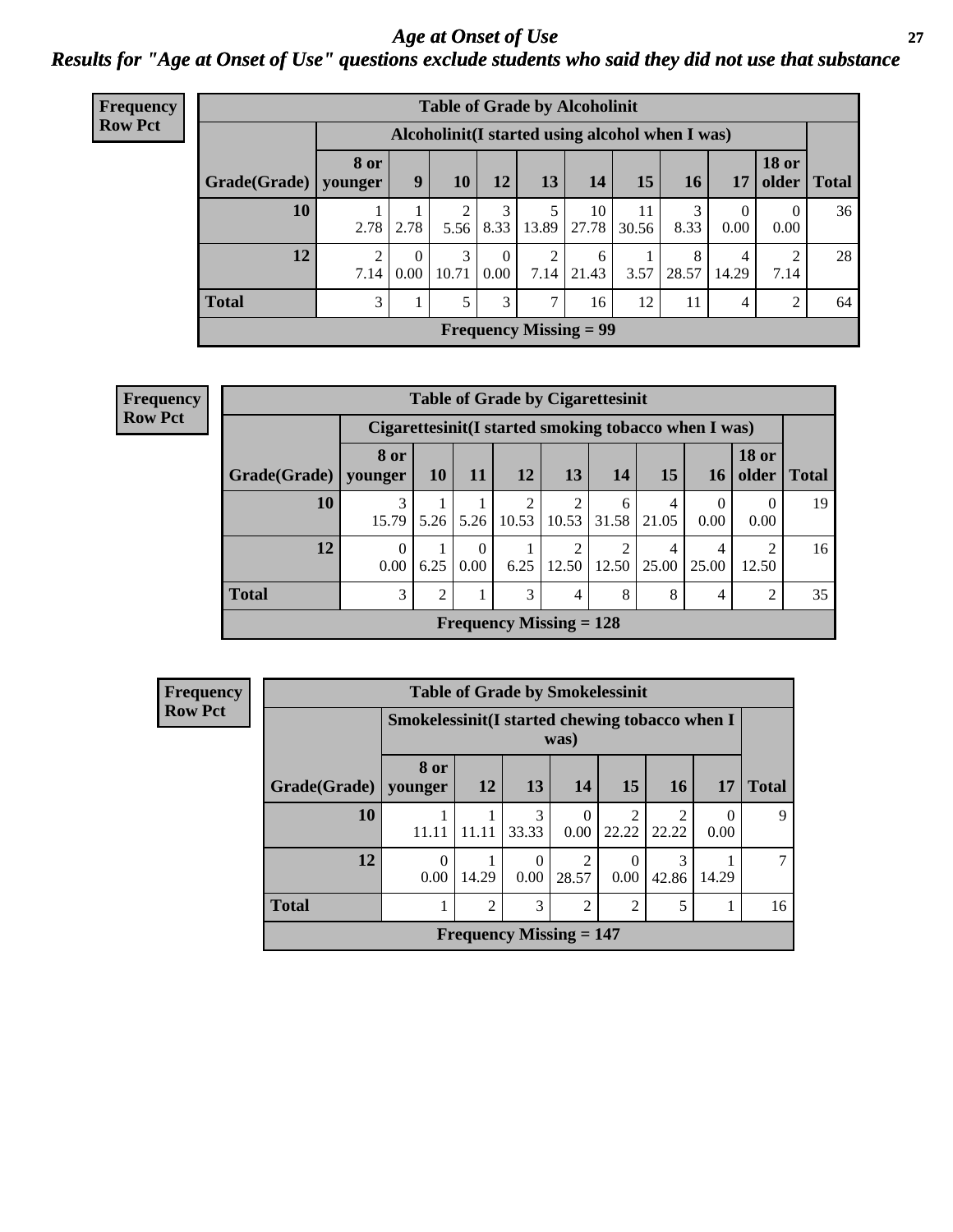#### *Age at Onset of Use* **28**

### *Results for "Age at Onset of Use" questions exclude students who said they did not use that substance*

| Frequency      | <b>Table of Grade by Marijuanainit</b> |                  |                   |                  |                                                         |            |            |            |              |  |  |
|----------------|----------------------------------------|------------------|-------------------|------------------|---------------------------------------------------------|------------|------------|------------|--------------|--|--|
| <b>Row Pct</b> |                                        |                  |                   |                  | Marijuanainit (I started using marijuana<br>when I was) |            |            |            |              |  |  |
|                | Grade(Grade)                           | 9                | 10                | 12               | 13                                                      | 14         | 15         | 16         | <b>Total</b> |  |  |
|                | 10                                     | 3<br>16.67       | $\Omega$<br>0.001 | 5.56             | 3<br>16.67                                              | 4<br>22.22 | 3<br>16.67 | 4<br>22.22 | 18           |  |  |
|                | 12                                     | $\Omega$<br>0.00 | 8.33              | 0<br>$0.00\vert$ | 3<br>25.00                                              | 8.33       | 4<br>33.33 | 3<br>25.00 | 12           |  |  |
|                | <b>Total</b>                           | 3                |                   |                  | 6                                                       | 5          | 7          | 7          | 30           |  |  |
|                |                                        |                  |                   |                  | Frequency Missing $= 133$                               |            |            |            |              |  |  |

| Frequency      | <b>Table of Grade by Cocaineinit</b> |                                                          |        |                |  |  |  |  |
|----------------|--------------------------------------|----------------------------------------------------------|--------|----------------|--|--|--|--|
| <b>Row Pct</b> |                                      | Cocaineinit(I<br>started using<br>cocaine when I<br>was) |        |                |  |  |  |  |
|                | Grade(Grade)                         | 8 or<br>younger                                          | 14     | <b>Total</b>   |  |  |  |  |
|                | 10                                   | 50.00                                                    | 50.00  | $\mathfrak{D}$ |  |  |  |  |
|                | 12                                   | 0<br>0.00                                                | 100.00 |                |  |  |  |  |
|                | <b>Total</b>                         |                                                          | 2      | 3              |  |  |  |  |
|                |                                      | <b>Frequency Missing <math>= 160</math></b>              |        |                |  |  |  |  |

| Frequency      | <b>Table of Grade by Inhalantsinit</b> |                           |                                                         |                           |           |                |  |  |  |
|----------------|----------------------------------------|---------------------------|---------------------------------------------------------|---------------------------|-----------|----------------|--|--|--|
| <b>Row Pct</b> |                                        |                           | Inhalantsinit (I started using<br>inhalants when I was) |                           |           |                |  |  |  |
|                | Grade(Grade)                           | 8 or<br>younger           | <b>11</b>                                               | 13                        | 15        | <b>Total</b>   |  |  |  |
|                | 10                                     | 0.00                      | 100.00                                                  | $\mathbf{\Omega}$<br>0.00 | 0<br>0.00 |                |  |  |  |
|                | 12                                     | 25.00                     | 0.00                                                    | ာ<br>50.00                | 25.00     | $\overline{4}$ |  |  |  |
|                | <b>Total</b>                           |                           |                                                         | $\mathcal{D}$             |           | 5              |  |  |  |
|                |                                        | Frequency Missing $= 158$ |                                                         |                           |           |                |  |  |  |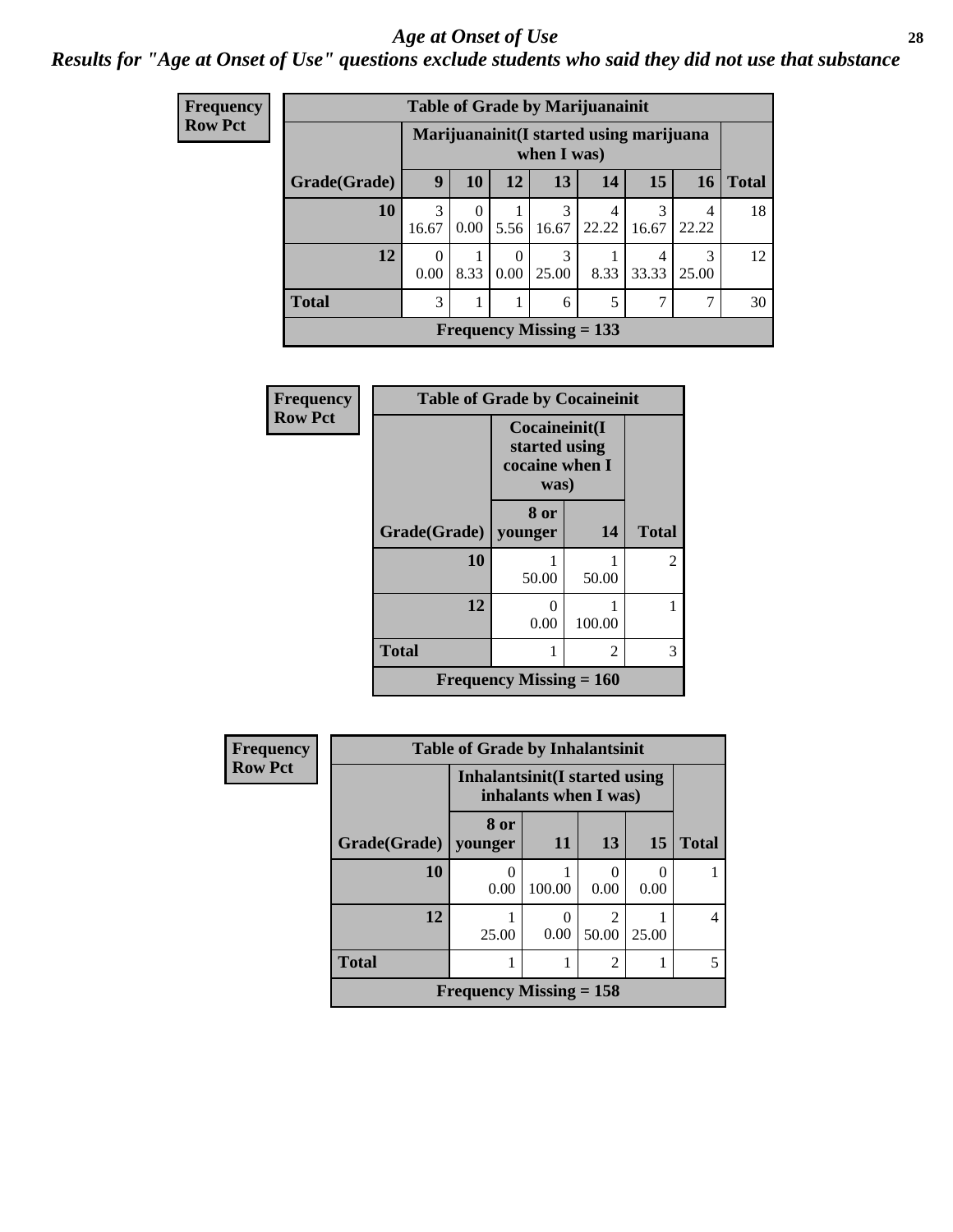#### *Age at Onset of Use* **29**

### *Results for "Age at Onset of Use" questions exclude students who said they did not use that substance*

| Frequency      | <b>Table of Grade by Steroidsinit</b>                       |                  |                  |                           |               |                  |                  |              |
|----------------|-------------------------------------------------------------|------------------|------------------|---------------------------|---------------|------------------|------------------|--------------|
| <b>Row Pct</b> | <b>Steroidsinit(I started using steroids</b><br>when I was) |                  |                  |                           |               |                  |                  |              |
|                | Grade(Grade)                                                | 8 or<br>younger  | 13               | 14                        | 15            | 16               | <b>17</b>        | <b>Total</b> |
|                | 10                                                          | 25.00            | $\theta$<br>0.00 | 25.00                     | 25.00         | $\Omega$<br>0.00 | 25.00            | 4            |
|                | 12                                                          | $\theta$<br>0.00 | 50.00            | $\theta$<br>0.00          | 0<br>$0.00\,$ | 50.00            | $\Omega$<br>0.00 | 2            |
|                | <b>Total</b>                                                | T                |                  | 1                         |               |                  |                  | 6            |
|                |                                                             |                  |                  | Frequency Missing $= 157$ |               |                  |                  |              |

| <b>Frequency</b> | <b>Table of Grade by Ecstasyinit</b> |                                                               |       |                           |                       |                |
|------------------|--------------------------------------|---------------------------------------------------------------|-------|---------------------------|-----------------------|----------------|
| <b>Row Pct</b>   |                                      | <b>Ecstasyinit</b> (I started<br>using ecstasy when I<br>was) |       |                           |                       |                |
|                  | Grade(Grade)                         | 14                                                            | 15    | 16                        | <b>18 or</b><br>older | <b>Total</b>   |
|                  | 10                                   | 0<br>0.00                                                     | 33.33 | 33.33                     | 33.33                 | 3              |
|                  | 12                                   | 50.00                                                         | 0.00  | 50.00                     | 0.00                  | $\mathfrak{D}$ |
|                  | <b>Total</b>                         |                                                               |       | $\overline{c}$            |                       | 5              |
|                  |                                      |                                                               |       | Frequency Missing $= 158$ |                       |                |

| <b>Frequency</b> | <b>Table of Grade by Methinit</b> |                                                                       |        |                |  |
|------------------|-----------------------------------|-----------------------------------------------------------------------|--------|----------------|--|
| <b>Row Pct</b>   |                                   | <b>Methinit(I started</b><br>using<br>methamphetamines<br>when I was) |        |                |  |
|                  | Grade(Grade)                      | 14                                                                    | 16     | <b>Total</b>   |  |
|                  | 10                                | 0<br>0.00                                                             | 100.00 |                |  |
|                  | 12                                | 100.00                                                                | 0.00   |                |  |
|                  | <b>Total</b>                      |                                                                       |        | $\mathfrak{D}$ |  |
|                  |                                   | Frequency Missing $= 161$                                             |        |                |  |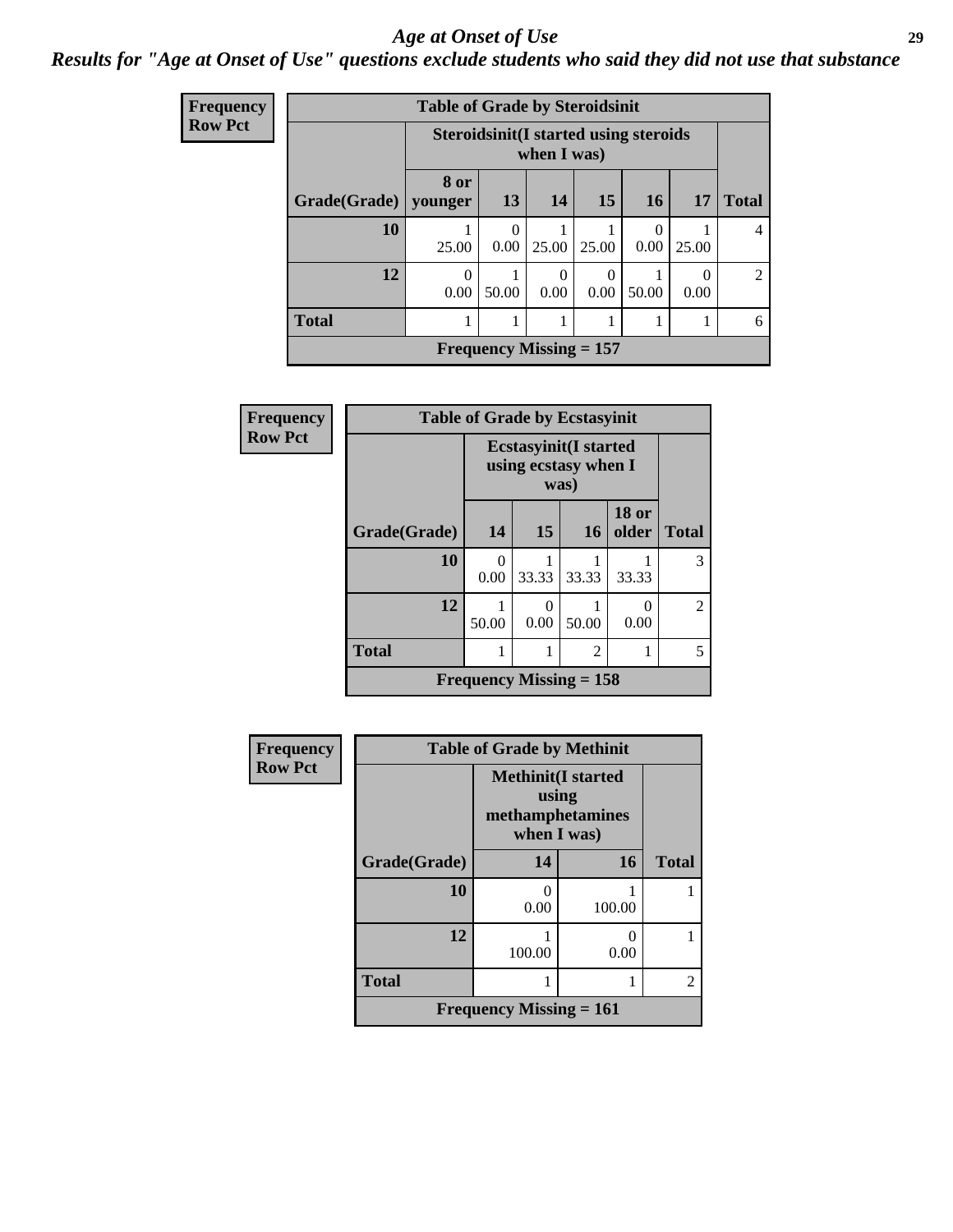#### Age at Onset of Use **30**

*Results for "Age at Onset of Use" questions exclude students who said they did not use that substance*

| <b>Frequency</b> | <b>Table of Grade by Hallucinogensinit</b> |                                                                      |                           |                       |              |  |
|------------------|--------------------------------------------|----------------------------------------------------------------------|---------------------------|-----------------------|--------------|--|
| <b>Row Pct</b>   |                                            | Hallucinogensinit(I<br>started using<br>hallucinogens when I<br>was) |                           |                       |              |  |
|                  | Grade(Grade)                               | <b>16</b>                                                            | 17                        | <b>18 or</b><br>older | <b>Total</b> |  |
|                  | 10                                         | 0<br>0.00                                                            | 0<br>0.00                 | 100.00                |              |  |
|                  | 12                                         | 33.33                                                                | $\mathfrak{D}$<br>66.67   | 0<br>0.00             | 3            |  |
|                  | <b>Total</b>                               | 1                                                                    | $\overline{c}$            |                       | 4            |  |
|                  |                                            |                                                                      | Frequency Missing $= 159$ |                       |              |  |

| <b>Frequency</b> | <b>Table of Grade by Prescriptioninit</b><br><b>Prescriptioninit (I started using</b><br>prescription drugs not prescribed to me<br>when I was) |            |           |                                |                        |           |           |              |
|------------------|-------------------------------------------------------------------------------------------------------------------------------------------------|------------|-----------|--------------------------------|------------------------|-----------|-----------|--------------|
| <b>Row Pct</b>   |                                                                                                                                                 |            |           |                                |                        |           |           |              |
|                  | Grade(Grade)   younger                                                                                                                          | 8 or       | <b>11</b> | 14                             | 15                     | 16        | 17        | <b>Total</b> |
|                  | 10                                                                                                                                              | 28.57      | 14.29     | 14.29                          | $\mathcal{D}$<br>28.57 | 0<br>0.00 | 14.29     |              |
|                  | 12                                                                                                                                              | 3<br>60.00 | 0<br>0.00 | 0<br>0.00                      | 20.00                  | 20.00     | 0<br>0.00 | 5            |
|                  | <b>Total</b>                                                                                                                                    | 5          |           |                                | 3                      |           |           | 12           |
|                  |                                                                                                                                                 |            |           | <b>Frequency Missing = 151</b> |                        |           |           |              |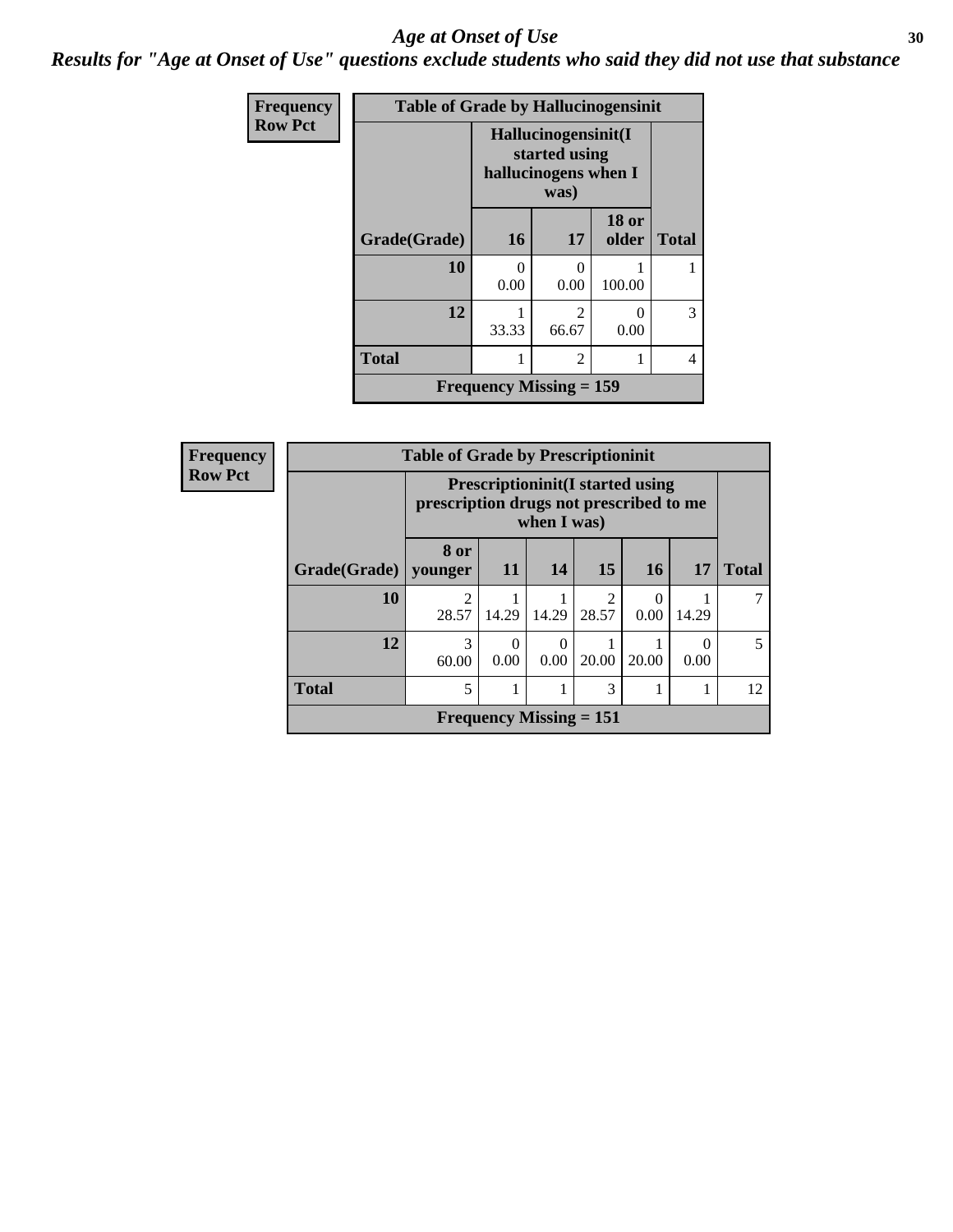| Frequency      | <b>Table of Alcoholharm by Grade</b>          |                    |             |              |  |
|----------------|-----------------------------------------------|--------------------|-------------|--------------|--|
| <b>Col Pct</b> | Alcoholharm(I<br>think alcohol is<br>harmful) | Grade(Grade)<br>10 | 12          | <b>Total</b> |  |
|                | <b>Strongly Agree</b>                         | 59<br>60.20        | 34<br>52.31 | 93           |  |
|                | <b>Somewhat Agree</b>                         | 18<br>18.37        | 21<br>32.31 | 39           |  |
|                | <b>Somewhat Disagree</b>                      | 8<br>8.16          | 6<br>9.23   | 14           |  |
|                | <b>Strongly Disagree</b>                      | 13<br>13.27        | 4<br>6.15   | 17           |  |
|                | <b>Total</b>                                  | 98                 | 65          | 163          |  |

|                                                          | <b>Table of Cigarettesharm by Grade</b> |                        |     |  |  |  |  |
|----------------------------------------------------------|-----------------------------------------|------------------------|-----|--|--|--|--|
| Cigarettesharm(I<br>think smoking<br>tobacco is harmful) | Grade(Grade)<br>10                      | <b>Total</b>           |     |  |  |  |  |
| <b>Strongly Agree</b>                                    | 77<br>78.57                             | 53<br>81.54            | 130 |  |  |  |  |
| <b>Somewhat Agree</b>                                    | 9<br>9.18                               | 8<br>12.31             | 17  |  |  |  |  |
| <b>Somewhat Disagree</b>                                 | 4<br>4.08                               | $\mathfrak{D}$<br>3.08 | 6   |  |  |  |  |
| <b>Strongly Disagree</b>                                 | 8<br>8.16                               | 2<br>3.08              | 10  |  |  |  |  |
| <b>Total</b>                                             | 98                                      | 65                     | 163 |  |  |  |  |

| Frequency      | <b>Table of Smokelessharm by Grade</b>                  |                                     |             |              |  |  |
|----------------|---------------------------------------------------------|-------------------------------------|-------------|--------------|--|--|
| <b>Col Pct</b> | Smokelessharm(I<br>think chewing<br>tobacco is harmful) | Grade(Grade)<br>10                  | 12          | <b>Total</b> |  |  |
|                | <b>Strongly Agree</b>                                   | 75<br>76.53                         | 54<br>83.08 | 129          |  |  |
|                | <b>Somewhat Agree</b>                                   | 11<br>11.22                         | 4<br>6.15   | 15           |  |  |
|                | <b>Somewhat Disagree</b>                                | $\boldsymbol{\vartriangle}$<br>4.08 | 3<br>4.62   |              |  |  |
|                | <b>Strongly Disagree</b>                                | 8<br>8.16                           | 4<br>6.15   | 12           |  |  |
|                | <b>Total</b>                                            | 98                                  | 65          | 163          |  |  |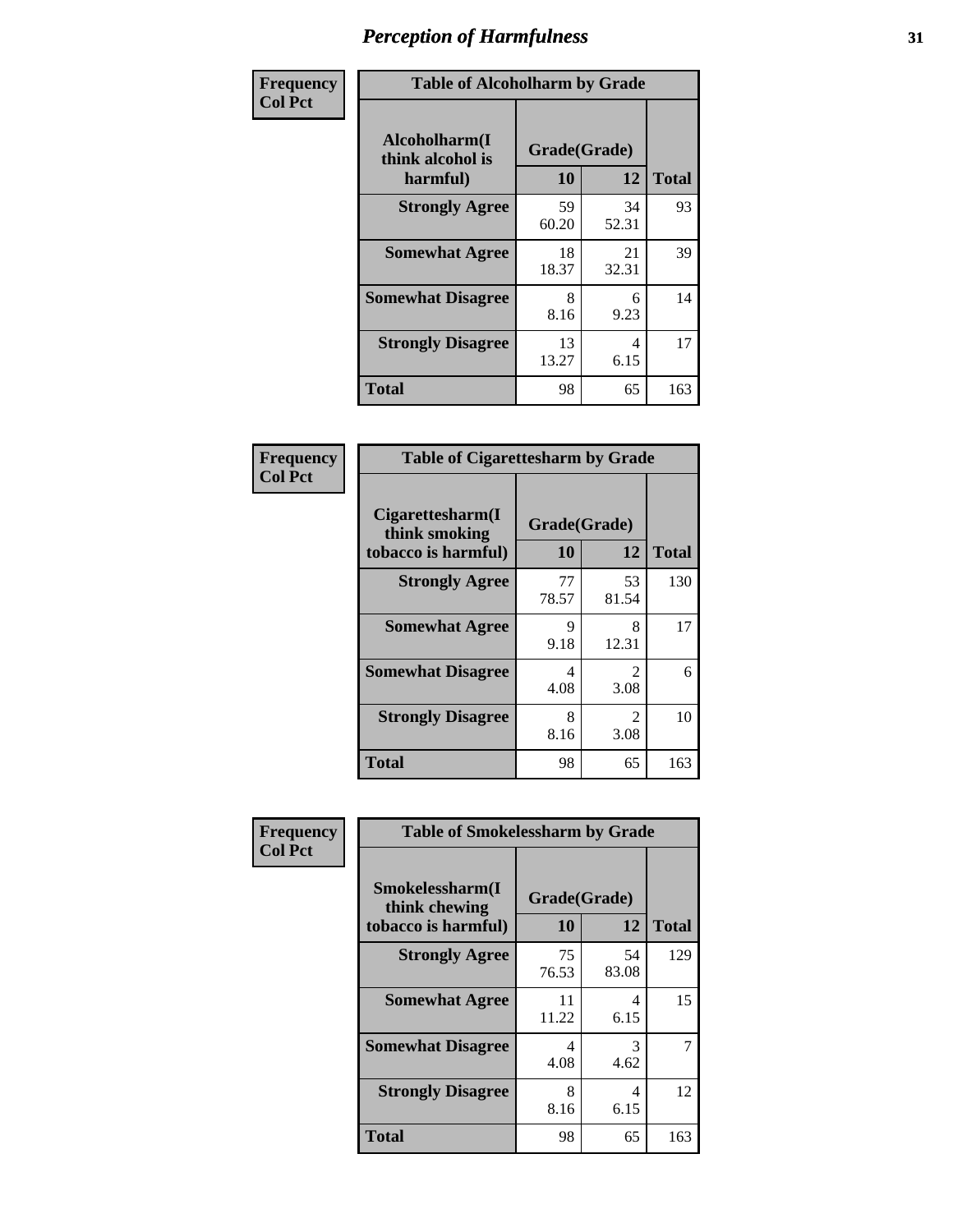| Frequency      |                                                   | <b>Table of Marijuanaharm by Grade</b> |             |              |  |  |
|----------------|---------------------------------------------------|----------------------------------------|-------------|--------------|--|--|
| <b>Col Pct</b> | Marijuanaharm(I<br>think marijuana is<br>harmful) | Grade(Grade)<br>10                     | 12          | <b>Total</b> |  |  |
|                | <b>Strongly Agree</b>                             | 70<br>71.43                            | 46<br>70.77 | 116          |  |  |
|                | <b>Somewhat Agree</b>                             | 5<br>5.10                              | 6<br>9.23   | 11           |  |  |
|                | <b>Somewhat Disagree</b>                          | 7<br>7.14                              | 4<br>6.15   | 11           |  |  |
|                | <b>Strongly Disagree</b>                          | 16<br>16.33                            | 9<br>13.85  | 25           |  |  |
|                | <b>Total</b>                                      | 98                                     | 65          | 163          |  |  |

| <b>Table of Cocaineharm by Grade</b>          |                    |                        |     |  |  |  |  |
|-----------------------------------------------|--------------------|------------------------|-----|--|--|--|--|
| Cocaineharm(I<br>think cocaine is<br>harmful) | Grade(Grade)<br>10 | <b>Total</b>           |     |  |  |  |  |
| <b>Strongly Agree</b>                         | 84<br>85.71        | 62<br>95.38            | 146 |  |  |  |  |
| <b>Somewhat Agree</b>                         | 5<br>5.10          | 0<br>0.00              | 5   |  |  |  |  |
| <b>Somewhat Disagree</b>                      | 1<br>1.02          | 1.54                   | 2   |  |  |  |  |
| <b>Strongly Disagree</b>                      | 8<br>8.16          | $\mathfrak{D}$<br>3.08 | 10  |  |  |  |  |
| Total                                         | 98                 | 65                     | 163 |  |  |  |  |

| Frequency      | <b>Table of Inhalantsharm by Grade</b>             |                        |                        |                |  |  |
|----------------|----------------------------------------------------|------------------------|------------------------|----------------|--|--|
| <b>Col Pct</b> | Inhalantsharm(I<br>think inhalants are<br>harmful) | 10                     | Grade(Grade)<br>12     | <b>Total</b>   |  |  |
|                | <b>Strongly Agree</b>                              | 82<br>83.67            | 61<br>93.85            | 143            |  |  |
|                | <b>Somewhat Agree</b>                              | 7.14                   | $\mathfrak{D}$<br>3.08 | 9              |  |  |
|                | <b>Somewhat Disagree</b>                           | $\mathfrak{D}$<br>2.04 | 0<br>0.00              | $\mathfrak{D}$ |  |  |
|                | <b>Strongly Disagree</b>                           | 7.14                   | $\mathfrak{D}$<br>3.08 | 9              |  |  |
|                | <b>Total</b>                                       | 98                     | 65                     | 163            |  |  |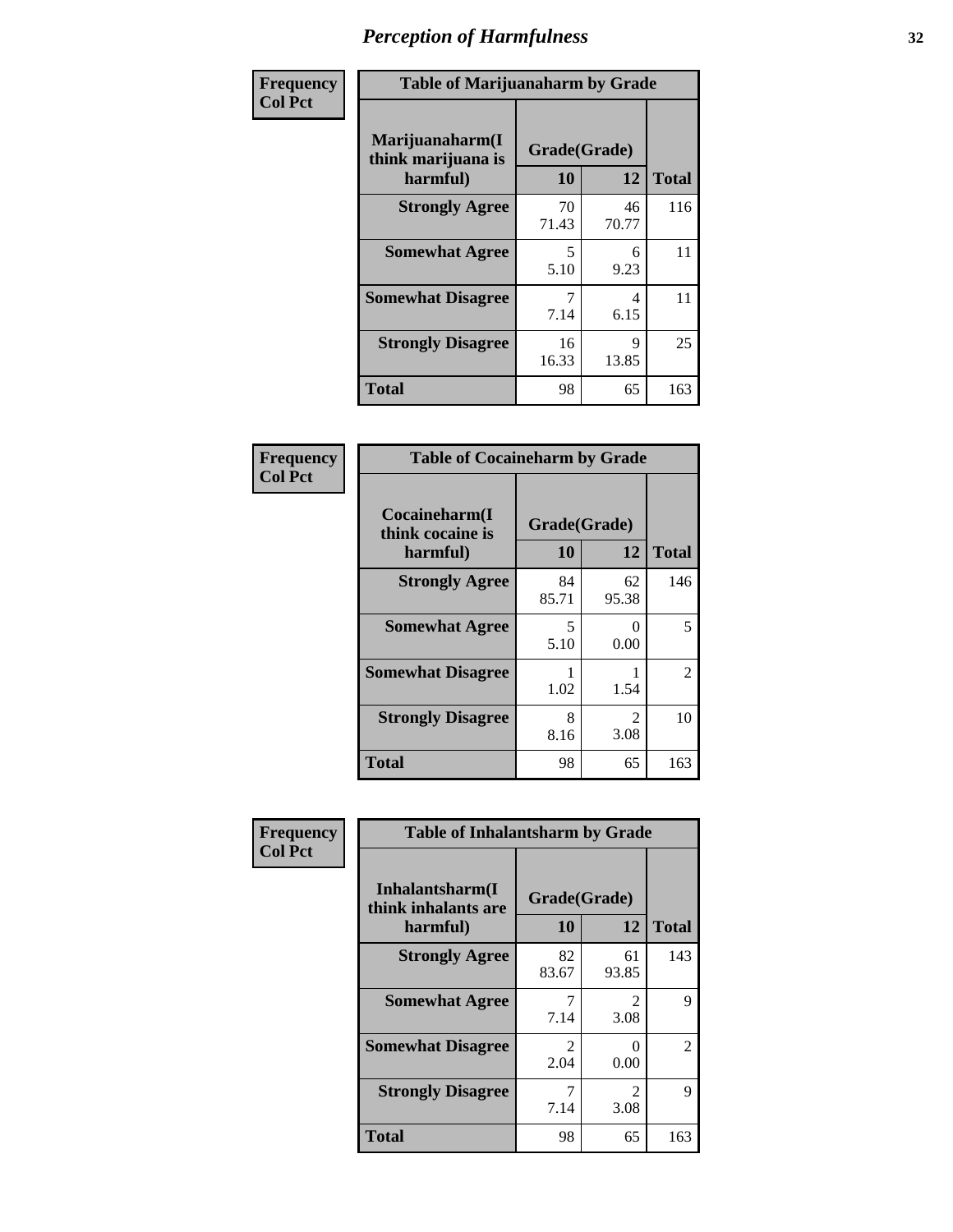| Frequency      | <b>Table of Steroidsharm by Grade</b>            |                       |             |              |  |
|----------------|--------------------------------------------------|-----------------------|-------------|--------------|--|
| <b>Col Pct</b> | Steroidsharm(I<br>think steroids are<br>harmful) | Grade(Grade)<br>10    | 12          | <b>Total</b> |  |
|                | <b>Strongly Agree</b>                            | 77<br>78.57           | 58<br>89.23 | 135          |  |
|                | <b>Somewhat Agree</b>                            | 10<br>10.20           | 3<br>4.62   | 13           |  |
|                | <b>Somewhat Disagree</b>                         | $\mathcal{L}$<br>2.04 | 1.54        | 3            |  |
|                | <b>Strongly Disagree</b>                         | 9<br>9.18             | 3<br>4.62   | 12           |  |
|                | <b>Total</b>                                     | 98                    | 65          | 163          |  |

| <b>Table of Ecstasyharm by Grade</b>          |                    |                        |     |  |  |
|-----------------------------------------------|--------------------|------------------------|-----|--|--|
| Ecstasyharm(I<br>think ecstasy is<br>harmful) | Grade(Grade)<br>10 | <b>Total</b>           |     |  |  |
| <b>Strongly Agree</b>                         | 82<br>83.67        | 60<br>92.31            | 142 |  |  |
| <b>Somewhat Agree</b>                         | 6<br>6.12          | 1.54                   | 7   |  |  |
| <b>Somewhat Disagree</b>                      | 3<br>3.06          | 2<br>3.08              | 5   |  |  |
| <b>Strongly Disagree</b>                      | 7<br>7.14          | $\mathfrak{D}$<br>3.08 | 9   |  |  |
| <b>Total</b>                                  | 98                 | 65                     | 163 |  |  |

| Frequency      | <b>Table of Methharm by Grade</b>                           |             |                           |              |
|----------------|-------------------------------------------------------------|-------------|---------------------------|--------------|
| <b>Col Pct</b> | <b>Methharm(I think</b><br>methamphetamines<br>are harmful) | <b>10</b>   | Grade(Grade)<br>12        | <b>Total</b> |
|                | <b>Strongly Agree</b>                                       | 86<br>87.76 | 63<br>96.92               | 149          |
|                | <b>Somewhat Agree</b>                                       | 4<br>4.08   | 0<br>0.00                 | 4            |
|                | <b>Somewhat Disagree</b>                                    | 1.02        | $\mathbf{\Omega}$<br>0.00 |              |
|                | <b>Strongly Disagree</b>                                    | 7<br>7.14   | $\mathfrak{D}$<br>3.08    | 9            |
|                | <b>Total</b>                                                | 98          | 65                        | 163          |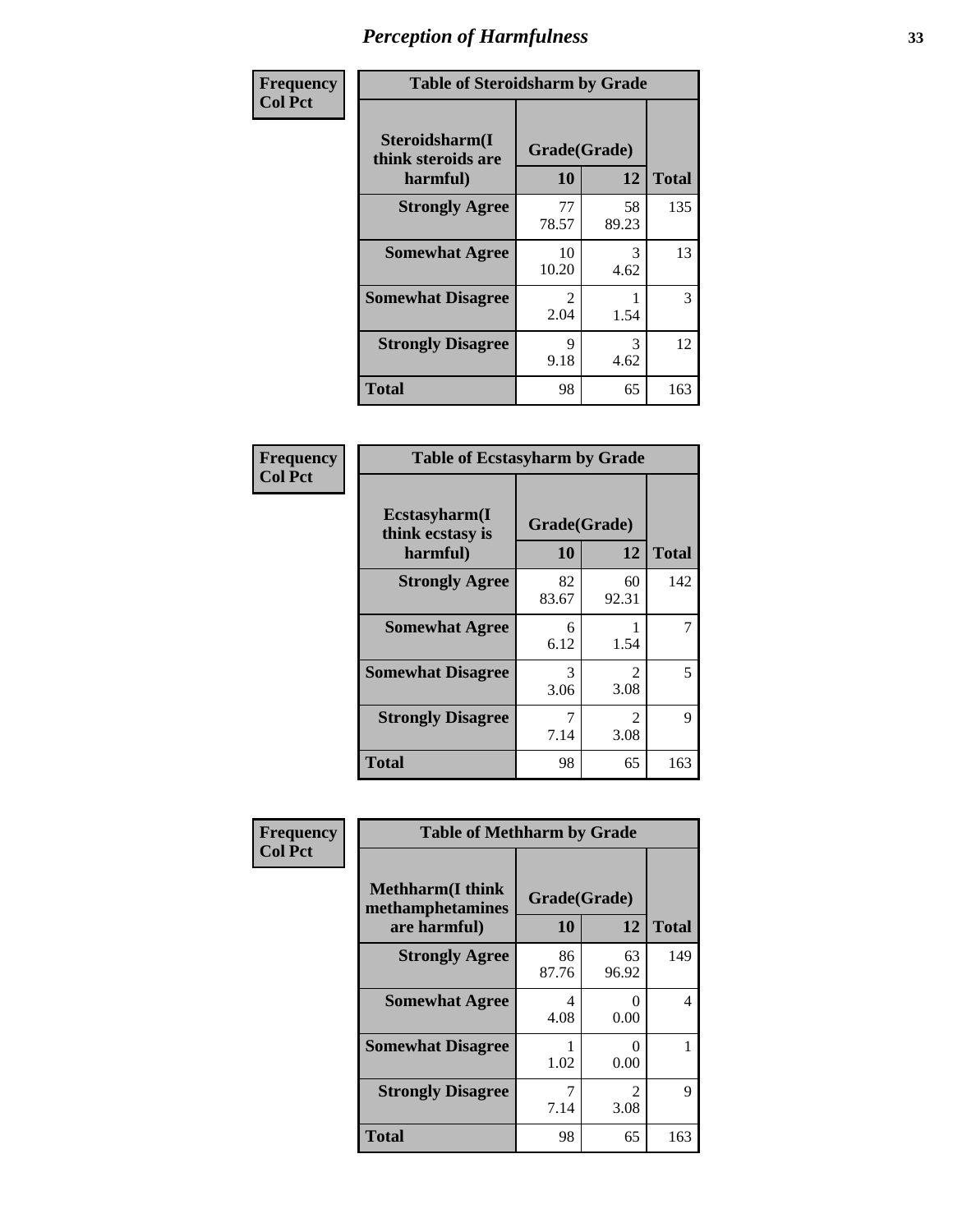| Frequency      | <b>Table of Hallucinogensharm by Grade</b>                 |                    |             |                |
|----------------|------------------------------------------------------------|--------------------|-------------|----------------|
| <b>Col Pct</b> | Hallucinogensharm(I<br>think hallucinogens<br>are harmful) | Grade(Grade)<br>10 | 12          | <b>Total</b>   |
|                | <b>Strongly Agree</b>                                      | 85<br>86.73        | 60<br>92.31 | 145            |
|                | <b>Somewhat Agree</b>                                      | 5<br>5.10          | 1.54        | 6              |
|                | <b>Somewhat Disagree</b>                                   | 1.02               | 1.54        | $\overline{2}$ |
|                | <b>Strongly Disagree</b>                                   | 7.14               | 3<br>4.62   | 10             |
|                | <b>Total</b>                                               | 98                 | 65          | 163            |

| <b>Table of Prescriptionharm by Grade</b>                                         |              |             |              |  |
|-----------------------------------------------------------------------------------|--------------|-------------|--------------|--|
| <b>Prescriptionharm</b> (I<br>think prescription<br>drugs not<br>prescribed to me | Grade(Grade) |             |              |  |
| are harmful)                                                                      | 10           | 12          | <b>Total</b> |  |
| <b>Strongly Agree</b>                                                             | 74<br>75.51  | 49<br>75.38 | 123          |  |
| <b>Somewhat Agree</b>                                                             | 10<br>10.20  | 6<br>9.23   | 16           |  |
| <b>Somewhat Disagree</b>                                                          | 6<br>6.12    | 5<br>7.69   | 11           |  |
| <b>Strongly Disagree</b>                                                          | 8<br>8.16    | 5<br>7.69   | 13           |  |
| <b>Total</b>                                                                      | 98           | 65          | 163          |  |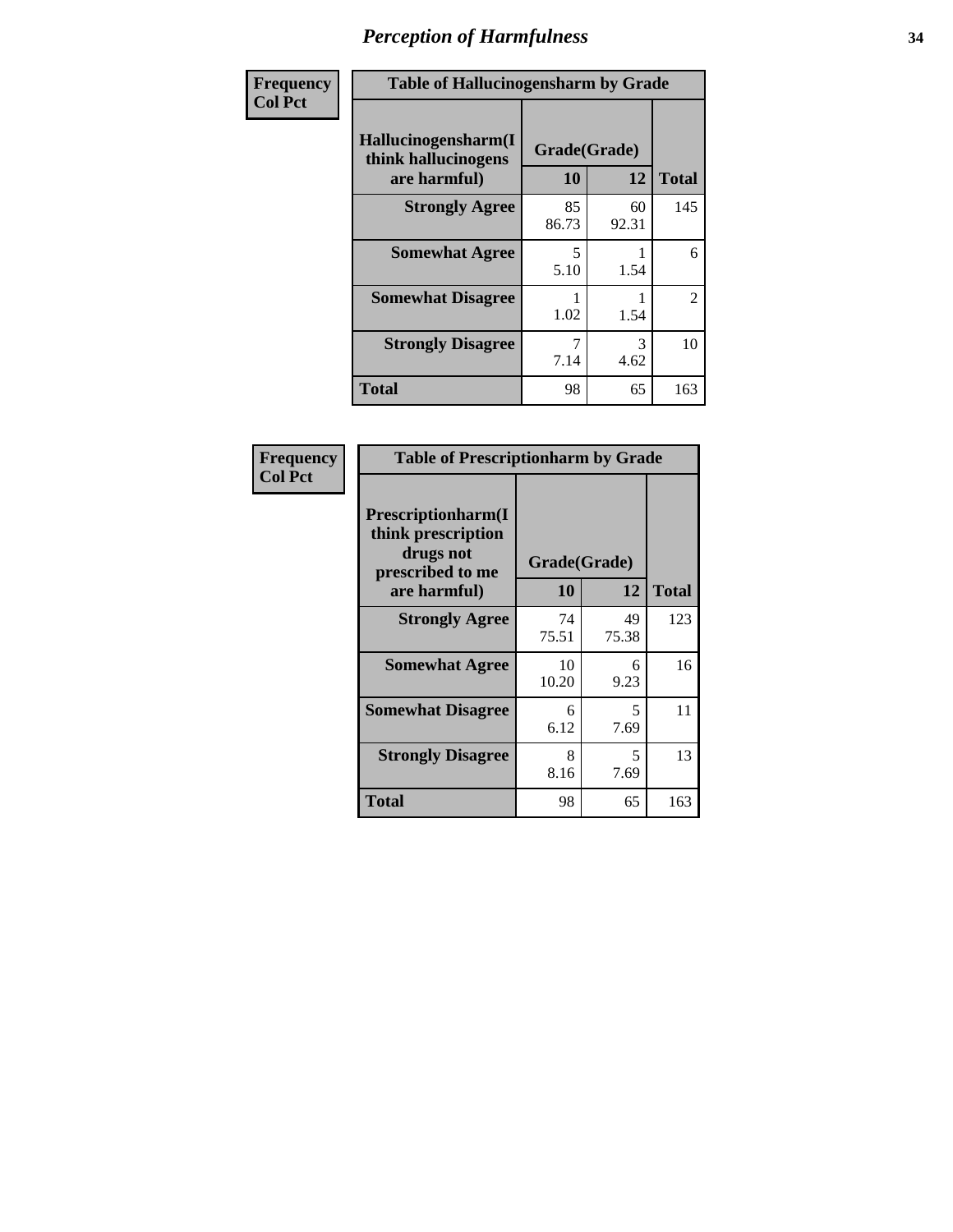# *Disapproval by Adults* **35**

| Frequency      | <b>Table of Alcoholadult by Grade</b>                                 |                    |                                     |              |
|----------------|-----------------------------------------------------------------------|--------------------|-------------------------------------|--------------|
| <b>Col Pct</b> | <b>Alcoholadult</b> (Adults<br>would disapprove if<br>I used alcohol) | Grade(Grade)<br>10 | 12                                  | <b>Total</b> |
|                | <b>Strongly Agree</b>                                                 | 59<br>60.20        | 32<br>49.23                         | 91           |
|                | <b>Somewhat Agree</b>                                                 | 16<br>16.33        | 23<br>35.38                         | 39           |
|                | <b>Somewhat Disagree</b>                                              | 16<br>16.33        | 8<br>12.31                          | 24           |
|                | <b>Strongly Disagree</b>                                              | 7<br>7.14          | $\mathcal{D}_{\mathcal{A}}$<br>3.08 | 9            |
|                | <b>Total</b>                                                          | 98                 | 65                                  | 163          |

| <b>Table of Tobaccoadult by Grade</b>                                 |                    |             |              |  |
|-----------------------------------------------------------------------|--------------------|-------------|--------------|--|
| <b>Tobaccoadult</b> (Adults<br>would disapprove if<br>I used tobacco) | Grade(Grade)<br>10 | 12          | <b>Total</b> |  |
| <b>Strongly Agree</b>                                                 | 74<br>75.51        | 45<br>69.23 | 119          |  |
| <b>Somewhat Agree</b>                                                 | 7<br>7.14          | 11<br>16.92 | 18           |  |
| <b>Somewhat Disagree</b>                                              | 12<br>12.24        | 8<br>12.31  | 20           |  |
| <b>Strongly Disagree</b>                                              | 5<br>5.10          | 1.54        | 6            |  |
| <b>Total</b>                                                          | 98                 | 65          | 163          |  |

| Frequency      | <b>Table of Marijuanaadult by Grade</b>                           |                    |                        |              |
|----------------|-------------------------------------------------------------------|--------------------|------------------------|--------------|
| <b>Col Pct</b> | Marijuanaadult(Adults<br>would disapprove if I<br>used marijuana) | Grade(Grade)<br>10 | 12                     | <b>Total</b> |
|                | <b>Strongly Agree</b>                                             | 78<br>79.59        | 55<br>84.62            | 133          |
|                | <b>Somewhat Agree</b>                                             | 7.14               | 7<br>10.77             | 14           |
|                | <b>Somewhat Disagree</b>                                          | 4<br>4.08          | $\mathfrak{D}$<br>3.08 | 6            |
|                | <b>Strongly Disagree</b>                                          | 9<br>9.18          | 1.54                   | 10           |
|                | <b>Total</b>                                                      | 98                 | 65                     | 163          |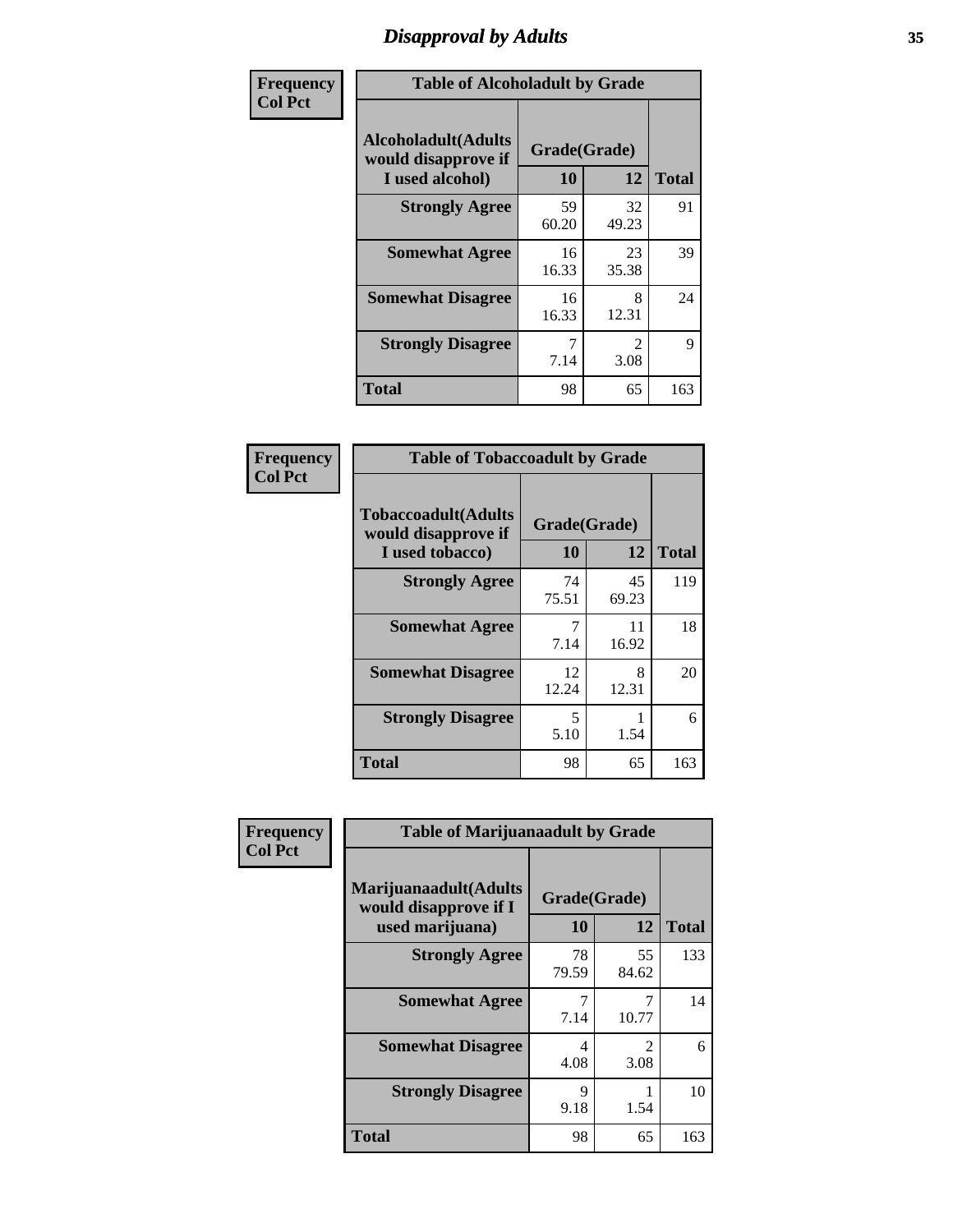### *Disapproval by Adults* **36**

| <b>Frequency</b> | <b>Table of Otherdrugadult by Grade</b>                                     |                    |             |              |
|------------------|-----------------------------------------------------------------------------|--------------------|-------------|--------------|
| <b>Col Pct</b>   | <b>Otherdrugadult</b> (Adults<br>would disapprove if I<br>used other drugs) | Grade(Grade)<br>10 | 12          | <b>Total</b> |
|                  | <b>Strongly Agree</b>                                                       | 84<br>85.71        | 61<br>93.85 | 145          |
|                  | <b>Somewhat Agree</b>                                                       | 3<br>3.06          | 3<br>4.62   | 6            |
|                  | <b>Somewhat Disagree</b>                                                    | 4<br>4.08          | 0<br>0.00   | 4            |
|                  | <b>Strongly Disagree</b>                                                    | 7.14               | 1.54        | 8            |
|                  | <b>Total</b>                                                                | 98                 | 65          | 163          |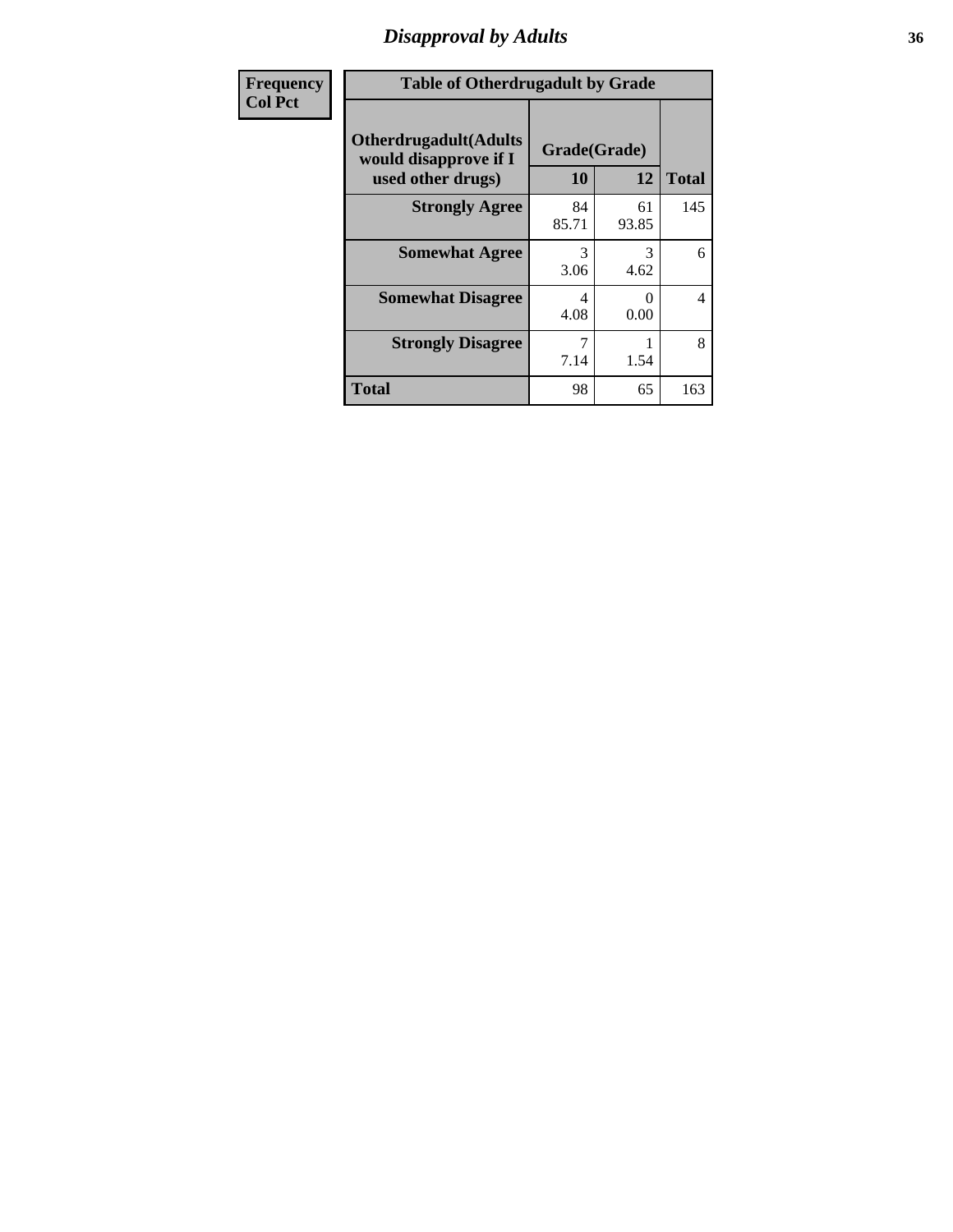## *Disapproval by Peers* **37**

| Frequency      | <b>Table of Alcoholpeer by Grade</b>                    |              |             |              |  |
|----------------|---------------------------------------------------------|--------------|-------------|--------------|--|
| <b>Col Pct</b> | Alcoholpeer(My<br>friends would<br>disapprove if I used | Grade(Grade) |             |              |  |
|                | alcohol)                                                | 10           | 12          | <b>Total</b> |  |
|                | <b>Strongly Agree</b>                                   | 28<br>28.57  | 20<br>30.77 | 48           |  |
|                | <b>Somewhat Agree</b>                                   | 20<br>20.41  | 16<br>24.62 | 36           |  |
|                | <b>Somewhat Disagree</b>                                | 17<br>17.35  | 10<br>15.38 | 27           |  |
|                | <b>Strongly Disagree</b>                                | 33<br>33.67  | 19<br>29.23 | 52           |  |
|                | Total                                                   | 98           | 65          | 163          |  |

| Frequency      | <b>Table of Tobaccopeer by Grade</b>                                |                    |             |              |
|----------------|---------------------------------------------------------------------|--------------------|-------------|--------------|
| <b>Col Pct</b> | Tobaccopeer(My<br>friends would<br>disapprove if I used<br>tobacco) | Grade(Grade)<br>10 | 12          | <b>Total</b> |
|                | <b>Strongly Agree</b>                                               | 42<br>42.86        | 32<br>49.23 | 74           |
|                | <b>Somewhat Agree</b>                                               | 12<br>12.24        | 12<br>18.46 | 24           |
|                | <b>Somewhat Disagree</b>                                            | 16<br>16.33        | 7<br>10.77  | 23           |
|                | <b>Strongly Disagree</b>                                            | 28<br>28.57        | 14<br>21.54 | 42           |
|                | Total                                                               | 98                 | 65          | 163          |

| Frequency<br><b>Col Pct</b> | <b>Table of Marijuanapeer by Grade</b>                    |              |             |              |
|-----------------------------|-----------------------------------------------------------|--------------|-------------|--------------|
|                             | Marijuanapeer(My<br>friends would<br>disapprove if I used | Grade(Grade) |             |              |
|                             | marijuana)                                                | 10           | 12          | <b>Total</b> |
|                             | <b>Strongly Agree</b>                                     | 38<br>38.78  | 36<br>55.38 | 74           |
|                             | <b>Somewhat Agree</b>                                     | 23<br>23.47  | 11<br>16.92 | 34           |
|                             | <b>Somewhat Disagree</b>                                  | 12<br>12.24  | 10.77       | 19           |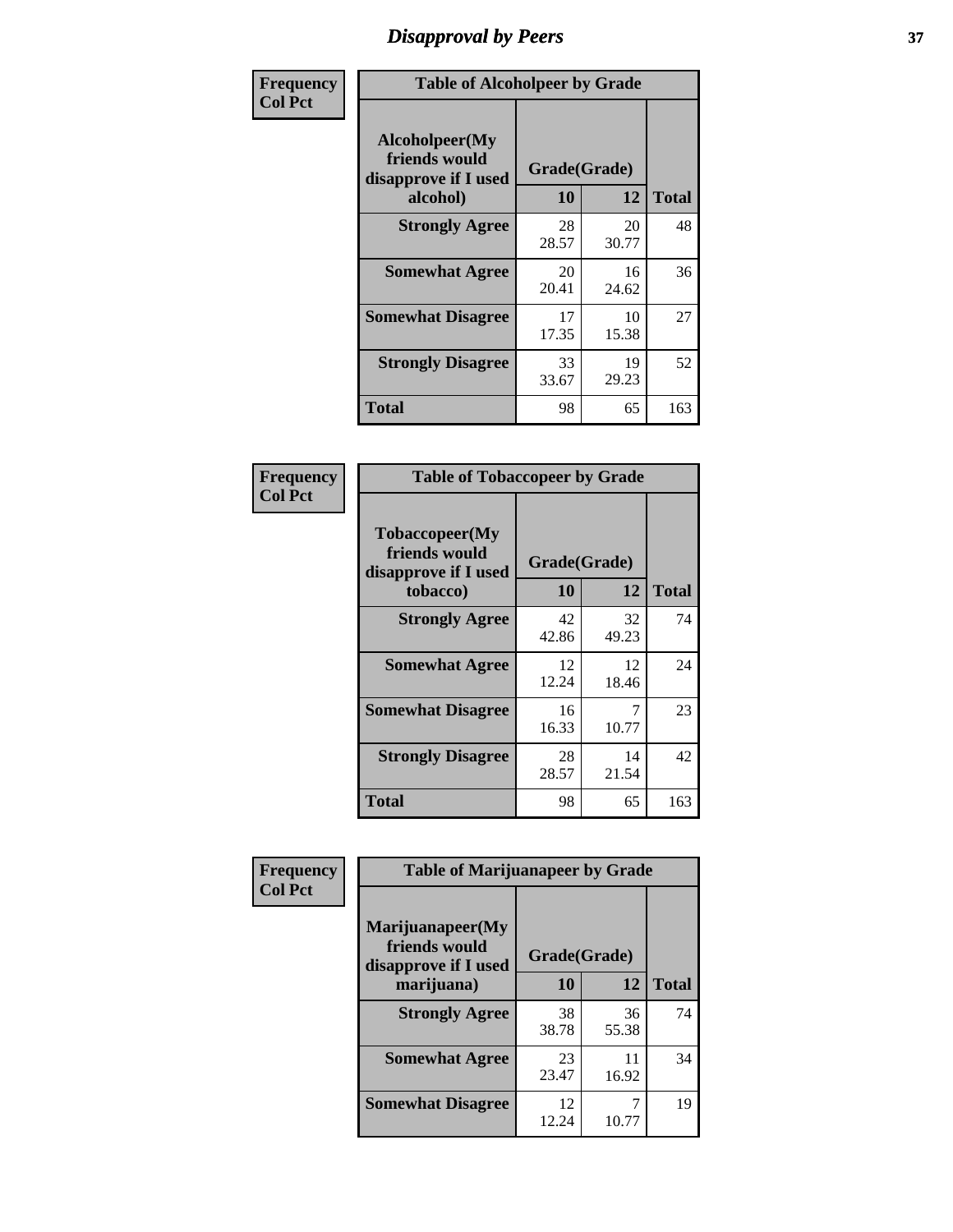# *Disapproval by Peers* **38**

| <b>Frequency</b> | <b>Table of Marijuanapeer by Grade</b>                                  |                           |       |              |  |
|------------------|-------------------------------------------------------------------------|---------------------------|-------|--------------|--|
| <b>Col Pct</b>   | Marijuanapeer(My<br>friends would<br>disapprove if I used<br>marijuana) | Grade(Grade)<br><b>10</b> | 12    | <b>Total</b> |  |
|                  | <b>Strongly Disagree</b>                                                | 25<br>25.51               | 16.92 | 36           |  |
|                  | <b>Total</b>                                                            | 98                        | 65    | 163          |  |

| <b>Frequency</b> | <b>Table of Otherdrugpeer by Grade</b>                                    |                    |                        |              |
|------------------|---------------------------------------------------------------------------|--------------------|------------------------|--------------|
| <b>Col Pct</b>   | Otherdrugpeer(My<br>friends would<br>disapprove if I used<br>other drugs) | Grade(Grade)<br>10 | 12                     | <b>Total</b> |
|                  |                                                                           |                    |                        | 101          |
|                  | <b>Strongly Agree</b>                                                     | 56<br>57.14        | 45<br>69.23            |              |
|                  | <b>Somewhat Agree</b>                                                     | 17<br>17.35        | $\mathbf Q$<br>13.85   | 26           |
|                  | <b>Somewhat Disagree</b>                                                  | 8<br>8.16          | $\mathfrak{D}$<br>3.08 | 10           |
|                  | <b>Strongly Disagree</b>                                                  | 17<br>17.35        | $\mathbf Q$<br>13.85   | 26           |
|                  | <b>Total</b>                                                              | 98                 | 65                     | 163          |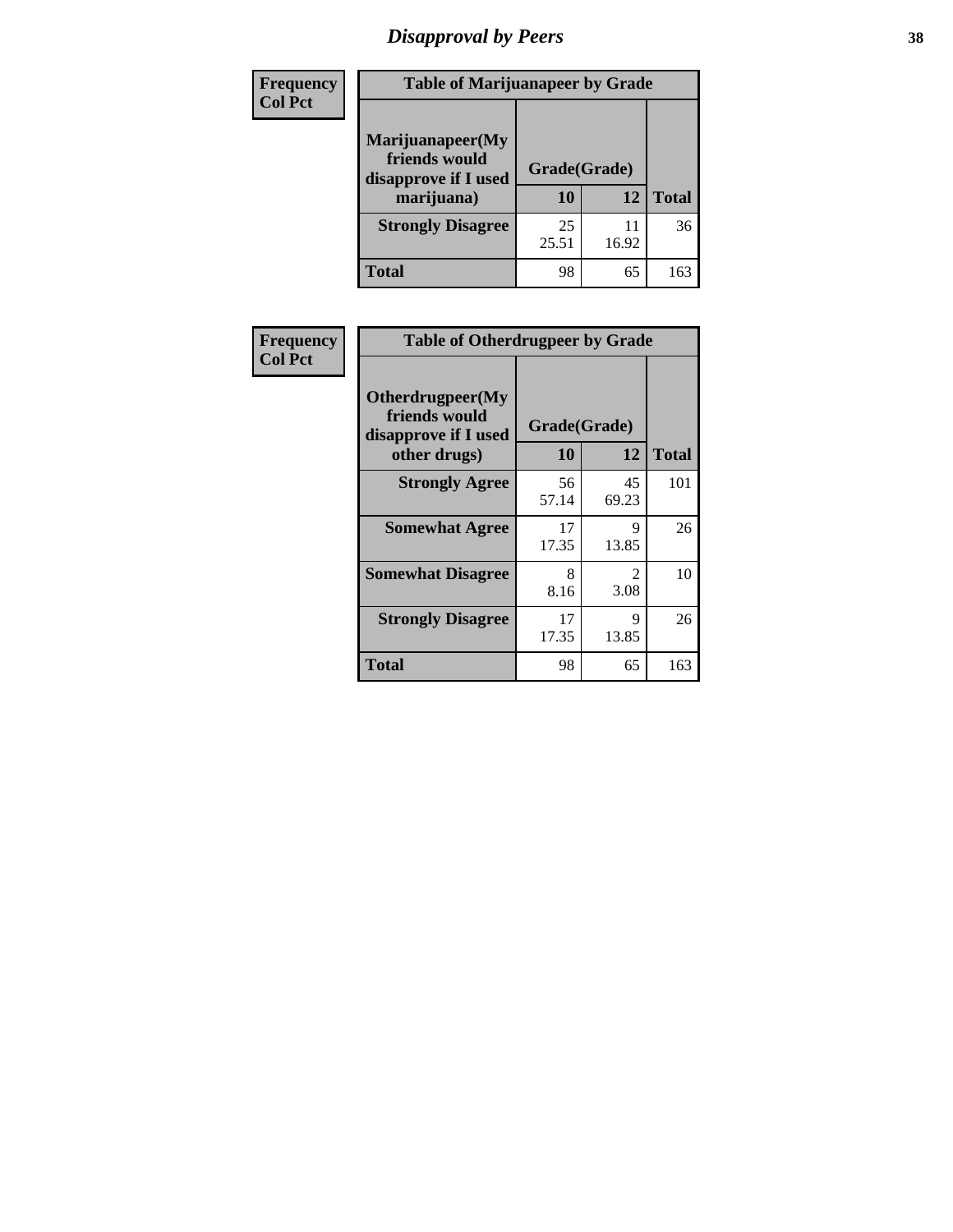| Frequency<br><b>Col Pct</b> | <b>Table of Alcohollocation1 by Grade</b> |              |             |              |
|-----------------------------|-------------------------------------------|--------------|-------------|--------------|
|                             | <b>Alcohollocation1(Places</b>            | Grade(Grade) |             |              |
|                             | <b>Friends Use Alcohol)</b>               | 10           | 12          | <b>Total</b> |
|                             |                                           | 55<br>56.12  | 43<br>66.15 | 98           |
|                             | Do Not Use                                | 43<br>43.88  | 22<br>33.85 | 65           |
|                             | <b>Total</b>                              | 98           | 65          | 163          |

| Frequency      | <b>Table of Alcohollocation2 by Grade</b>                     |                           |             |              |
|----------------|---------------------------------------------------------------|---------------------------|-------------|--------------|
| <b>Col Pct</b> | <b>Alcohollocation2(Places</b><br><b>Friends Use Alcohol)</b> | Grade(Grade)<br><b>10</b> | <b>12</b>   | <b>Total</b> |
|                |                                                               | 62<br>63.27               | 35<br>53.85 | 97           |
|                | Home                                                          | 36<br>36.73               | 30<br>46.15 | 66           |
|                | <b>Total</b>                                                  | 98                        | 65          | 163          |

| Frequency<br><b>Col Pct</b> | <b>Table of Alcohollocation 3 by Grade</b>                    |                    |             |              |
|-----------------------------|---------------------------------------------------------------|--------------------|-------------|--------------|
|                             | <b>Alcohollocation3(Places</b><br><b>Friends Use Alcohol)</b> | Grade(Grade)<br>10 | 12          | <b>Total</b> |
|                             |                                                               | 97<br>98.98        | 62<br>95.38 | 159          |
|                             | <b>School</b>                                                 | 1.02               | 3<br>4.62   | 4            |
|                             | <b>Total</b>                                                  | 98                 | 65          | 163          |

| <b>Frequency</b> | <b>Table of Alcohollocation4 by Grade</b> |              |             |              |
|------------------|-------------------------------------------|--------------|-------------|--------------|
| <b>Col Pct</b>   | <b>Alcohollocation4(Places</b>            | Grade(Grade) |             |              |
|                  | <b>Friends Use Alcohol)</b>               | 10           | 12          | <b>Total</b> |
|                  |                                           | 91<br>92.86  | 54<br>83.08 | 145          |
|                  | Car                                       | 7<br>7.14    | 11<br>16.92 | 18           |
|                  | Total                                     | 98           | 65          | 163          |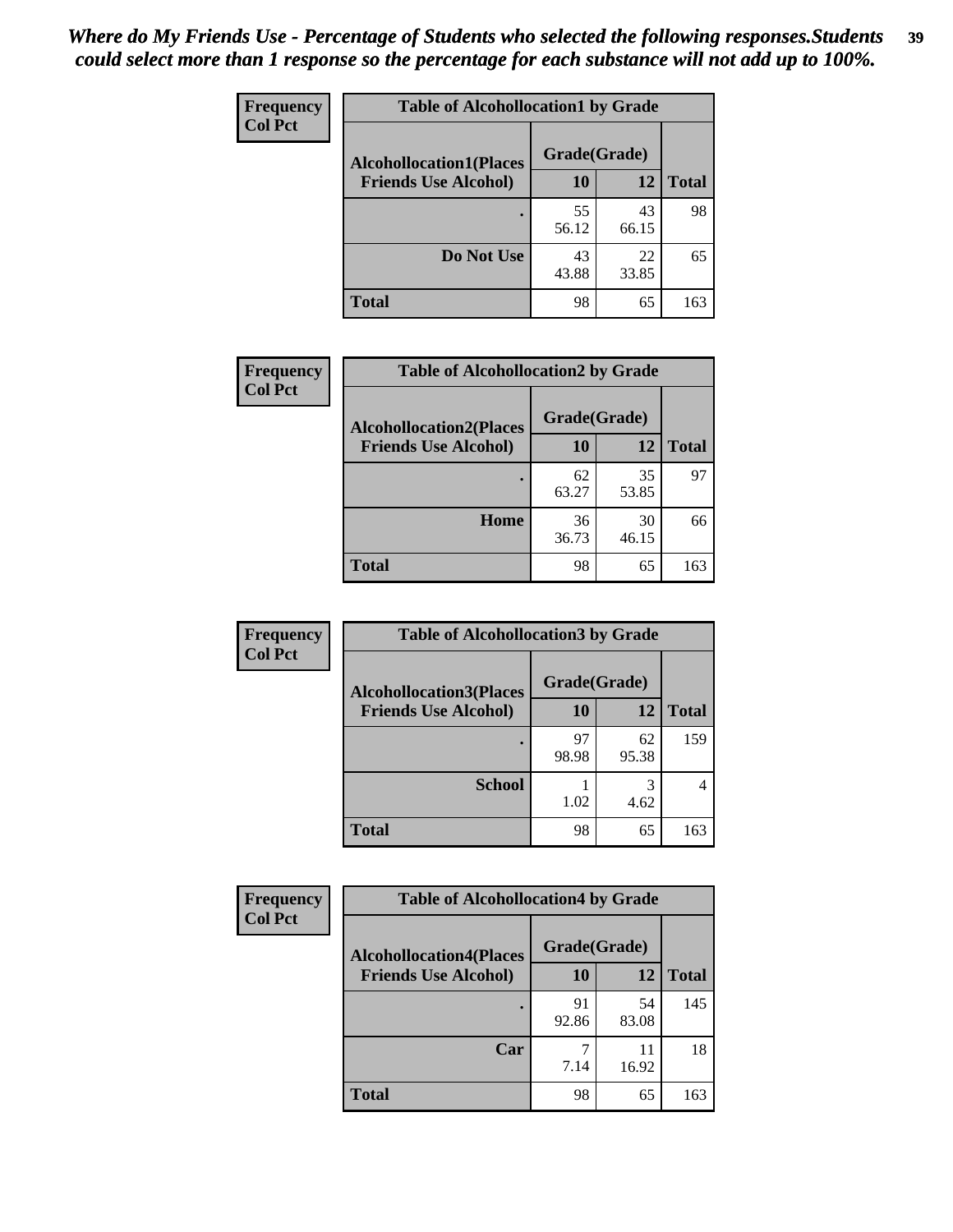| Frequency<br><b>Col Pct</b> | <b>Table of Alcohollocation5 by Grade</b> |              |             |              |  |
|-----------------------------|-------------------------------------------|--------------|-------------|--------------|--|
|                             | <b>Alcohollocation5(Places</b>            | Grade(Grade) |             |              |  |
|                             | <b>Friends Use Alcohol)</b>               | 10           | 12          | <b>Total</b> |  |
|                             |                                           | 57<br>58.16  | 32<br>49.23 | 89           |  |
|                             | <b>Friend's House</b>                     | 41<br>41.84  | 33<br>50.77 | 74           |  |
|                             | <b>Total</b>                              | 98           | 65          | 163          |  |

| <b>Frequency</b> | <b>Table of Alcohollocation6 by Grade</b> |              |             |              |
|------------------|-------------------------------------------|--------------|-------------|--------------|
| <b>Col Pct</b>   | <b>Alcohollocation6(Places</b>            | Grade(Grade) |             |              |
|                  | <b>Friends Use Alcohol)</b>               | 10           | 12          | <b>Total</b> |
|                  |                                           | 74<br>75.51  | 42<br>64.62 | 116          |
|                  | <b>Other</b>                              | 24<br>24.49  | 23<br>35.38 | 47           |
|                  | <b>Total</b>                              | 98           | 65          | 163          |

| Frequency      | <b>Table of Tobaccolocation1 by Grade</b> |              |             |              |
|----------------|-------------------------------------------|--------------|-------------|--------------|
| <b>Col Pct</b> | <b>Tobaccolocation1(Places</b>            | Grade(Grade) |             |              |
|                | <b>Friends Use Tobacco)</b>               | 10           | 12          | <b>Total</b> |
|                |                                           | 44<br>44.90  | 28<br>43.08 | 72           |
|                | Do Not Use                                | 54<br>55.10  | 37<br>56.92 | 91           |
|                | <b>Total</b>                              | 98           | 65          | 163          |

| <b>Frequency</b> | <b>Table of Tobaccolocation2 by Grade</b> |              |             |              |  |
|------------------|-------------------------------------------|--------------|-------------|--------------|--|
| <b>Col Pct</b>   | <b>Tobaccolocation2(Places</b>            | Grade(Grade) |             |              |  |
|                  | <b>Friends Use Tobacco)</b>               | 10           | 12          | <b>Total</b> |  |
|                  |                                           | 65<br>66.33  | 41<br>63.08 | 106          |  |
|                  | Home                                      | 33<br>33.67  | 24<br>36.92 | 57           |  |
|                  | <b>Total</b>                              | 98           | 65          | 163          |  |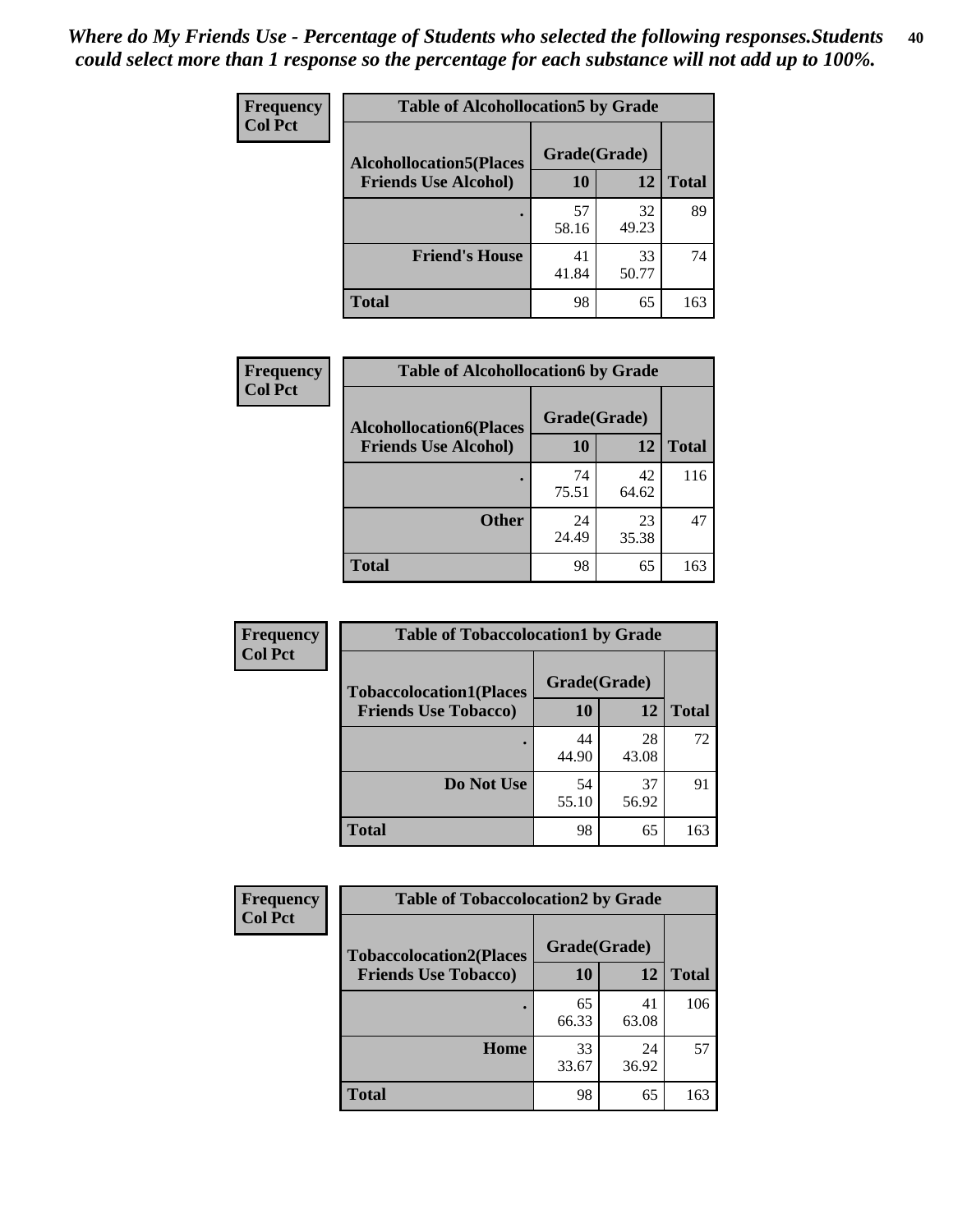| Frequency      | <b>Table of Tobaccolocation 3 by Grade</b> |              |             |              |  |
|----------------|--------------------------------------------|--------------|-------------|--------------|--|
| <b>Col Pct</b> | <b>Tobaccolocation3(Places</b>             | Grade(Grade) |             |              |  |
|                | <b>Friends Use Tobacco)</b>                | 10           | <b>12</b>   | <b>Total</b> |  |
|                | ٠                                          | 90<br>91.84  | 55<br>84.62 | 145          |  |
|                | <b>School</b>                              | 8<br>8.16    | 10<br>15.38 | 18           |  |
|                | <b>Total</b>                               | 98           | 65          | 163          |  |

| <b>Frequency</b> | <b>Table of Tobaccolocation4 by Grade</b> |              |             |              |
|------------------|-------------------------------------------|--------------|-------------|--------------|
| <b>Col Pct</b>   | <b>Tobaccolocation4(Places</b>            | Grade(Grade) |             |              |
|                  | <b>Friends Use Tobacco)</b>               | 10           | 12          | <b>Total</b> |
|                  |                                           | 75<br>76.53  | 38<br>58.46 | 113          |
|                  | Car                                       | 23<br>23.47  | 27<br>41.54 | 50           |
|                  | <b>Total</b>                              | 98           | 65          | 163          |

| Frequency      | <b>Table of Tobaccolocation5 by Grade</b> |              |             |              |
|----------------|-------------------------------------------|--------------|-------------|--------------|
| <b>Col Pct</b> | <b>Tobaccolocation5(Places</b>            | Grade(Grade) |             |              |
|                | <b>Friends Use Tobacco)</b>               | 10           | <b>12</b>   | <b>Total</b> |
|                |                                           | 66<br>67.35  | 40<br>61.54 | 106          |
|                | <b>Friend's House</b>                     | 32<br>32.65  | 25<br>38.46 | 57           |
|                | <b>Total</b>                              | 98           | 65          | 163          |

| <b>Frequency</b> | <b>Table of Tobaccolocation6 by Grade</b> |              |             |              |  |
|------------------|-------------------------------------------|--------------|-------------|--------------|--|
| <b>Col Pct</b>   | <b>Tobaccolocation6(Places</b>            | Grade(Grade) |             |              |  |
|                  | <b>Friends Use Tobacco)</b>               | 10           | 12          | <b>Total</b> |  |
|                  |                                           | 77<br>78.57  | 44<br>67.69 | 121          |  |
|                  | <b>Other</b>                              | 21<br>21.43  | 21<br>32.31 | 42           |  |
|                  | <b>Total</b>                              | 98           | 65          | 163          |  |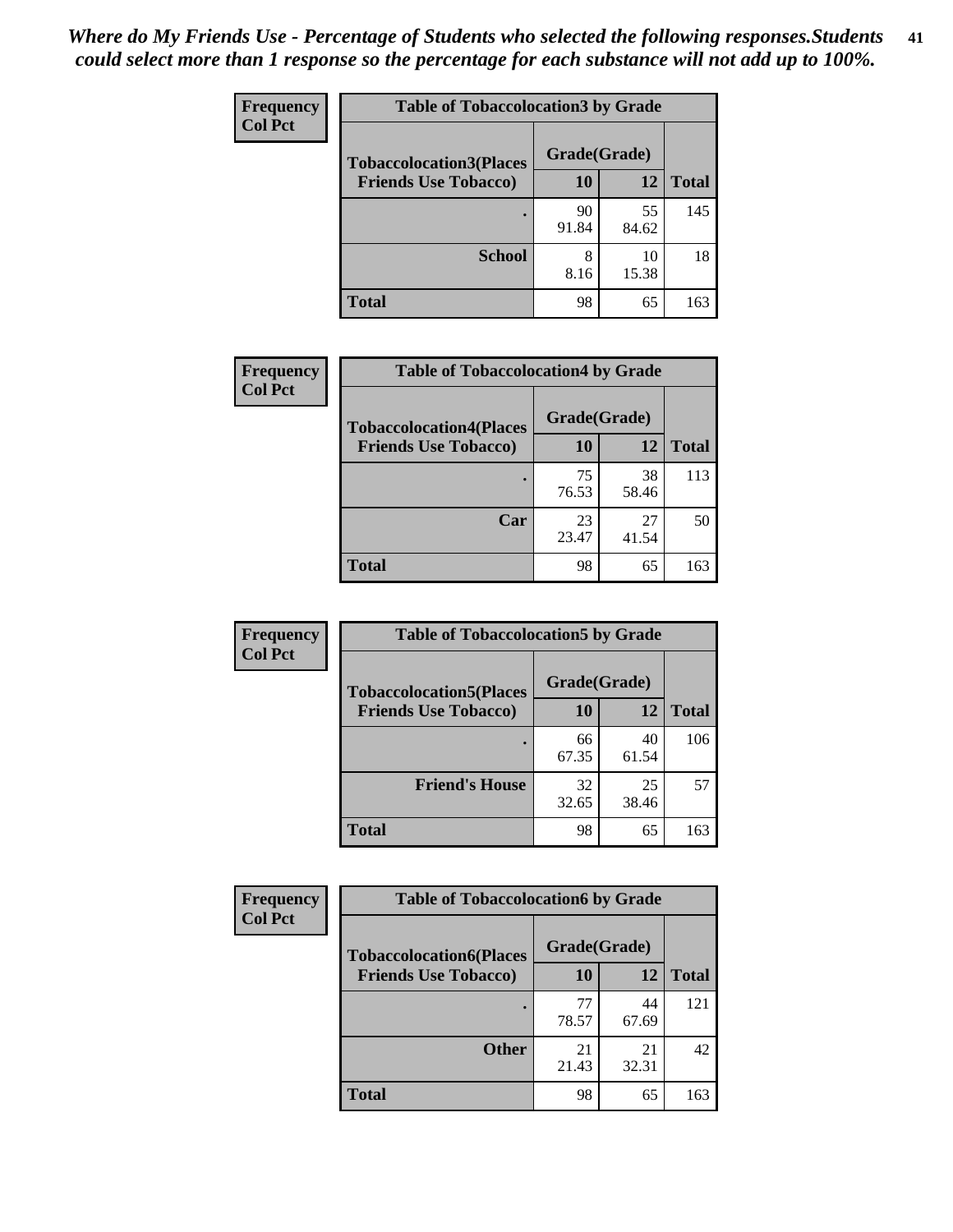| <b>Frequency</b> | <b>Table of Marijuanalocation1 by Grade</b> |              |             |              |
|------------------|---------------------------------------------|--------------|-------------|--------------|
| <b>Col Pct</b>   | <b>Marijuanalocation1(Places</b>            | Grade(Grade) |             |              |
|                  | <b>Friends Use Marijuana</b> )              | 10           | 12          | <b>Total</b> |
|                  |                                             | 43<br>43.88  | 25<br>38.46 | 68           |
|                  | Do Not Use                                  | 55<br>56.12  | 40<br>61.54 | 95           |
|                  | <b>Total</b>                                | 98           | 65          | 163          |

| <b>Frequency</b> | <b>Table of Marijuanalocation2 by Grade</b>                        |                    |             |              |
|------------------|--------------------------------------------------------------------|--------------------|-------------|--------------|
| <b>Col Pct</b>   | <b>Marijuanalocation2(Places</b><br><b>Friends Use Marijuana</b> ) | Grade(Grade)<br>10 | 12          | <b>Total</b> |
|                  |                                                                    | 75<br>76.53        | 51<br>78.46 | 126          |
|                  | Home                                                               | 23<br>23.47        | 14<br>21.54 | 37           |
|                  | <b>Total</b>                                                       | 98                 | 65          | 163          |

| Frequency      | <b>Table of Marijuanalocation3 by Grade</b> |              |             |       |
|----------------|---------------------------------------------|--------------|-------------|-------|
| <b>Col Pct</b> | <b>Marijuanalocation3</b> (Places           | Grade(Grade) |             |       |
|                | <b>Friends Use Marijuana</b> )              | 10           | 12          | Total |
|                |                                             | 94<br>95.92  | 58<br>89.23 | 152   |
|                | <b>School</b>                               | 4<br>4.08    | 10.77       |       |
|                | <b>Total</b>                                | 98           | 65          | 163   |

| Frequency      | <b>Table of Marijuanalocation4 by Grade</b> |              |             |              |  |
|----------------|---------------------------------------------|--------------|-------------|--------------|--|
| <b>Col Pct</b> | <b>Marijuanalocation4(Places</b>            | Grade(Grade) |             |              |  |
|                | <b>Friends Use Marijuana</b> )              | <b>10</b>    | 12          | <b>Total</b> |  |
|                |                                             | 76<br>77.55  | 50<br>76.92 | 126          |  |
|                | Car                                         | 22<br>22.45  | 15<br>23.08 | 37           |  |
|                | <b>Total</b>                                | 98           | 65          | 163          |  |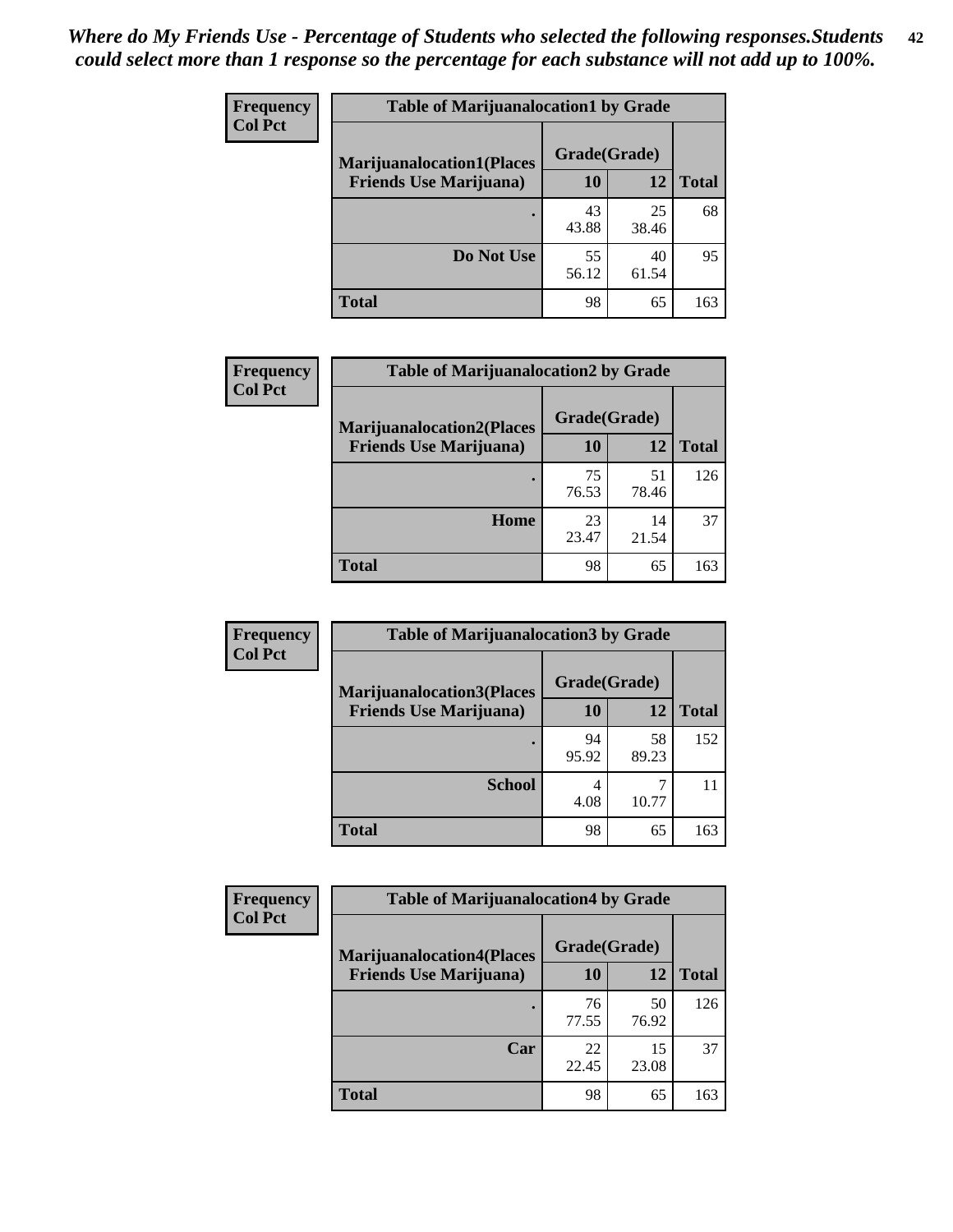| <b>Frequency</b> | <b>Table of Marijuanalocation5 by Grade</b> |              |             |              |
|------------------|---------------------------------------------|--------------|-------------|--------------|
| <b>Col Pct</b>   | <b>Marijuanalocation5</b> (Places           | Grade(Grade) |             |              |
|                  | <b>Friends Use Marijuana</b> )              | 10           | 12          | <b>Total</b> |
|                  |                                             | 69<br>70.41  | 42<br>64.62 | 111          |
|                  | <b>Friend's House</b>                       | 29<br>29.59  | 23<br>35.38 | 52           |
|                  | <b>Total</b>                                | 98           | 65          | 163          |

| <b>Frequency</b> | <b>Table of Marijuanalocation6 by Grade</b>                        |                    |             |              |
|------------------|--------------------------------------------------------------------|--------------------|-------------|--------------|
| <b>Col Pct</b>   | <b>Marijuanalocation6(Places</b><br><b>Friends Use Marijuana</b> ) | Grade(Grade)<br>10 | 12          | <b>Total</b> |
|                  |                                                                    | 71<br>72.45        | 47<br>72.31 | 118          |
|                  | <b>Other</b>                                                       | 27<br>27.55        | 18<br>27.69 | 45           |
|                  | <b>Total</b>                                                       | 98                 | 65          | 163          |

| Frequency      | <b>Table of Otherdruglocation1 by Grade</b>                          |              |             |              |
|----------------|----------------------------------------------------------------------|--------------|-------------|--------------|
| <b>Col Pct</b> | <b>Otherdruglocation1(Places</b><br><b>Friends Use Other Illegal</b> | Grade(Grade) |             |              |
|                | Drugs)                                                               | 10           | 12          | <b>Total</b> |
|                |                                                                      | 21<br>21.43  | 10<br>15.38 | 31           |
|                | Do Not Use                                                           | 77<br>78.57  | 55<br>84.62 | 132          |
|                | <b>Total</b>                                                         | 98           | 65          | 163          |

| <b>Frequency</b> | <b>Table of Otherdruglocation2 by Grade</b>                          |              |             |              |
|------------------|----------------------------------------------------------------------|--------------|-------------|--------------|
| <b>Col Pct</b>   | <b>Otherdruglocation2(Places</b><br><b>Friends Use Other Illegal</b> | Grade(Grade) |             |              |
|                  | Drugs)                                                               | 10           | 12          | <b>Total</b> |
|                  |                                                                      | 82<br>83.67  | 58<br>89.23 | 140          |
|                  | <b>Home</b>                                                          | 16<br>16.33  | 10.77       | 23           |
|                  | <b>Total</b>                                                         | 98           | 65          | 163          |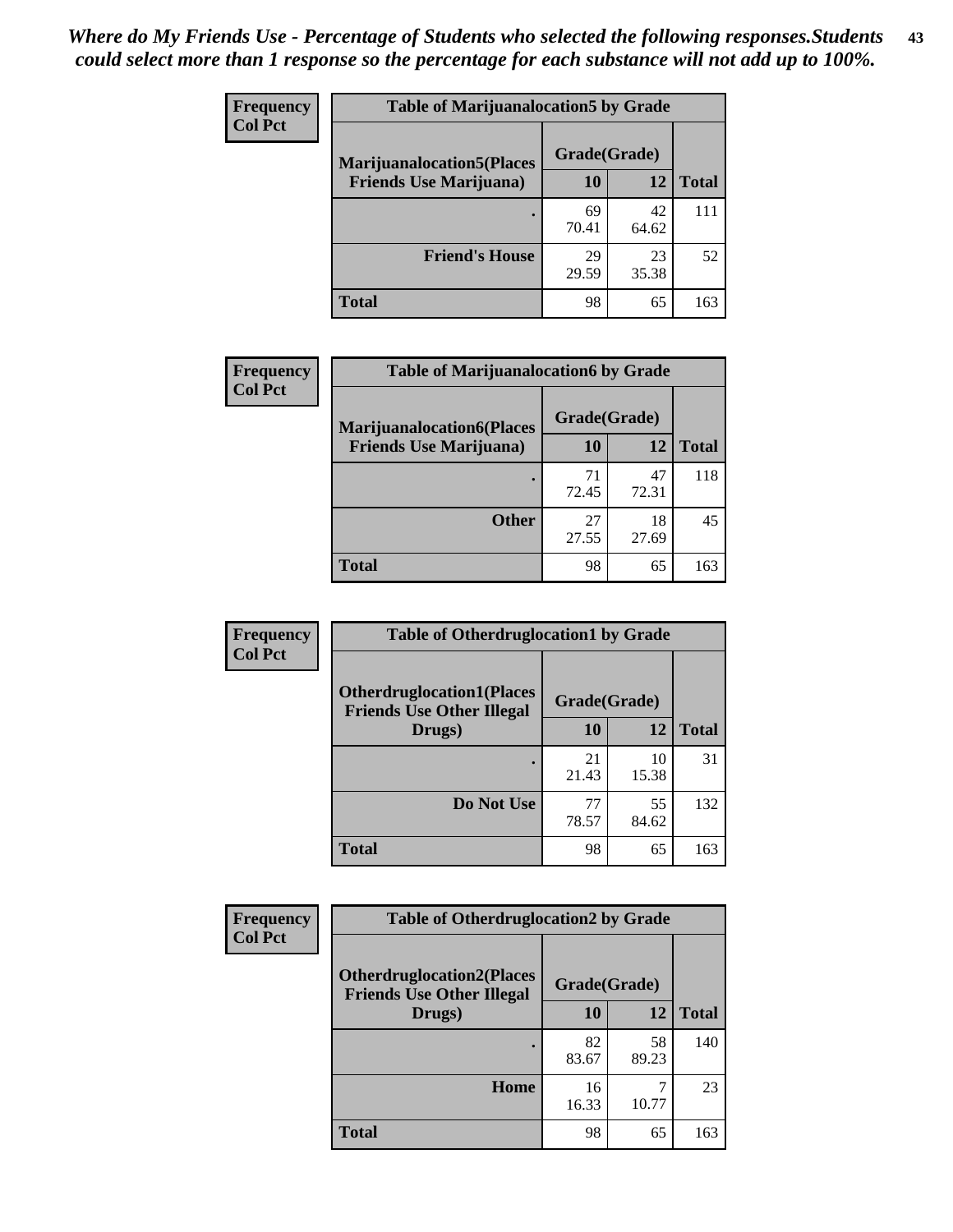| <b>Frequency</b> | <b>Table of Otherdruglocation 3 by Grade</b>                         |              |             |              |
|------------------|----------------------------------------------------------------------|--------------|-------------|--------------|
| <b>Col Pct</b>   | <b>Otherdruglocation3(Places</b><br><b>Friends Use Other Illegal</b> | Grade(Grade) |             |              |
|                  | Drugs)                                                               | 10           | 12          | <b>Total</b> |
|                  |                                                                      | 91<br>92.86  | 60<br>92.31 | 151          |
|                  | <b>School</b>                                                        | 7.14         | 5<br>7.69   | 12           |
|                  | <b>Total</b>                                                         | 98           | 65          | 163          |

| Frequency      | <b>Table of Otherdruglocation4 by Grade</b>                          |              |             |              |
|----------------|----------------------------------------------------------------------|--------------|-------------|--------------|
| <b>Col Pct</b> | <b>Otherdruglocation4(Places</b><br><b>Friends Use Other Illegal</b> | Grade(Grade) |             |              |
|                | Drugs)                                                               | 10           | 12          | <b>Total</b> |
|                |                                                                      | 88<br>89.80  | 57<br>87.69 | 145          |
|                | Car                                                                  | 10<br>10.20  | 8<br>12.31  | 18           |
|                | <b>Total</b>                                                         | 98           | 65          | 163          |

| Frequency      | <b>Table of Otherdruglocation5 by Grade</b>                          |              |             |              |
|----------------|----------------------------------------------------------------------|--------------|-------------|--------------|
| <b>Col Pct</b> | <b>Otherdruglocation5(Places</b><br><b>Friends Use Other Illegal</b> | Grade(Grade) |             |              |
|                | Drugs)                                                               | 10           | 12          | <b>Total</b> |
|                |                                                                      | 82<br>83.67  | 55<br>84.62 | 137          |
|                | <b>Friend's House</b>                                                | 16<br>16.33  | 10<br>15.38 | 26           |
|                | <b>Total</b>                                                         | 98           | 65          | 163          |

| <b>Frequency</b> | <b>Table of Otherdruglocation6 by Grade</b>                          |              |             |              |
|------------------|----------------------------------------------------------------------|--------------|-------------|--------------|
| <b>Col Pct</b>   | <b>Otherdruglocation6(Places</b><br><b>Friends Use Other Illegal</b> | Grade(Grade) |             |              |
|                  | Drugs)                                                               | <b>10</b>    | 12          | <b>Total</b> |
|                  |                                                                      | 85<br>86.73  | 56<br>86.15 | 141          |
|                  | <b>Other</b>                                                         | 13<br>13.27  | 9<br>13.85  | 22           |
|                  | <b>Total</b>                                                         | 98           | 65          | 163          |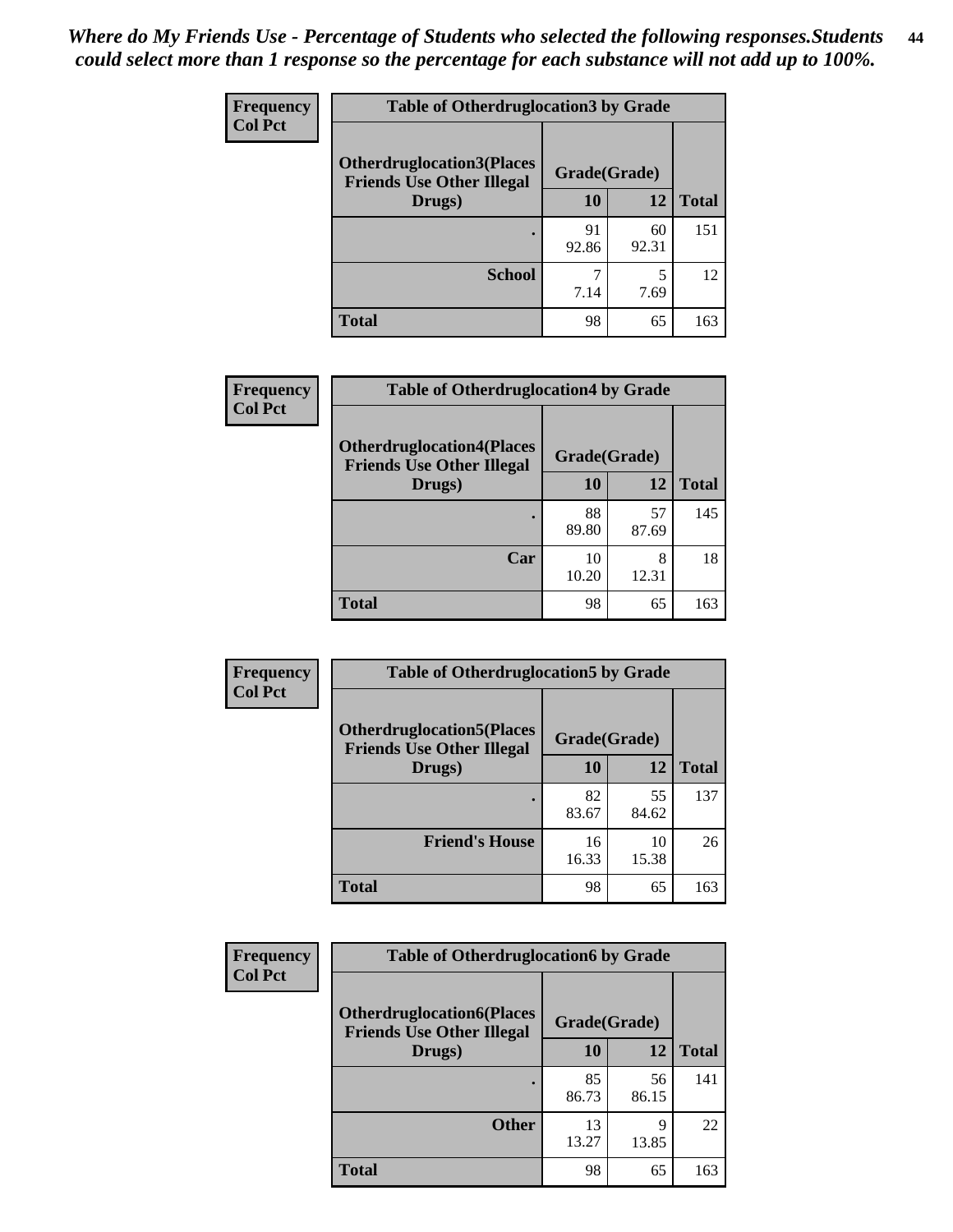| Frequency      | <b>Table of Alcoholtime1 by Grade</b>           |              |             |              |
|----------------|-------------------------------------------------|--------------|-------------|--------------|
| <b>Col Pct</b> | <b>Alcoholtime1(Times</b><br><b>Friends Use</b> | Grade(Grade) |             |              |
|                | Alcohol)                                        | <b>10</b>    | 12          | <b>Total</b> |
|                |                                                 | 52<br>53.06  | 42<br>64.62 | 94           |
|                | Do Not Use                                      | 46<br>46.94  | 23<br>35.38 | 69           |
|                | <b>Total</b>                                    | 98           | 65          | 163          |

| Frequency      | <b>Table of Alcoholtime2 by Grade</b>           |              |             |              |
|----------------|-------------------------------------------------|--------------|-------------|--------------|
| <b>Col Pct</b> | <b>Alcoholtime2(Times</b><br><b>Friends Use</b> | Grade(Grade) |             |              |
|                | Alcohol)                                        | 10           | 12          | <b>Total</b> |
|                |                                                 | 93<br>94.90  | 63<br>96.92 | 156          |
|                | <b>On Way to School</b>                         | 5.10         | 2<br>3.08   |              |
|                | <b>Total</b>                                    | 98           | 65          | 163          |

| Frequency      | <b>Table of Alcoholtime3 by Grade</b>           |              |             |                |
|----------------|-------------------------------------------------|--------------|-------------|----------------|
| <b>Col Pct</b> | <b>Alcoholtime3(Times</b><br><b>Friends Use</b> | Grade(Grade) |             |                |
|                | Alcohol)                                        | 10           | 12          | <b>Total</b>   |
|                |                                                 | 98<br>100.00 | 63<br>96.92 | 161            |
|                | <b>During School</b>                            | 0<br>0.00    | 2<br>3.08   | $\overline{2}$ |
|                | <b>Total</b>                                    | 98           | 65          | 163            |

| <b>Frequency</b><br><b>Col Pct</b> | <b>Table of Alcoholtime4 by Grade</b> |              |             |              |
|------------------------------------|---------------------------------------|--------------|-------------|--------------|
|                                    | <b>Alcoholtime4(Times</b>             | Grade(Grade) |             |              |
|                                    | <b>Friends Use Alcohol)</b>           | 10           | 12          | <b>Total</b> |
|                                    |                                       | 93<br>94.90  | 60<br>92.31 | 153          |
|                                    | <b>On Way Home From School</b>        | 5.10         | 5<br>7.69   | 10           |
|                                    | <b>Total</b>                          | 98           | 65          | 163          |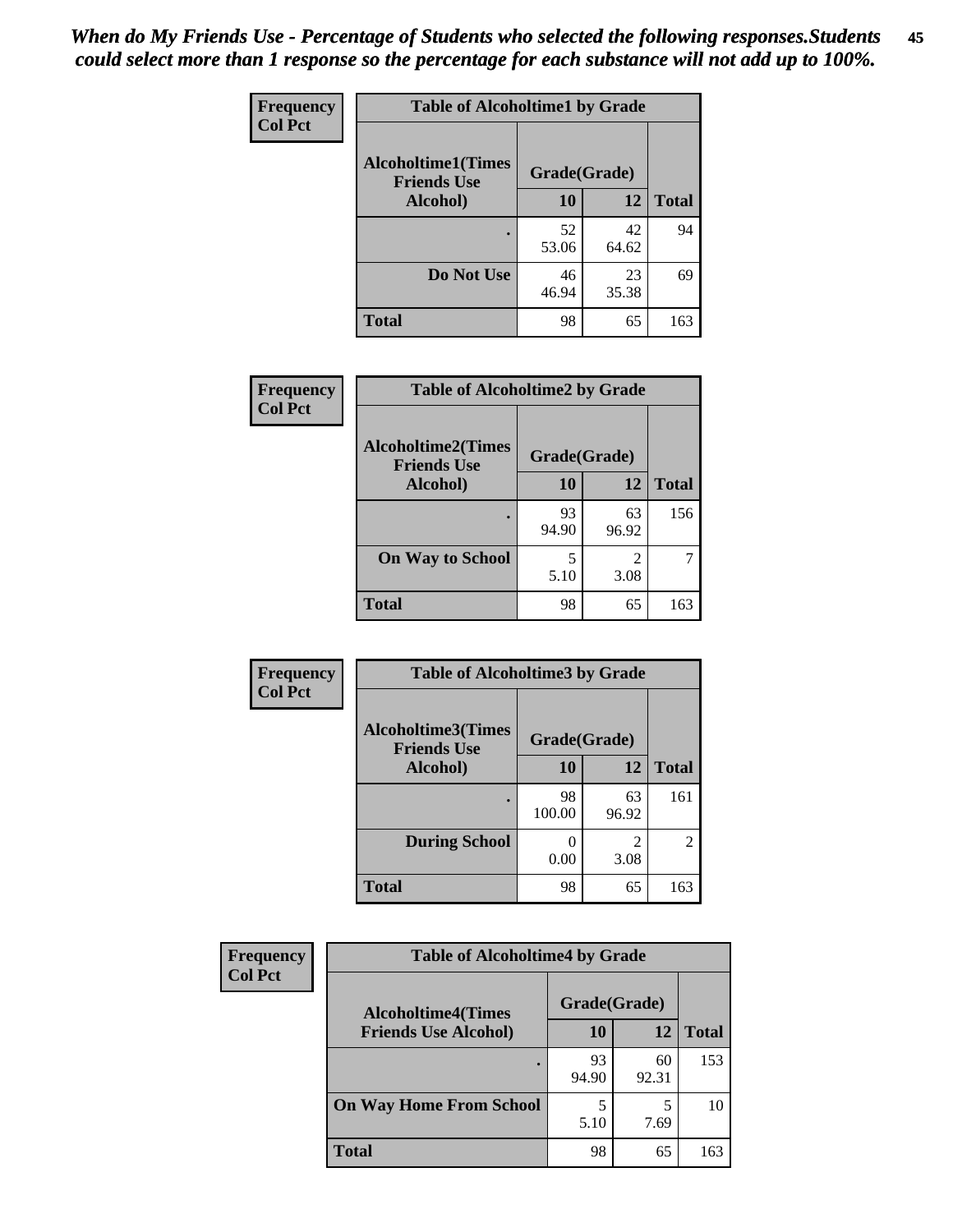*When do My Friends Use - Percentage of Students who selected the following responses.Students could select more than 1 response so the percentage for each substance will not add up to 100%.* **46**

| <b>Frequency</b> | <b>Table of Alcoholtime5 by Grade</b>           |              |             |              |
|------------------|-------------------------------------------------|--------------|-------------|--------------|
| <b>Col Pct</b>   | <b>Alcoholtime5(Times</b><br><b>Friends Use</b> | Grade(Grade) |             |              |
|                  | Alcohol)                                        | 10           | 12          | <b>Total</b> |
|                  |                                                 | 78<br>79.59  | 53<br>81.54 | 131          |
|                  | Weeknights                                      | 20<br>20.41  | 12<br>18.46 | 32           |
|                  | <b>Total</b>                                    | 98           | 65          | 163          |

| <b>Frequency</b> | <b>Table of Alcoholtime6 by Grade</b>           |              |             |              |
|------------------|-------------------------------------------------|--------------|-------------|--------------|
| <b>Col Pct</b>   | <b>Alcoholtime6(Times</b><br><b>Friends Use</b> | Grade(Grade) |             |              |
|                  | Alcohol)                                        | 10           | 12          | <b>Total</b> |
|                  |                                                 | 45<br>45.92  | 21<br>32.31 | 66           |
|                  | Weekends                                        | 53<br>54.08  | 44<br>67.69 | 97           |
|                  | <b>Total</b>                                    | 98           | 65          | 163          |

| Frequency      | <b>Table of Tobaccotime1 by Grade</b>           |              |             |              |  |
|----------------|-------------------------------------------------|--------------|-------------|--------------|--|
| <b>Col Pct</b> | <b>Tobaccotime1(Times</b><br><b>Friends Use</b> | Grade(Grade) |             |              |  |
|                | <b>Tobacco</b> )                                | 10           | 12          | <b>Total</b> |  |
|                | $\bullet$                                       | 43<br>43.88  | 28<br>43.08 | 71           |  |
|                | Do Not Use                                      | 55<br>56.12  | 37<br>56.92 | 92           |  |
|                | <b>Total</b>                                    | 98           | 65          | 163          |  |

| <b>Frequency</b> |                                                 | <b>Table of Tobaccotime2 by Grade</b> |             |              |  |
|------------------|-------------------------------------------------|---------------------------------------|-------------|--------------|--|
| <b>Col Pct</b>   | <b>Tobaccotime2(Times</b><br><b>Friends Use</b> | Grade(Grade)                          |             |              |  |
|                  | <b>Tobacco</b> )                                | 10                                    | 12          | <b>Total</b> |  |
|                  |                                                 | 74<br>75.51                           | 46<br>70.77 | 120          |  |
|                  | <b>On Way to School</b>                         | 24<br>24.49                           | 19<br>29.23 | 43           |  |
|                  | <b>Total</b>                                    | 98                                    | 65          | 163          |  |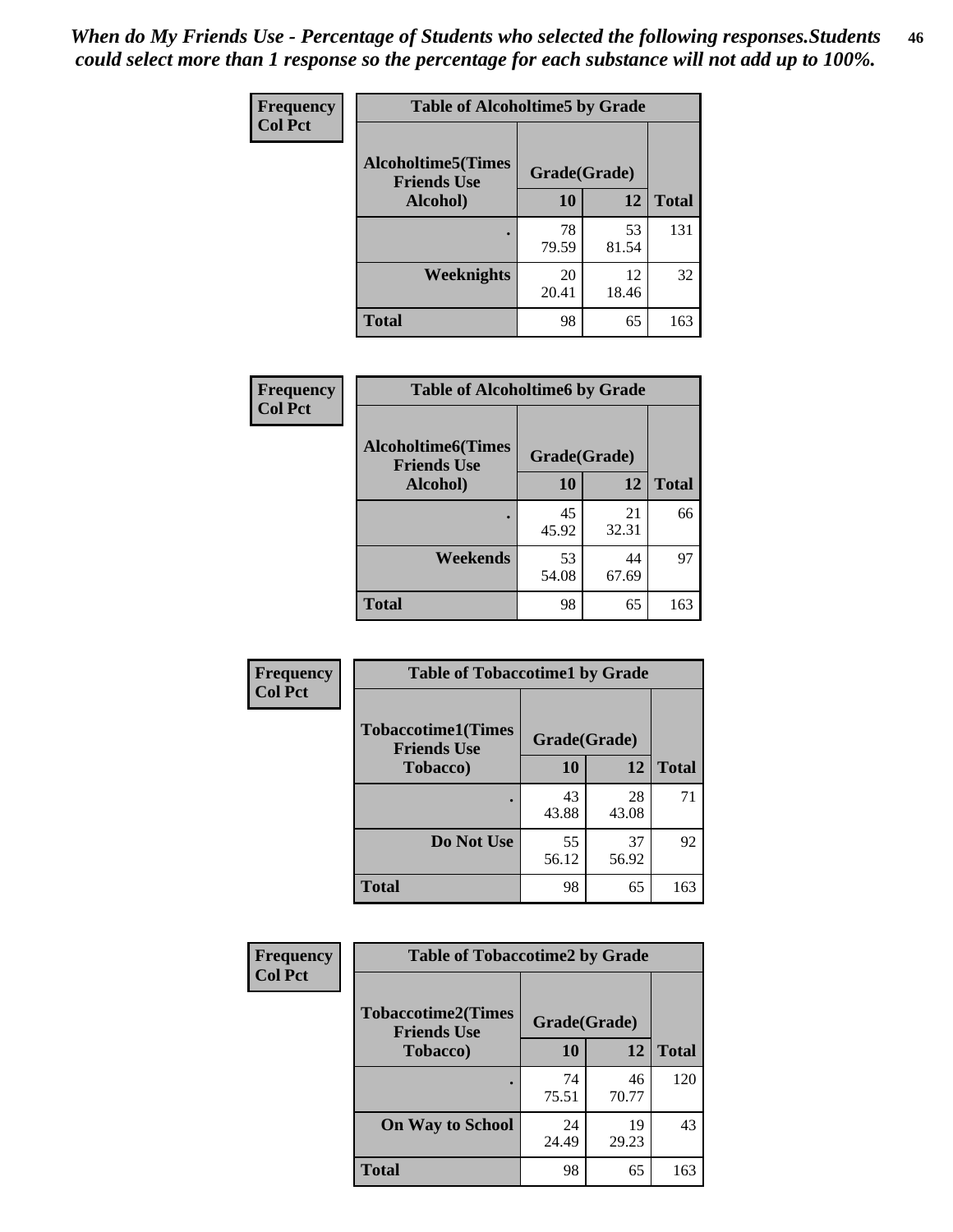*When do My Friends Use - Percentage of Students who selected the following responses.Students could select more than 1 response so the percentage for each substance will not add up to 100%.* **47**

| <b>Frequency</b> | <b>Table of Tobaccotime3 by Grade</b>           |              |             |              |  |
|------------------|-------------------------------------------------|--------------|-------------|--------------|--|
| <b>Col Pct</b>   | <b>Tobaccotime3(Times</b><br><b>Friends Use</b> | Grade(Grade) |             |              |  |
|                  | <b>Tobacco</b> )                                | 10           | 12          | <b>Total</b> |  |
|                  |                                                 | 92<br>93.88  | 59<br>90.77 | 151          |  |
|                  | <b>During School</b>                            | 6<br>6.12    | 6<br>9.23   | 12           |  |
|                  | <b>Total</b>                                    | 98           | 65          | 163          |  |

| <b>Frequency</b> | <b>Table of Tobaccotime4 by Grade</b> |              |             |              |
|------------------|---------------------------------------|--------------|-------------|--------------|
| <b>Col Pct</b>   | <b>Tobaccotime4(Times</b>             | Grade(Grade) |             |              |
|                  | <b>Friends Use Tobacco)</b>           | 10           | 12          | <b>Total</b> |
|                  |                                       | 93<br>94.90  | 60<br>92.31 | 153          |
|                  | <b>On Way Home From School</b>        | 5<br>5.10    | 7.69        | 10           |
|                  | <b>Total</b>                          | 98           | 65          | 163          |

| <b>Frequency</b> | <b>Table of Tobaccotime5 by Grade</b>            |              |             |              |
|------------------|--------------------------------------------------|--------------|-------------|--------------|
| <b>Col Pct</b>   | <b>Tobaccotime5</b> (Times<br><b>Friends Use</b> | Grade(Grade) |             |              |
|                  | <b>Tobacco</b> )                                 | 10           | 12          | <b>Total</b> |
|                  |                                                  | 63<br>64.29  | 41<br>63.08 | 104          |
|                  | Weeknights                                       | 35<br>35.71  | 24<br>36.92 | 59           |
|                  | <b>Total</b>                                     | 98           | 65          | 163          |

| Frequency      | <b>Table of Tobaccotime6 by Grade</b>           |              |             |              |
|----------------|-------------------------------------------------|--------------|-------------|--------------|
| <b>Col Pct</b> | <b>Tobaccotime6(Times</b><br><b>Friends Use</b> | Grade(Grade) |             |              |
|                | <b>Tobacco</b> )                                | 10           | 12          | <b>Total</b> |
|                |                                                 | 59<br>60.20  | 40<br>61.54 | 99           |
|                | Weekends                                        | 39<br>39.80  | 25<br>38.46 | 64           |
|                | <b>Total</b>                                    | 98           | 65          | 163          |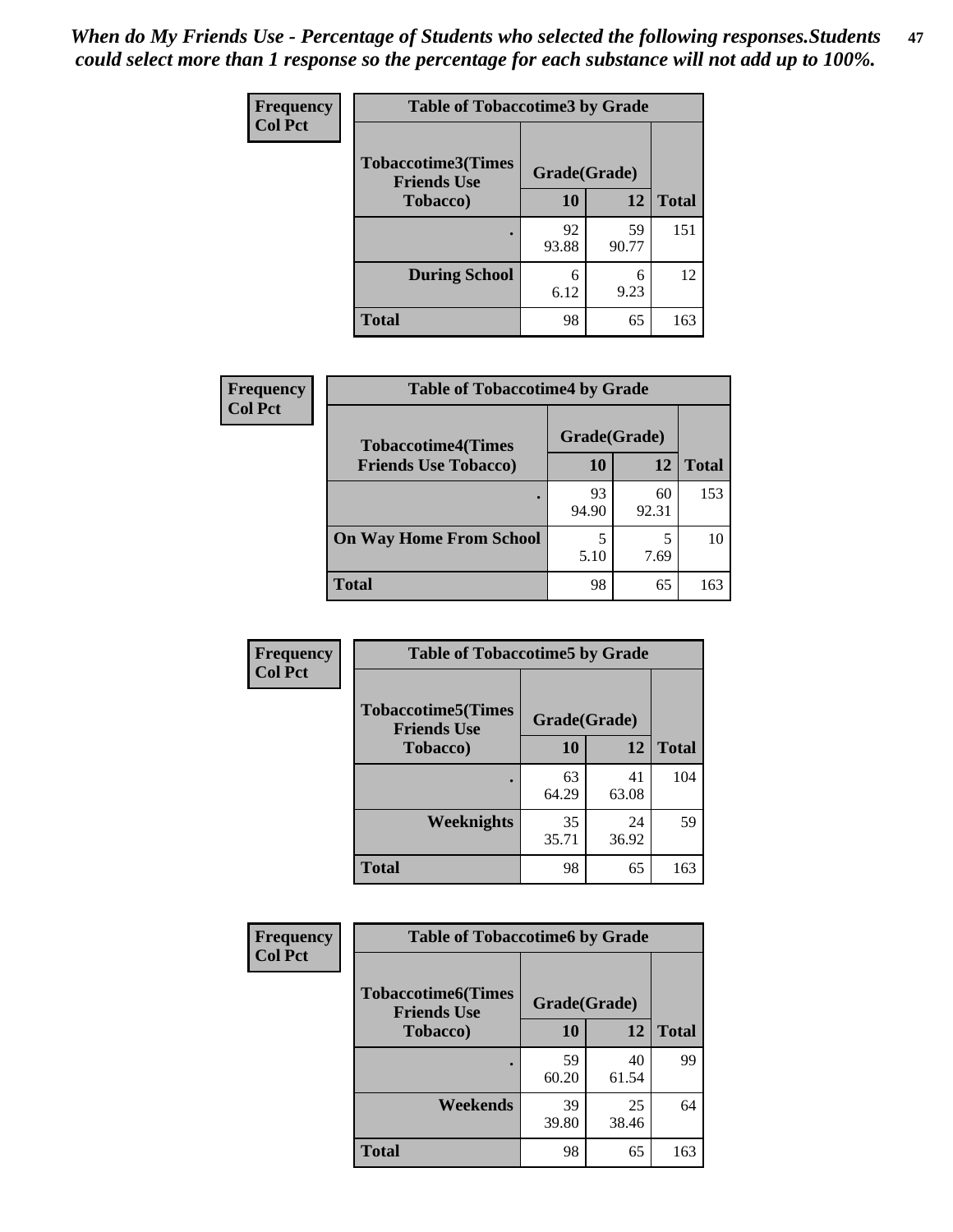| Frequency      | <b>Table of Marijuanatime1 by Grade</b>           |              |             |              |
|----------------|---------------------------------------------------|--------------|-------------|--------------|
| <b>Col Pct</b> | <b>Marijuanatime1(Times</b><br><b>Friends Use</b> | Grade(Grade) |             |              |
|                | Marijuana)                                        | 10           | 12          | <b>Total</b> |
|                |                                                   | 49<br>50.00  | 25<br>38.46 | 74           |
|                | Do Not Use                                        | 49<br>50.00  | 40<br>61.54 | 89           |
|                | <b>Total</b>                                      | 98           | 65          | 163          |

| <b>Frequency</b> | <b>Table of Marijuanatime2 by Grade</b>           |              |             |              |
|------------------|---------------------------------------------------|--------------|-------------|--------------|
| <b>Col Pct</b>   | <b>Marijuanatime2(Times</b><br><b>Friends Use</b> | Grade(Grade) |             |              |
|                  | Marijuana)                                        | 10           | 12          | <b>Total</b> |
|                  |                                                   | 85<br>86.73  | 55<br>84.62 | 140          |
|                  | <b>On Way to School</b>                           | 13<br>13.27  | 10<br>15.38 | 23           |
|                  | <b>Total</b>                                      | 98           | 65          | 163          |

| Frequency      | <b>Table of Marijuanatime3 by Grade</b>    |              |             |              |
|----------------|--------------------------------------------|--------------|-------------|--------------|
| <b>Col Pct</b> | Marijuanatime3(Times<br><b>Friends Use</b> | Grade(Grade) |             |              |
|                | Marijuana)                                 | 10           | 12          | <b>Total</b> |
|                |                                            | 97<br>98.98  | 60<br>92.31 | 157          |
|                | <b>During School</b>                       | 1.02         | 5<br>7.69   | 6            |
|                | <b>Total</b>                               | 98           | 65          | 163          |

| <b>Frequency</b> | <b>Table of Marijuanatime4 by Grade</b> |              |             |              |
|------------------|-----------------------------------------|--------------|-------------|--------------|
| <b>Col Pct</b>   | <b>Marijuanatime4(Times</b>             | Grade(Grade) |             |              |
|                  | <b>Friends Use Marijuana</b> )          | 10           | 12          | <b>Total</b> |
|                  |                                         | 84<br>85.71  | 56<br>86.15 | 140          |
|                  | <b>On Way Home From School</b>          | 14<br>14.29  | Q<br>13.85  | 23           |
|                  | Total                                   | 98           | 65          | 163          |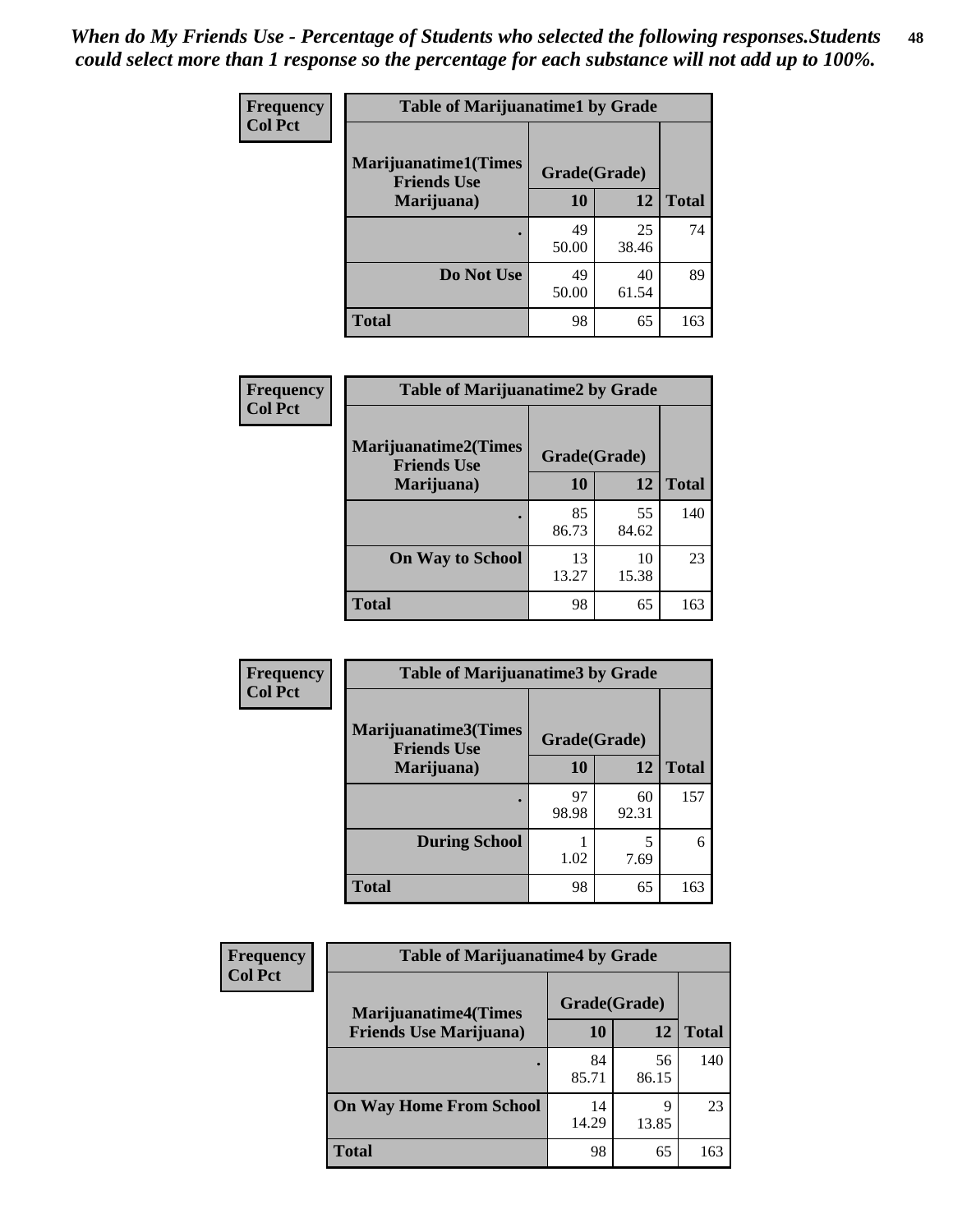| Frequency      | <b>Table of Marijuanatime5 by Grade</b>            |              |             |              |
|----------------|----------------------------------------------------|--------------|-------------|--------------|
| <b>Col Pct</b> | <b>Marijuanatime5</b> (Times<br><b>Friends Use</b> | Grade(Grade) |             |              |
|                | Marijuana)                                         | 10           | 12          | <b>Total</b> |
|                |                                                    | 77<br>78.57  | 52<br>80.00 | 129          |
|                | <b>Weeknights</b>                                  | 21<br>21.43  | 13<br>20.00 | 34           |
|                | <b>Total</b>                                       | 98           | 65          | 163          |

| Frequency      | <b>Table of Marijuanatime6 by Grade</b>           |              |             |              |
|----------------|---------------------------------------------------|--------------|-------------|--------------|
| <b>Col Pct</b> | <b>Marijuanatime6(Times</b><br><b>Friends Use</b> | Grade(Grade) |             |              |
|                | Marijuana)                                        | 10           | 12          | <b>Total</b> |
|                |                                                   | 47<br>47.96  | 39<br>60.00 | 86           |
|                | Weekends                                          | 51<br>52.04  | 26<br>40.00 | 77           |
|                | <b>Total</b>                                      | 98           | 65          | 163          |

| Frequency      | <b>Table of Otherdrugtime1 by Grade</b>                 |              |             |              |
|----------------|---------------------------------------------------------|--------------|-------------|--------------|
| <b>Col Pct</b> | <b>Otherdrugtime1(Times</b><br><b>Friends Use Other</b> | Grade(Grade) |             |              |
|                | <b>Illegal Drugs</b> )                                  | 10           | 12          | <b>Total</b> |
|                |                                                         | 20<br>20.41  | Q<br>13.85  | 29           |
|                | Do Not Use                                              | 78<br>79.59  | 56<br>86.15 | 134          |
|                | Total                                                   | 98           | 65          | 163          |

| <b>Frequency</b> | <b>Table of Otherdrugtime2 by Grade</b>                 |              |             |              |  |  |
|------------------|---------------------------------------------------------|--------------|-------------|--------------|--|--|
| <b>Col Pct</b>   | <b>Otherdrugtime2(Times</b><br><b>Friends Use Other</b> | Grade(Grade) |             |              |  |  |
|                  | <b>Illegal Drugs</b> )                                  | 10           | 12          | <b>Total</b> |  |  |
|                  |                                                         | 91<br>92.86  | 62<br>95.38 | 153          |  |  |
|                  | <b>On Way to School</b>                                 | 7.14         | 3<br>4.62   | 10           |  |  |
|                  | <b>Total</b>                                            | 98           | 65          | 163          |  |  |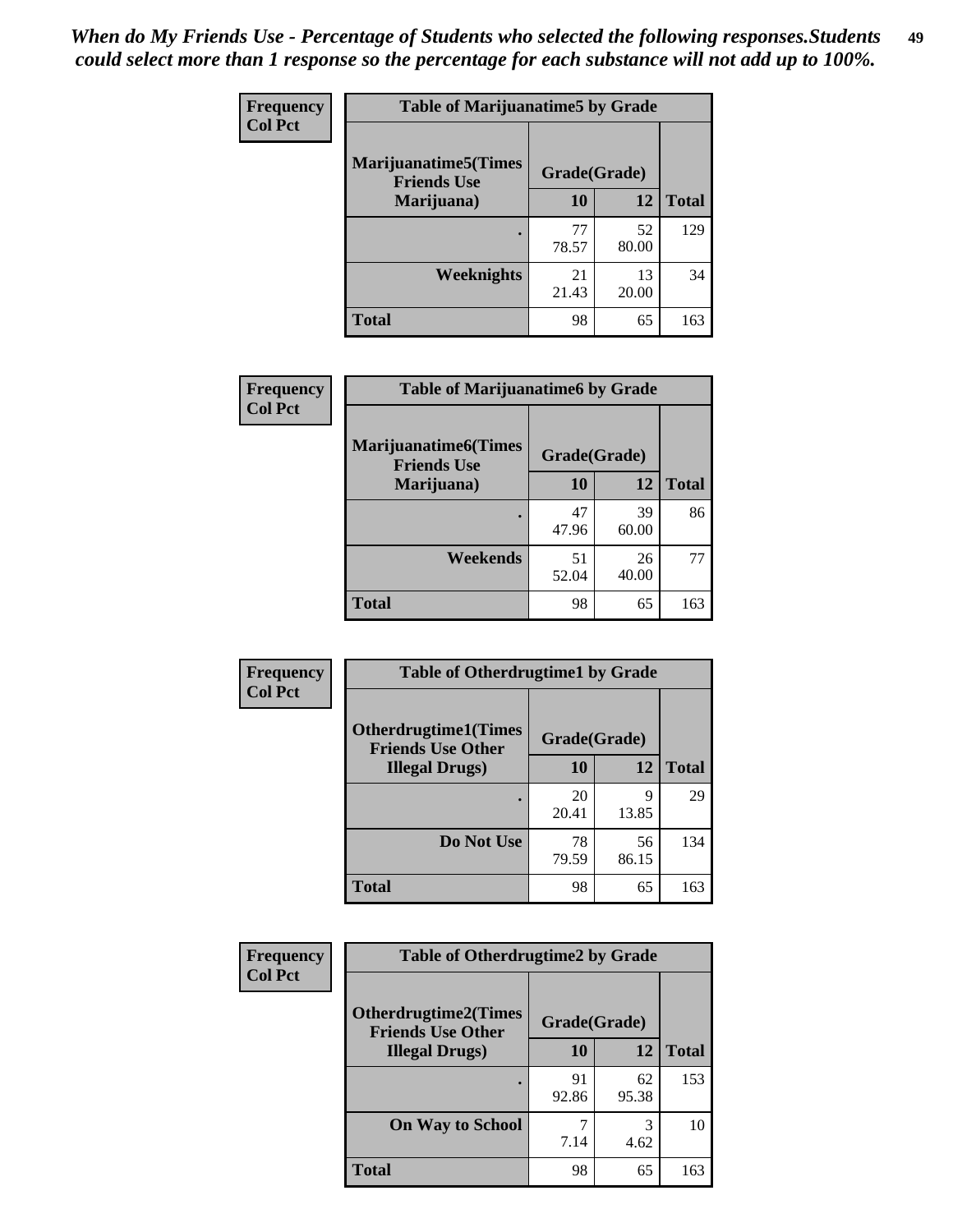| <b>Frequency</b> | <b>Table of Otherdrugtime3 by Grade</b>                          |             |             |              |  |  |
|------------------|------------------------------------------------------------------|-------------|-------------|--------------|--|--|
| <b>Col Pct</b>   | Otherdrugtime3(Times<br>Grade(Grade)<br><b>Friends Use Other</b> |             |             |              |  |  |
|                  | <b>Illegal Drugs</b> )                                           | 10          | 12          | <b>Total</b> |  |  |
|                  |                                                                  | 94<br>95.92 | 60<br>92.31 | 154          |  |  |
|                  | <b>During School</b>                                             | 4<br>4.08   | 5<br>7.69   | 9            |  |  |
|                  | <b>Total</b>                                                     | 98          | 65          | 163          |  |  |

| <b>Frequency</b> | <b>Table of Otherdrugtime4 by Grade</b>                         |              |             |              |  |  |  |
|------------------|-----------------------------------------------------------------|--------------|-------------|--------------|--|--|--|
| <b>Col Pct</b>   | <b>Otherdrugtime4(Times</b><br><b>Friends Use Other Illegal</b> | Grade(Grade) |             |              |  |  |  |
|                  | Drugs)                                                          | 10           | 12          | <b>Total</b> |  |  |  |
|                  | ٠                                                               | 91<br>92.86  | 61<br>93.85 | 152          |  |  |  |
|                  | <b>On Way Home From School</b>                                  | 7.14         | 6.15        | 11           |  |  |  |
|                  | <b>Total</b>                                                    | 98           | 65          | 163          |  |  |  |

| <b>Frequency</b> | <b>Table of Otherdrugtime5 by Grade</b>                  |              |             |              |  |  |
|------------------|----------------------------------------------------------|--------------|-------------|--------------|--|--|
| <b>Col Pct</b>   | <b>Otherdrugtime5</b> (Times<br><b>Friends Use Other</b> | Grade(Grade) |             |              |  |  |
|                  | <b>Illegal Drugs</b> )                                   | 10           | 12          | <b>Total</b> |  |  |
|                  |                                                          | 85<br>86.73  | 57<br>87.69 | 142          |  |  |
|                  | Weeknights                                               | 13<br>13.27  | 8<br>12.31  | 21           |  |  |
|                  | Total                                                    | 98           | 65          | 163          |  |  |

| <b>Frequency</b><br><b>Col Pct</b> | <b>Table of Otherdrugtime6 by Grade</b>                 |              |             |              |  |  |
|------------------------------------|---------------------------------------------------------|--------------|-------------|--------------|--|--|
|                                    | <b>Otherdrugtime6(Times</b><br><b>Friends Use Other</b> | Grade(Grade) |             |              |  |  |
|                                    | <b>Illegal Drugs</b> )                                  | 10           | 12          | <b>Total</b> |  |  |
|                                    |                                                         | 79<br>80.61  | 55<br>84.62 | 134          |  |  |
|                                    | Weekends                                                | 19<br>19.39  | 10<br>15.38 | 29           |  |  |
|                                    | Total                                                   | 98           | 65          | 163          |  |  |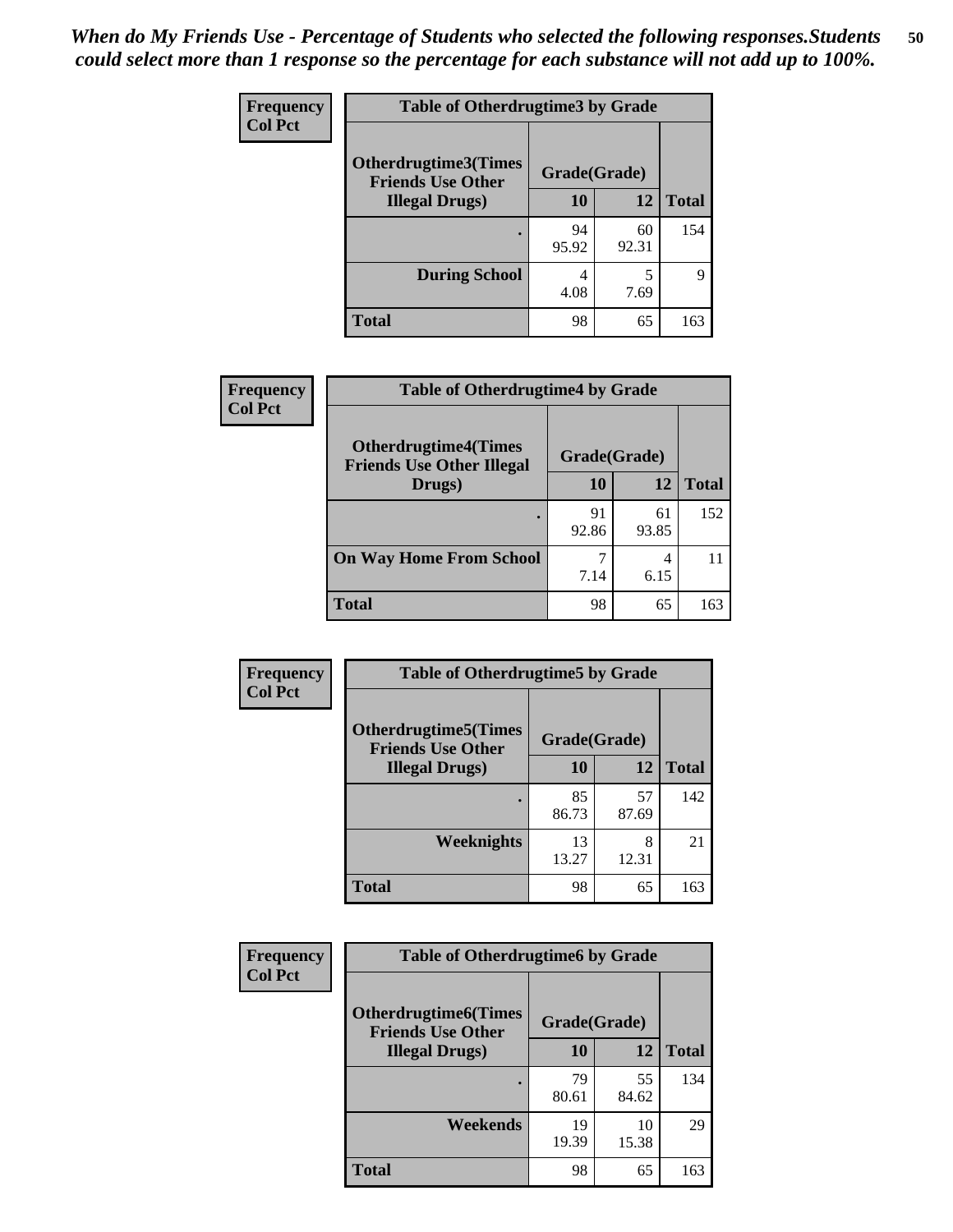| Frequency      | <b>Table of Educationalcohol by Grade</b>                                                                  |              |             |              |  |  |
|----------------|------------------------------------------------------------------------------------------------------------|--------------|-------------|--------------|--|--|
| <b>Col Pct</b> | Educationalcohol(I<br>have been taught<br>about alcohol,<br>tobacco,<br>and other drugs<br>within the last | Grade(Grade) |             |              |  |  |
|                | year at school)                                                                                            | 10           | 12          | <b>Total</b> |  |  |
|                | Yes                                                                                                        | 69<br>70.41  | 35<br>53.85 | 104          |  |  |
|                | N <sub>0</sub>                                                                                             | 29<br>29.59  | 30<br>46.15 | 59           |  |  |
|                | <b>Total</b>                                                                                               | 98           | 65          | 163          |  |  |

| Frequency      | <b>Table of Eversmoked by Grade</b> |              |             |              |  |  |  |
|----------------|-------------------------------------|--------------|-------------|--------------|--|--|--|
| <b>Col Pct</b> | Eversmoked(I<br>have smoked         | Grade(Grade) |             |              |  |  |  |
|                | a cigarette)                        | <b>10</b>    | 12          | <b>Total</b> |  |  |  |
|                | Yes                                 | 41<br>41.84  | 28<br>43.08 | 69           |  |  |  |
|                | N <sub>0</sub>                      | 57<br>58.16  | 37<br>56.92 | 94           |  |  |  |
|                | <b>Total</b>                        | 98           | 65          | 163          |  |  |  |

| Frequency<br><b>Col Pct</b> | <b>Table of Drovedrinking by Grade</b>                                                                                                    |                        |             |              |
|-----------------------------|-------------------------------------------------------------------------------------------------------------------------------------------|------------------------|-------------|--------------|
|                             | Drovedrinking(In<br>the past 30 days I<br>have driven a car<br>or other vehicle<br>Grade(Grade)<br>while I was<br>10<br>drinking alcohol) |                        | 12          | <b>Total</b> |
|                             | <b>Yes</b>                                                                                                                                | $\mathfrak{D}$<br>2.04 | 5<br>7.69   | 7            |
|                             | N <sub>0</sub>                                                                                                                            | 96<br>97.96            | 60<br>92.31 | 156          |
|                             | <b>Total</b>                                                                                                                              | 98                     | 65          | 163          |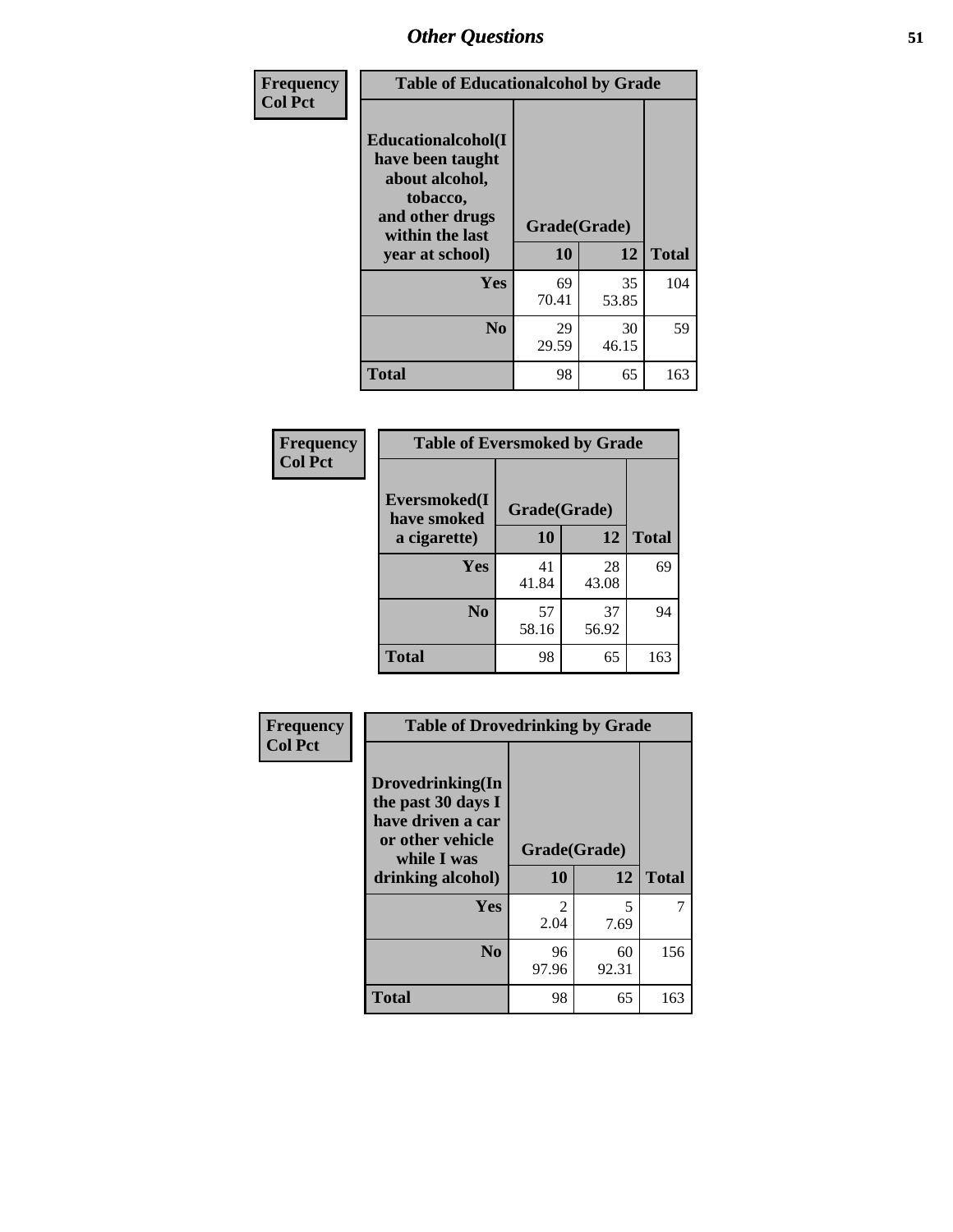| Frequency      | <b>Table of Rodedrinking by Grade</b>                                                                      |              |             |              |  |  |  |
|----------------|------------------------------------------------------------------------------------------------------------|--------------|-------------|--------------|--|--|--|
| <b>Col Pct</b> | Rodedrinking(In<br>the past 30 days<br>I have ridden in<br>a car with a<br>driver who had<br>been drinking | Grade(Grade) |             |              |  |  |  |
|                | alcohol)                                                                                                   | 10           | 12          | <b>Total</b> |  |  |  |
|                | <b>Yes</b>                                                                                                 | 17<br>17.35  | 7<br>10.77  | 24           |  |  |  |
|                | N <sub>0</sub>                                                                                             | 81<br>82.65  | 58<br>89.23 | 139          |  |  |  |
|                | <b>Total</b>                                                                                               | 98           | 65          | 163          |  |  |  |

#### **Frequency Col Pct**

| <b>Table of Drugsschool by Grade</b>                                                                                      |              |             |              |  |  |  |  |
|---------------------------------------------------------------------------------------------------------------------------|--------------|-------------|--------------|--|--|--|--|
| <b>Drugsschool</b> (During<br>the past 12 months,<br>I have been offered,<br>sold,<br>or given illegal<br>drugs on school | Grade(Grade) |             |              |  |  |  |  |
| property)                                                                                                                 | 10           | 12          | <b>Total</b> |  |  |  |  |
| Yes                                                                                                                       | 14<br>14.29  | 8<br>12.31  | 22           |  |  |  |  |
|                                                                                                                           |              |             |              |  |  |  |  |
| N <sub>0</sub>                                                                                                            | 84<br>85.71  | 57<br>87.69 | 141          |  |  |  |  |

| Frequency      | <b>Table of Helpbullied by Grade</b>                 |              |             |              |  |  |  |  |
|----------------|------------------------------------------------------|--------------|-------------|--------------|--|--|--|--|
| <b>Col Pct</b> | $Helpb$ ullied $(I$<br>would help<br>someone who was | Grade(Grade) |             |              |  |  |  |  |
|                | being bullied)                                       | <b>10</b>    | 12          | <b>Total</b> |  |  |  |  |
|                | <b>Strongly Agree</b>                                | 46<br>46.94  | 30<br>46.15 | 76           |  |  |  |  |
|                | <b>Somewhat Agree</b>                                | 42<br>42.86  | 27<br>41.54 | 69           |  |  |  |  |
|                | <b>Somewhat Disagree</b>                             | 5<br>5.10    | 3<br>4.62   | 8            |  |  |  |  |
|                | <b>Strongly Disagree</b>                             | 5<br>5.10    | 5<br>7.69   | 10           |  |  |  |  |
|                | <b>Total</b>                                         | 98           | 65          | 163          |  |  |  |  |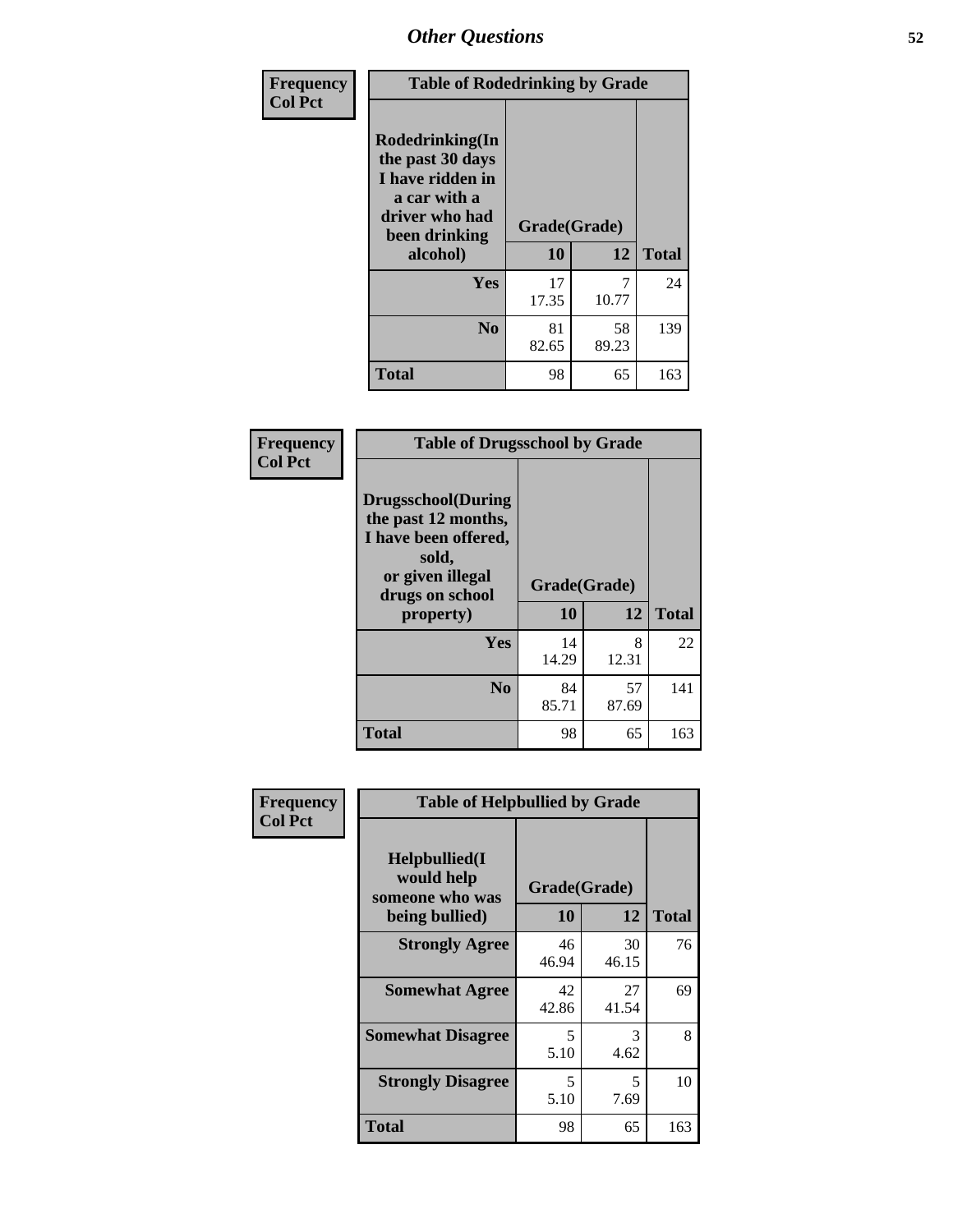| <b>Frequency</b> |              | <b>Table of Grade by Bingedrinking</b> |                                                                                                         |                         |                     |                                  |                               |                        |              |
|------------------|--------------|----------------------------------------|---------------------------------------------------------------------------------------------------------|-------------------------|---------------------|----------------------------------|-------------------------------|------------------------|--------------|
| <b>Row Pct</b>   |              |                                        | Bingedrinking(I have drunk five or more<br>drinks of alcohol at one sitting during the<br>last 30 days) |                         |                     |                                  |                               |                        |              |
|                  | Grade(Grade) | $\mathbf{0}$<br><b>Days</b>            | 1 or<br>days                                                                                            | 3 <sub>to</sub><br>days | $6$ to<br>9<br>days | 10<br>$\mathbf{t}$<br>19<br>days | <b>20</b><br>to<br>29<br>days | All<br>30<br>days      | <b>Total</b> |
|                  | 10           | 81<br>82.65                            | 1.02                                                                                                    | 4<br>4.08               | 1.02                | 3<br>3.06                        | 6<br>6.12                     | $\overline{2}$<br>2.04 | 98           |
|                  | 12           | 55<br>84.62                            | 4<br>6.15                                                                                               | $\mathfrak{D}$<br>3.08  | 1.54                | $\mathfrak{D}$<br>3.08           | 1.54                          | $\Omega$<br>0.00       | 65           |
|                  | <b>Total</b> | 136                                    | 5                                                                                                       | 6                       | $\overline{2}$      | 5                                | 7                             | $\mathfrak{D}$         | 163          |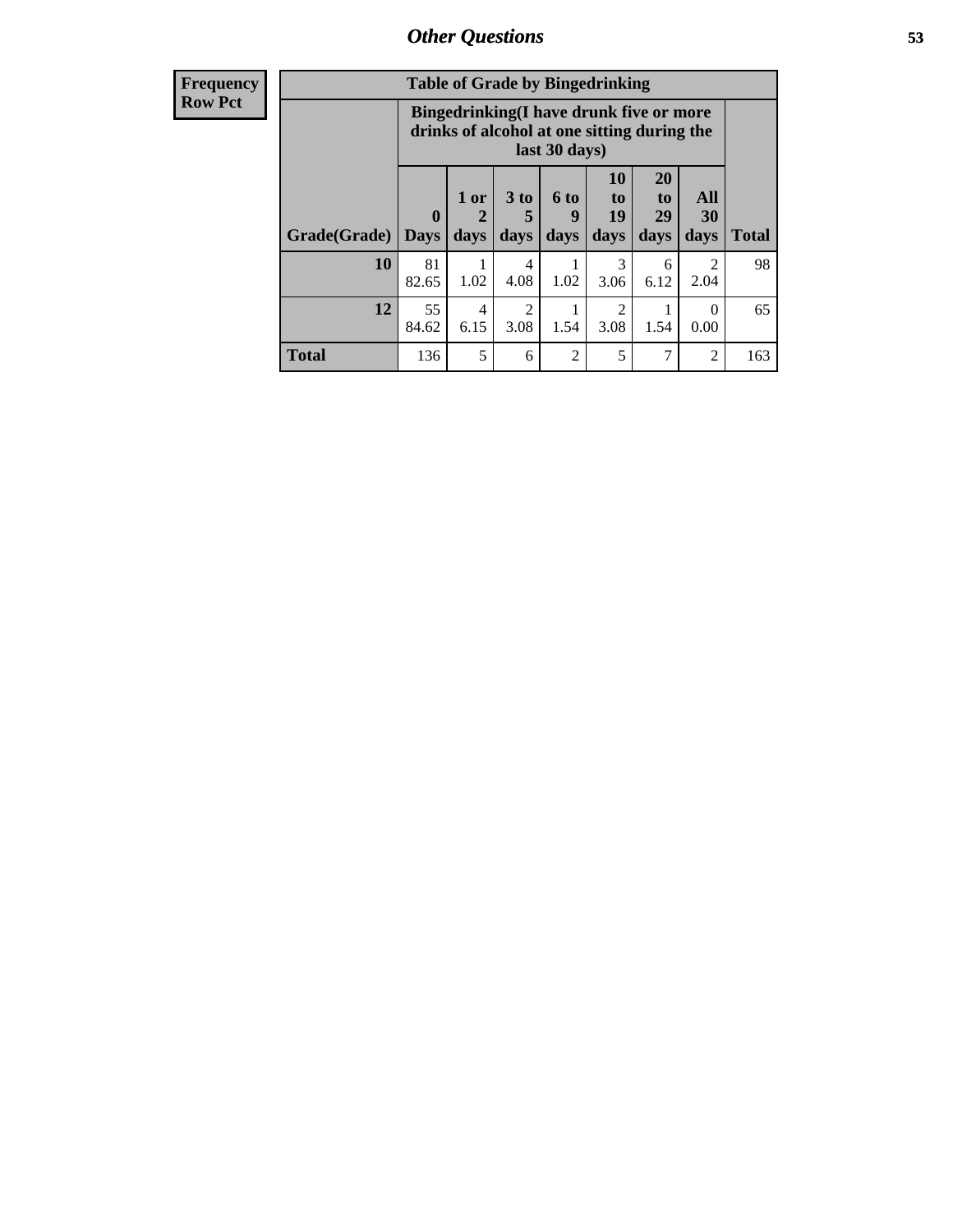### *Nutrition* **54**

| <b>Frequency</b> |
|------------------|
| <b>Row Pct</b>   |

| <b>Table of Grade by Dairy</b> |                          |                                                                 |                             |                                    |              |  |  |  |
|--------------------------------|--------------------------|-----------------------------------------------------------------|-----------------------------|------------------------------------|--------------|--|--|--|
|                                |                          | Dairy (I eat at least 3 servings of dairy<br>products each day) |                             |                                    |              |  |  |  |
| Grade(Grade)                   | <b>Strongly</b><br>Agree | <b>Somewhat</b><br>Agree                                        | <b>Somewhat</b><br>Disagree | <b>Strongly</b><br><b>Disagree</b> | <b>Total</b> |  |  |  |
| 10                             | 32<br>32.65              | 37<br>37.76                                                     | 18<br>18.37                 | 11.22                              | 98           |  |  |  |
| 12                             | 21<br>32.31              | 22<br>33.85                                                     | 10<br>15.38                 | 12<br>18.46                        | 65           |  |  |  |
| <b>Total</b>                   | 53                       | 59                                                              | 28                          | 23                                 | 163          |  |  |  |

| <b>Frequency</b> |  |
|------------------|--|
| <b>Row Pct</b>   |  |

| y | <b>Table of Grade by Fruitveg</b>                                        |                          |             |                                      |                                    |              |
|---|--------------------------------------------------------------------------|--------------------------|-------------|--------------------------------------|------------------------------------|--------------|
|   | Fruitveg(I eat at least 5 servings of fruits<br>and vegetables each day) |                          |             |                                      |                                    |              |
|   | Grade(Grade)                                                             | <b>Strongly</b><br>Agree | Agree       | <b>Somewhat Somewhat</b><br>Disagree | <b>Strongly</b><br><b>Disagree</b> | <b>Total</b> |
|   | 10                                                                       | 13<br>13.27              | 36<br>36.73 | 33<br>33.67                          | 16<br>16.33                        | 98           |
|   | 12                                                                       | 9<br>13.85               | 24<br>36.92 | 18<br>27.69                          | 14<br>21.54                        | 65           |
|   | <b>Total</b>                                                             | 22                       | 60          | 51                                   | 30                                 | 163          |

| <b>Frequency</b> |              | <b>Table of Grade by Cafeteriahealthy</b>                             |             |                                   |                                    |              |  |  |
|------------------|--------------|-----------------------------------------------------------------------|-------------|-----------------------------------|------------------------------------|--------------|--|--|
| <b>Row Pct</b>   |              | Cafeteriahealthy (School meals in my<br>school cafeteria are healthy) |             |                                   |                                    |              |  |  |
|                  | Grade(Grade) | <b>Strongly</b><br>Agree                                              | Agree       | Somewhat   Somewhat  <br>Disagree | <b>Strongly</b><br><b>Disagree</b> | <b>Total</b> |  |  |
|                  | 10           | 5.10                                                                  | 15<br>15.31 | 26<br>26.53                       | 52<br>53.06                        | 98           |  |  |
|                  | 12           | ◠<br>3.08                                                             | 12<br>18.46 | 22<br>33.85                       | 29<br>44.62                        | 65           |  |  |
|                  | Total        | ┑                                                                     | 27          | 48                                | 81                                 | 163          |  |  |

| <b>Frequency</b> |
|------------------|
| <b>Row Pct</b>   |

| <b>Table of Grade by Cafeterianutrition</b>                                               |                          |             |                                   |                                    |              |  |  |
|-------------------------------------------------------------------------------------------|--------------------------|-------------|-----------------------------------|------------------------------------|--------------|--|--|
| <b>Cafeterianutrition</b> (Facts about nutrition<br>are available in my school cafeteria) |                          |             |                                   |                                    |              |  |  |
| Grade(Grade)                                                                              | <b>Strongly</b><br>Agree | Agree       | Somewhat   Somewhat  <br>Disagree | <b>Strongly</b><br><b>Disagree</b> | <b>Total</b> |  |  |
| 10                                                                                        | 8<br>8.16                | 21<br>21.43 | 19<br>19.39                       | 50<br>51.02                        | 98           |  |  |
| 12                                                                                        | 6<br>9.23                | 13<br>20.00 | 19<br>29.23                       | 27<br>41.54                        | 65           |  |  |
| <b>Total</b>                                                                              | 14                       | 34          | 38                                | 77                                 | 163          |  |  |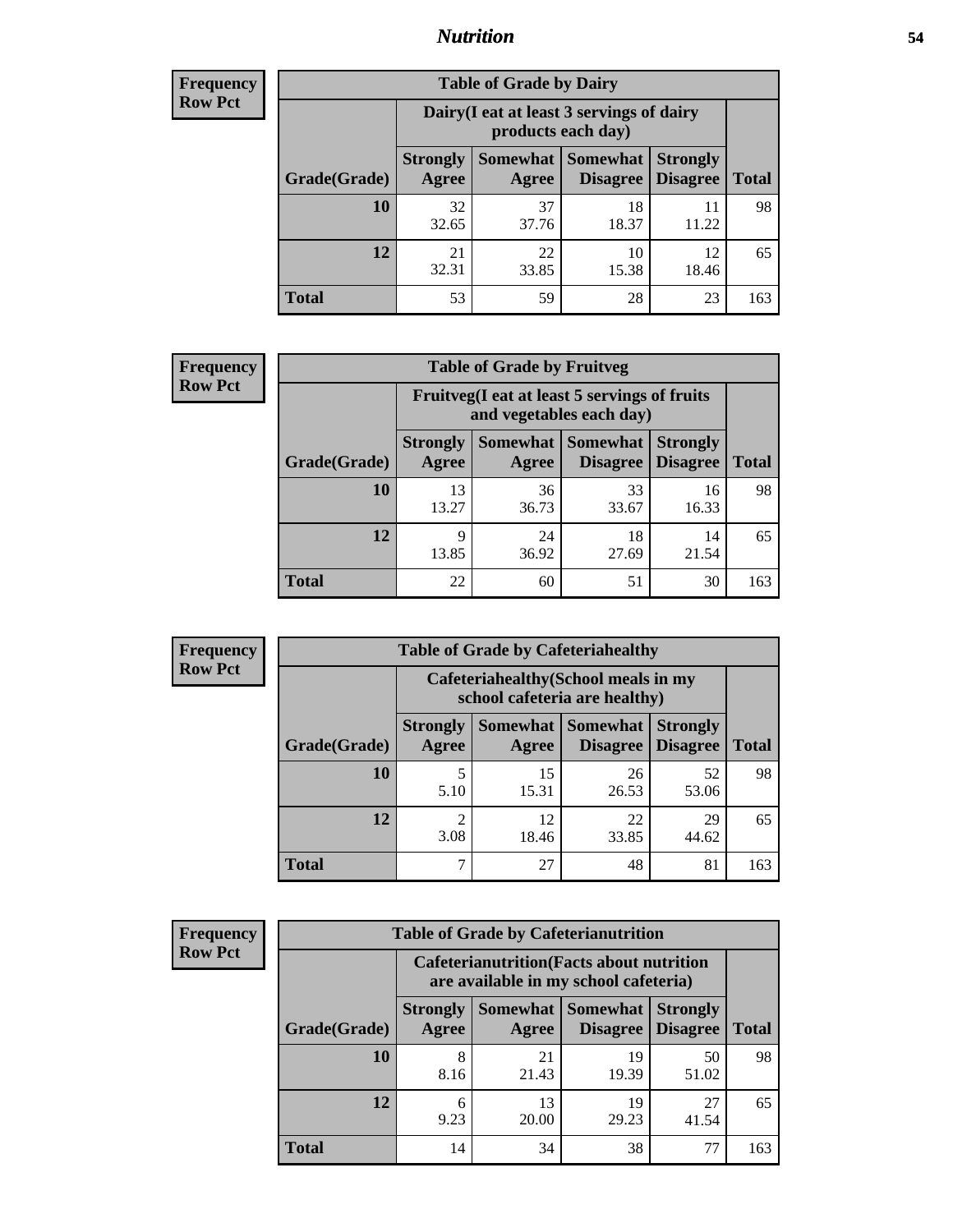### *Nutrition* **55**

| <b>Frequency</b> |
|------------------|
| <b>Row Pct</b>   |

| <b>Table of Grade by Schoollunch</b> |                                                                 |                     |                             |                                    |              |  |
|--------------------------------------|-----------------------------------------------------------------|---------------------|-----------------------------|------------------------------------|--------------|--|
|                                      | Schoollunch(I eat school lunch three or<br>more times per week) |                     |                             |                                    |              |  |
| Grade(Grade)                         | <b>Strongly</b><br>Agree                                        | Somewhat  <br>Agree | <b>Somewhat</b><br>Disagree | <b>Strongly</b><br><b>Disagree</b> | <b>Total</b> |  |
| <b>10</b>                            | 52<br>53.06                                                     | 26<br>26.53         | 4<br>4.08                   | 16<br>16.33                        | 98           |  |
| 12                                   | 31<br>47.69                                                     | 12<br>18.46         | ℸ<br>10.77                  | 15<br>23.08                        | 65           |  |
| <b>Total</b>                         | 83                                                              | 38                  | 11                          | 31                                 | 163          |  |

| <b>Frequency</b> |  |
|------------------|--|
| <b>Row Pct</b>   |  |

| <b>Table of Grade by Foodchoices</b>                                |                          |             |                                      |                                    |              |
|---------------------------------------------------------------------|--------------------------|-------------|--------------------------------------|------------------------------------|--------------|
| Foodchoices (I make healthy food choices in<br>my school cafeteria) |                          |             |                                      |                                    |              |
| Grade(Grade)                                                        | <b>Strongly</b><br>Agree | Agree       | Somewhat Somewhat<br><b>Disagree</b> | <b>Strongly</b><br><b>Disagree</b> | <b>Total</b> |
| 10                                                                  | 22<br>22.45              | 36<br>36.73 | 15<br>15.31                          | 25<br>25.51                        | 98           |
| 12                                                                  | 16<br>24.62              | 28<br>43.08 | 10<br>15.38                          | 11<br>16.92                        | 65           |
| Total                                                               | 38                       | 64          | 25                                   | 36                                 | 163          |

| <b>Frequency</b><br><b>Row Pct</b> | <b>Table of Grade by Wholewheat</b> |                                                                                                             |                     |                                    |                                    |              |  |  |  |
|------------------------------------|-------------------------------------|-------------------------------------------------------------------------------------------------------------|---------------------|------------------------------------|------------------------------------|--------------|--|--|--|
|                                    |                                     | Wholewheat (There are whole wheat and<br>multigrain breads and cereals available in<br>my school cafeteria) |                     |                                    |                                    |              |  |  |  |
|                                    | Grade(Grade)                        | <b>Strongly</b><br>Agree                                                                                    | Somewhat  <br>Agree | <b>Somewhat</b><br><b>Disagree</b> | <b>Strongly</b><br><b>Disagree</b> | <b>Total</b> |  |  |  |
|                                    | 10                                  | 24<br>24.49                                                                                                 | 24<br>24.49         | 22<br>22.45                        | 28<br>28.57                        | 98           |  |  |  |
|                                    | 12                                  | 15<br>23.08                                                                                                 | 19<br>29.23         | 14<br>21.54                        | 17<br>26.15                        | 65           |  |  |  |
|                                    | <b>Total</b>                        | 39                                                                                                          | 43                  | 36                                 | 45                                 | 163          |  |  |  |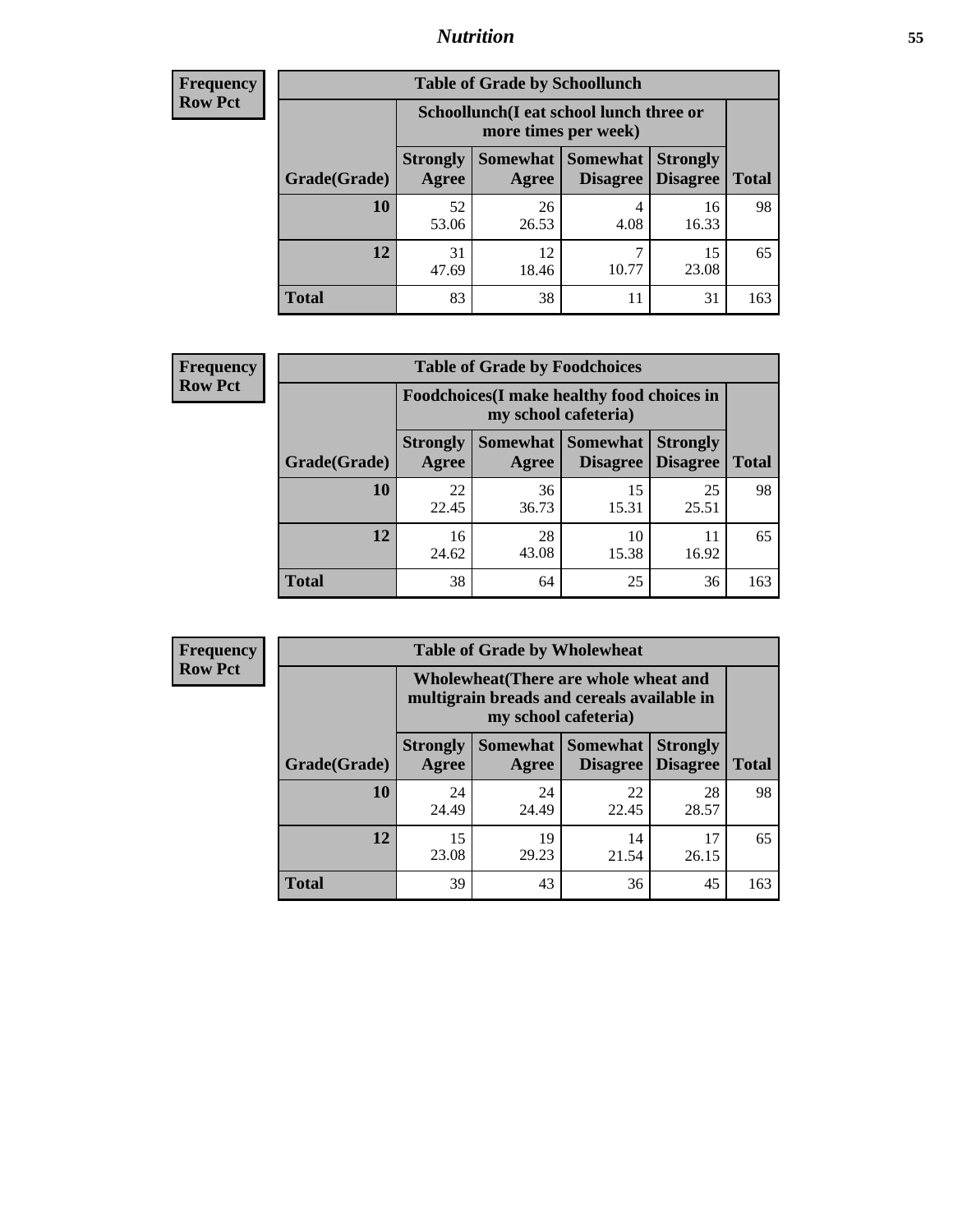### *Nutrition* **56**

**Frequency Row Pct**

| <b>Table of Grade by Healthyvending</b> |                                                                                                                                               |                     |                             |                                    |              |
|-----------------------------------------|-----------------------------------------------------------------------------------------------------------------------------------------------|---------------------|-----------------------------|------------------------------------|--------------|
|                                         | Healthyvending (If only healthy snacks and<br>beverages were available in the vending<br>machines during the school day,<br>I would buy them) |                     |                             |                                    |              |
| Grade(Grade)                            | <b>Strongly</b><br>Agree                                                                                                                      | Somewhat  <br>Agree | <b>Somewhat</b><br>Disagree | <b>Strongly</b><br><b>Disagree</b> | <b>Total</b> |
| 10                                      | 33<br>33.67                                                                                                                                   | 21<br>21.43         | 22<br>22.45                 | 22<br>22.45                        | 98           |
| 12                                      | 29<br>44.62                                                                                                                                   | 17<br>26.15         | 7<br>10.77                  | 12<br>18.46                        | 65           |
| Total                                   | 62                                                                                                                                            | 38                  | 29                          | 34                                 | 163          |

**Frequency Row Pct**

| <b>Table of Grade by Schoolbreakfast</b> |                                                                                                                                         |             |                                        |                                    |              |  |
|------------------------------------------|-----------------------------------------------------------------------------------------------------------------------------------------|-------------|----------------------------------------|------------------------------------|--------------|--|
|                                          | Schoolbreakfast (If breakfast were<br>available at school,<br>but outside the cafeteria,<br>I would eat breakfast at school more often) |             |                                        |                                    |              |  |
| Grade(Grade)                             | <b>Strongly</b><br>Agree                                                                                                                | Agree       | Somewhat   Somewhat<br><b>Disagree</b> | <b>Strongly</b><br><b>Disagree</b> | <b>Total</b> |  |
| 10                                       | 35<br>35.71                                                                                                                             | 22<br>22.45 | 17<br>17.35                            | 24<br>24.49                        | 98           |  |
| 12                                       | 21<br>32.31                                                                                                                             | 25<br>38.46 | 5<br>7.69                              | 14<br>21.54                        | 65           |  |
| <b>Total</b>                             | 56                                                                                                                                      | 47          | 22                                     | 38                                 | 163          |  |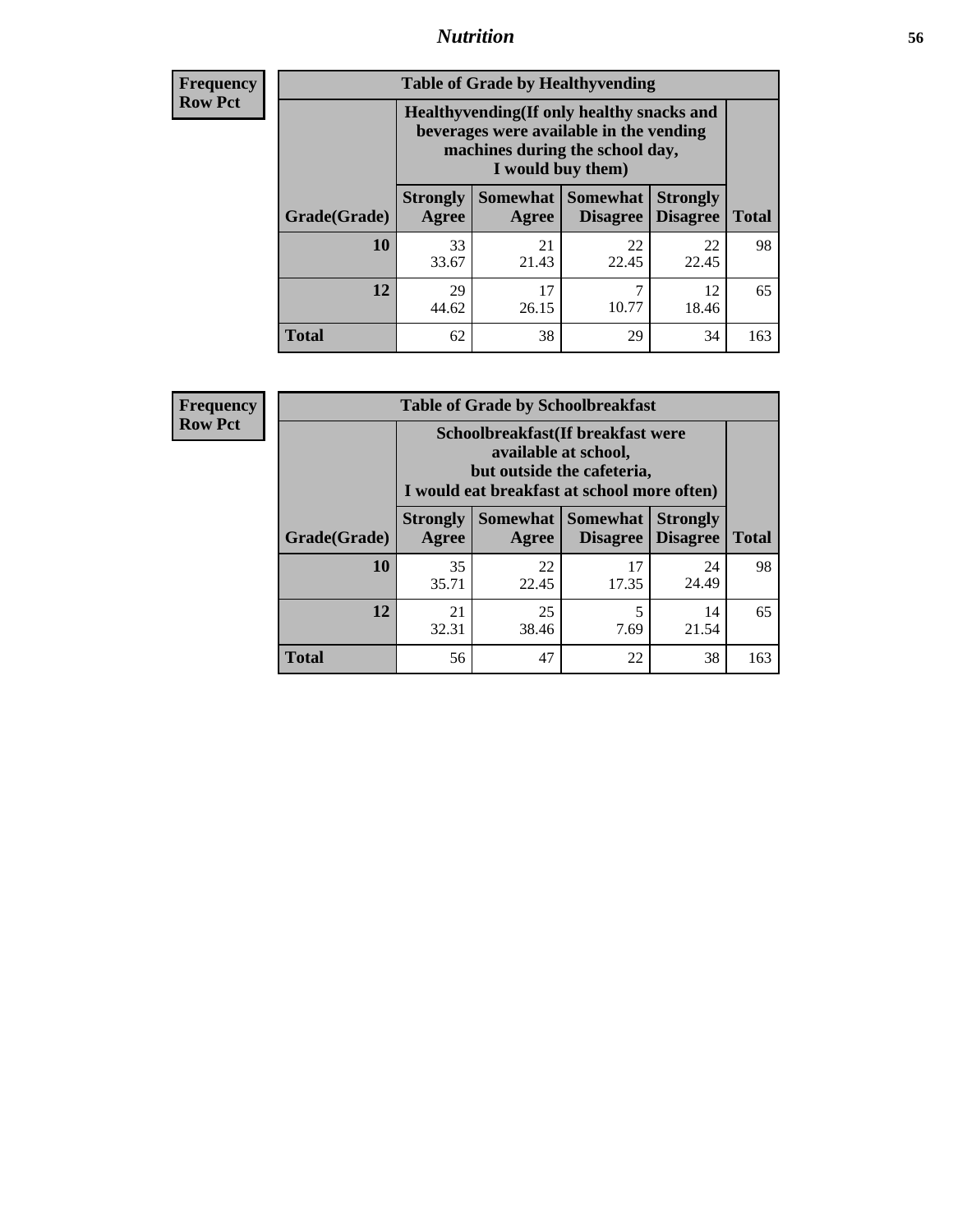| Frequency<br><b>Col Pct</b> | <b>Table of Educationaids by Grade</b>                                                                    |                    |             |              |
|-----------------------------|-----------------------------------------------------------------------------------------------------------|--------------------|-------------|--------------|
|                             | <b>Educationaids</b> (I<br>have been<br>taught about<br><b>HIV/AIDS</b> at<br>school in the<br>past year) | Grade(Grade)<br>10 | 12          | <b>Total</b> |
|                             | Yes                                                                                                       | 73<br>74.49        | 39<br>60.00 | 112          |
|                             | N <sub>0</sub>                                                                                            | 25<br>25.51        | 26<br>40.00 | 51           |
|                             | <b>Total</b>                                                                                              | 98                 | 65          | 163          |

| Frequency      | <b>Table of Educationcharacter by Grade</b>                                                  |              |             |              |
|----------------|----------------------------------------------------------------------------------------------|--------------|-------------|--------------|
| <b>Col Pct</b> | <b>Educationcharacter(I)</b><br>have been taught<br>about character<br>education in the past | Grade(Grade) |             |              |
|                | year at school)                                                                              | 10           | 12          | <b>Total</b> |
|                | Yes                                                                                          | 78<br>79.59  | 45<br>69.23 | 123          |
|                | N <sub>0</sub>                                                                               | 20<br>20.41  | 20<br>30.77 | 40           |
|                | <b>Total</b>                                                                                 | 98           | 65          | 163          |

| Frequency      | <b>Table of Gradcoach1 by Grade</b>              |              |             |              |
|----------------|--------------------------------------------------|--------------|-------------|--------------|
| <b>Col Pct</b> | Gradcoach1(I<br>know who my<br><b>Graduation</b> | Grade(Grade) |             |              |
|                | Coach is)                                        | 10           | 12          | <b>Total</b> |
|                | Yes                                              | 33<br>33.67  | 59<br>90.77 | 92           |
|                | N <sub>0</sub>                                   | 65<br>66.33  | 6<br>9.23   | 71           |
|                | <b>Total</b>                                     | 98           | 65          | 163          |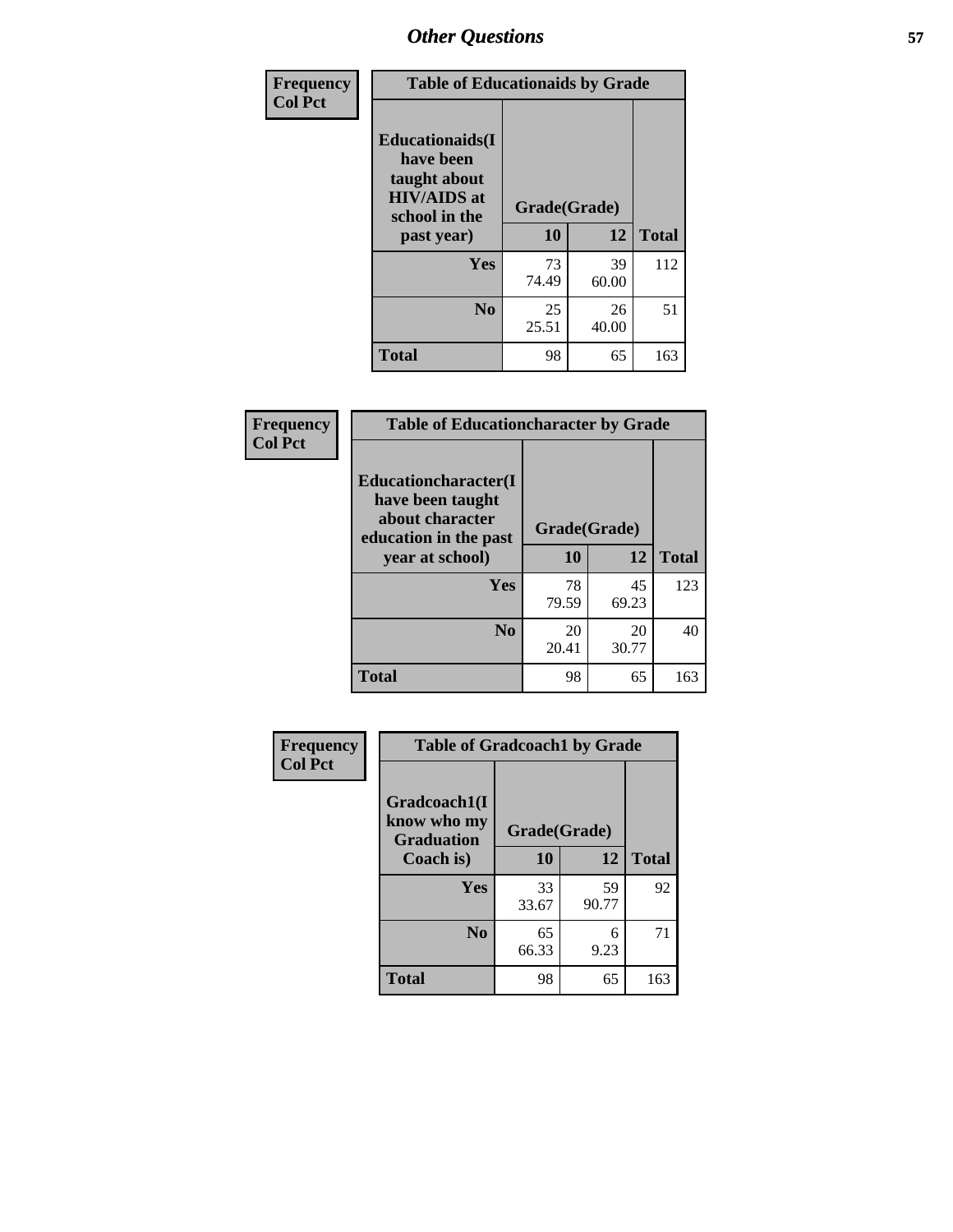| Frequency      | <b>Table of Gradcoach2 by Grade</b> |              |             |              |
|----------------|-------------------------------------|--------------|-------------|--------------|
| <b>Col Pct</b> |                                     |              |             |              |
|                | Gradcoach2(I<br>have                |              |             |              |
|                | contacted my<br><b>Graduation</b>   | Grade(Grade) |             |              |
|                | Coach)                              | 10           | 12          | <b>Total</b> |
|                | Yes                                 | 11<br>11.22  | 33<br>50.77 | 44           |
|                | N <sub>0</sub>                      | 87<br>88.78  | 32<br>49.23 | 119          |
|                | <b>Total</b>                        | 98           | 65          | 163          |

| Frequency<br><b>Col Pct</b> | <b>Table of Gradcoach3 by Grade</b>                    |              |             |              |
|-----------------------------|--------------------------------------------------------|--------------|-------------|--------------|
|                             | Gradcoach3(I<br>have received<br>assistance<br>from my | Grade(Grade) |             |              |
|                             | <b>Graduation</b><br>Coach)                            | 10           | 12          | <b>Total</b> |
|                             | Yes                                                    | 10<br>10.20  | 28<br>43.08 | 38           |
|                             | N <sub>0</sub>                                         | 26<br>26.53  | 8<br>12.31  | 34           |
|                             | Don't know                                             | 62<br>63.27  | 29<br>44.62 | 91           |
|                             | <b>Total</b>                                           | 98           | 65          | 163          |

| Frequency      | <b>Table of Selfharm by Grade</b>                                                                                                                                                      |             |                    |              |
|----------------|----------------------------------------------------------------------------------------------------------------------------------------------------------------------------------------|-------------|--------------------|--------------|
| <b>Col Pct</b> | <b>Selfharm</b> (During<br>the past 12<br>months,<br>I harmed myself<br>on purpose<br><b>Suicideconsider</b><br>During the past<br>12 months,<br>I seriously<br>considered<br>suicide) | 10          | Grade(Grade)<br>12 | <b>Total</b> |
|                | Yes                                                                                                                                                                                    | 11<br>11.22 | 5<br>7.69          | 16           |
|                | N <sub>0</sub>                                                                                                                                                                         | 87<br>88.78 | 60<br>92.31        | 147          |
|                | Total                                                                                                                                                                                  | 98          | 65                 | 163          |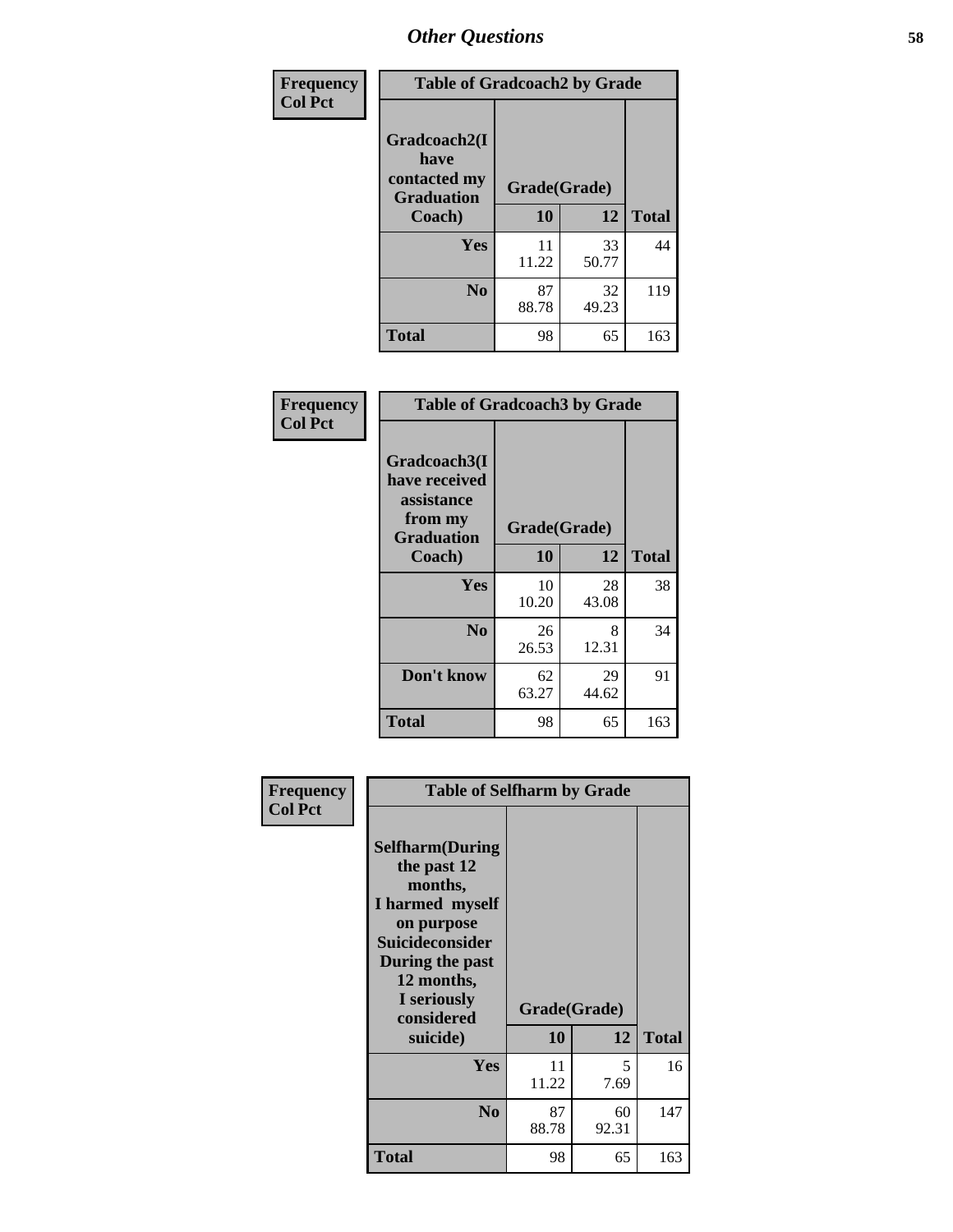| <b>Frequency</b> | <b>Table of Suicideconsider by Grade</b> |              |             |              |  |
|------------------|------------------------------------------|--------------|-------------|--------------|--|
| <b>Col Pct</b>   |                                          | Grade(Grade) |             |              |  |
|                  | Suicideconsider                          | <b>10</b>    | 12          | <b>Total</b> |  |
|                  | <b>Yes</b>                               | q<br>9.18    | 6<br>9.23   | 15           |  |
|                  | N <sub>0</sub>                           | 89<br>90.82  | 59<br>90.77 | 148          |  |
|                  | <b>Total</b>                             | 98           | 65          | 163          |  |

| Frequency      | <b>Table of Suicideattempt by Grade</b>              |              |       |              |
|----------------|------------------------------------------------------|--------------|-------|--------------|
| <b>Col Pct</b> | Suicideattempt(I<br>have attempted<br>suicide in the | Grade(Grade) |       |              |
|                | last year)                                           | 10           | 12    | <b>Total</b> |
|                | Yes                                                  | 5            | 4     | 9            |
|                |                                                      | 5.10         | 6.15  |              |
|                | N <sub>0</sub>                                       | 93           | 61    | 154          |
|                |                                                      | 94.90        | 93.85 |              |
|                | <b>Total</b>                                         | 98           | 65    | 163          |

| Frequency      | <b>Table of Instantmessaged by Grade</b>               |              |             |              |
|----------------|--------------------------------------------------------|--------------|-------------|--------------|
| <b>Col Pct</b> | Instantmessaged(I<br>have instant<br>messaged people I | Grade(Grade) |             |              |
|                | do not even know)                                      | 10           | 12          | <b>Total</b> |
|                | Yes                                                    | 36<br>36.73  | 13<br>20.00 | 49           |
|                | N <sub>0</sub>                                         | 62<br>63.27  | 52<br>80.00 | 114          |
|                | <b>Total</b>                                           | 98           | 65          | 163          |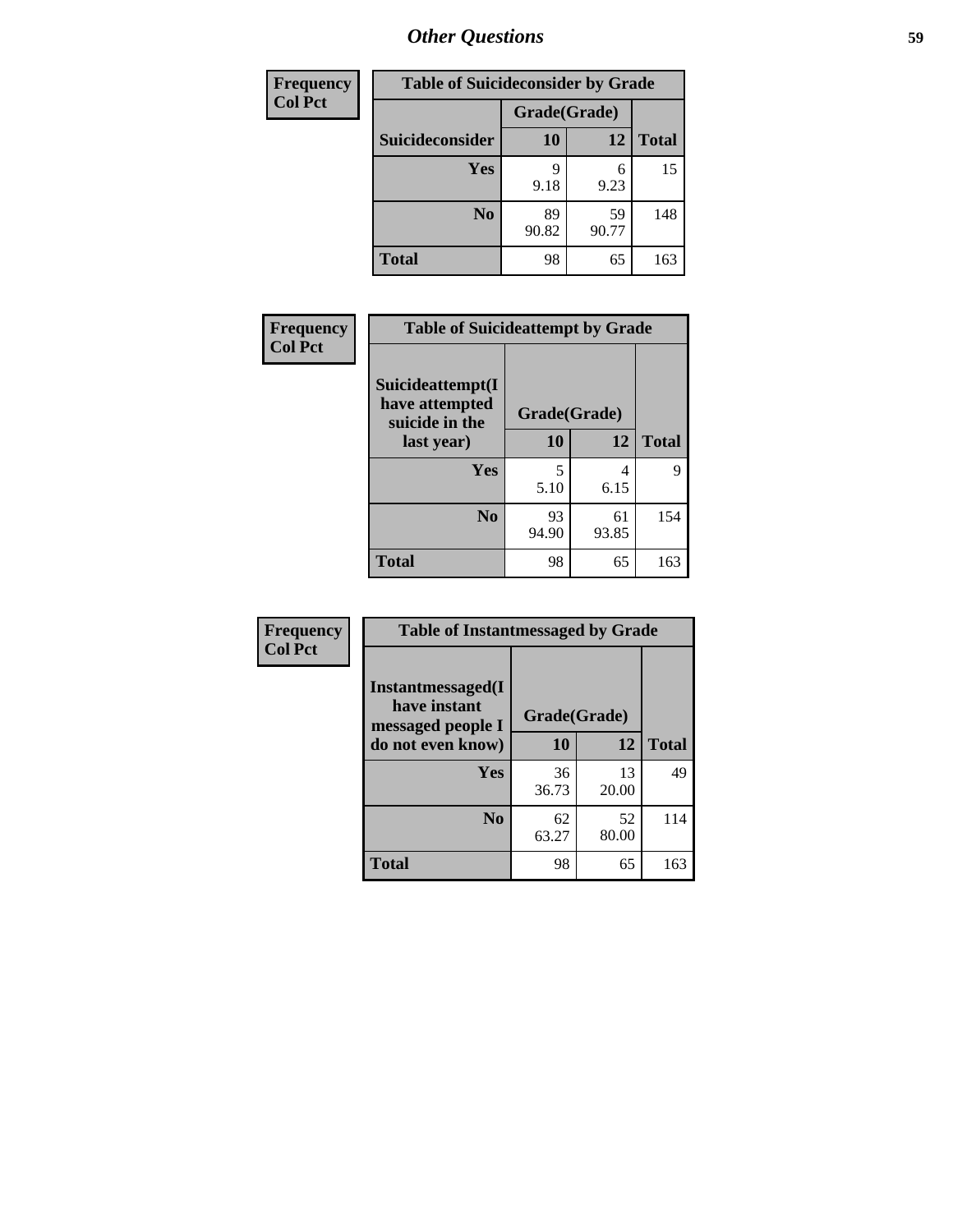| Frequency      | <b>Table of Getsalong by Grade</b>                          |              |             |              |
|----------------|-------------------------------------------------------------|--------------|-------------|--------------|
| <b>Col Pct</b> | <b>Getsalong</b> (I get<br>along with other<br>students and | Grade(Grade) |             |              |
|                | adults)                                                     | <b>10</b>    | 12          | <b>Total</b> |
|                | <b>Strongly Agree</b>                                       | 39<br>39.80  | 40<br>61.54 | 79           |
|                | <b>Somewhat Agree</b>                                       | 49<br>50.00  | 23<br>35.38 | 72           |
|                | <b>Somewhat Disagree</b>                                    | 5<br>5.10    | 2<br>3.08   | 7            |
|                | <b>Strongly Disagree</b>                                    | 5<br>5.10    | 0<br>0.00   | 5            |
|                | <b>Total</b>                                                | 98           | 65          | 163          |

| Frequency      | <b>Table of Safehome by Grade</b> |                           |             |              |
|----------------|-----------------------------------|---------------------------|-------------|--------------|
| <b>Col Pct</b> | Safehome(I feel<br>safe at home)  | Grade(Grade)<br><b>10</b> | 12          | <b>Total</b> |
|                | <b>Strongly Agree</b>             | 63<br>64.29               | 47<br>72.31 | 110          |
|                | <b>Somewhat Agree</b>             | 25<br>25.51               | 17<br>26.15 | 42           |
|                | <b>Somewhat Disagree</b>          | 7.14                      | 1.54        | 8            |
|                | <b>Strongly Disagree</b>          | 3<br>3.06                 | 0<br>0.00   | 3            |
|                | <b>Total</b>                      | 98                        | 65          | 163          |

| Frequency      |                                                                                     | <b>Table of Adulttalk by Grade</b> |             |              |
|----------------|-------------------------------------------------------------------------------------|------------------------------------|-------------|--------------|
| <b>Col Pct</b> | <b>Adulttalk(I</b><br>know an<br>adult at<br>school that<br>I can talk<br>with if I | Grade(Grade)<br>10                 | 12          | <b>Total</b> |
|                | need help)                                                                          |                                    |             |              |
|                | <b>Yes</b>                                                                          | 69<br>70.41                        | 56<br>86.15 | 125          |
|                | N <sub>0</sub>                                                                      | 29<br>29.59                        | 9<br>13.85  | 38           |
|                | <b>Total</b>                                                                        | 98                                 | 65          | 163          |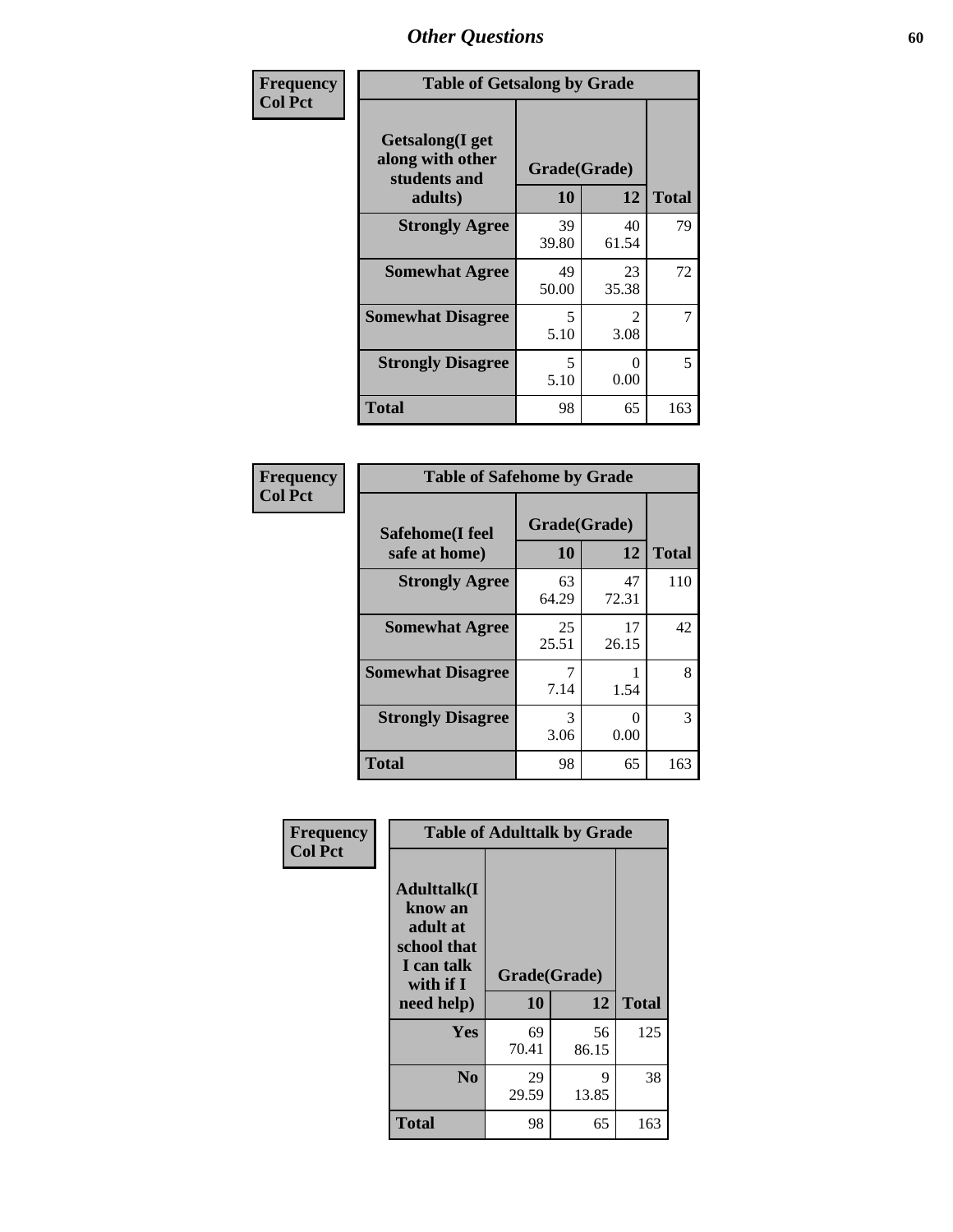**Frequency Row Pct**

| <b>Table of Grade by Tvtime</b> |             |                                                                                        |                     |             |             |             |              |  |  |  |
|---------------------------------|-------------|----------------------------------------------------------------------------------------|---------------------|-------------|-------------|-------------|--------------|--|--|--|
|                                 |             | Tvtime(On an average school day,<br>how much unsupervised time do I spend watching TV) |                     |             |             |             |              |  |  |  |
|                                 |             | <b>Less that</b><br>$2 - 3$<br>$4 - 5$<br>$6+$                                         |                     |             |             |             |              |  |  |  |
| Grade(Grade)   None             |             |                                                                                        | hour/day   hour/day | hours/day   | hours/day   | hours/day   | <b>Total</b> |  |  |  |
| 10                              | 11<br>11.22 | 16<br>16.33                                                                            | q<br>9.18           | 33<br>33.67 | 15<br>15.31 | 14<br>14.29 | 98           |  |  |  |
| 12                              | 6<br>9.23   | 12<br>18.46                                                                            | 10<br>15.38         | 23<br>35.38 | 8<br>12.31  | 6<br>9.23   | 65           |  |  |  |
| <b>Total</b>                    | 17          | 28                                                                                     | 19                  | 56          | 23          | 20          | 163          |  |  |  |

**Frequency Row Pct**

| <b>Table of Grade by Computertime</b> |             |                                                                                                                               |             |             |           |           |     |  |  |
|---------------------------------------|-------------|-------------------------------------------------------------------------------------------------------------------------------|-------------|-------------|-----------|-----------|-----|--|--|
|                                       |             | Computertime(On an average school day,<br>how much unsupervised time do I spend on the computer)                              |             |             |           |           |     |  |  |
| Grade(Grade)                          | None        | <b>Less that</b><br>$2 - 3$<br>$4 - 5$<br>$6+$<br>hour/day<br>hours/day<br>hours/day<br>hour/day<br>hours/day<br><b>Total</b> |             |             |           |           |     |  |  |
| 10                                    | 16<br>16.33 | 30<br>30.61                                                                                                                   | 11<br>11.22 | 28<br>28.57 | 7.14      | 6<br>6.12 | 98  |  |  |
| 12                                    | 12<br>18.46 | 17<br>26.15                                                                                                                   | 15<br>23.08 | 13<br>20.00 | ◠<br>3.08 | 6<br>9.23 | 65  |  |  |
| <b>Total</b>                          | 28          | 47                                                                                                                            | 26          | 41          | 9         | 12        | 163 |  |  |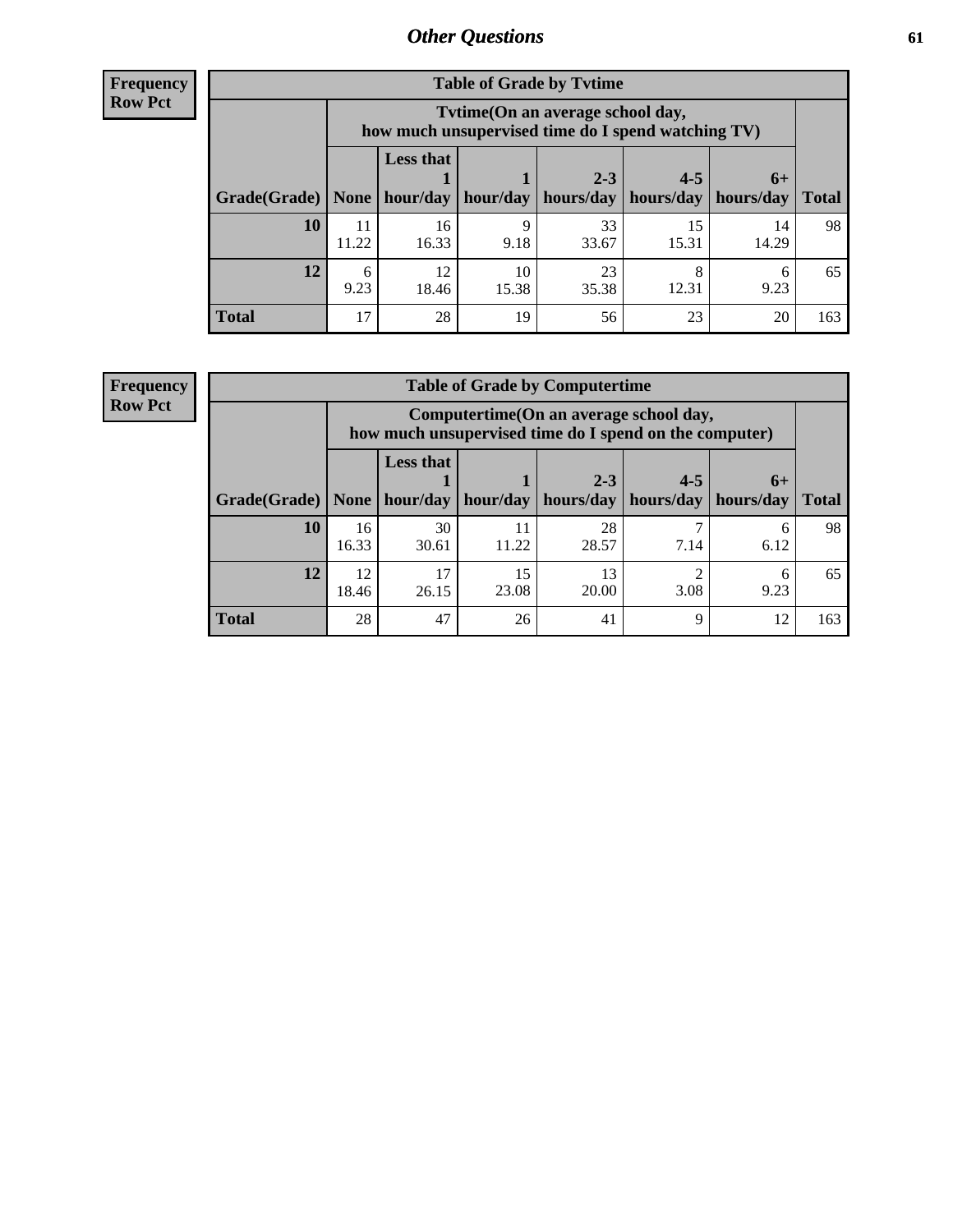#### *Questions about Driving Laws* **62** *Driving Questions were asked only of high school students.*

| <b>Frequency</b> |
|------------------|
| <b>Row Pct</b>   |

| <b>Table of Grade by License1</b> |                  |                                                                                                                                           |           |           |           |     |  |  |  |
|-----------------------------------|------------------|-------------------------------------------------------------------------------------------------------------------------------------------|-----------|-----------|-----------|-----|--|--|--|
|                                   |                  | License1(During the first 6 months of driving<br>with a provisional license,<br>the only passengers who can ride with the<br>driver are:) |           |           |           |     |  |  |  |
| Grade(Grade)                      | <b>Parent or</b> | Don't<br>Family<br><b>Guardian   Members  </b><br><b>Total</b><br>Friends<br>Know<br>Anyone                                               |           |           |           |     |  |  |  |
| 10                                | 34<br>34.69      | 44<br>44.90                                                                                                                               | 4<br>4.08 | 7<br>7.14 | 9<br>9.18 | 98  |  |  |  |
| 12                                | 21<br>32.31      | 34<br>52.31                                                                                                                               | 2<br>3.08 | 3<br>4.62 | 5<br>7.69 | 65  |  |  |  |
| Total                             | 55               | 78                                                                                                                                        | 6         | 10        | 14        | 163 |  |  |  |

| <b>Frequency</b> | <b>Table of Grade by License2</b> |                                                                                                          |                  |                  |                                                      |                      |              |  |
|------------------|-----------------------------------|----------------------------------------------------------------------------------------------------------|------------------|------------------|------------------------------------------------------|----------------------|--------------|--|
| <b>Row Pct</b>   |                                   | License2(17 yr old drivers with a<br>provisional driver's license cannot<br>drive between the hours of:) |                  |                  |                                                      |                      |              |  |
|                  | Grade(Grade)                      | <b>Midnight</b><br>to 6am                                                                                | 1am<br>to<br>5am | 1am<br>to<br>6am | N <sub>0</sub><br>curfew<br>for $17$<br>year<br>olds | Don't<br><b>Know</b> | <b>Total</b> |  |
|                  | 10                                | 51<br>52.04                                                                                              | 7<br>7.14        | 11<br>11.22      | 6<br>6.12                                            | 23<br>23.47          | 98           |  |
|                  | 12                                | 39<br>60.00                                                                                              | 5<br>7.69        | 6<br>9.23        | $\overline{4}$<br>6.15                               | 11<br>16.92          | 65           |  |
|                  | <b>Total</b>                      | 90                                                                                                       | 12               | 17               | 10                                                   | 34                   | 163          |  |

| Frequency      |              | <b>Table of Grade by License3</b>                                                      |             |            |           |             |               |              |
|----------------|--------------|----------------------------------------------------------------------------------------|-------------|------------|-----------|-------------|---------------|--------------|
| <b>Row Pct</b> |              | License3(For drivers under the age of 21,<br>what level of alcohol is considered DUI?) |             |            |           |             |               |              |
|                | Grade(Grade) | Any<br><b>Amount</b>                                                                   | 0.02        | 0.04       | 0.06      | 0.08        | Don't<br>know | <b>Total</b> |
|                | <b>10</b>    | 19<br>19.39                                                                            | 29<br>29.59 | 8<br>8.16  | 7.14      | 17<br>17.35 | 18<br>18.37   | 98           |
|                | 12           | 26<br>40.00                                                                            | 8<br>12.31  | 8<br>12.31 | 3<br>4.62 | 7.69        | 15<br>23.08   | 65           |
|                | <b>Total</b> | 45                                                                                     | 37          | 16         | 10        | 22          | 33            | 163          |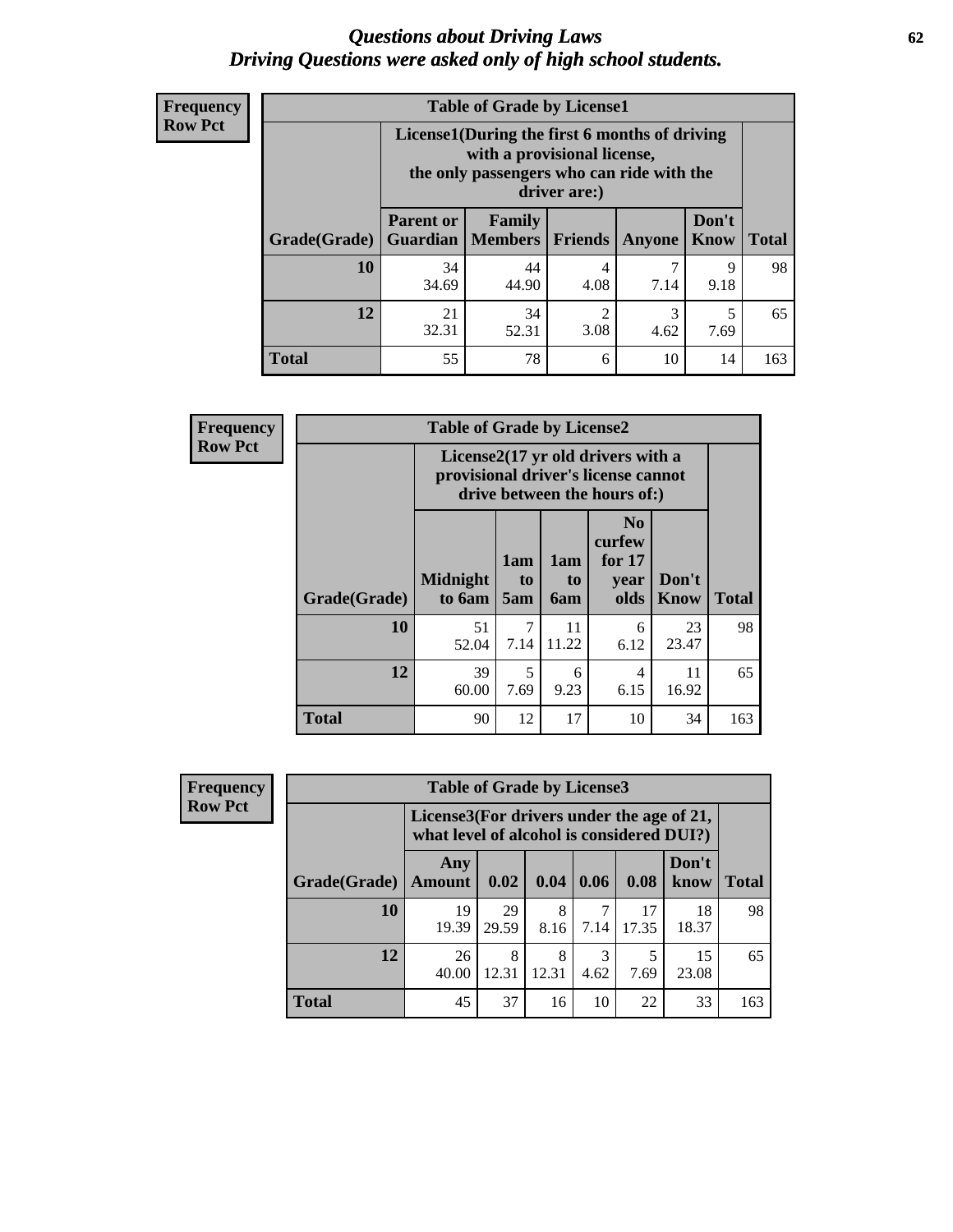#### *Questions about Driving Laws* **63** *Driving Questions were asked only of high school students.*

**Frequency Row Pct**

| <b>Table of Grade by License4</b> |              |                                                                                                                                               |             |             |             |             |     |  |
|-----------------------------------|--------------|-----------------------------------------------------------------------------------------------------------------------------------------------|-------------|-------------|-------------|-------------|-----|--|
|                                   |              | License4(A driver under 21 automatically<br>loses his/her license if caught exceeding the<br>posted speet limit by:)                          |             |             |             |             |     |  |
| Grade(Grade)                      | $15+$<br>mph | Can't<br>lose<br><b>Depends</b><br>license<br>$25+$<br>$35+$<br>Don't<br>for<br>on<br>mph<br><b>Total</b><br>speeding<br>know<br>mph<br>judge |             |             |             |             |     |  |
| 10                                | 20<br>20.41  | 14<br>14.29                                                                                                                                   | 20<br>20.41 | 10<br>10.20 | 11<br>11.22 | 23<br>23.47 | 98  |  |
| 12                                | 16<br>24.62  | 16<br>24.62                                                                                                                                   | 4<br>6.15   | 7<br>10.77  | 5<br>7.69   | 17<br>26.15 | 65  |  |
| <b>Total</b>                      | 36           | 30                                                                                                                                            | 24          | 17          | 16          | 40          | 163 |  |

| Frequency      |              | <b>Table of Grade by License5</b>                                                                                                                           |                |               |              |  |  |  |
|----------------|--------------|-------------------------------------------------------------------------------------------------------------------------------------------------------------|----------------|---------------|--------------|--|--|--|
| <b>Row Pct</b> |              | License5(A)<br>Georgia teenager<br>with family<br>connections or a<br>good lawyer can<br>break a teen<br>driving law and<br>keep their driver's<br>license) |                |               |              |  |  |  |
|                | Grade(Grade) | Yes                                                                                                                                                         | N <sub>0</sub> | Don't<br>know | <b>Total</b> |  |  |  |
|                | 10           | 13<br>13.27                                                                                                                                                 | 55<br>56.12    | 30<br>30.61   | 98           |  |  |  |
|                | 12           | 16<br>24.62                                                                                                                                                 | 29<br>44.62    | 20<br>30.77   | 65           |  |  |  |
|                | <b>Total</b> | 29                                                                                                                                                          | 84             | 50            | 163          |  |  |  |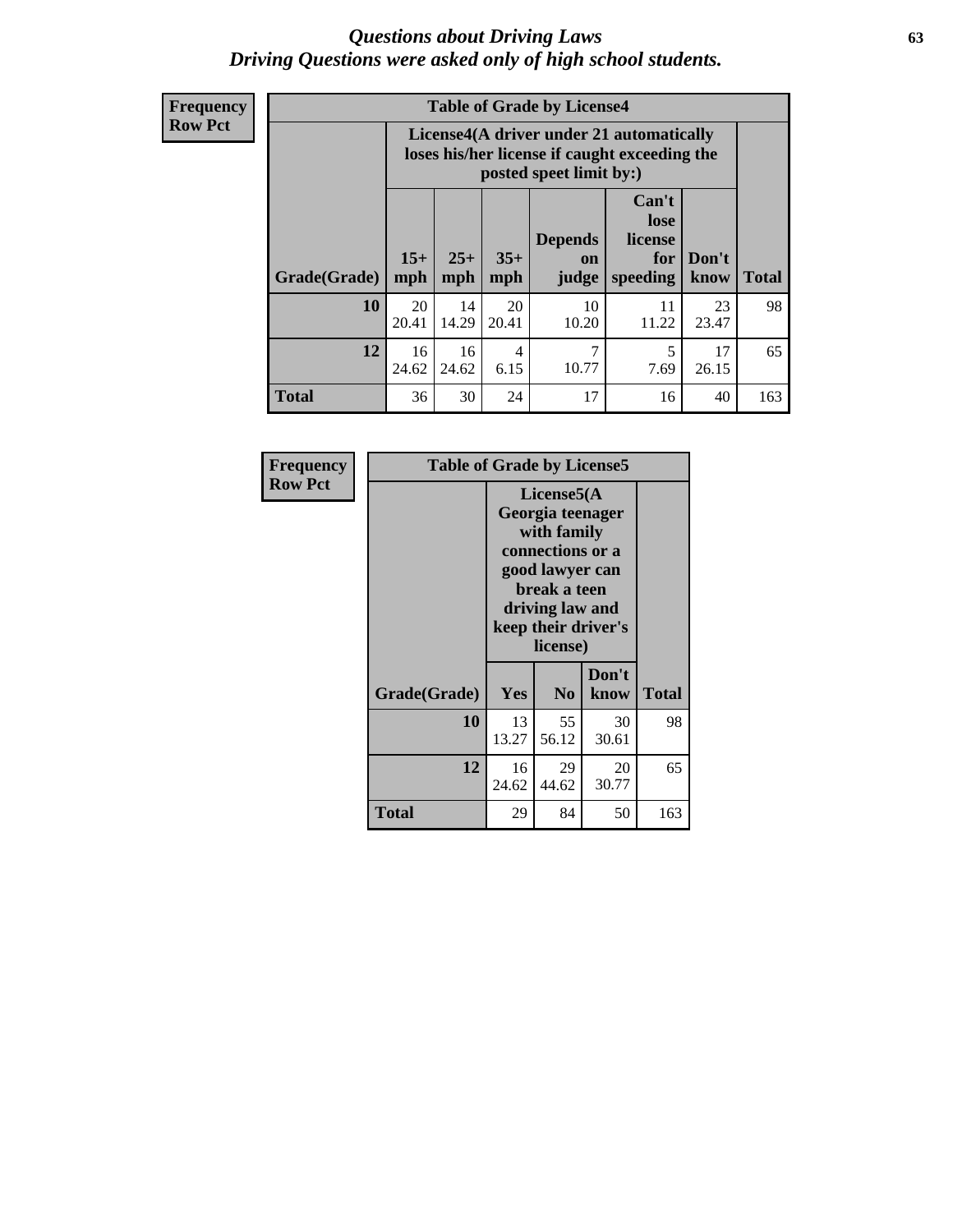#### *Questions about Driving Laws* **64** *Driving Questions were asked only of high school students.*

| <b>Frequency</b> | <b>Table of Grade by License6</b> |             |                                                                                                                           |                    |              |  |  |
|------------------|-----------------------------------|-------------|---------------------------------------------------------------------------------------------------------------------------|--------------------|--------------|--|--|
| <b>Row Pct</b>   |                                   |             | License <sub>6</sub> (I know a<br>friend or<br>classmate that<br>broke a teen<br>driving law,<br>keep his/her<br>license) | but was allowed to |              |  |  |
|                  | Grade(Grade)                      | <b>Yes</b>  | N <sub>0</sub>                                                                                                            | Don't<br>know      | <b>Total</b> |  |  |
|                  | 10                                | 19<br>19.39 | 53<br>54.08                                                                                                               | 26<br>26.53        | 98           |  |  |
|                  | 12                                | 24<br>36.92 | 26<br>40.00                                                                                                               | 15<br>23.08        | 65           |  |  |
|                  | <b>Total</b>                      | 43          | 79                                                                                                                        | 41                 | 163          |  |  |

| <b>Frequency</b> |              |                                                                             | <b>Table of Grade by License7</b>                                                             |                                                   |                        |              |  |  |  |
|------------------|--------------|-----------------------------------------------------------------------------|-----------------------------------------------------------------------------------------------|---------------------------------------------------|------------------------|--------------|--|--|--|
| <b>Row Pct</b>   |              |                                                                             | License7(A student under the age of 18 cam loser<br>his/her driving privileges if he or she:) |                                                   |                        |              |  |  |  |
|                  | Grade(Grade) | <b>Have</b><br>more than<br>10<br>unexcused<br>absences<br>per school<br>yr | Drop out<br>without  <br>graduating                                                           | <b>Bring</b><br>alcohol/drugs/weapon<br>to school | All of<br>the<br>above | <b>Total</b> |  |  |  |
|                  | 10           | 10<br>10.20                                                                 | 12<br>12.24                                                                                   | 9<br>9.18                                         | 67<br>68.37            | 98           |  |  |  |
|                  | 12           | 8<br>12.31                                                                  | 5<br>7.69                                                                                     | 4<br>6.15                                         | 48<br>73.85            | 65           |  |  |  |
|                  | <b>Total</b> | 18                                                                          | 17                                                                                            | 13                                                | 115                    | 163          |  |  |  |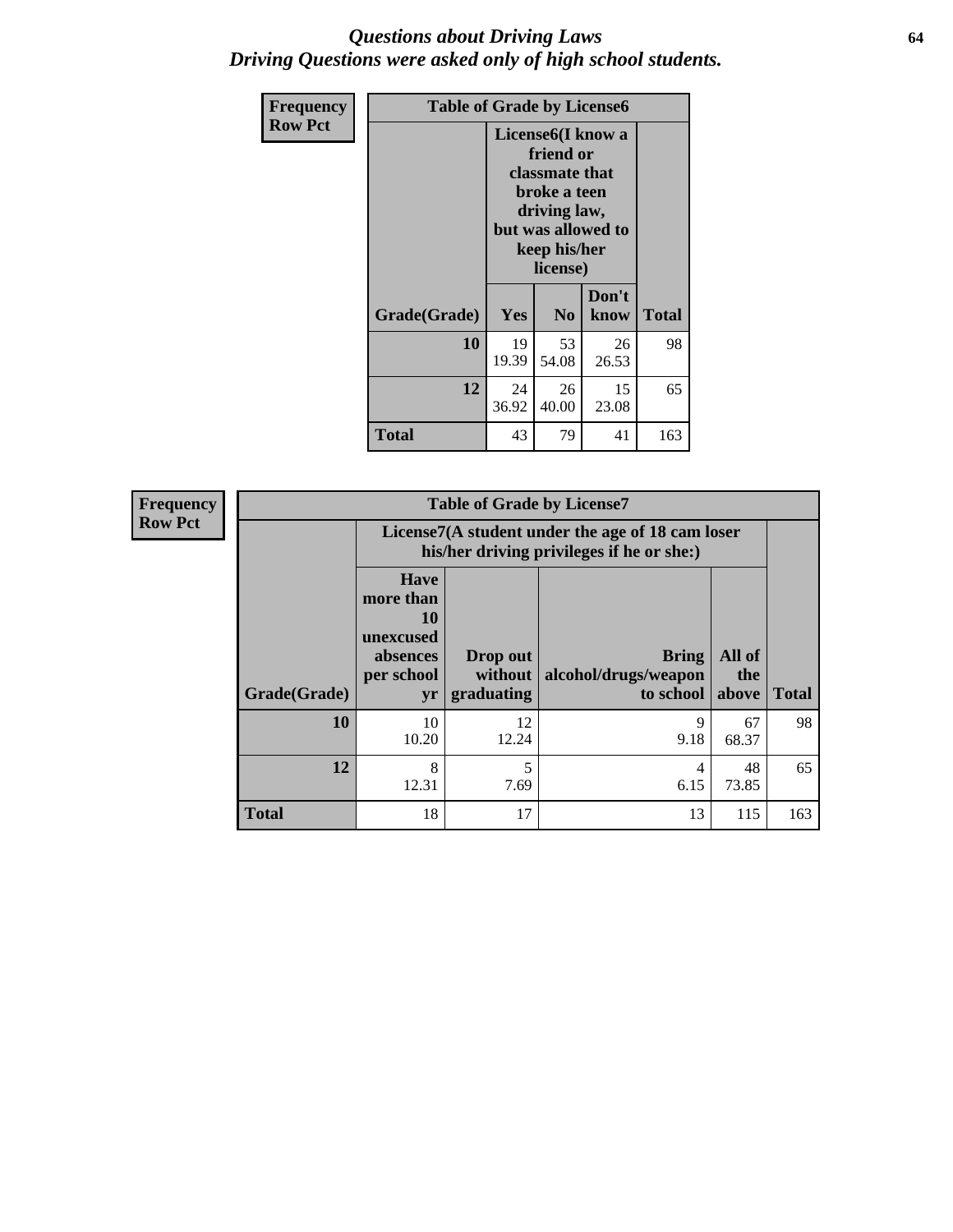# *Select Results by Gender* **65**

| Frequency      | <b>Table of SchoolClimate2 by Gender</b>          |                                 |             |                |  |
|----------------|---------------------------------------------------|---------------------------------|-------------|----------------|--|
| <b>Col Pct</b> | SchoolClimate2(I<br>feel successful at<br>school) | Gender(Gender)<br><b>Female</b> | <b>Male</b> | <b>Total</b>   |  |
|                | <b>Strongly Agree</b>                             | 41<br>40.59                     | 23<br>37.10 | 64             |  |
|                | <b>Somewhat Agree</b>                             | 50<br>49.50                     | 30<br>48.39 | 80             |  |
|                | <b>Somewhat Disagree</b>                          | 10<br>9.90                      | 5<br>8.06   | 15             |  |
|                | <b>Strongly Disagree</b>                          | 0<br>0.00                       | 4<br>6.45   | $\overline{4}$ |  |
|                | <b>Total</b>                                      | 101                             | 62          | 163            |  |

| <b>Frequency</b> | <b>Table of SchoolClimate6 by Gender</b> |                |             |              |  |  |
|------------------|------------------------------------------|----------------|-------------|--------------|--|--|
| <b>Col Pct</b>   | <b>SchoolClimate6(Teachers</b>           | Gender(Gender) |             |              |  |  |
|                  | treat me with respect)                   | <b>Female</b>  | <b>Male</b> | <b>Total</b> |  |  |
|                  | <b>Strongly Agree</b>                    | 28<br>27.72    | 20<br>32.26 | 48           |  |  |
|                  | <b>Somewhat Agree</b>                    | 41<br>40.59    | 19<br>30.65 | 60           |  |  |
|                  | <b>Somewhat Disagree</b>                 | 23<br>22.77    | 17<br>27.42 | 40           |  |  |
|                  | <b>Strongly Disagree</b>                 | 9<br>8.91      | 6<br>9.68   | 15           |  |  |
|                  | <b>Total</b>                             | 101            | 62          | 163          |  |  |

| Frequency      | <b>Table of SchoolClimate8 by Gender</b>                                             |                                 |             |              |  |
|----------------|--------------------------------------------------------------------------------------|---------------------------------|-------------|--------------|--|
| <b>Col Pct</b> | <b>SchoolClimate8(Students</b><br>are frequently<br>recognized for good<br>behavior) | Gender(Gender)<br><b>Female</b> | <b>Male</b> | <b>Total</b> |  |
|                | <b>Strongly Agree</b>                                                                | 24<br>23.76                     | 12<br>19.35 | 36           |  |
|                | <b>Somewhat Agree</b>                                                                | 45<br>44.55                     | 14<br>22.58 | 59           |  |
|                | <b>Somewhat Disagree</b>                                                             | 20<br>19.80                     | 18<br>29.03 | 38           |  |
|                | <b>Strongly Disagree</b>                                                             | 12<br>11.88                     | 18<br>29.03 | 30           |  |
|                | Total                                                                                | 101                             | 62          | 163          |  |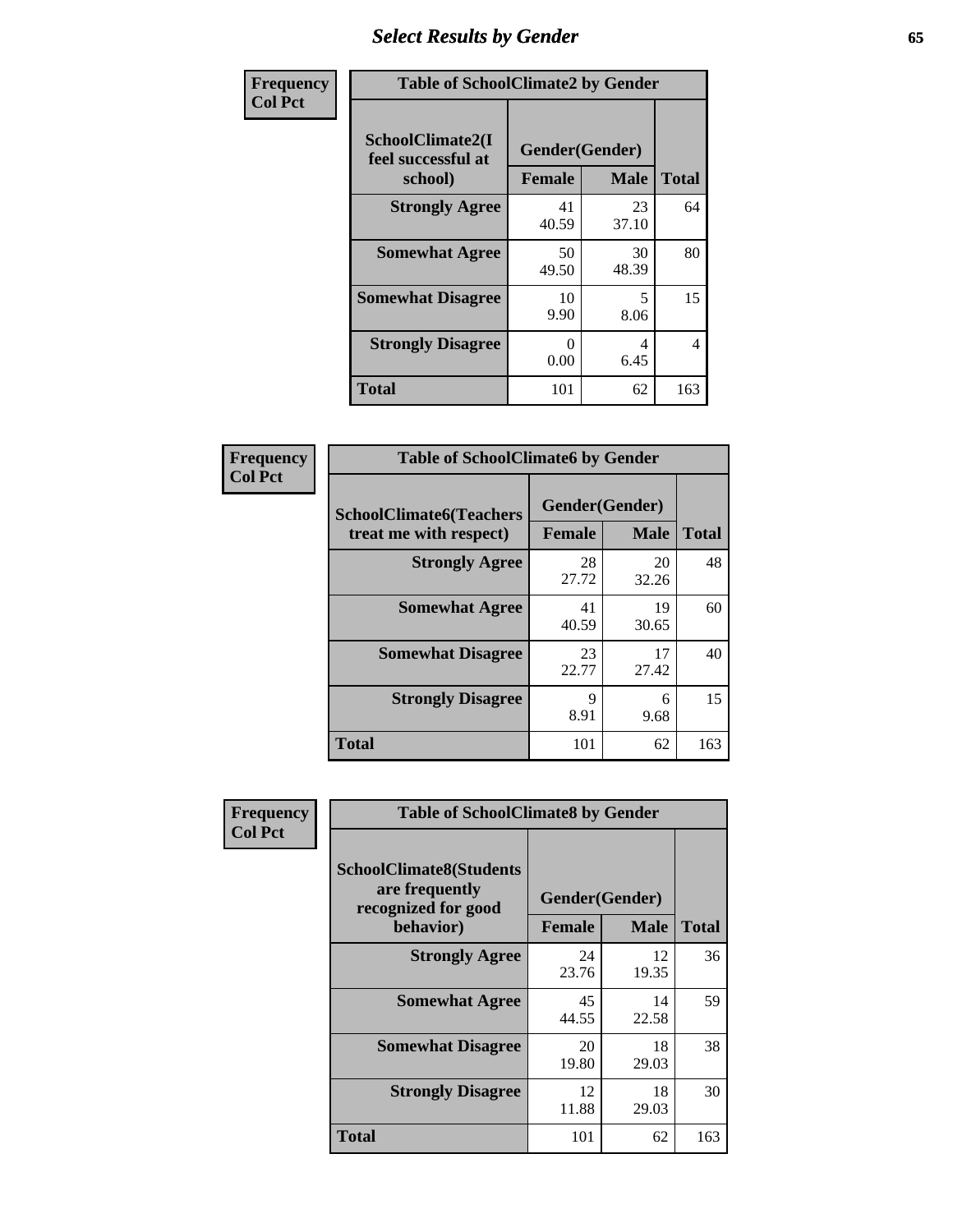## *Select Results by Gender* **66**

| <b>Frequency</b> | <b>Table of Gender by Dropout</b> |                                                                        |                |              |
|------------------|-----------------------------------|------------------------------------------------------------------------|----------------|--------------|
| <b>Row Pct</b>   |                                   | Dropout(I<br>have<br>thought<br>about<br>dropping<br>out of<br>school) |                |              |
|                  | Gender(Gender)                    | Yes                                                                    | N <sub>o</sub> | <b>Total</b> |
|                  | <b>Female</b>                     | 23<br>22.77                                                            | 78<br>77.23    | 101          |
|                  | <b>Male</b>                       | 20<br>32.26                                                            | 42<br>67.74    | 62           |
|                  | <b>Total</b>                      | 43                                                                     | 120            | 163          |

| <b>Frequency</b> |                        | <b>Table of Gender by Dropoutreason</b>                            |              |                          |                                |              |              |
|------------------|------------------------|--------------------------------------------------------------------|--------------|--------------------------|--------------------------------|--------------|--------------|
| <b>Row Pct</b>   |                        | Dropoutreason(If I dropped out the<br>reason would most likely be) |              |                          |                                |              |              |
|                  | <b>Gender</b> (Gender) | Won't<br><b>Drop</b><br>out                                        | <b>Bored</b> | Family<br><b>Reasons</b> | <b>Being</b><br><b>Bullied</b> | <b>Other</b> | <b>Total</b> |
|                  | Female                 | 62<br>61.39                                                        | 13<br>12.87  | 11<br>10.89              | 3<br>2.97                      | 12<br>11.88  | 101          |
|                  | <b>Male</b>            | 32<br>51.61                                                        | 8<br>12.90   | 11.29                    | っ<br>3.23                      | 13<br>20.97  | 62           |
|                  | <b>Total</b>           | 94                                                                 | 21           | 18                       | 5                              | 25           | 163          |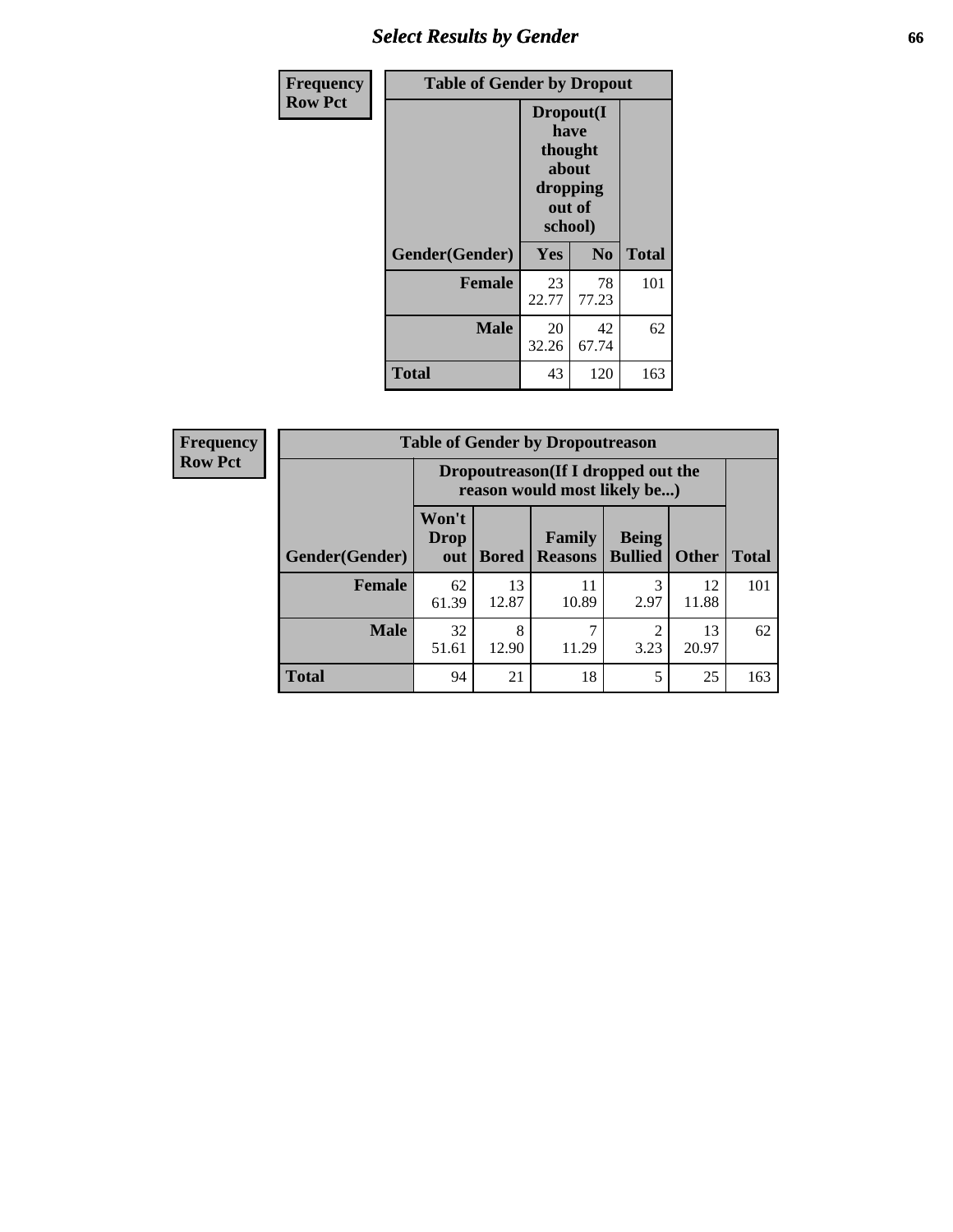*School Safety* **67**

| Frequency      | <b>Table of Gender by Bullied2</b> |                 |                |              |
|----------------|------------------------------------|-----------------|----------------|--------------|
| <b>Row Pct</b> |                                    | <b>Bullied2</b> |                |              |
|                | Gender(Gender)                     | Yes             | N <sub>0</sub> | <b>Total</b> |
|                | <b>Female</b>                      | 19<br>18.81     | 82<br>81.19    | 101          |
|                | <b>Male</b>                        | 6<br>9.68       | 56<br>90.32    | 62           |
|                | <b>Total</b>                       | 25              | 138            | 163          |

| Frequency      | <b>Table of Gender by Bulliedothers2</b> |                       |             |              |
|----------------|------------------------------------------|-----------------------|-------------|--------------|
| <b>Row Pct</b> |                                          | <b>Bulliedothers2</b> |             |              |
|                | Gender(Gender)                           | <b>Yes</b>            | $\bf N_0$   | <b>Total</b> |
|                | <b>Female</b>                            | 8<br>7.92             | 93<br>92.08 | 101          |
|                | <b>Male</b>                              | 8<br>12.90            | 54<br>87.10 | 62           |
|                | Total                                    | 16                    | 147         | 163          |

| <b>Frequency</b> | <b>Table of Gender by Weaponschool2</b> |                      |                |              |
|------------------|-----------------------------------------|----------------------|----------------|--------------|
| <b>Row Pct</b>   |                                         | <b>Weaponschool2</b> |                |              |
|                  | Gender(Gender)                          | Yes                  | N <sub>0</sub> | <b>Total</b> |
|                  | <b>Female</b>                           | 3.96                 | 97<br>96.04    | 101          |
|                  | <b>Male</b>                             | 6<br>9.68            | 56<br>90.32    | 62           |
|                  | <b>Total</b>                            | 10                   | 153            | 163          |

| Frequency      | <b>Table of Gender by Absentunsafe2</b> |               |                |              |
|----------------|-----------------------------------------|---------------|----------------|--------------|
| <b>Row Pct</b> |                                         | Absentunsafe2 |                |              |
|                | Gender(Gender)                          | Yes           | N <sub>0</sub> | <b>Total</b> |
|                | <b>Female</b>                           | 2.97          | 98<br>97.03    | 101          |
|                | <b>Male</b>                             | 6.45          | 58<br>93.55    | 62           |
|                | <b>Total</b>                            |               | 156            | 163          |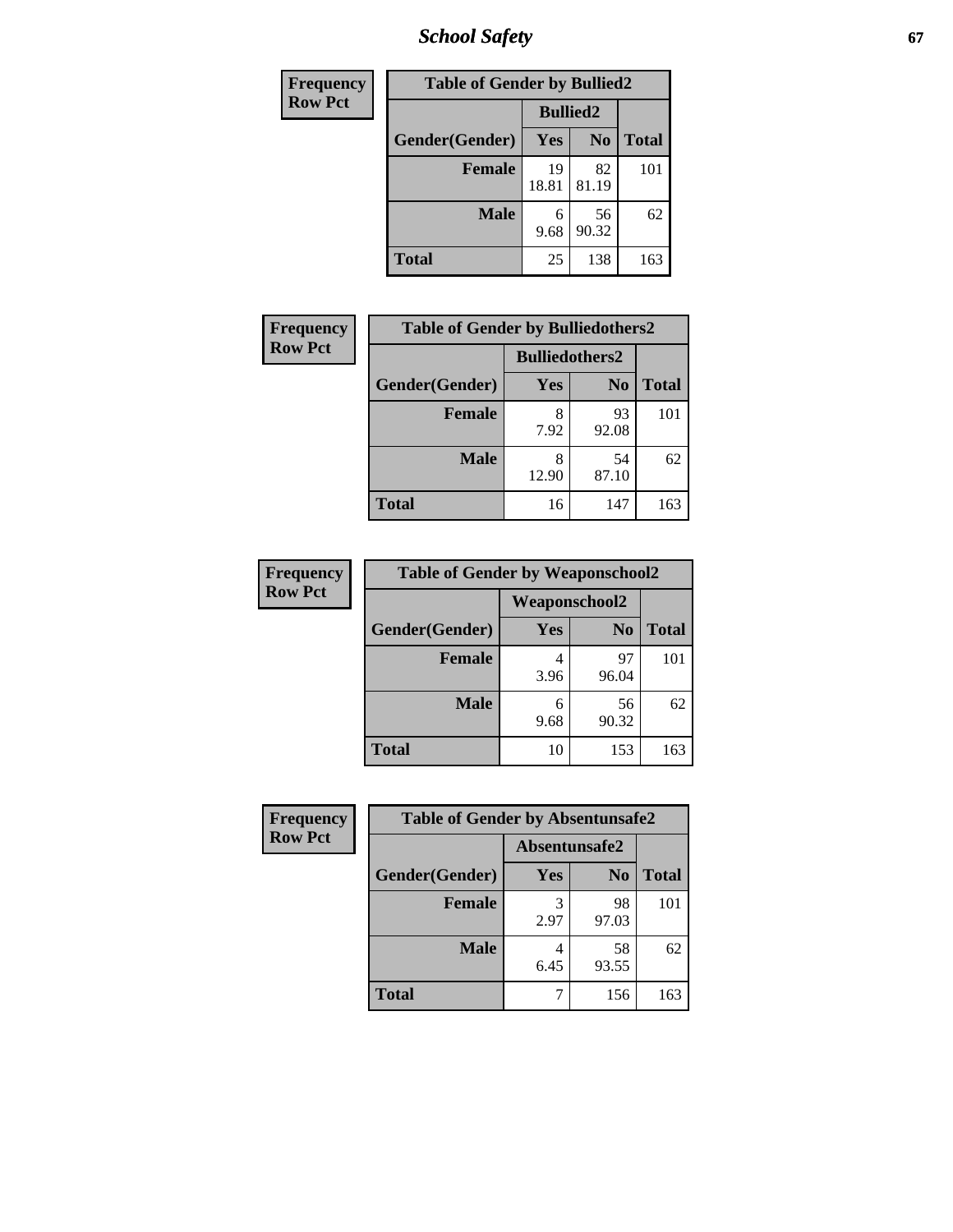*School Safety* **68**

| Frequency      |                                                                                                | <b>Table of Gender by Gangself</b> |                |              |
|----------------|------------------------------------------------------------------------------------------------|------------------------------------|----------------|--------------|
| <b>Row Pct</b> | Gangself(I<br>have<br>participated<br>in illegal gang<br>activities in<br>the past 30<br>days) |                                    |                |              |
|                | Gender(Gender)                                                                                 | Yes                                | N <sub>0</sub> | <b>Total</b> |
|                | <b>Female</b>                                                                                  | 0.99                               | 100<br>99.01   | 101          |
|                | <b>Male</b>                                                                                    | 7<br>11.29                         | 55<br>88.71    | 62           |
|                | <b>Total</b>                                                                                   | 8                                  | 155            | 163          |

| Frequency      | <b>Table of Gender by Gangpeers</b> |                                                                                                                             |                |              |
|----------------|-------------------------------------|-----------------------------------------------------------------------------------------------------------------------------|----------------|--------------|
| <b>Row Pct</b> |                                     | <b>Gangpeers</b> (I<br>have friends<br>who have<br>participated<br>in illegal gang<br>activities in<br>the past 30<br>days) |                |              |
|                | Gender(Gender)                      | Yes                                                                                                                         | N <sub>0</sub> | <b>Total</b> |
|                | <b>Female</b>                       | 24<br>23.76                                                                                                                 | 77<br>76.24    | 101          |
|                | <b>Male</b>                         | 26<br>41.94                                                                                                                 | 36<br>58.06    | 62           |
|                | <b>Total</b>                        | 50                                                                                                                          | 113            | 163          |

| Frequency      | <b>Table of Gender by Pickedon2</b> |             |                |              |
|----------------|-------------------------------------|-------------|----------------|--------------|
| <b>Row Pct</b> |                                     | Pickedon2   |                |              |
|                | Gender(Gender)                      | Yes         | N <sub>0</sub> | <b>Total</b> |
|                | <b>Female</b>                       | 35<br>34.65 | 66<br>65.35    | 101          |
|                | <b>Male</b>                         | 16<br>25.81 | 46<br>74.19    | 62           |
|                | <b>Total</b>                        | 51          | 112            | 163          |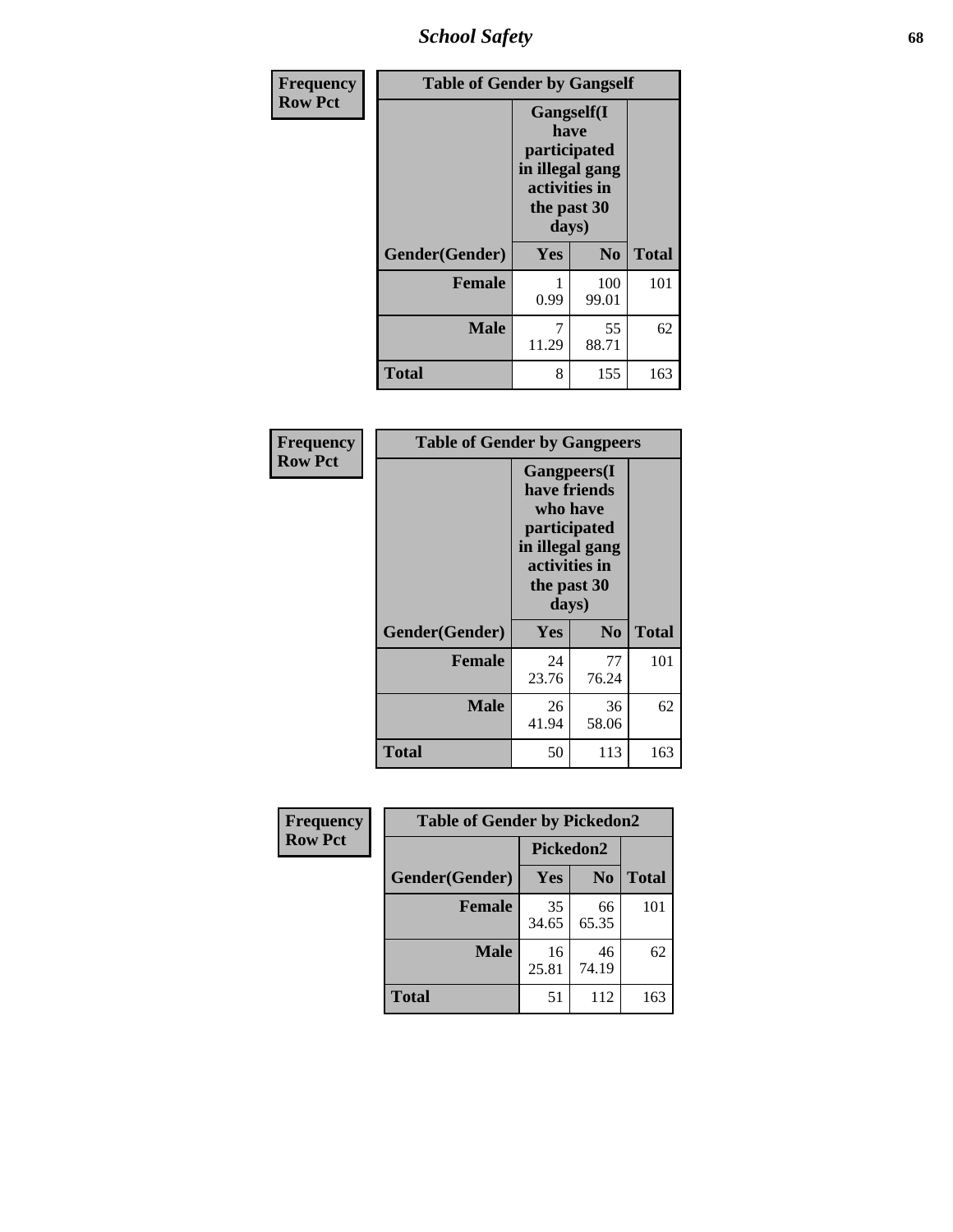*School Safety* **69**

| Frequency      | <b>Table of Gender by Safeschool2</b> |             |                |              |  |
|----------------|---------------------------------------|-------------|----------------|--------------|--|
| <b>Row Pct</b> | Safeschool2                           |             |                |              |  |
|                | Gender(Gender)                        | Yes         | N <sub>0</sub> | <b>Total</b> |  |
|                | <b>Female</b>                         | 76<br>75.25 | 25<br>24.75    | 101          |  |
|                | <b>Male</b>                           | 46<br>74.19 | 16<br>25.81    | 62           |  |
|                | <b>Total</b>                          | 122         | 41             | 163          |  |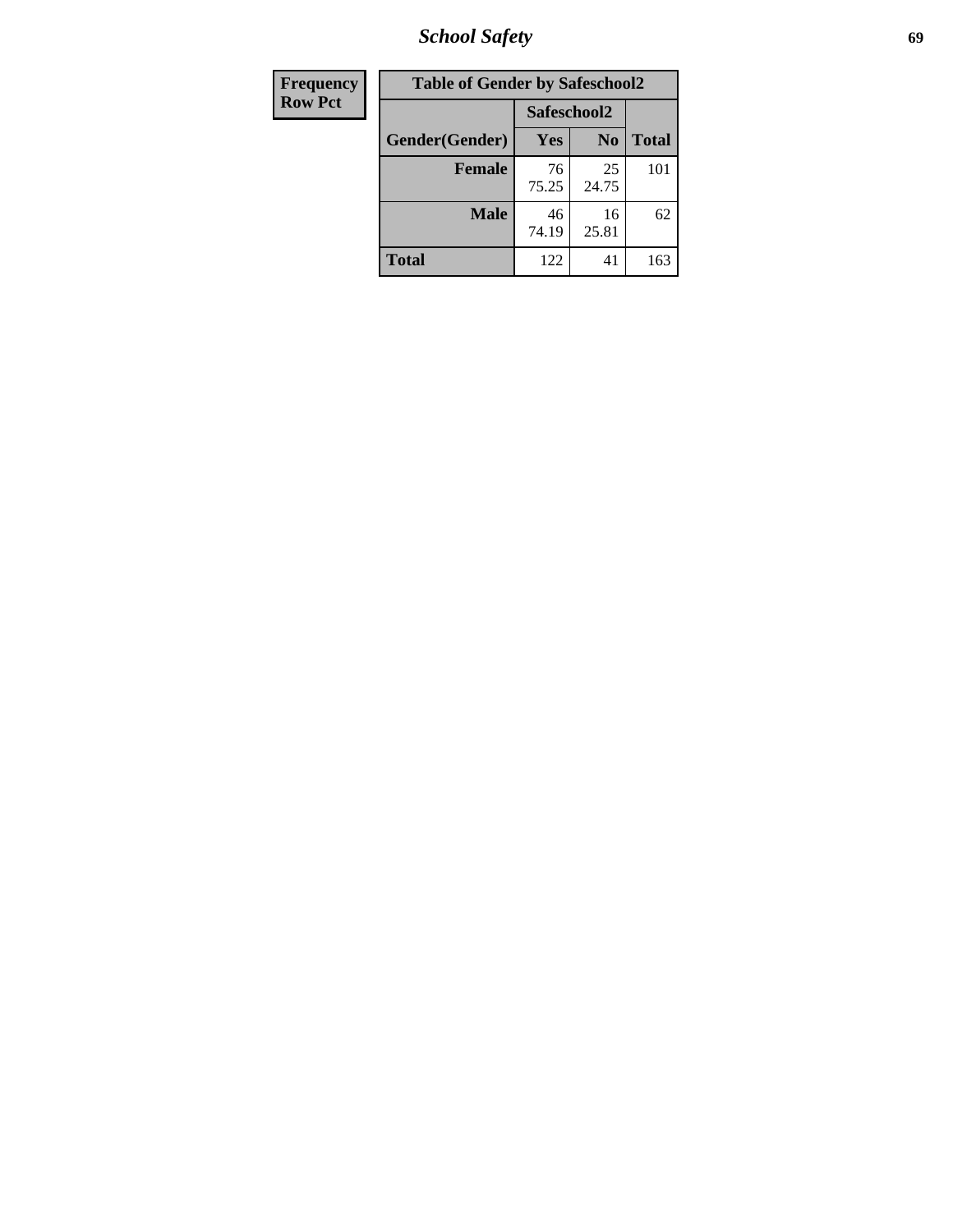# *Incidence of Drug Use* **70**

| <b>Frequency</b> |                                          | <b>Table of Gender by AlcoholAlt</b> |                |              |
|------------------|------------------------------------------|--------------------------------------|----------------|--------------|
| <b>Row Pct</b>   | AlcoholAlt(Alcohol<br>use, past 30 days) |                                      |                |              |
|                  | Gender(Gender)                           | Yes                                  | N <sub>0</sub> | <b>Total</b> |
|                  | <b>Female</b>                            | 22<br>21.78                          | 79<br>78.22    | 101          |
|                  | <b>Male</b>                              | 25<br>40.32                          | 37<br>59.68    | 62           |
|                  | <b>Total</b>                             | 47                                   | 116            | 163          |

| <b>Frequency</b> | <b>Table of Gender by TobaccoAny</b> |                                          |                |              |  |
|------------------|--------------------------------------|------------------------------------------|----------------|--------------|--|
| <b>Row Pct</b>   |                                      | TobaccoAny(Tobacco<br>use, past 30 days) |                |              |  |
|                  | Gender(Gender)                       | Yes                                      | N <sub>0</sub> | <b>Total</b> |  |
|                  | <b>Female</b>                        | 8<br>7.92                                | 93<br>92.08    | 101          |  |
|                  | <b>Male</b>                          | 25<br>40.32                              | 37<br>59.68    | 62           |  |
|                  | <b>Total</b>                         | 33                                       | 130            | 163          |  |

| <b>Frequency</b> |                | <b>Table of Gender by MarijuanaAlt</b>       |                |              |
|------------------|----------------|----------------------------------------------|----------------|--------------|
| <b>Row Pct</b>   |                | MarijuanaAlt(Marijuana<br>use, past 30 days) |                |              |
|                  | Gender(Gender) | Yes                                          | N <sub>0</sub> | <b>Total</b> |
|                  | <b>Female</b>  | ⇁<br>6.93                                    | 94<br>93.07    | 101          |
|                  | <b>Male</b>    | 17<br>27.42                                  | 45<br>72.58    | 62           |
|                  | <b>Total</b>   | 24                                           | 139            | 163          |

| <b>Frequency</b> | <b>Table of Gender by OtherDrugAny</b> |                         |                           |              |
|------------------|----------------------------------------|-------------------------|---------------------------|--------------|
| <b>Row Pct</b>   |                                        | drug use, past 30 days) | <b>OtherDrugAny(Other</b> |              |
|                  | Gender(Gender)                         | <b>Yes</b>              | N <sub>0</sub>            | <b>Total</b> |
|                  | <b>Female</b>                          | Q<br>8.91               | 92<br>91.09               | 101          |
|                  | <b>Male</b>                            | 17.74                   | 51<br>82.26               | 62           |
|                  | <b>Total</b>                           | 20                      | 143                       | 163          |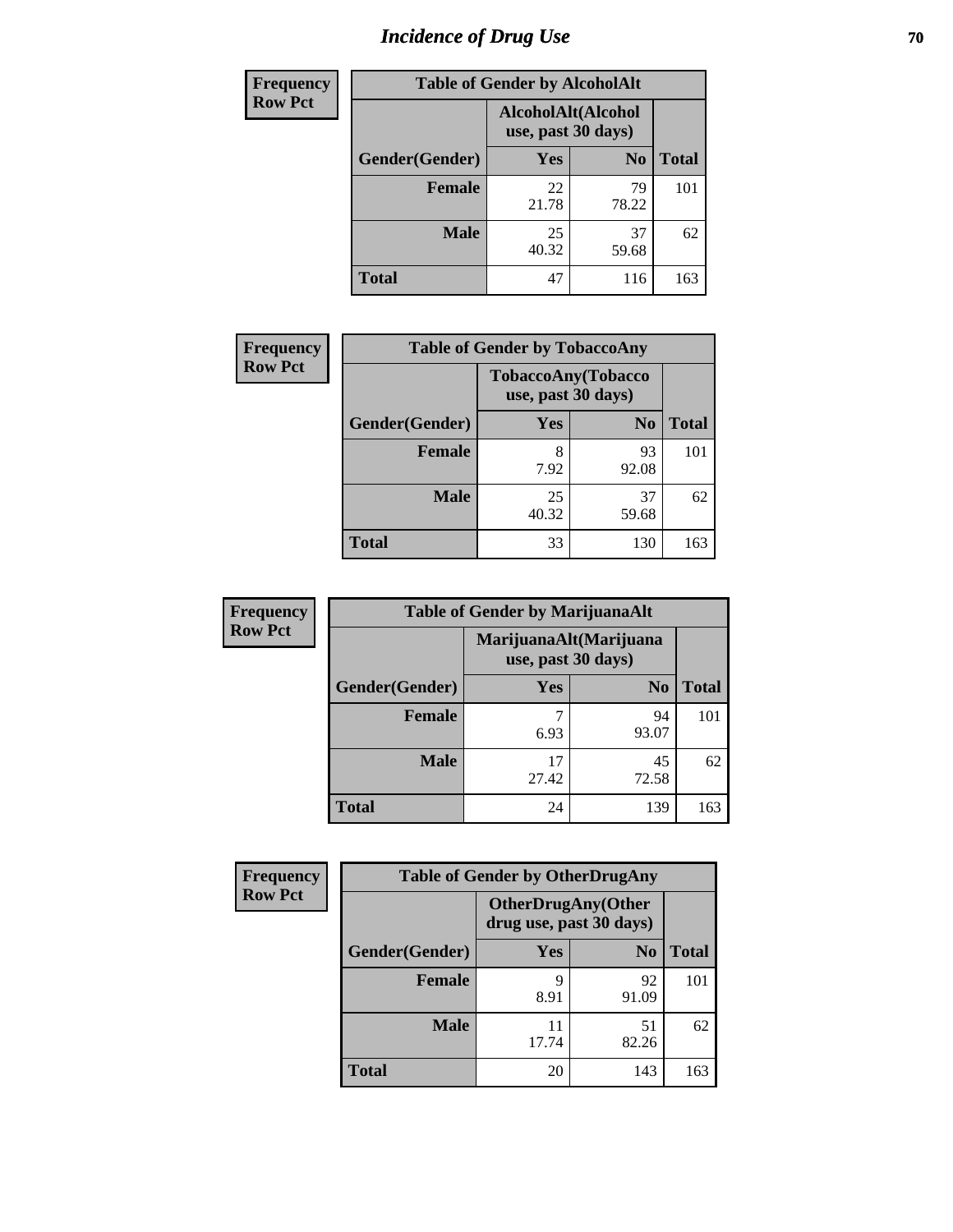#### *Average Age at Onset of Use* **71** *Results for "Average Age at Onset of Use" questions exclude students who said they did not use that substance*

#### **Gender=Female**

| <b>Variable</b>    | <b>Label</b>                                                       | <b>Mean</b> |
|--------------------|--------------------------------------------------------------------|-------------|
| Alcoholinit2       | I started using alcohol when I was                                 | 14.53       |
| Cigarettesinit2    | I started smoking tobacco when I was                               | 14.57       |
| Smokelessinit2     | I started chewing tobacco when I was                               | 17.00       |
| Marijuanainit2     | I started using marijuana when I was                               | 14.00       |
| Cocaineinit2       | I started using cocaine when I was                                 | 14.00       |
| Inhalantsinit2     | I started using inhalants when I was                               | 8.00        |
| Steroidsinit2      | I started using steroids when I was                                | 15.50       |
| Ecstasyinit2       | I started using ecstasy when I was                                 | 15.00       |
| Methinit2          | I started using methamphetamines when I was                        | 14.00       |
| Hallucinogensinit2 | I started using hallucinogens when I was                           | 16.50       |
| Prescription in t2 | I started using prescription drugs not prescribed to me when I was | 12.60       |

#### **Gender=Male**

| <b>Variable</b>                 | Label                                                              | <b>Mean</b> |
|---------------------------------|--------------------------------------------------------------------|-------------|
| Alcoholinit2                    | I started using alcohol when I was                                 | 13.25       |
| Cigarettesinit2                 | I started smoking tobacco when I was                               | 12.90       |
| Smokelessinit2                  | I started chewing tobacco when I was                               | 13.93       |
| Marijuanainit2                  | I started using marijuana when I was                               | 13.71       |
| Cocaineinit2                    | I started using cocaine when I was                                 | 11.00       |
| Inhalantsinit2                  | I started using inhalants when I was                               | 13.00       |
| Steroidsinit2                   | I started using steroids when I was                                | 13.00       |
| Ecstasyinit2                    | I started using ecstasy when I was                                 | 17.00       |
| Methinit2                       | I started using methamphetamines when I was                        | 16.00       |
| Hallucinogensinit2              | I started using hallucinogens when I was                           | 17.50       |
| Prescription in it <sub>2</sub> | I started using prescription drugs not prescribed to me when I was | 11.43       |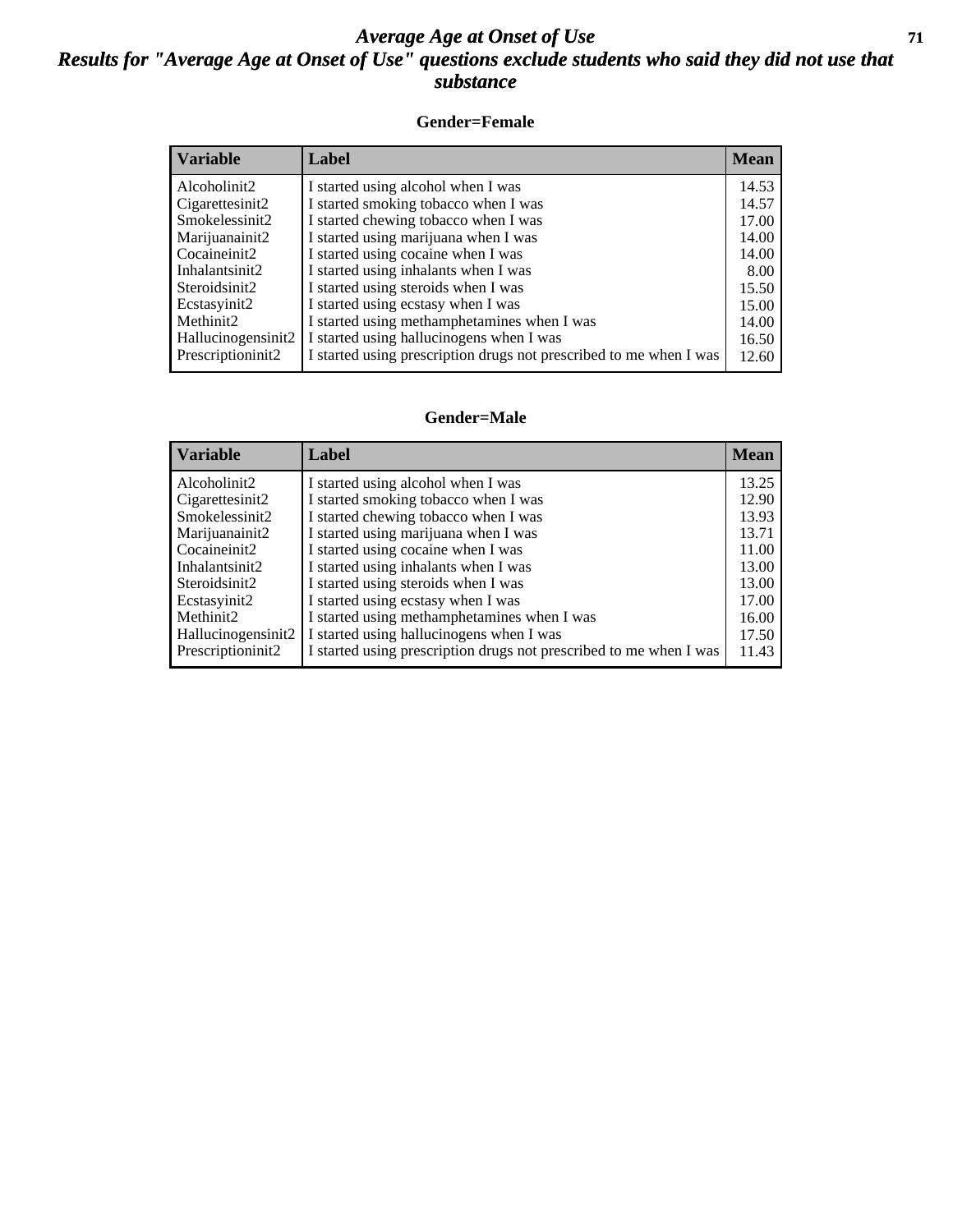# *I Think These Drugs are Harmful* **72**

| <b>Frequency</b> | <b>Table of Gender by Alcoholharmdich</b> |                                                   |                |              |  |
|------------------|-------------------------------------------|---------------------------------------------------|----------------|--------------|--|
| <b>Row Pct</b>   |                                           | Alcoholharmdich(I<br>think alcohol is<br>harmful) |                |              |  |
|                  | Gender(Gender)                            | <b>Yes</b>                                        | N <sub>0</sub> | <b>Total</b> |  |
|                  | <b>Female</b>                             | 83<br>82.18                                       | 18<br>17.82    | 101          |  |
|                  | <b>Male</b>                               | 49<br>79.03                                       | 13<br>20.97    | 62           |  |
|                  | <b>Total</b>                              | 132                                               | 31             | 163          |  |

| Frequency      | <b>Table of Gender by Tobaccoharmdich</b> |                              |                   |              |  |
|----------------|-------------------------------------------|------------------------------|-------------------|--------------|--|
| <b>Row Pct</b> |                                           | think tobacco is<br>harmful) | Tobaccoharmdich(I |              |  |
|                | Gender(Gender)                            | Yes                          | N <sub>0</sub>    | <b>Total</b> |  |
|                | <b>Female</b>                             | 94<br>93.07                  | 7<br>6.93         | 101          |  |
|                | <b>Male</b>                               | 55<br>88.71                  | 11.29             | 62           |  |
|                | <b>Total</b>                              | 149                          | 14                | 163          |  |

| Frequency      | <b>Table of Gender by Marijuanaharmdich</b> |                                                       |                |              |  |
|----------------|---------------------------------------------|-------------------------------------------------------|----------------|--------------|--|
| <b>Row Pct</b> |                                             | Marijuanaharmdich(I<br>think marijuana is<br>harmful) |                |              |  |
|                | Gender(Gender)                              | <b>Yes</b>                                            | N <sub>0</sub> | <b>Total</b> |  |
|                | <b>Female</b>                               | 84<br>83.17                                           | 17<br>16.83    | 101          |  |
|                | <b>Male</b>                                 | 43<br>69.35                                           | 19<br>30.65    | 62           |  |
|                | <b>Total</b>                                | 127                                                   | 36             | 163          |  |

| Frequency      | <b>Table of Gender by Otherdrugharmdich</b> |                                                          |                        |              |  |
|----------------|---------------------------------------------|----------------------------------------------------------|------------------------|--------------|--|
| <b>Row Pct</b> |                                             | Otherdrugharmdich(I<br>think other drugs are<br>harmful) |                        |              |  |
|                | Gender(Gender)                              | <b>Yes</b>                                               | N <sub>0</sub>         | <b>Total</b> |  |
|                | <b>Female</b>                               | 94<br>93.07                                              | 7<br>6.93              | 101          |  |
|                | <b>Male</b>                                 | 60<br>96.77                                              | $\overline{c}$<br>3.23 | 62           |  |
|                | <b>Total</b>                                | 154                                                      | 9                      | 163          |  |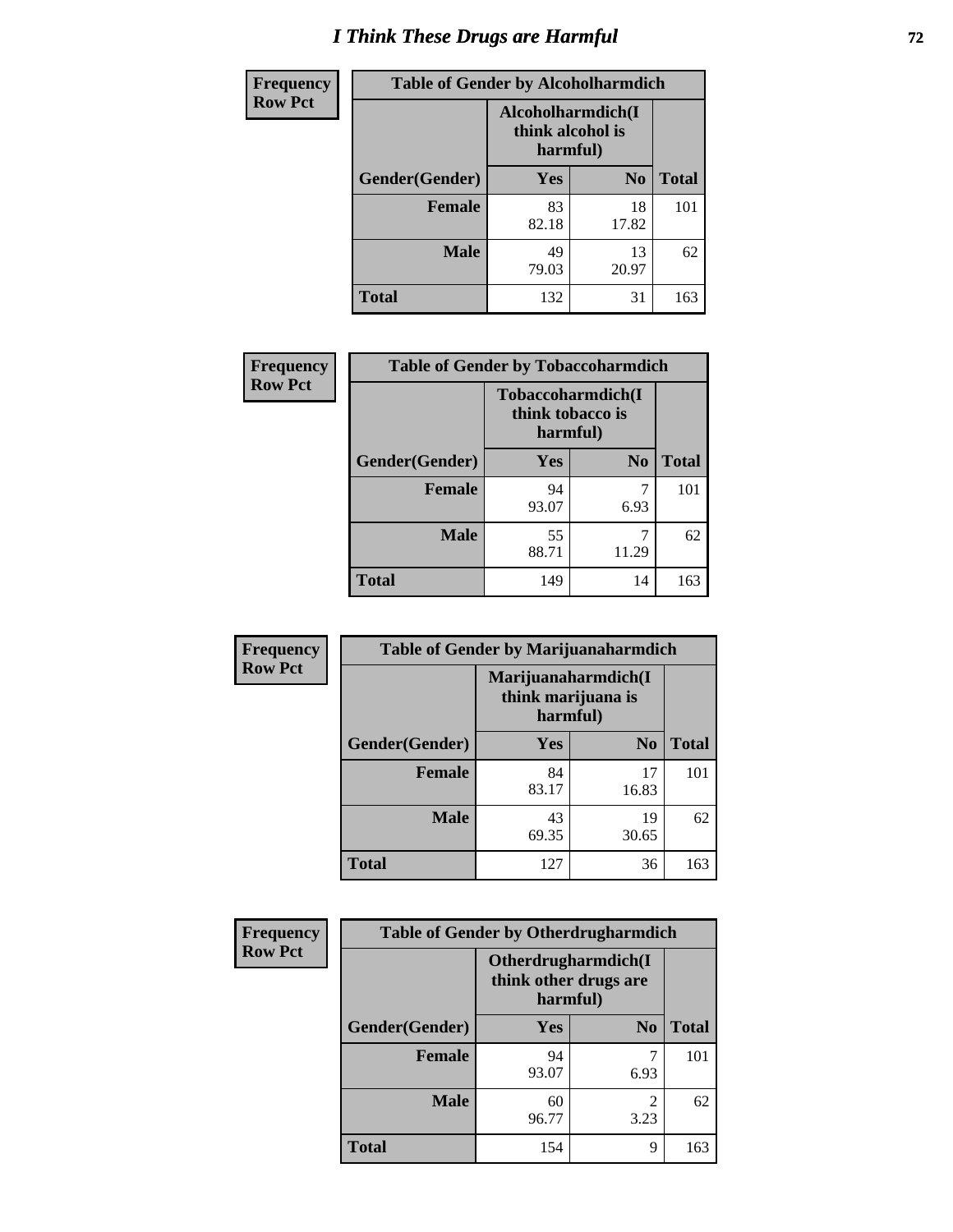| <b>Frequency</b> | <b>Table of Gender by Alcohollocation1</b> |                                                               |             |              |
|------------------|--------------------------------------------|---------------------------------------------------------------|-------------|--------------|
| <b>Row Pct</b>   |                                            | <b>Alcohollocation1(Places</b><br><b>Friends Use Alcohol)</b> |             |              |
|                  | Gender(Gender)                             |                                                               | Do Not Use  | <b>Total</b> |
|                  | <b>Female</b>                              | 63<br>62.38                                                   | 38<br>37.62 | 101          |
|                  | <b>Male</b>                                | 35<br>56.45                                                   | 27<br>43.55 | 62           |
|                  | Total                                      | 98                                                            | 65          | 163          |

| <b>Frequency</b> | <b>Table of Gender by Alcohollocation2</b> |                                                               |             |              |
|------------------|--------------------------------------------|---------------------------------------------------------------|-------------|--------------|
| <b>Row Pct</b>   |                                            | <b>Alcohollocation2(Places</b><br><b>Friends Use Alcohol)</b> |             |              |
|                  | Gender(Gender)                             |                                                               | Home        | <b>Total</b> |
|                  | <b>Female</b>                              | 56<br>55.45                                                   | 45<br>44.55 | 101          |
|                  | <b>Male</b>                                | 41<br>66.13                                                   | 21<br>33.87 | 62           |
|                  | <b>Total</b>                               | 97                                                            | 66          | 163          |

| Frequency      | <b>Table of Gender by Alcohollocation3</b> |                                                               |               |              |
|----------------|--------------------------------------------|---------------------------------------------------------------|---------------|--------------|
| <b>Row Pct</b> |                                            | <b>Alcohollocation3(Places</b><br><b>Friends Use Alcohol)</b> |               |              |
|                | Gender(Gender)                             |                                                               | <b>School</b> | <b>Total</b> |
|                | <b>Female</b>                              | 100<br>99.01                                                  | 0.99          | 101          |
|                | <b>Male</b>                                | 59<br>95.16                                                   | 4.84          | 62           |
|                | <b>Total</b>                               | 159                                                           | 4             | 163          |

| Frequency      | <b>Table of Gender by Alcohollocation4</b> |                                                               |             |              |
|----------------|--------------------------------------------|---------------------------------------------------------------|-------------|--------------|
| <b>Row Pct</b> |                                            | <b>Alcohollocation4(Places</b><br><b>Friends Use Alcohol)</b> |             |              |
|                | Gender(Gender)                             |                                                               | Car         | <b>Total</b> |
|                | <b>Female</b>                              | 88<br>87.13                                                   | 13<br>12.87 | 101          |
|                | <b>Male</b>                                | 57<br>91.94                                                   | 8.06        | 62           |
|                | <b>Total</b>                               | 145                                                           | 18          | 163          |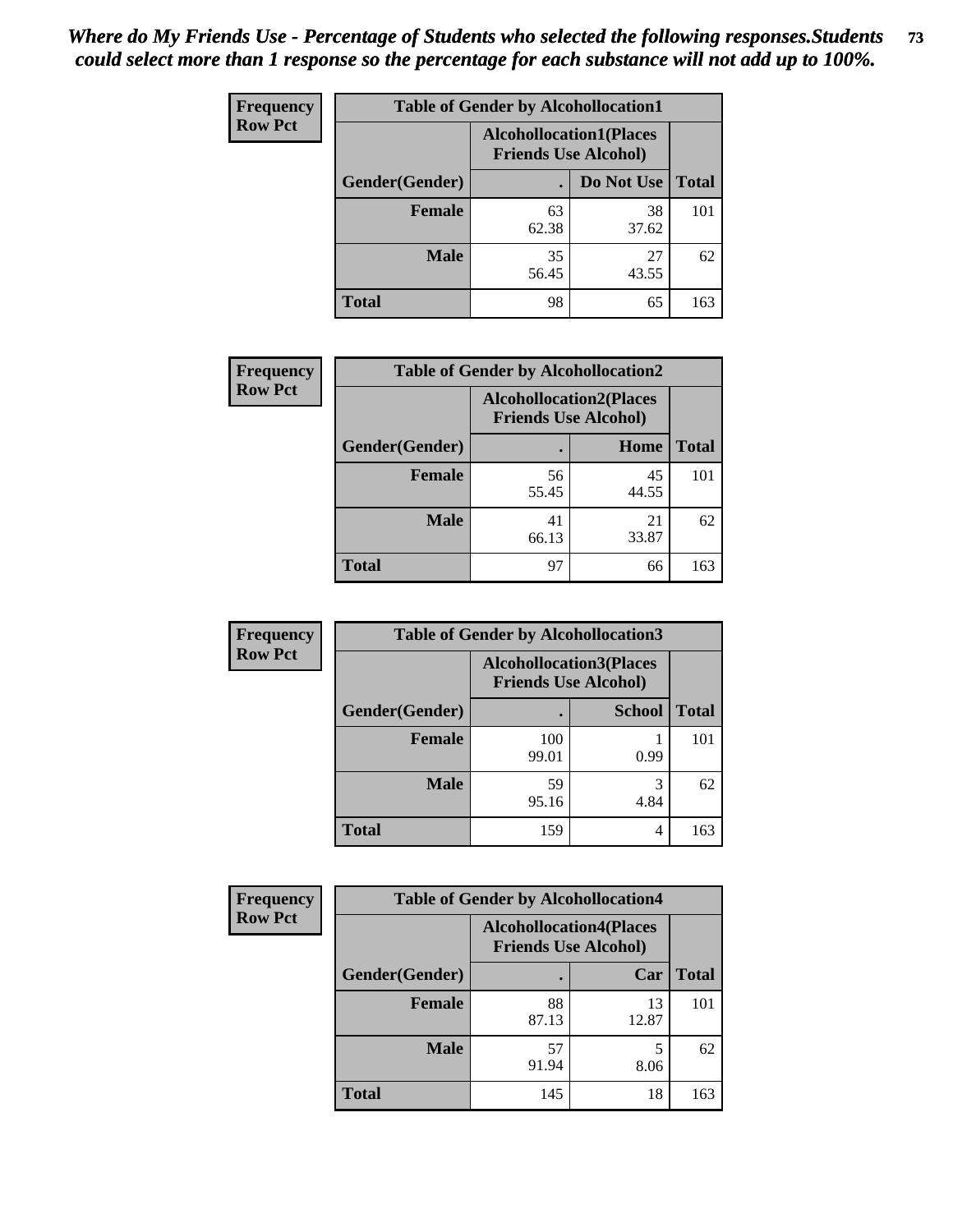| <b>Frequency</b> | <b>Table of Gender by Alcohollocation5</b> |                                                               |                                 |              |
|------------------|--------------------------------------------|---------------------------------------------------------------|---------------------------------|--------------|
| <b>Row Pct</b>   |                                            | <b>Alcohollocation5(Places</b><br><b>Friends Use Alcohol)</b> |                                 |              |
|                  | Gender(Gender)                             | $\bullet$                                                     | <b>Friend's</b><br><b>House</b> | <b>Total</b> |
|                  | <b>Female</b>                              | 51<br>50.50                                                   | 50<br>49.50                     | 101          |
|                  | <b>Male</b>                                | 38<br>61.29                                                   | 24<br>38.71                     | 62           |
|                  | <b>Total</b>                               | 89                                                            | 74                              | 163          |

| <b>Frequency</b> | <b>Table of Gender by Alcohollocation6</b> |                                                               |              |              |
|------------------|--------------------------------------------|---------------------------------------------------------------|--------------|--------------|
| <b>Row Pct</b>   |                                            | <b>Alcohollocation6(Places</b><br><b>Friends Use Alcohol)</b> |              |              |
|                  | <b>Gender</b> (Gender)                     |                                                               | <b>Other</b> | <b>Total</b> |
|                  | Female                                     | 69<br>68.32                                                   | 32<br>31.68  | 101          |
|                  | <b>Male</b>                                | 47<br>75.81                                                   | 15<br>24.19  | 62           |
|                  | <b>Total</b>                               | 116                                                           | 47           | 163          |

| Frequency      | <b>Table of Gender by Tobaccolocation1</b> |                                                               |             |              |  |
|----------------|--------------------------------------------|---------------------------------------------------------------|-------------|--------------|--|
| <b>Row Pct</b> |                                            | <b>Tobaccolocation1(Places</b><br><b>Friends Use Tobacco)</b> |             |              |  |
|                | Gender(Gender)                             |                                                               | Do Not Use  | <b>Total</b> |  |
|                | Female                                     | 38<br>37.62                                                   | 63<br>62.38 | 101          |  |
|                | <b>Male</b>                                | 34<br>54.84                                                   | 28<br>45.16 | 62           |  |
|                | <b>Total</b>                               | 72                                                            | 91          | 163          |  |

| <b>Frequency</b> |                | <b>Table of Gender by Tobaccolocation2</b> |                                |              |  |
|------------------|----------------|--------------------------------------------|--------------------------------|--------------|--|
| <b>Row Pct</b>   |                | <b>Friends Use Tobacco)</b>                | <b>Tobaccolocation2(Places</b> |              |  |
|                  | Gender(Gender) |                                            | Home                           | <b>Total</b> |  |
|                  | Female         | 68<br>67.33                                | 33<br>32.67                    | 101          |  |
|                  | <b>Male</b>    | 38<br>61.29                                | 24<br>38.71                    | 62           |  |
|                  | <b>Total</b>   | 106                                        | 57                             | 163          |  |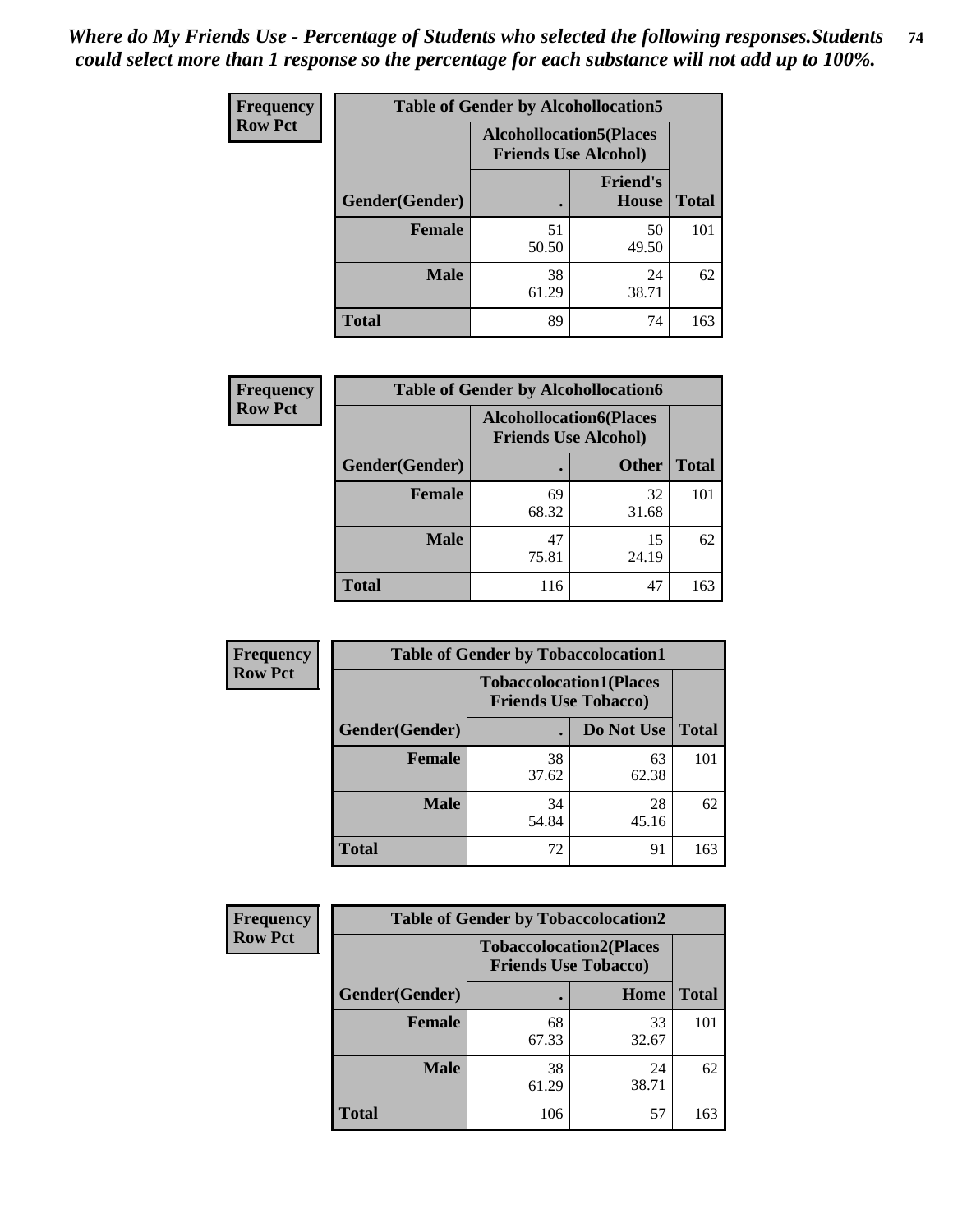| <b>Frequency</b> | <b>Table of Gender by Tobaccolocation3</b> |                                                               |               |              |
|------------------|--------------------------------------------|---------------------------------------------------------------|---------------|--------------|
| <b>Row Pct</b>   |                                            | <b>Tobaccolocation3(Places</b><br><b>Friends Use Tobacco)</b> |               |              |
|                  | Gender(Gender)                             |                                                               | <b>School</b> | <b>Total</b> |
|                  | <b>Female</b>                              | 93<br>92.08                                                   | 8<br>7.92     | 101          |
|                  | <b>Male</b>                                | 52<br>83.87                                                   | 10<br>16.13   | 62           |
|                  | <b>Total</b>                               | 145                                                           | 18            | 163          |

| <b>Frequency</b> | <b>Table of Gender by Tobaccolocation4</b> |                             |                                |              |
|------------------|--------------------------------------------|-----------------------------|--------------------------------|--------------|
| <b>Row Pct</b>   |                                            | <b>Friends Use Tobacco)</b> | <b>Tobaccolocation4(Places</b> |              |
|                  | Gender(Gender)                             |                             | Car                            | <b>Total</b> |
|                  | <b>Female</b>                              | 71<br>70.30                 | 30<br>29.70                    | 101          |
|                  | <b>Male</b>                                | 42<br>67.74                 | 20<br>32.26                    | 62           |
|                  | <b>Total</b>                               | 113                         | 50                             | 163          |

| Frequency      | <b>Table of Gender by Tobaccolocation5</b> |                                                               |                                 |              |  |
|----------------|--------------------------------------------|---------------------------------------------------------------|---------------------------------|--------------|--|
| <b>Row Pct</b> |                                            | <b>Tobaccolocation5(Places</b><br><b>Friends Use Tobacco)</b> |                                 |              |  |
|                | Gender(Gender)                             |                                                               | <b>Friend's</b><br><b>House</b> | <b>Total</b> |  |
|                | Female                                     | 70<br>69.31                                                   | 31<br>30.69                     | 101          |  |
|                | <b>Male</b>                                | 36<br>58.06                                                   | 26<br>41.94                     | 62           |  |
|                | <b>Total</b>                               | 106                                                           | 57                              | 163          |  |

| <b>Frequency</b> | <b>Table of Gender by Tobaccolocation6</b> |             |                                                               |              |
|------------------|--------------------------------------------|-------------|---------------------------------------------------------------|--------------|
| <b>Row Pct</b>   |                                            |             | <b>Tobaccolocation6(Places</b><br><b>Friends Use Tobacco)</b> |              |
|                  | Gender(Gender)                             |             | <b>Other</b>                                                  | <b>Total</b> |
|                  | <b>Female</b>                              | 73<br>72.28 | 28<br>27.72                                                   | 101          |
|                  | <b>Male</b>                                | 48<br>77.42 | 14<br>22.58                                                   | 62           |
|                  | <b>Total</b>                               | 121         | 42                                                            | 163          |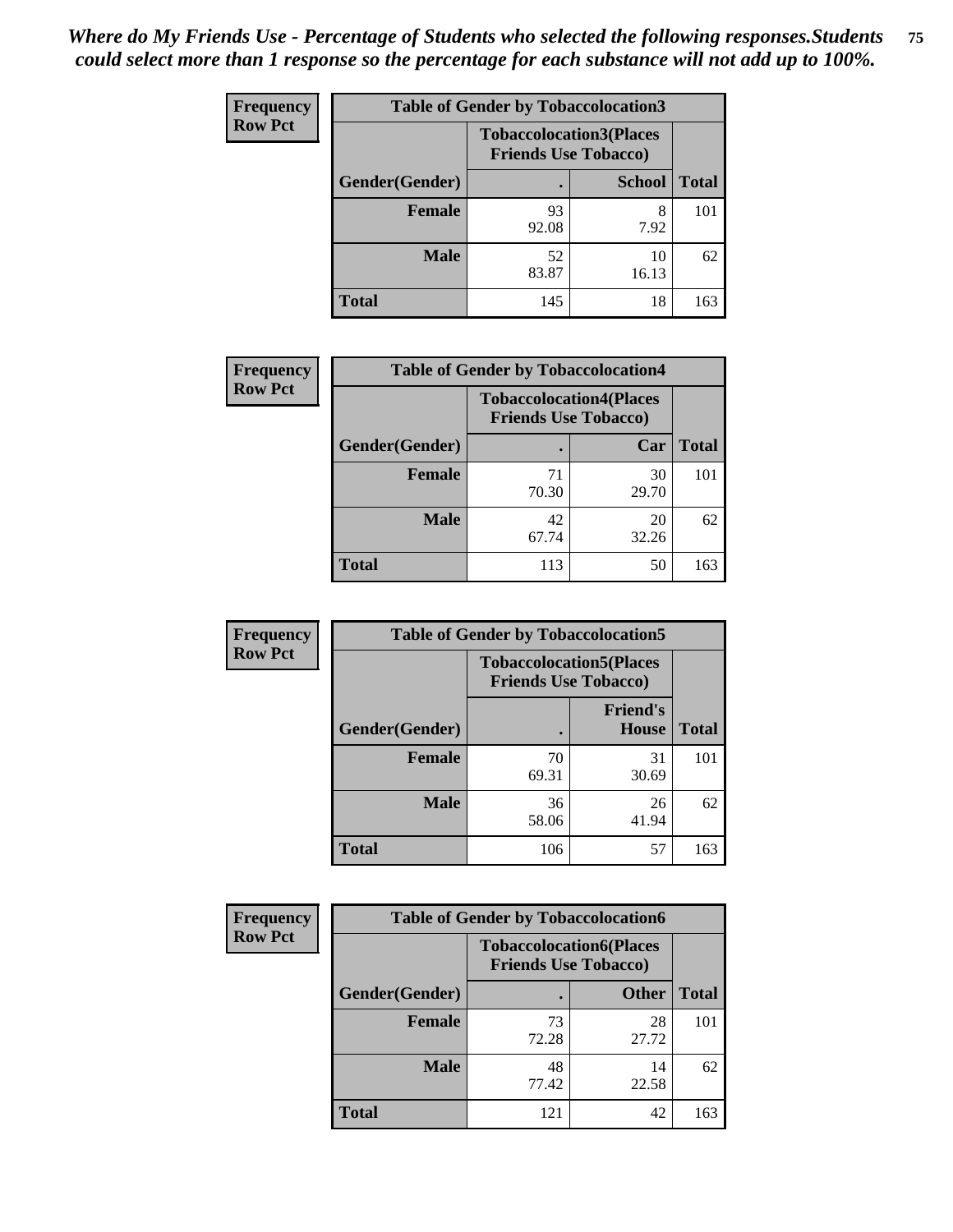| <b>Frequency</b> | <b>Table of Gender by Marijuanalocation1</b> |                                                                    |             |              |
|------------------|----------------------------------------------|--------------------------------------------------------------------|-------------|--------------|
| <b>Row Pct</b>   |                                              | <b>Marijuanalocation1(Places</b><br><b>Friends Use Marijuana</b> ) |             |              |
|                  | Gender(Gender)                               |                                                                    | Do Not Use  | <b>Total</b> |
|                  | <b>Female</b>                                | 37<br>36.63                                                        | 64<br>63.37 | 101          |
|                  | <b>Male</b>                                  | 31<br>50.00                                                        | 31<br>50.00 | 62           |
|                  | Total                                        | 68                                                                 | 95          | 163          |

| <b>Frequency</b> | <b>Table of Gender by Marijuanalocation2</b> |                                                                    |             |              |
|------------------|----------------------------------------------|--------------------------------------------------------------------|-------------|--------------|
| <b>Row Pct</b>   |                                              | <b>Marijuanalocation2(Places</b><br><b>Friends Use Marijuana</b> ) |             |              |
|                  | Gender(Gender)                               |                                                                    | Home        | <b>Total</b> |
|                  | <b>Female</b>                                | 78<br>77.23                                                        | 23<br>22.77 | 101          |
|                  | <b>Male</b>                                  | 48<br>77.42                                                        | 14<br>22.58 | 62           |
|                  | <b>Total</b>                                 | 126                                                                | 37          | 163          |

| Frequency      | <b>Table of Gender by Marijuanalocation3</b> |                                |                                  |              |
|----------------|----------------------------------------------|--------------------------------|----------------------------------|--------------|
| <b>Row Pct</b> |                                              | <b>Friends Use Marijuana</b> ) | <b>Marijuanalocation3(Places</b> |              |
|                | Gender(Gender)                               |                                | <b>School</b>                    | <b>Total</b> |
|                | Female                                       | 94<br>93.07                    | 6.93                             | 101          |
|                | <b>Male</b>                                  | 58<br>93.55                    | 6.45                             | 62           |
|                | <b>Total</b>                                 | 152                            | 11                               | 163          |

| <b>Frequency</b> | <b>Table of Gender by Marijuanalocation4</b> |                                |                                  |              |  |
|------------------|----------------------------------------------|--------------------------------|----------------------------------|--------------|--|
| <b>Row Pct</b>   |                                              | <b>Friends Use Marijuana</b> ) | <b>Marijuanalocation4(Places</b> |              |  |
|                  | Gender(Gender)                               |                                | Car                              | <b>Total</b> |  |
|                  | <b>Female</b>                                | 77<br>76.24                    | 24<br>23.76                      | 101          |  |
|                  | <b>Male</b>                                  | 49<br>79.03                    | 13<br>20.97                      | 62           |  |
|                  | <b>Total</b>                                 | 126                            | 37                               | 163          |  |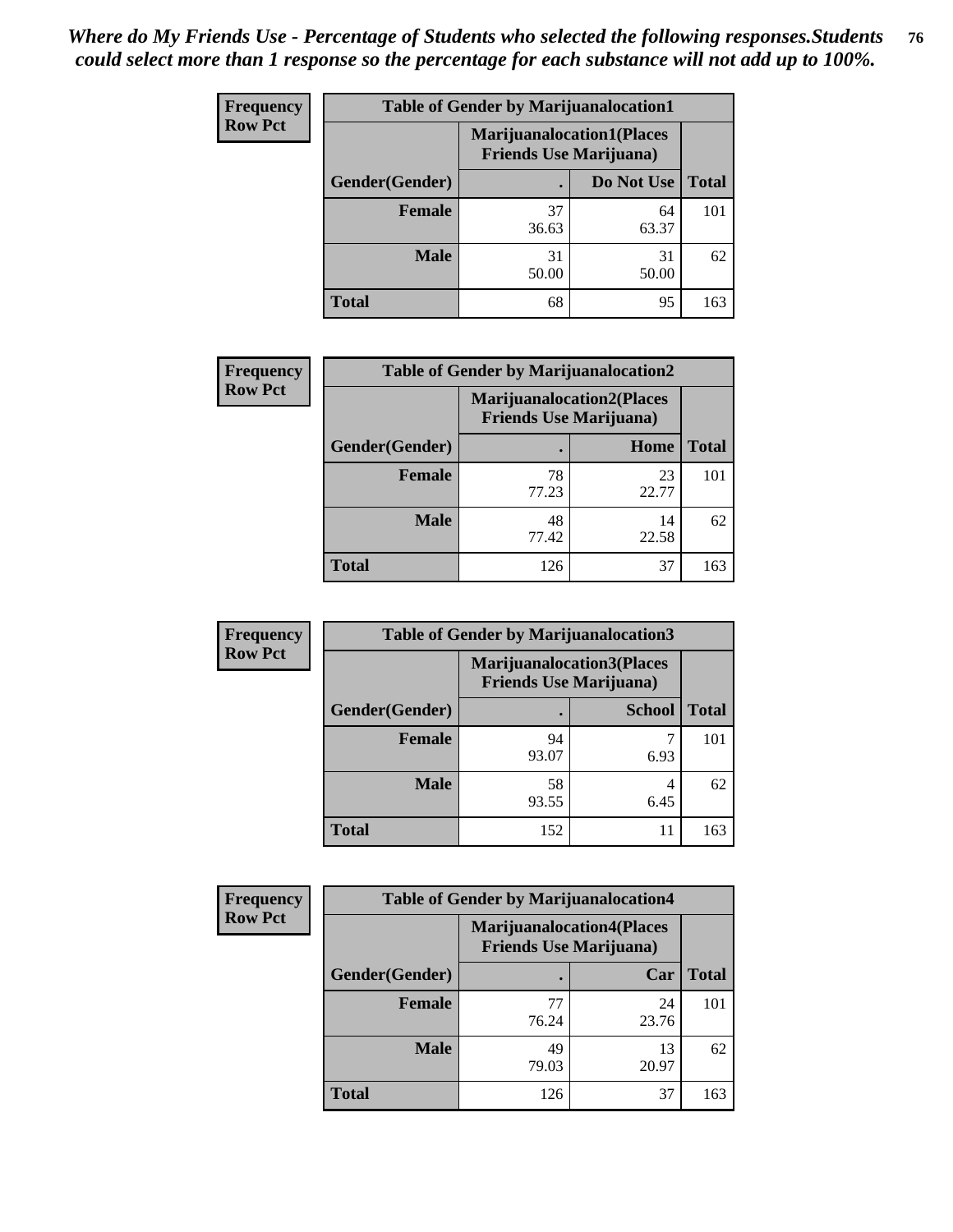| <b>Frequency</b> | <b>Table of Gender by Marijuanalocation5</b> |                                                                    |                          |              |
|------------------|----------------------------------------------|--------------------------------------------------------------------|--------------------------|--------------|
| <b>Row Pct</b>   |                                              | <b>Marijuanalocation5(Places</b><br><b>Friends Use Marijuana</b> ) |                          |              |
|                  | Gender(Gender)                               |                                                                    | <b>Friend's</b><br>House | <b>Total</b> |
|                  | <b>Female</b>                                | 68<br>67.33                                                        | 33<br>32.67              | 101          |
|                  | <b>Male</b>                                  | 43<br>69.35                                                        | 19<br>30.65              | 62           |
|                  | <b>Total</b>                                 | 111                                                                | 52                       | 163          |

| <b>Frequency</b> | <b>Table of Gender by Marijuanalocation6</b> |                                |                                  |              |
|------------------|----------------------------------------------|--------------------------------|----------------------------------|--------------|
| <b>Row Pct</b>   |                                              | <b>Friends Use Marijuana</b> ) | <b>Marijuanalocation6(Places</b> |              |
|                  | <b>Gender</b> (Gender)                       |                                | <b>Other</b>                     | <b>Total</b> |
|                  | <b>Female</b>                                | 74<br>73.27                    | 27<br>26.73                      | 101          |
|                  | <b>Male</b>                                  | 44<br>70.97                    | 18<br>29.03                      | 62           |
|                  | <b>Total</b>                                 | 118                            | 45                               | 163          |

| Frequency      | <b>Table of Gender by Otherdruglocation1</b> |             |                                                                                |              |
|----------------|----------------------------------------------|-------------|--------------------------------------------------------------------------------|--------------|
| <b>Row Pct</b> |                                              |             | <b>Otherdruglocation1(Places</b><br><b>Friends Use Other Illegal</b><br>Drugs) |              |
|                | <b>Gender</b> (Gender)                       |             | Do Not Use                                                                     | <b>Total</b> |
|                | <b>Female</b>                                | 21<br>20.79 | 80<br>79.21                                                                    | 101          |
|                | <b>Male</b>                                  | 10<br>16.13 | 52<br>83.87                                                                    | 62           |
|                | <b>Total</b>                                 | 31          | 132                                                                            | 163          |

| Frequency      | <b>Table of Gender by Otherdruglocation2</b> |                                                                                |             |              |
|----------------|----------------------------------------------|--------------------------------------------------------------------------------|-------------|--------------|
| <b>Row Pct</b> |                                              | <b>Otherdruglocation2(Places</b><br><b>Friends Use Other Illegal</b><br>Drugs) |             |              |
|                | Gender(Gender)                               |                                                                                | Home        | <b>Total</b> |
|                | <b>Female</b>                                | 85<br>84.16                                                                    | 16<br>15.84 | 101          |
|                | <b>Male</b>                                  | 55<br>88.71                                                                    | 11.29       | 62           |
|                | <b>Total</b>                                 | 140                                                                            | 23          | 163          |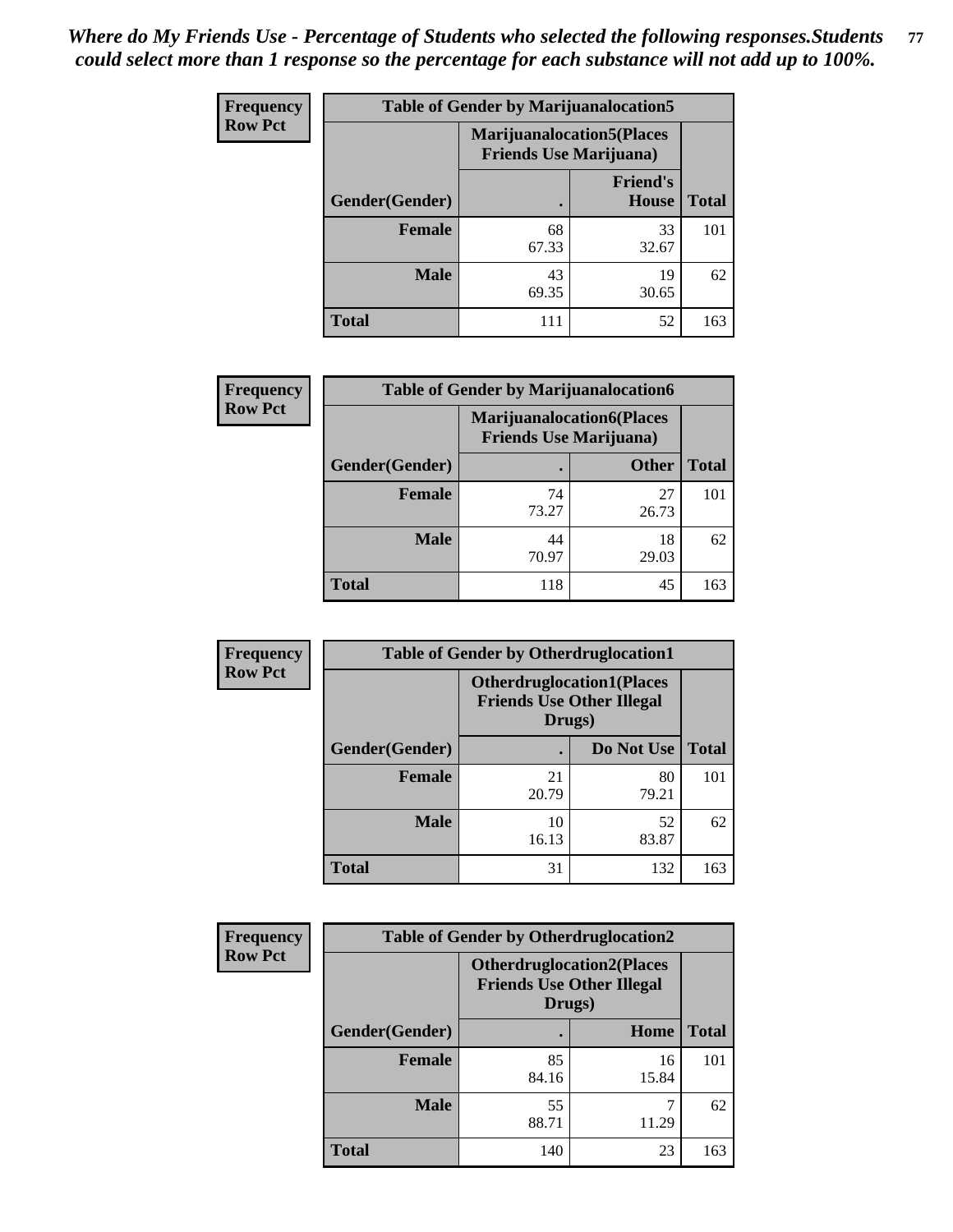| Frequency      | <b>Table of Gender by Otherdruglocation3</b> |             |                                                                      |              |
|----------------|----------------------------------------------|-------------|----------------------------------------------------------------------|--------------|
| <b>Row Pct</b> |                                              | Drugs)      | <b>Otherdruglocation3(Places</b><br><b>Friends Use Other Illegal</b> |              |
|                | Gender(Gender)                               |             | <b>School</b>                                                        | <b>Total</b> |
|                | <b>Female</b>                                | 93<br>92.08 | 8<br>7.92                                                            | 101          |
|                | <b>Male</b>                                  | 58<br>93.55 | 6.45                                                                 | 62           |
|                | <b>Total</b>                                 | 151         | 12                                                                   | 163          |

| Frequency      | <b>Table of Gender by Otherdruglocation4</b> |                                                                                |             |              |
|----------------|----------------------------------------------|--------------------------------------------------------------------------------|-------------|--------------|
| <b>Row Pct</b> |                                              | <b>Otherdruglocation4(Places</b><br><b>Friends Use Other Illegal</b><br>Drugs) |             |              |
|                | Gender(Gender)                               |                                                                                | Car         | <b>Total</b> |
|                | <b>Female</b>                                | 89<br>88.12                                                                    | 12<br>11.88 | 101          |
|                | <b>Male</b>                                  | 56<br>90.32                                                                    | 6<br>9.68   | 62           |
|                | <b>Total</b>                                 | 145                                                                            | 18          | 163          |

| Frequency      | <b>Table of Gender by Otherdruglocation5</b> |                                                                                |                                 |              |
|----------------|----------------------------------------------|--------------------------------------------------------------------------------|---------------------------------|--------------|
| <b>Row Pct</b> |                                              | <b>Otherdruglocation5(Places</b><br><b>Friends Use Other Illegal</b><br>Drugs) |                                 |              |
|                | Gender(Gender)                               |                                                                                | <b>Friend's</b><br><b>House</b> | <b>Total</b> |
|                | <b>Female</b>                                | 82<br>81.19                                                                    | 19<br>18.81                     | 101          |
|                | <b>Male</b>                                  | 55<br>88.71                                                                    | 11.29                           | 62           |
|                | <b>Total</b>                                 | 137                                                                            | 26                              | 163          |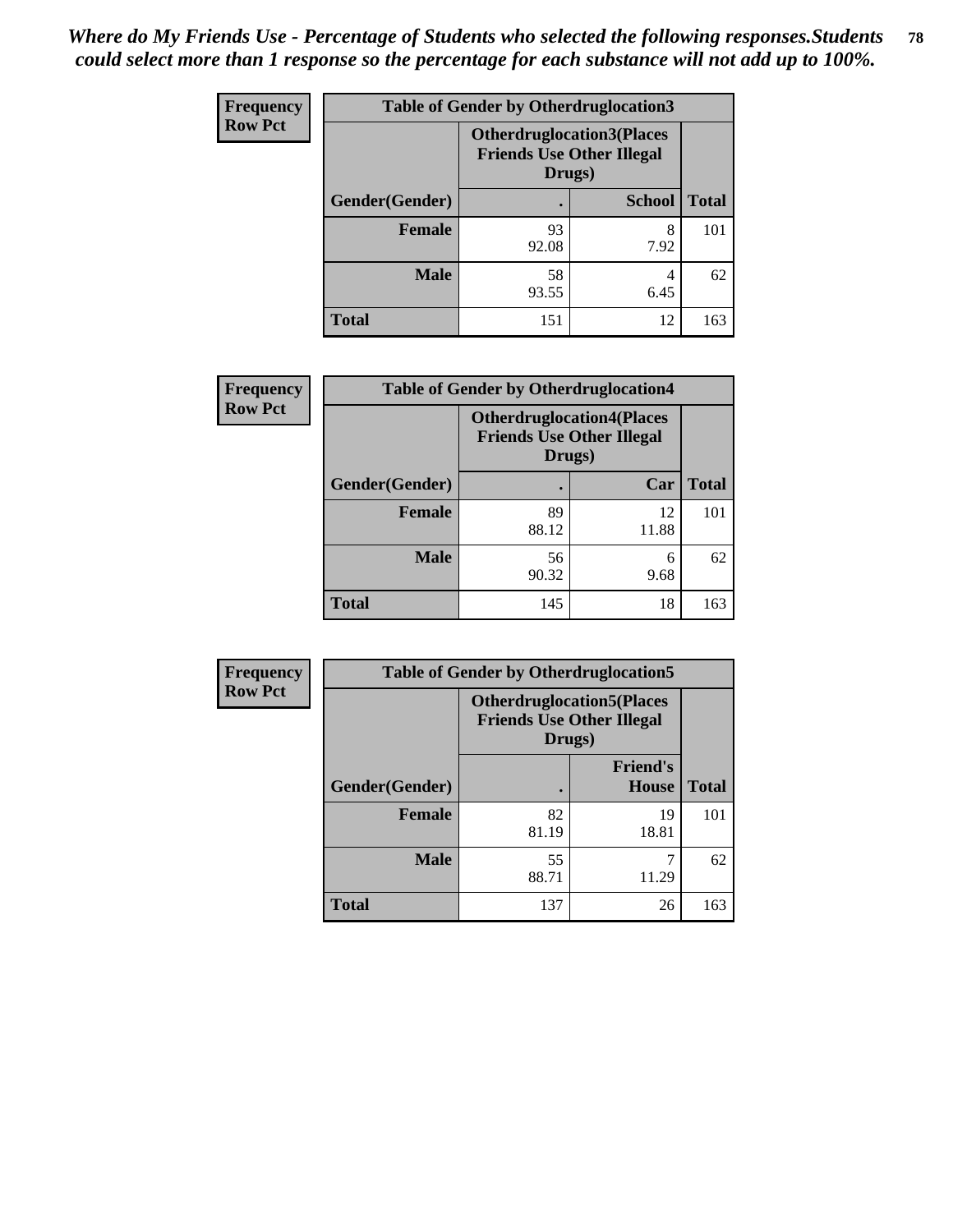| <b>Frequency</b> | <b>Table of Gender by Otherdruglocation6</b> |                                                                                |              |              |
|------------------|----------------------------------------------|--------------------------------------------------------------------------------|--------------|--------------|
| <b>Row Pct</b>   |                                              | <b>Otherdruglocation6(Places</b><br><b>Friends Use Other Illegal</b><br>Drugs) |              |              |
|                  | Gender(Gender)                               |                                                                                | <b>Other</b> | <b>Total</b> |
|                  | Female                                       | 85<br>84.16                                                                    | 16<br>15.84  | 101          |
|                  | <b>Male</b>                                  | 56<br>90.32                                                                    | 6<br>9.68    | 62           |
|                  | <b>Total</b>                                 | 141                                                                            | 22           | 163          |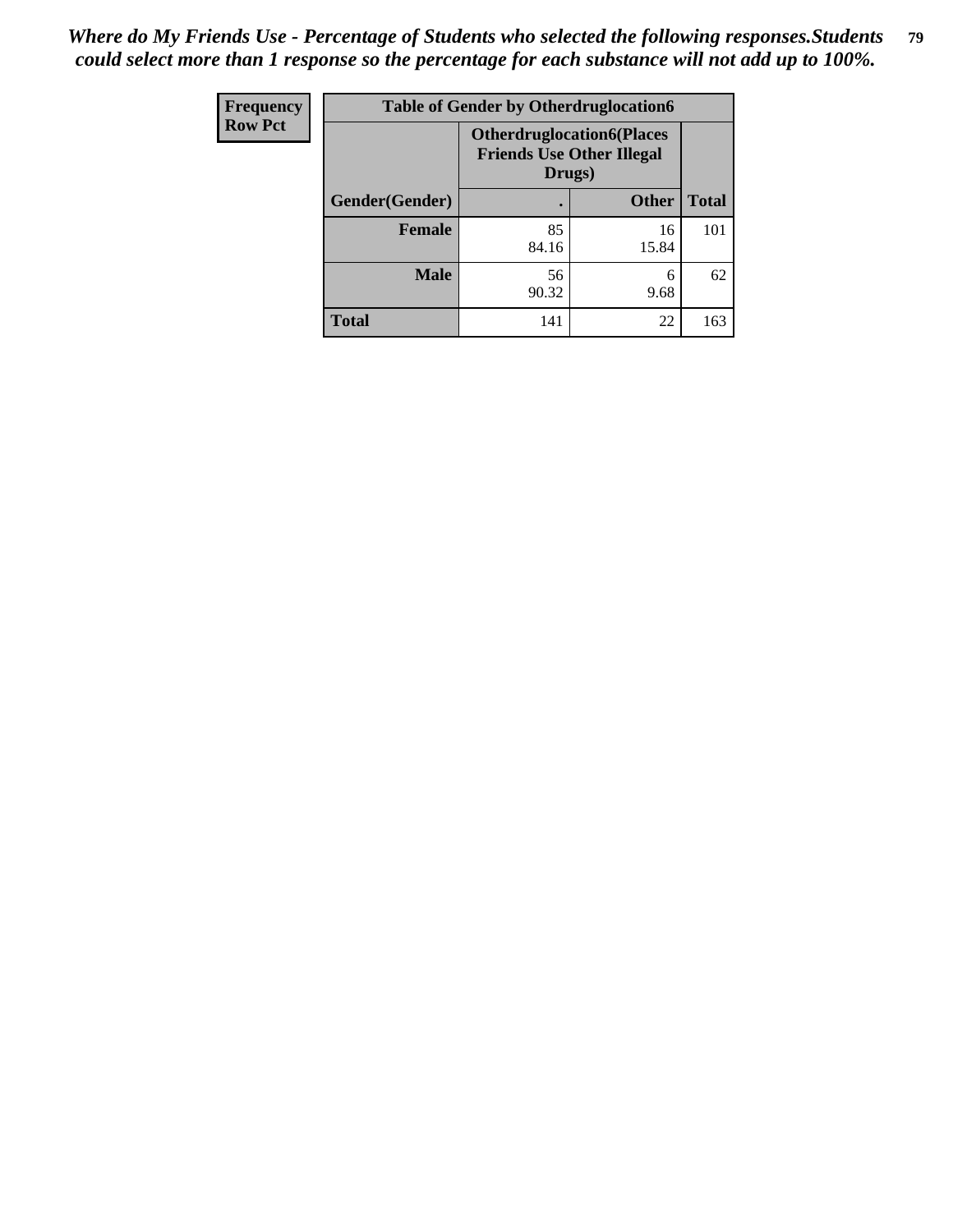| <b>Frequency</b> | <b>Table of Gender by Alcoholtime1</b> |                                                          |                      |              |
|------------------|----------------------------------------|----------------------------------------------------------|----------------------|--------------|
| <b>Row Pct</b>   |                                        | <b>Alcoholtime1(Times</b><br><b>Friends Use Alcohol)</b> |                      |              |
|                  | Gender(Gender)                         | $\bullet$                                                | Do Not<br><b>Use</b> | <b>Total</b> |
|                  | <b>Female</b>                          | 61<br>60.40                                              | 40<br>39.60          | 101          |
|                  | <b>Male</b>                            | 33<br>53.23                                              | 29<br>46.77          | 62           |
|                  | <b>Total</b>                           | 94                                                       | 69                   | 163          |

| <b>Frequency</b> | <b>Table of Gender by Alcoholtime2</b> |                                                          |                            |              |
|------------------|----------------------------------------|----------------------------------------------------------|----------------------------|--------------|
| <b>Row Pct</b>   |                                        | <b>Alcoholtime2(Times</b><br><b>Friends Use Alcohol)</b> |                            |              |
|                  | Gender(Gender)                         |                                                          | <b>On Way</b><br>to School | <b>Total</b> |
|                  | <b>Female</b>                          | 96<br>95.05                                              | 5<br>4.95                  | 101          |
|                  | <b>Male</b>                            | 60<br>96.77                                              | 2<br>3.23                  | 62           |
|                  | <b>Total</b>                           | 156                                                      |                            | 163          |

| Frequency      | <b>Table of Gender by Alcoholtime3</b> |                                                   |                                |              |
|----------------|----------------------------------------|---------------------------------------------------|--------------------------------|--------------|
| <b>Row Pct</b> |                                        | Alcoholtime3(Times<br><b>Friends Use Alcohol)</b> |                                |              |
|                | Gender(Gender)                         |                                                   | <b>During</b><br><b>School</b> | <b>Total</b> |
|                | Female                                 | 100<br>99.01                                      | 0.99                           | 101          |
|                | <b>Male</b>                            | 61<br>98.39                                       | 1.61                           | 62           |
|                | <b>Total</b>                           | 161                                               | 2                              | 163          |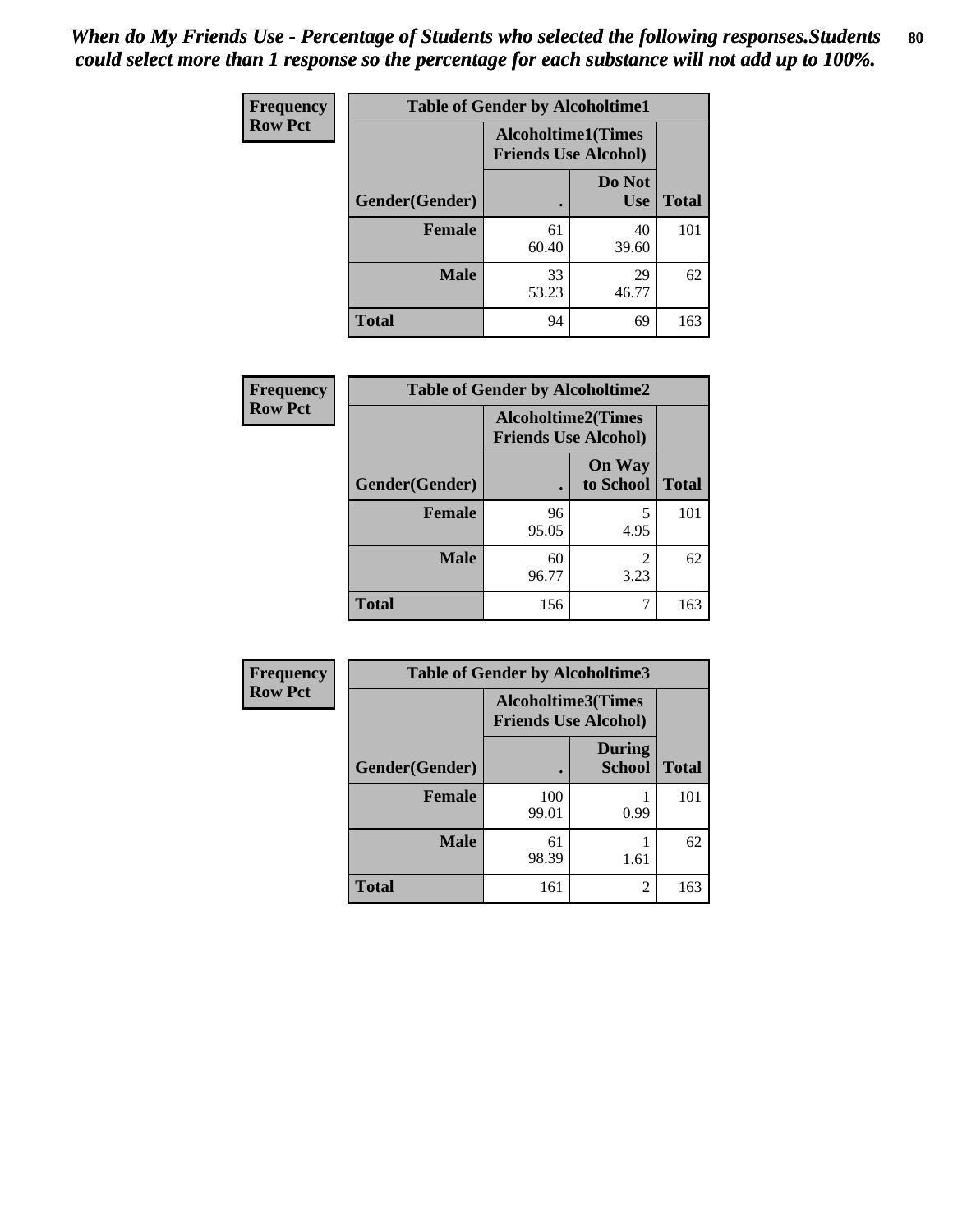*When do My Friends Use - Percentage of Students who selected the following responses.Students could select more than 1 response so the percentage for each substance will not add up to 100%.* **81**

| <b>Frequency</b> | <b>Table of Gender by Alcoholtime4</b> |                                                          |                                                |              |
|------------------|----------------------------------------|----------------------------------------------------------|------------------------------------------------|--------------|
| <b>Row Pct</b>   |                                        | <b>Alcoholtime4(Times</b><br><b>Friends Use Alcohol)</b> |                                                |              |
|                  | Gender(Gender)                         |                                                          | <b>On Way</b><br>Home<br>From<br><b>School</b> | <b>Total</b> |
|                  | <b>Female</b>                          | 93<br>92.08                                              | 8<br>7.92                                      | 101          |
|                  | <b>Male</b>                            | 60<br>96.77                                              | $\overline{c}$<br>3.23                         | 62           |
|                  | <b>Total</b>                           | 153                                                      | 10                                             | 163          |

| <b>Frequency</b> | <b>Table of Gender by Alcoholtime5</b> |                                                           |                   |              |
|------------------|----------------------------------------|-----------------------------------------------------------|-------------------|--------------|
| <b>Row Pct</b>   |                                        | <b>Alcoholtime5</b> (Times<br><b>Friends Use Alcohol)</b> |                   |              |
|                  | Gender(Gender)                         |                                                           | <b>Weeknights</b> | <b>Total</b> |
|                  | <b>Female</b>                          | 78<br>77.23                                               | 23<br>22.77       | 101          |
|                  | <b>Male</b>                            | 53<br>85.48                                               | 9<br>14.52        | 62           |
|                  | <b>Total</b>                           | 131                                                       | 32                | 163          |

| <b>Frequency</b> |                | <b>Table of Gender by Alcoholtime6</b> |                                                           |              |
|------------------|----------------|----------------------------------------|-----------------------------------------------------------|--------------|
| <b>Row Pct</b>   |                |                                        | <b>Alcoholtime6</b> (Times<br><b>Friends Use Alcohol)</b> |              |
|                  | Gender(Gender) |                                        | Weekends                                                  | <b>Total</b> |
|                  | Female         | 35<br>34.65                            | 66<br>65.35                                               | 101          |
|                  | <b>Male</b>    | 31<br>50.00                            | 31<br>50.00                                               | 62           |
|                  | <b>Total</b>   | 66                                     | 97                                                        | 163          |

| <b>Frequency</b> | <b>Table of Gender by Tobaccotime1</b> |                                                          |                      |              |
|------------------|----------------------------------------|----------------------------------------------------------|----------------------|--------------|
| <b>Row Pct</b>   |                                        | <b>Tobaccotime1(Times</b><br><b>Friends Use Tobacco)</b> |                      |              |
|                  | Gender(Gender)                         |                                                          | Do Not<br><b>Use</b> | <b>Total</b> |
|                  | <b>Female</b>                          | 40<br>39.60                                              | 61<br>60.40          | 101          |
|                  | <b>Male</b>                            | 31<br>50.00                                              | 31<br>50.00          | 62           |
|                  | <b>Total</b>                           | 71                                                       | 92                   | 163          |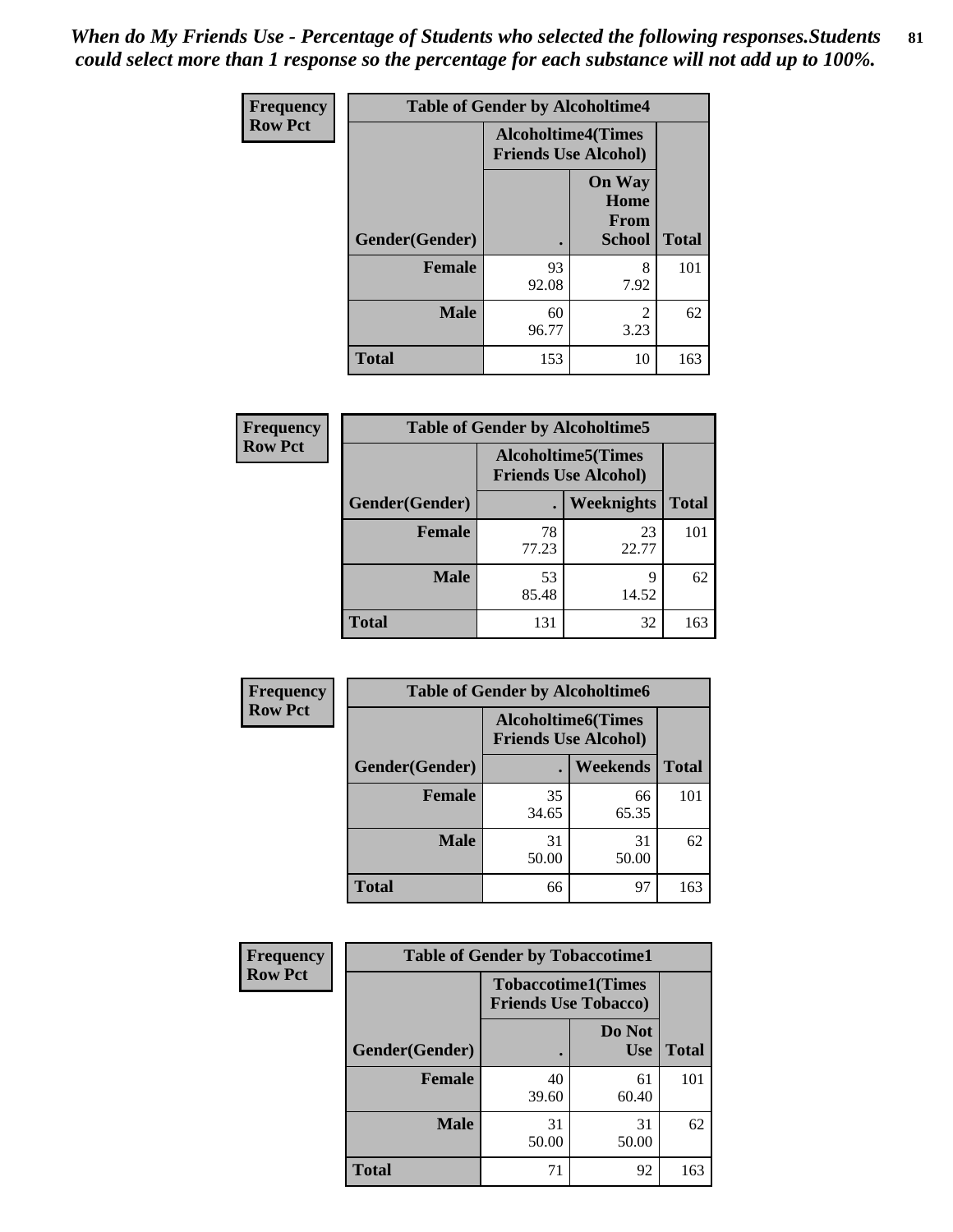| <b>Frequency</b> | <b>Table of Gender by Tobaccotime2</b> |                                                          |                            |              |
|------------------|----------------------------------------|----------------------------------------------------------|----------------------------|--------------|
| <b>Row Pct</b>   |                                        | <b>Tobaccotime2(Times</b><br><b>Friends Use Tobacco)</b> |                            |              |
|                  | Gender(Gender)                         | $\bullet$                                                | <b>On Way</b><br>to School | <b>Total</b> |
|                  | Female                                 | 76<br>75.25                                              | 25<br>24.75                | 101          |
|                  | <b>Male</b>                            | 44<br>70.97                                              | 18<br>29.03                | 62           |
|                  | <b>Total</b>                           | 120                                                      | 43                         | 163          |

| Frequency      | <b>Table of Gender by Tobaccotime3</b> |                                                          |                                |              |
|----------------|----------------------------------------|----------------------------------------------------------|--------------------------------|--------------|
| <b>Row Pct</b> |                                        | <b>Tobaccotime3(Times</b><br><b>Friends Use Tobacco)</b> |                                |              |
|                | Gender(Gender)                         |                                                          | <b>During</b><br><b>School</b> | <b>Total</b> |
|                | Female                                 | 97<br>96.04                                              | 4<br>3.96                      | 101          |
|                | <b>Male</b>                            | 54<br>87.10                                              | 8<br>12.90                     | 62           |
|                | <b>Total</b>                           | 151                                                      | 12                             | 163          |

| <b>Frequency</b> | <b>Table of Gender by Tobaccotime4</b> |                                                          |                                                |              |
|------------------|----------------------------------------|----------------------------------------------------------|------------------------------------------------|--------------|
| <b>Row Pct</b>   |                                        | <b>Tobaccotime4(Times</b><br><b>Friends Use Tobacco)</b> |                                                |              |
|                  | Gender(Gender)                         |                                                          | <b>On Way</b><br>Home<br>From<br><b>School</b> | <b>Total</b> |
|                  | <b>Female</b>                          | 93<br>92.08                                              | 8<br>7.92                                      | 101          |
|                  | <b>Male</b>                            | 60<br>96.77                                              | $\mathfrak{D}$<br>3.23                         | 62           |
|                  | <b>Total</b>                           | 153                                                      | 10                                             | 163          |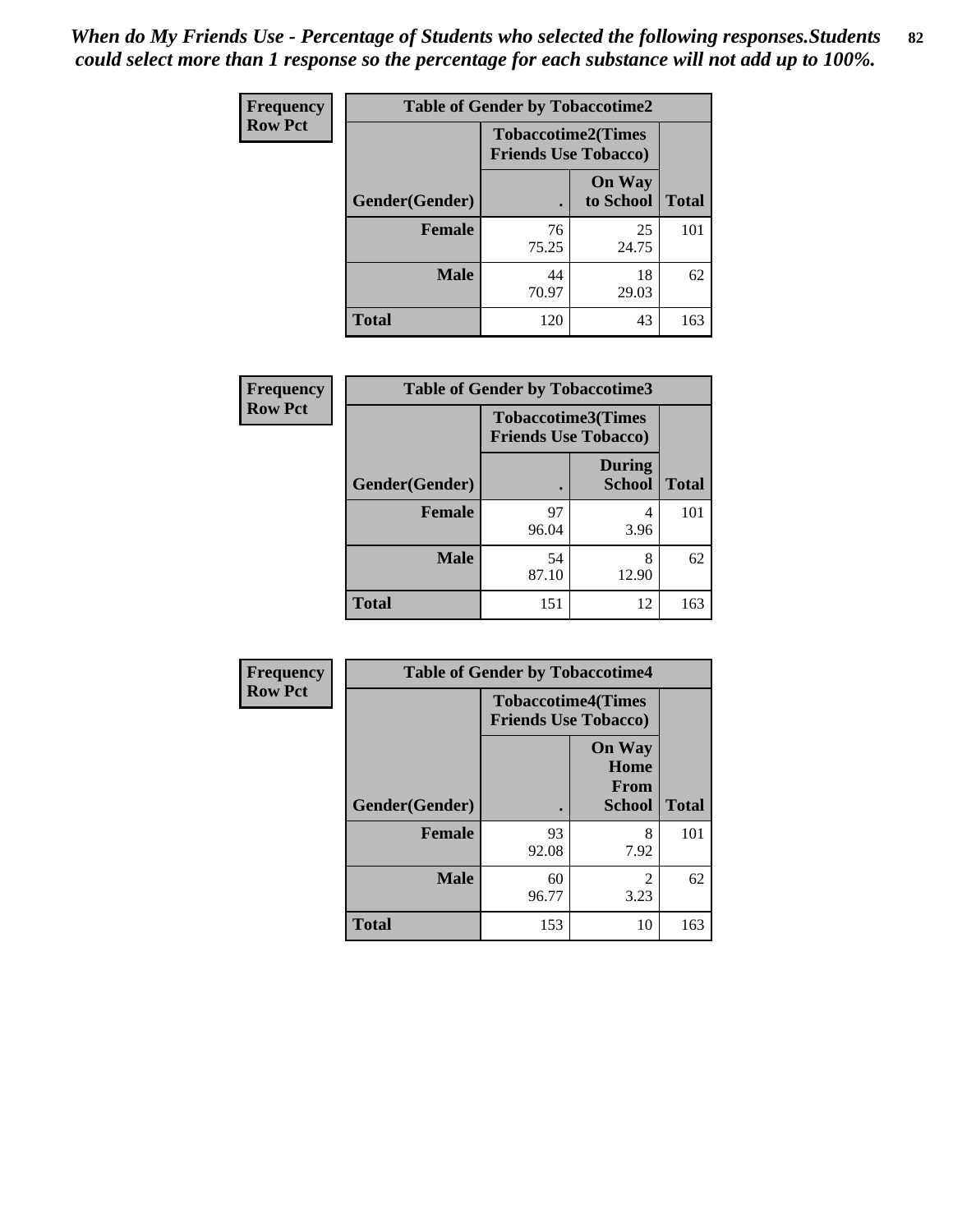| Frequency      | <b>Table of Gender by Tobaccotime5</b> |             |                                                          |              |  |
|----------------|----------------------------------------|-------------|----------------------------------------------------------|--------------|--|
| <b>Row Pct</b> |                                        |             | <b>Tobaccotime5(Times</b><br><b>Friends Use Tobacco)</b> |              |  |
|                | Gender(Gender)                         |             | Weeknights                                               | <b>Total</b> |  |
|                | <b>Female</b>                          | 68<br>67.33 | 33<br>32.67                                              | 101          |  |
|                | <b>Male</b>                            | 36<br>58.06 | 26<br>41.94                                              | 62           |  |
|                | <b>Total</b>                           | 104         | 59                                                       | 163          |  |

| Frequency      | <b>Table of Gender by Tobaccotime6</b> |                                                          |                 |              |
|----------------|----------------------------------------|----------------------------------------------------------|-----------------|--------------|
| <b>Row Pct</b> |                                        | <b>Tobaccotime6(Times</b><br><b>Friends Use Tobacco)</b> |                 |              |
|                | Gender(Gender)                         |                                                          | <b>Weekends</b> | <b>Total</b> |
|                | Female                                 | 64<br>63.37                                              | 37<br>36.63     | 101          |
|                | <b>Male</b>                            | 35<br>56.45                                              | 27<br>43.55     | 62           |
|                | <b>Total</b>                           | 99                                                       | 64              | 163          |

| <b>Frequency</b> | <b>Table of Gender by Marijuanatime1</b> |                                |                             |              |
|------------------|------------------------------------------|--------------------------------|-----------------------------|--------------|
| <b>Row Pct</b>   |                                          | <b>Friends Use Marijuana</b> ) | <b>Marijuanatime1(Times</b> |              |
|                  | Gender(Gender)                           |                                | Do Not Use                  | <b>Total</b> |
|                  | <b>Female</b>                            | 41<br>40.59                    | 60<br>59.41                 | 101          |
|                  | <b>Male</b>                              | 33<br>53.23                    | 29<br>46.77                 | 62           |
|                  | <b>Total</b>                             | 74                             | 89                          | 163          |

| <b>Frequency</b> | <b>Table of Gender by Marijuanatime2</b> |                                                               |                            |              |
|------------------|------------------------------------------|---------------------------------------------------------------|----------------------------|--------------|
| <b>Row Pct</b>   |                                          | <b>Marijuanatime2(Times</b><br><b>Friends Use Marijuana</b> ) |                            |              |
|                  | Gender(Gender)                           |                                                               | On Way to<br><b>School</b> | <b>Total</b> |
|                  | Female                                   | 84<br>83.17                                                   | 17<br>16.83                | 101          |
|                  | <b>Male</b>                              | 56<br>90.32                                                   | 6<br>9.68                  | 62           |
|                  | <b>Total</b>                             | 140                                                           | 23                         | 163          |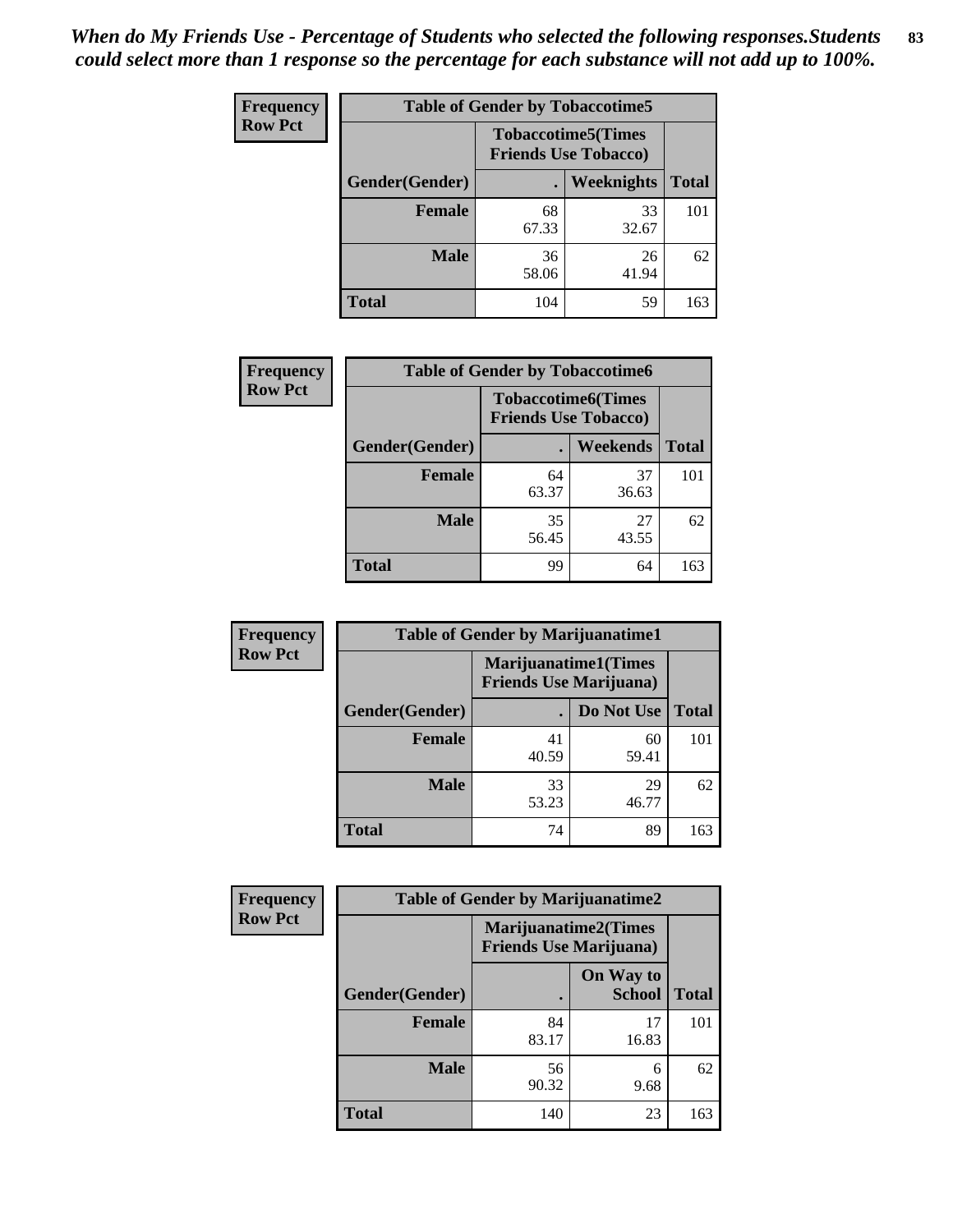| <b>Frequency</b> | <b>Table of Gender by Marijuanatime3</b> |                                                        |                                |              |
|------------------|------------------------------------------|--------------------------------------------------------|--------------------------------|--------------|
| <b>Row Pct</b>   |                                          | Marijuanatime3(Times<br><b>Friends Use Marijuana</b> ) |                                |              |
|                  | Gender(Gender)                           |                                                        | <b>During</b><br><b>School</b> | <b>Total</b> |
|                  | <b>Female</b>                            | 96<br>95.05                                            | 4.95                           | 101          |
|                  | <b>Male</b>                              | 61<br>98.39                                            | 1.61                           | 62           |
|                  | <b>Total</b>                             | 157                                                    | 6                              | 163          |

| Frequency      | <b>Table of Gender by Marijuanatime4</b> |                                                               |                                                       |              |
|----------------|------------------------------------------|---------------------------------------------------------------|-------------------------------------------------------|--------------|
| <b>Row Pct</b> |                                          | <b>Marijuanatime4(Times</b><br><b>Friends Use Marijuana</b> ) |                                                       |              |
|                | Gender(Gender)                           |                                                               | <b>On Way</b><br>Home<br><b>From</b><br><b>School</b> | <b>Total</b> |
|                | <b>Female</b>                            | 85<br>84.16                                                   | 16<br>15.84                                           | 101          |
|                | <b>Male</b>                              | 55<br>88.71                                                   | ┑<br>11.29                                            | 62           |
|                | <b>Total</b>                             | 140                                                           | 23                                                    | 163          |

| Frequency      | <b>Table of Gender by Marijuanatime5</b> |             |                                                                |              |  |
|----------------|------------------------------------------|-------------|----------------------------------------------------------------|--------------|--|
| <b>Row Pct</b> |                                          |             | <b>Marijuanatime5</b> (Times<br><b>Friends Use Marijuana</b> ) |              |  |
|                | Gender(Gender)                           |             | <b>Weeknights</b>                                              | <b>Total</b> |  |
|                | <b>Female</b>                            | 77<br>76.24 | 24<br>23.76                                                    | 101          |  |
|                | <b>Male</b>                              | 52<br>83.87 | 10<br>16.13                                                    | 62           |  |
|                | <b>Total</b>                             | 129         | 34                                                             | 163          |  |

| Frequency      |                | <b>Table of Gender by Marijuanatime6</b>                      |                 |              |
|----------------|----------------|---------------------------------------------------------------|-----------------|--------------|
| <b>Row Pct</b> |                | <b>Marijuanatime6(Times</b><br><b>Friends Use Marijuana</b> ) |                 |              |
|                | Gender(Gender) |                                                               | <b>Weekends</b> | <b>Total</b> |
|                | <b>Female</b>  | 59<br>58.42                                                   | 42<br>41.58     | 101          |
|                | <b>Male</b>    | 27<br>43.55                                                   | 35<br>56.45     | 62           |
|                | <b>Total</b>   | 86                                                            | 77              | 163          |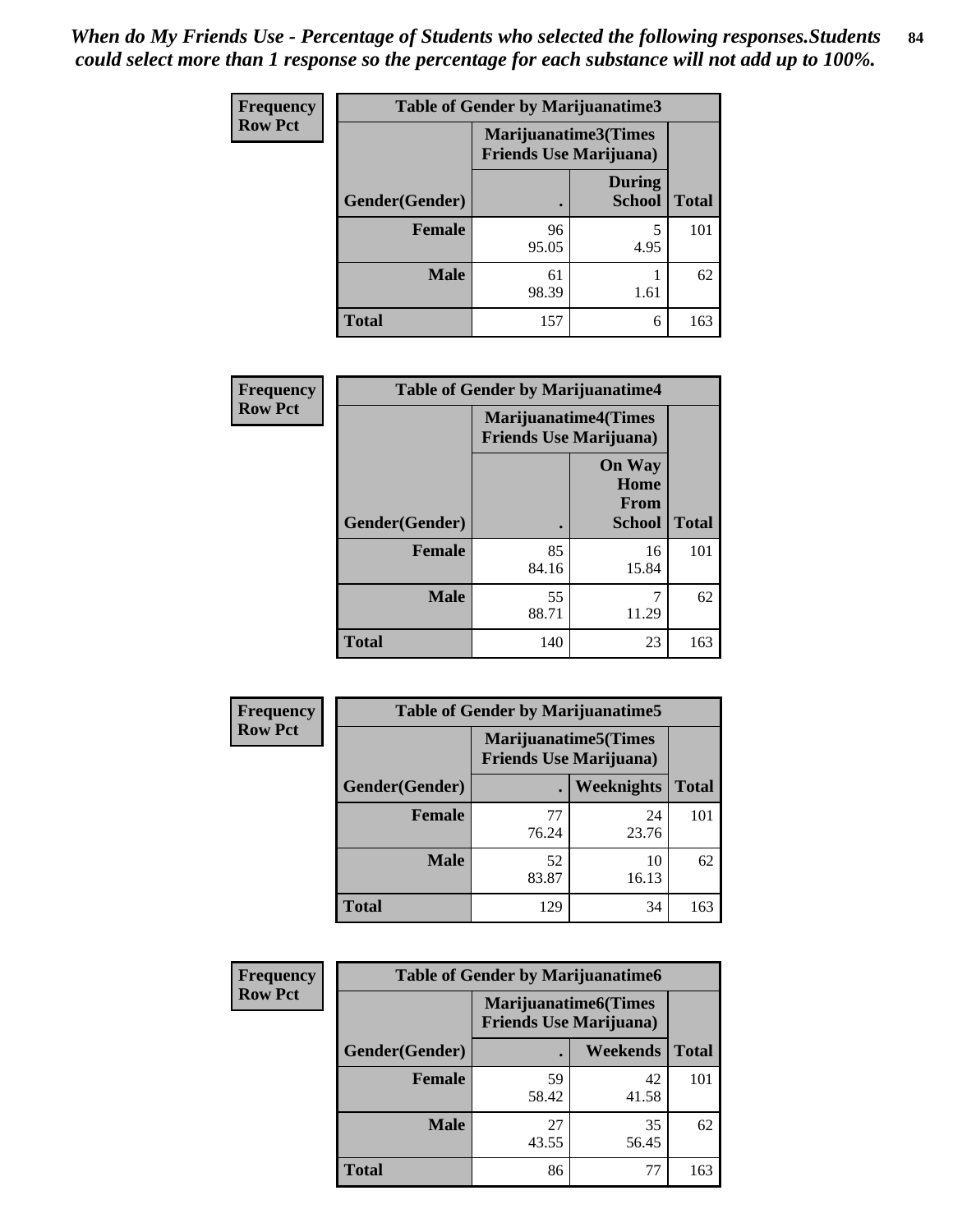| <b>Frequency</b> | <b>Table of Gender by Otherdrugtime1</b> |                                                                                   |             |              |
|------------------|------------------------------------------|-----------------------------------------------------------------------------------|-------------|--------------|
| <b>Row Pct</b>   |                                          | <b>Otherdrugtime1(Times</b><br><b>Friends Use Other</b><br><b>Illegal Drugs</b> ) |             |              |
|                  | Gender(Gender)                           |                                                                                   | Do Not Use  | <b>Total</b> |
|                  | <b>Female</b>                            | 17<br>16.83                                                                       | 84<br>83.17 | 101          |
|                  | <b>Male</b>                              | 12<br>19.35                                                                       | 50<br>80.65 | 62           |
|                  | <b>Total</b>                             | 29                                                                                | 134         | 163          |

| Frequency      | <b>Table of Gender by Otherdrugtime2</b> |                                                                                   |                            |              |
|----------------|------------------------------------------|-----------------------------------------------------------------------------------|----------------------------|--------------|
| <b>Row Pct</b> |                                          | <b>Otherdrugtime2(Times</b><br><b>Friends Use Other</b><br><b>Illegal Drugs</b> ) |                            |              |
|                | Gender(Gender)                           |                                                                                   | On Way to<br><b>School</b> | <b>Total</b> |
|                | <b>Female</b>                            | 93<br>92.08                                                                       | 8<br>7.92                  | 101          |
|                | <b>Male</b>                              | 60<br>96.77                                                                       | $\overline{2}$<br>3.23     | 62           |
|                | <b>Total</b>                             | 153                                                                               | 10                         | 163          |

| Frequency      | <b>Table of Gender by Otherdrugtime3</b> |                                                    |                                |              |  |
|----------------|------------------------------------------|----------------------------------------------------|--------------------------------|--------------|--|
| <b>Row Pct</b> |                                          | <b>Friends Use Other</b><br><b>Illegal Drugs</b> ) | Otherdrugtime3(Times           |              |  |
|                | Gender(Gender)                           |                                                    | <b>During</b><br><b>School</b> | <b>Total</b> |  |
|                | <b>Female</b>                            | 96<br>95.05                                        | 5<br>4.95                      | 101          |  |
|                | <b>Male</b>                              | 58<br>93.55                                        | 4<br>6.45                      | 62           |  |
|                | <b>Total</b>                             | 154                                                | 9                              | 163          |  |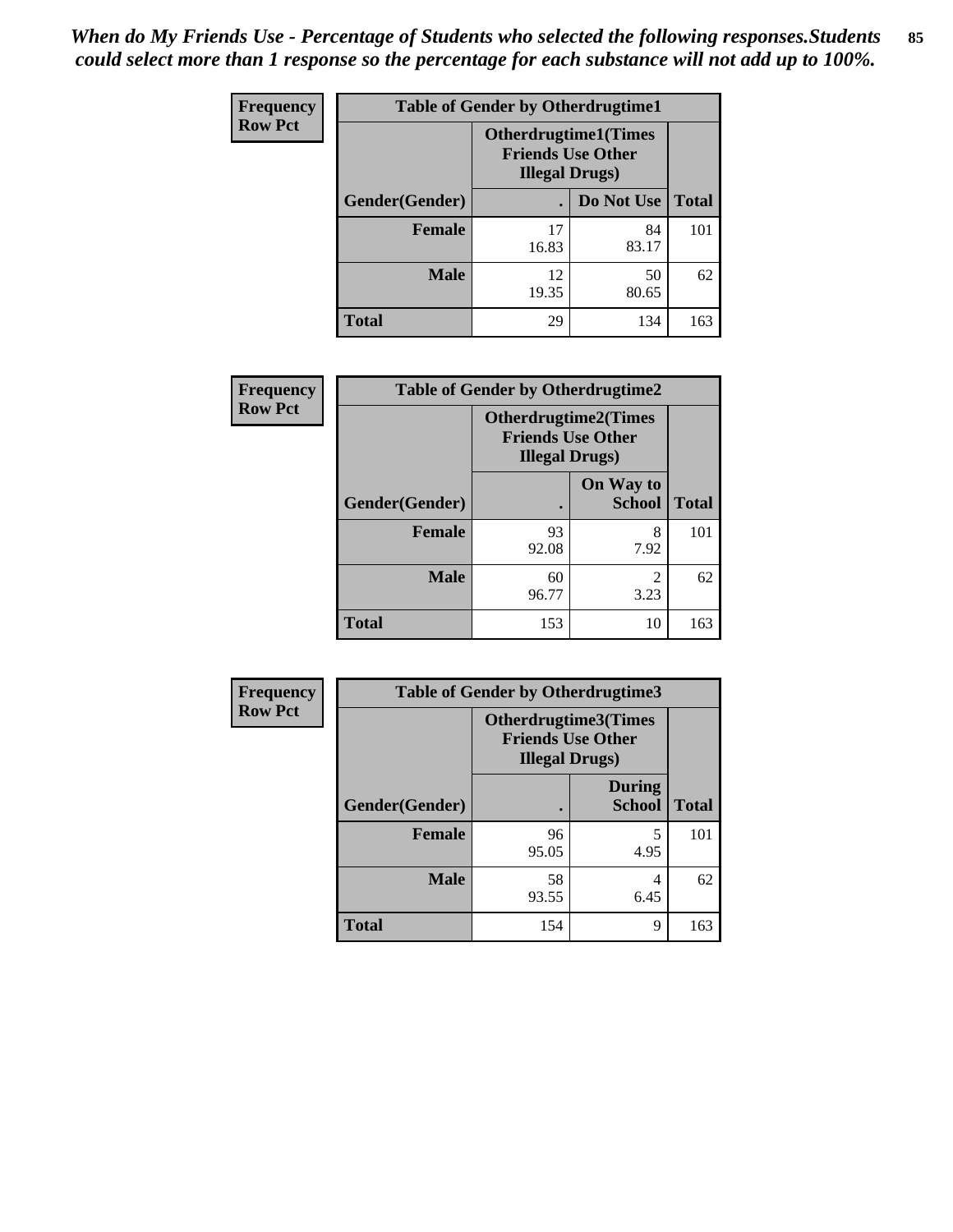*When do My Friends Use - Percentage of Students who selected the following responses.Students could select more than 1 response so the percentage for each substance will not add up to 100%.* **86**

| <b>Frequency</b> | <b>Table of Gender by Otherdrugtime4</b> |                                                    |                                                |              |
|------------------|------------------------------------------|----------------------------------------------------|------------------------------------------------|--------------|
| <b>Row Pct</b>   |                                          | <b>Friends Use Other</b><br><b>Illegal Drugs</b> ) | <b>Otherdrugtime4(Times</b>                    |              |
|                  | Gender(Gender)                           |                                                    | <b>On Way</b><br>Home<br>From<br><b>School</b> | <b>Total</b> |
|                  | Female                                   | 94<br>93.07                                        | 6.93                                           | 101          |
|                  | <b>Male</b>                              | 58<br>93.55                                        | 4<br>6.45                                      | 62           |
|                  | <b>Total</b>                             | 152                                                | 11                                             | 163          |

| Frequency      | <b>Table of Gender by Otherdrugtime5</b> |                                                                                    |                   |              |
|----------------|------------------------------------------|------------------------------------------------------------------------------------|-------------------|--------------|
| <b>Row Pct</b> |                                          | <b>Otherdrugtime5</b> (Times<br><b>Friends Use Other</b><br><b>Illegal Drugs</b> ) |                   |              |
|                | Gender(Gender)                           |                                                                                    | <b>Weeknights</b> | <b>Total</b> |
|                | <b>Female</b>                            | 87<br>86.14                                                                        | 14<br>13.86       | 101          |
|                | <b>Male</b>                              | 55<br>88.71                                                                        | 11.29             | 62           |
|                | <b>Total</b>                             | 142                                                                                | 21                | 163          |

| <b>Frequency</b> | <b>Table of Gender by Otherdrugtime6</b> |                                                                                   |             |              |  |
|------------------|------------------------------------------|-----------------------------------------------------------------------------------|-------------|--------------|--|
| <b>Row Pct</b>   |                                          | <b>Otherdrugtime6(Times</b><br><b>Friends Use Other</b><br><b>Illegal Drugs</b> ) |             |              |  |
|                  | Gender(Gender)                           |                                                                                   | Weekends    | <b>Total</b> |  |
|                  | <b>Female</b>                            | 82<br>81.19                                                                       | 19<br>18.81 | 101          |  |
|                  | <b>Male</b>                              | 52<br>83.87                                                                       | 10<br>16.13 | 62           |  |
|                  | <b>Total</b>                             | 134                                                                               | 29          | 163          |  |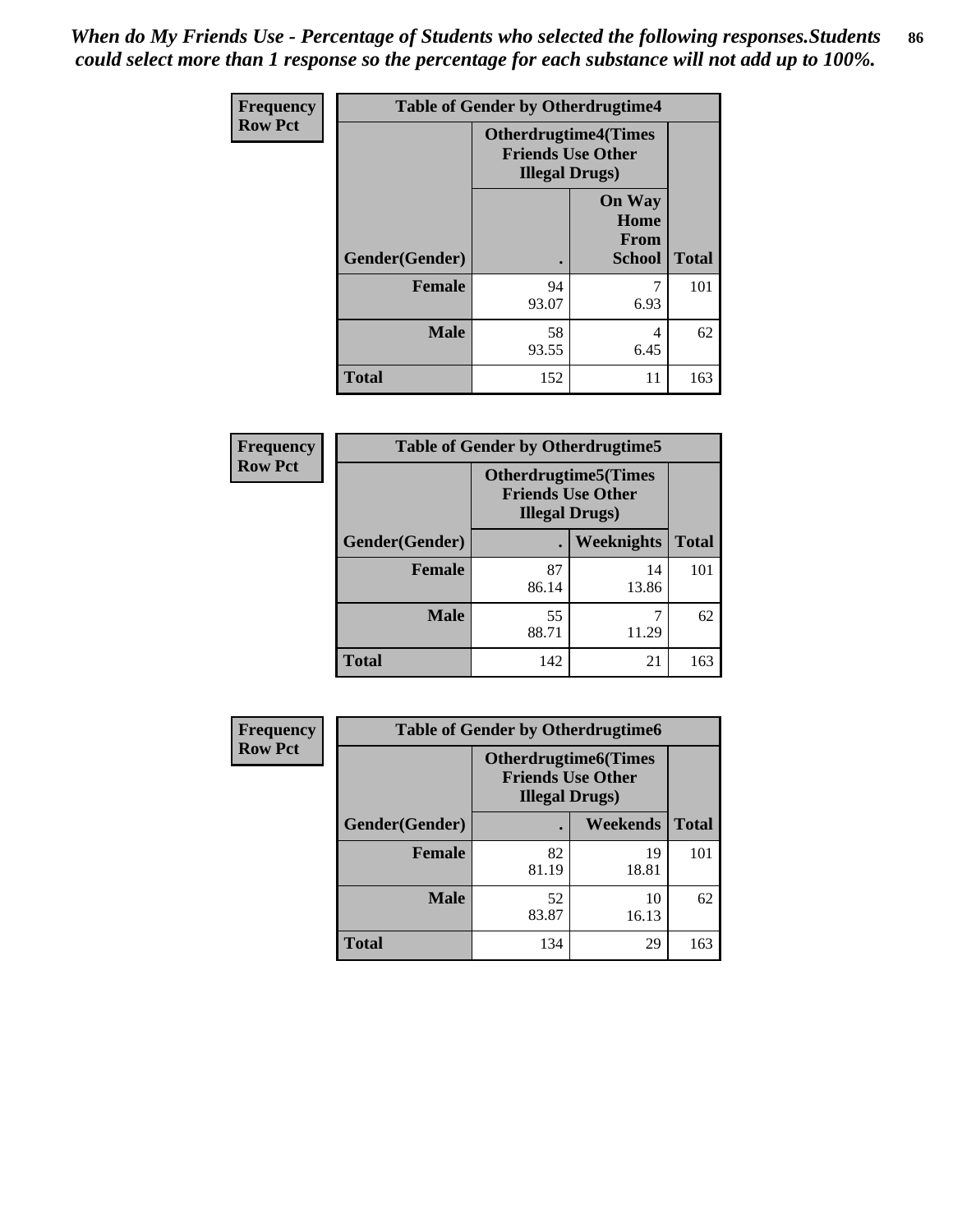# *Other Questions* **87**

| Frequency      | <b>Table of Gender by Educationalcohol</b> |                                                                                                                               |                |              |  |
|----------------|--------------------------------------------|-------------------------------------------------------------------------------------------------------------------------------|----------------|--------------|--|
| <b>Row Pct</b> |                                            | Educationalcohol(I<br>have been taught<br>about alcohol,<br>tobacco,<br>and other drugs<br>within the last year<br>at school) |                |              |  |
|                | Gender(Gender)                             | Yes                                                                                                                           | N <sub>0</sub> | <b>Total</b> |  |
|                | <b>Female</b>                              | 63<br>62.38                                                                                                                   | 38<br>37.62    | 101          |  |
|                | <b>Male</b>                                | 41<br>66.13                                                                                                                   | 21<br>33.87    | 62           |  |
|                | Total                                      | 104                                                                                                                           | 59             | 163          |  |

| Frequency      | <b>Table of Gender by Rodedrinking</b> |                                                                                                                     |                |              |  |
|----------------|----------------------------------------|---------------------------------------------------------------------------------------------------------------------|----------------|--------------|--|
| <b>Row Pct</b> |                                        | Rodedrinking(In<br>the past 30 days I<br>have ridden in a<br>car with a driver<br>who had been<br>drinking alcohol) |                |              |  |
|                | Gender(Gender)                         | Yes                                                                                                                 | N <sub>0</sub> | <b>Total</b> |  |
|                | <b>Female</b>                          | 10<br>9.90                                                                                                          | 91<br>90.10    | 101          |  |
|                | <b>Male</b>                            | 14<br>22.58                                                                                                         | 48<br>77.42    | 62           |  |
|                | <b>Total</b>                           | 24                                                                                                                  | 139            | 163          |  |

| Frequency      | <b>Table of Gender by Drugsschool</b> |                                                                                                                                     |                |              |  |
|----------------|---------------------------------------|-------------------------------------------------------------------------------------------------------------------------------------|----------------|--------------|--|
| <b>Row Pct</b> |                                       | <b>Drugsschool</b> (During<br>the past 12 months,<br>I have been offered,<br>sold,<br>or given illegal drugs<br>on school property) |                |              |  |
|                | Gender(Gender)                        | Yes                                                                                                                                 | N <sub>0</sub> | <b>Total</b> |  |
|                | <b>Female</b>                         | 6<br>5.94                                                                                                                           | 95<br>94.06    | 101          |  |
|                | <b>Male</b>                           | 16<br>25.81                                                                                                                         | 46<br>74.19    | 62           |  |
|                | <b>Total</b>                          | 22                                                                                                                                  | 141            | 163          |  |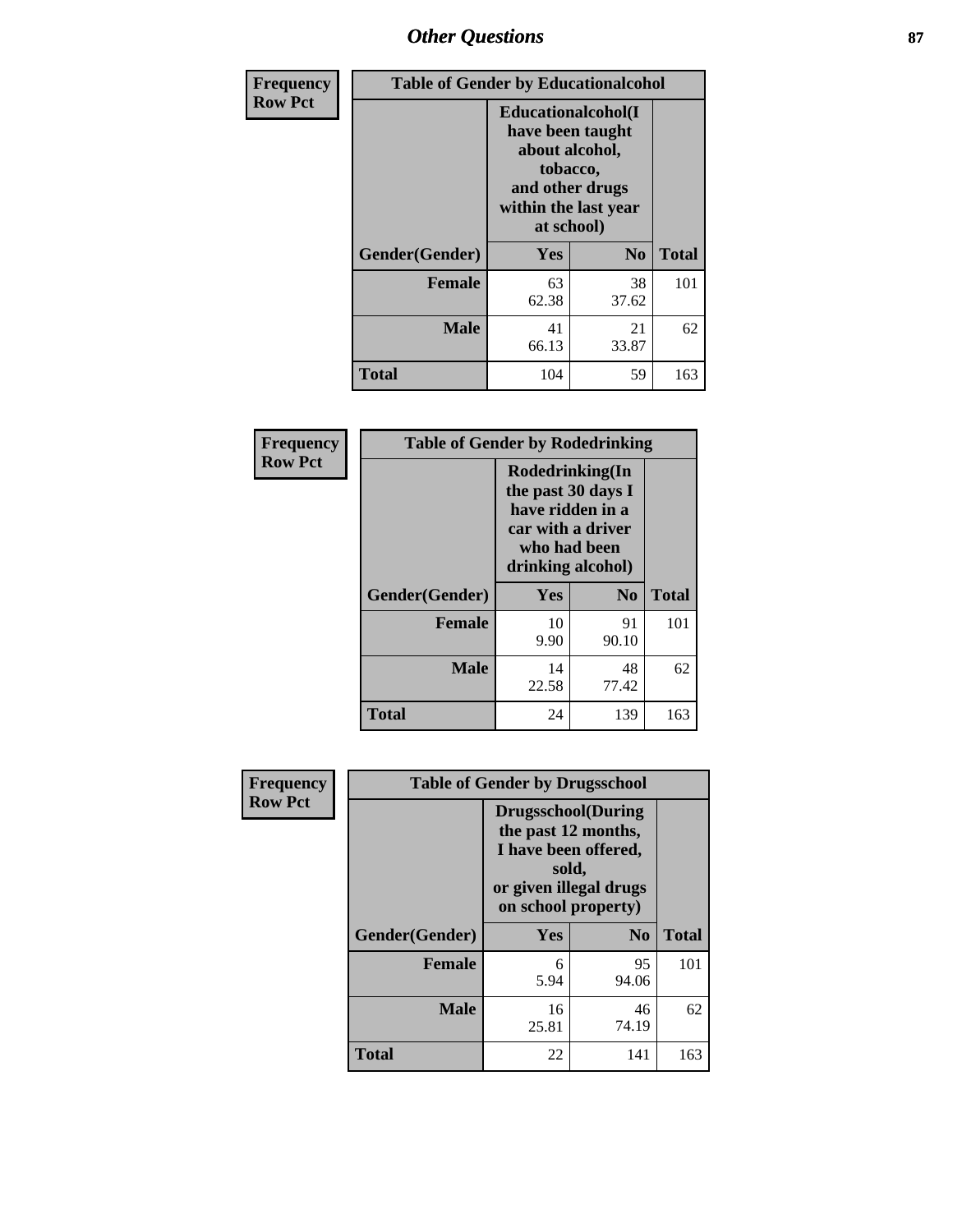# *Other Questions* **88**

**Frequency Row Pct**

| <b>Table of Gender by Bingedrinking</b> |                         |                                                                                                         |                   |                   |                        |                               |                             |              |
|-----------------------------------------|-------------------------|---------------------------------------------------------------------------------------------------------|-------------------|-------------------|------------------------|-------------------------------|-----------------------------|--------------|
|                                         |                         | Bingedrinking(I have drunk five or more<br>drinks of alcohol at one sitting during the<br>last 30 days) |                   |                   |                        |                               |                             |              |
| <b>Gender</b> (Gender)                  | $\bf{0}$<br><b>Days</b> | 1 or<br>days                                                                                            | 3 to<br>5<br>days | 6 to<br>9<br>days | 10<br>to<br>19<br>days | <b>20</b><br>to<br>29<br>days | All<br>30<br>days           | <b>Total</b> |
| <b>Female</b>                           | 91<br>90.10             | 0.99                                                                                                    | 2<br>1.98         | 0.99              | 3<br>2.97              | 3<br>2.97                     | $\Omega$<br>0.00            | 101          |
| <b>Male</b>                             | 45                      | 4                                                                                                       | 4                 |                   | 2                      | 4                             | $\mathcal{D}_{\mathcal{L}}$ | 62           |
|                                         | 72.58                   | 6.45                                                                                                    | 6.45              | 1.61              | 3.23                   | 6.45                          | 3.23                        |              |

| Frequency      | <b>Table of Gender by Educationaids</b> |                                                                                                 |             |              |  |
|----------------|-----------------------------------------|-------------------------------------------------------------------------------------------------|-------------|--------------|--|
| <b>Row Pct</b> |                                         | <b>Educationaids</b> (I<br>have been taught<br>about HIV/AIDS<br>at school in the<br>past year) |             |              |  |
|                | Gender(Gender)                          | Yes                                                                                             | $\bf N_0$   | <b>Total</b> |  |
|                | <b>Female</b>                           | 72<br>71.29                                                                                     | 29<br>28.71 | 101          |  |
|                | <b>Male</b>                             | 40<br>64.52                                                                                     | 22<br>35.48 | 62           |  |
|                | <b>Total</b>                            | 112                                                                                             | 51          | 163          |  |

| <b>Frequency</b> | <b>Table of Gender by Suicideconsider</b> |                        |                |              |  |
|------------------|-------------------------------------------|------------------------|----------------|--------------|--|
| <b>Row Pct</b>   |                                           | <b>Suicideconsider</b> |                |              |  |
|                  | Gender(Gender)                            | Yes                    | N <sub>0</sub> | <b>Total</b> |  |
|                  | <b>Female</b>                             | 11<br>10.89            | 90<br>89.11    | 101          |  |
|                  | <b>Male</b>                               | 6.45                   | 58<br>93.55    | 62           |  |
|                  | <b>Total</b>                              | 15                     | 148            | 163          |  |